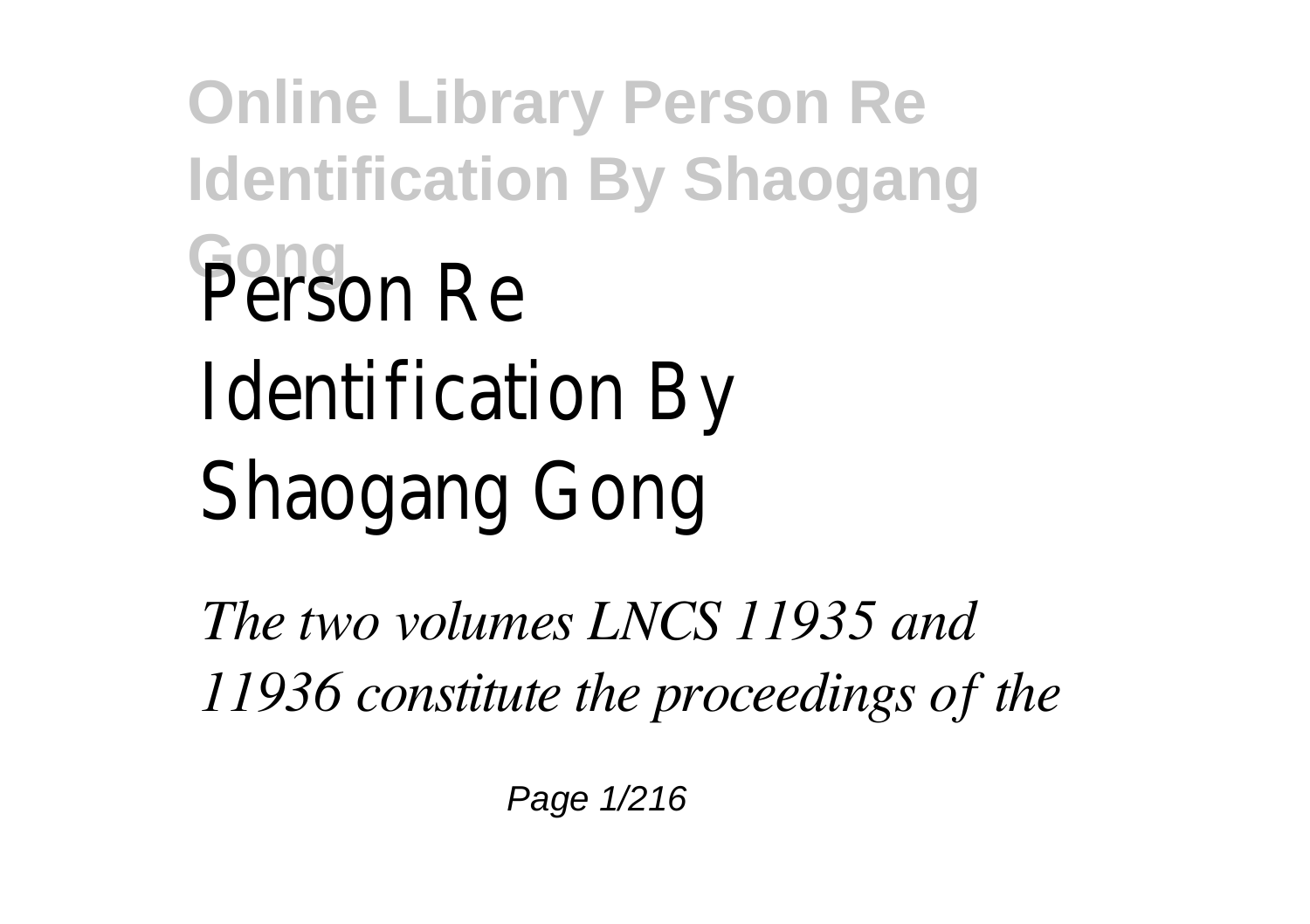**Online Library Person Re Identification By Shaogang Gong** *9th International Conference on Intelligence Science and Big Data Engineering, IScIDE 2019, held in Nanjing, China, in October 2019. The 84 full papers presented were carefully reviewed and selected from 252 submissions.The papers are organized in*

Page 2/216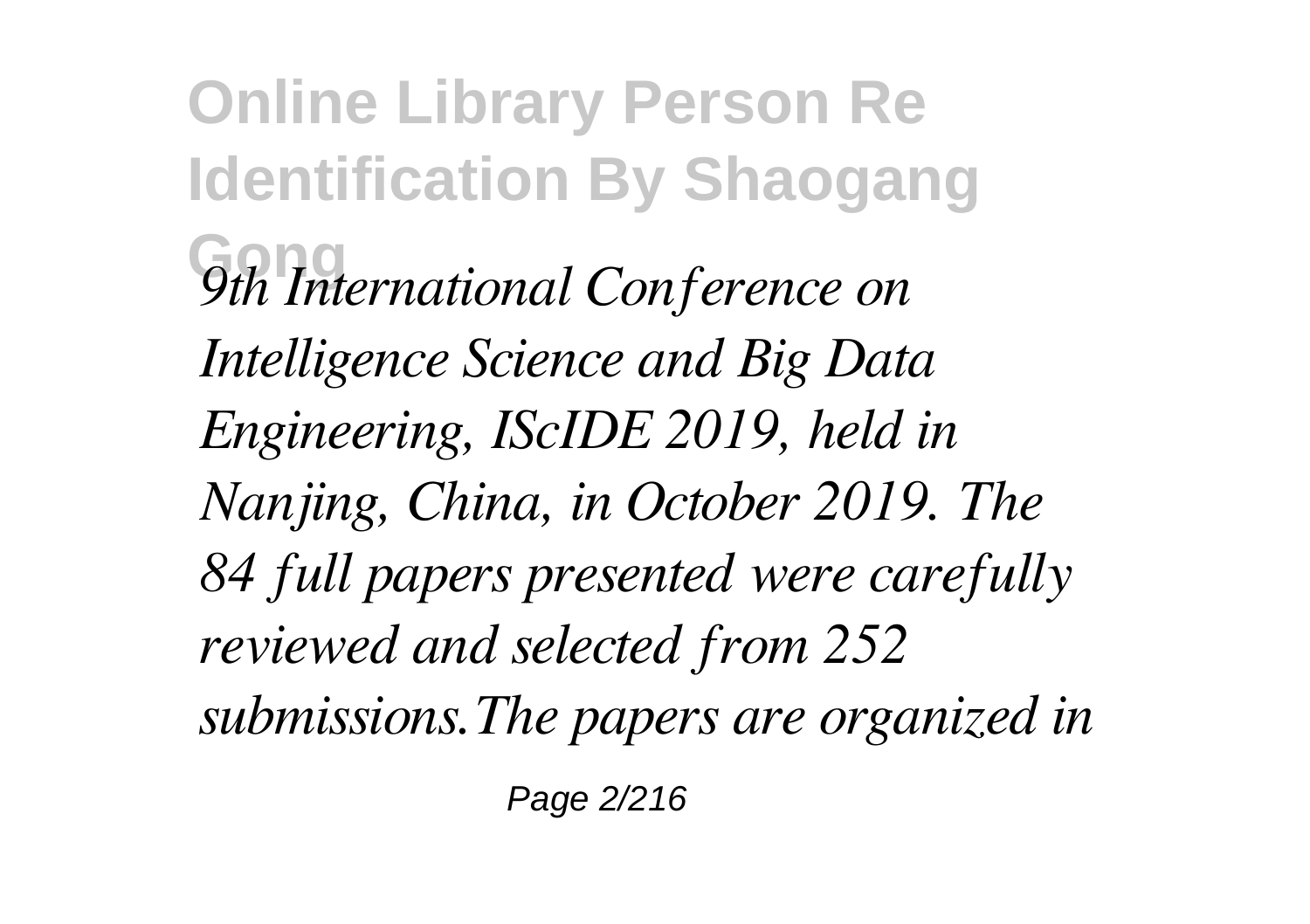**Online Library Person Re Identification By Shaogang Gong** *two parts: visual data engineering; and big data and machine learning. They cover a large range of topics including information theoretic and Bayesian approaches, probabilistic graphical models, big data analysis, neural networks and neuro-informatics,*

Page 3/216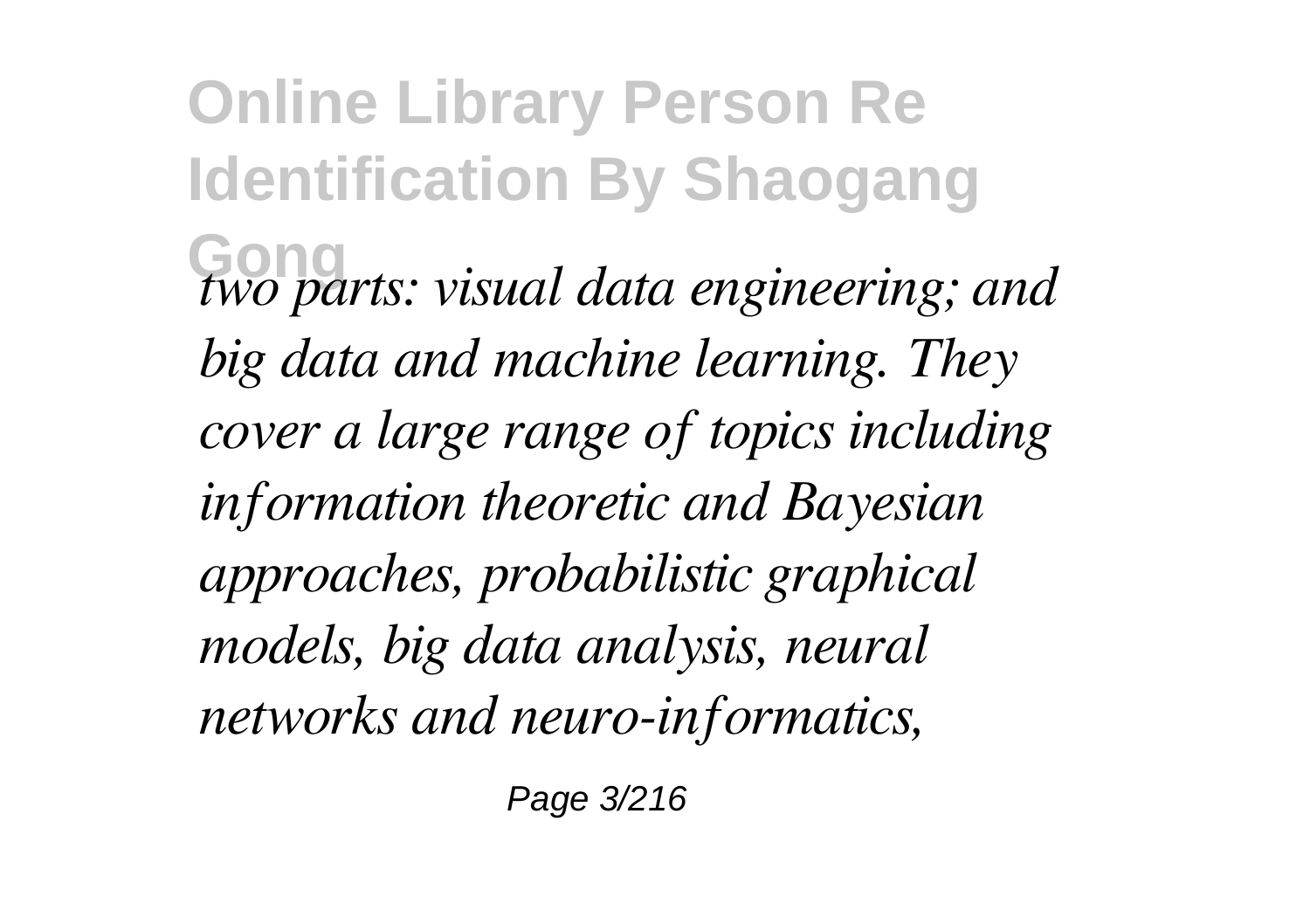**Online Library Person Re Identification By Shaogang Gong** *bioinformatics, computational biology and brain-computer interfaces, as well as advances in fundamental pattern recognition techniques relevant to image processing, computer vision and machine learning.*

*The eight-volume set comprising LNCS*

Page 4/216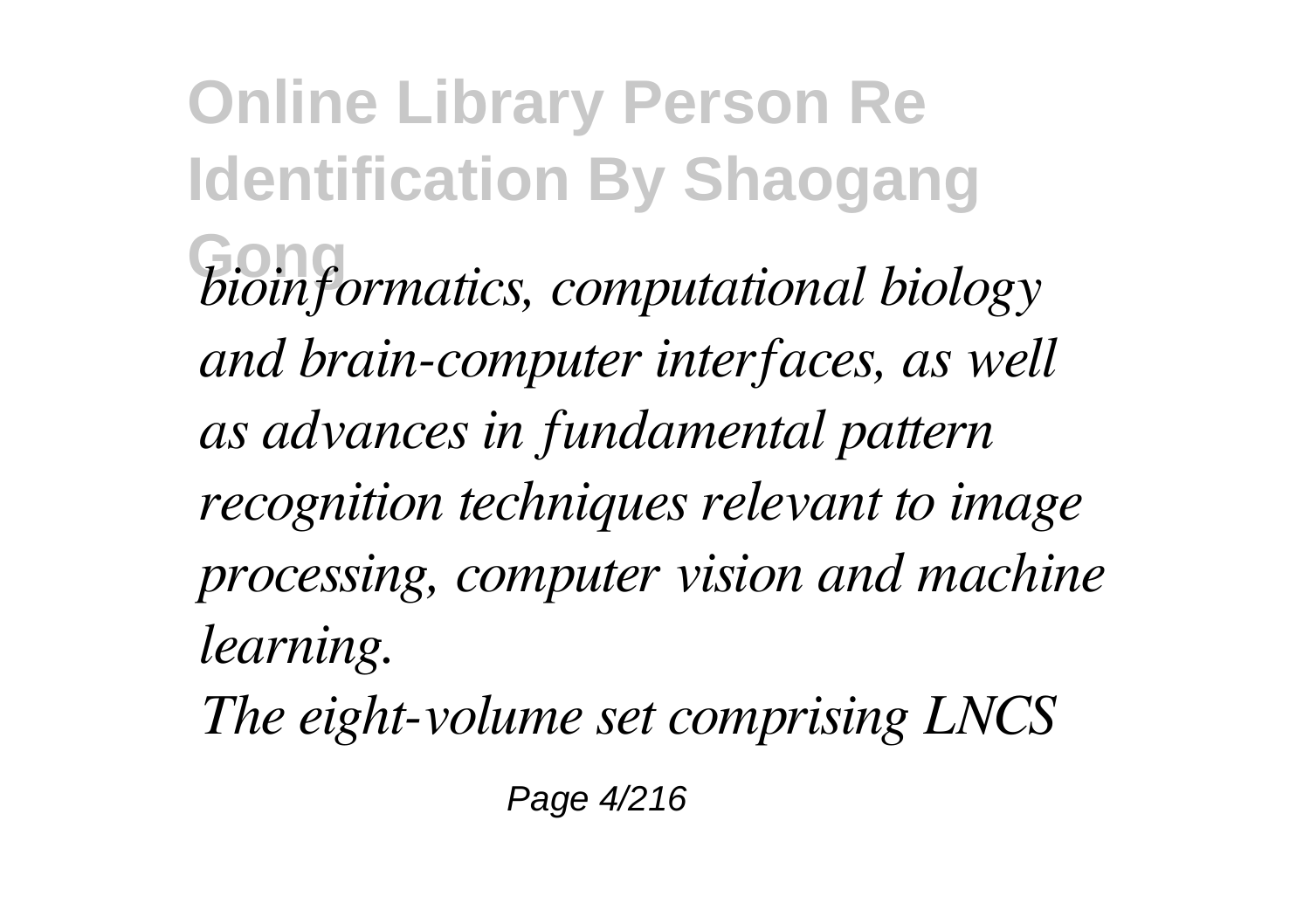**Online Library Person Re Identification By Shaogang Gong** *volumes 9905-9912 constitutes the refereed proceedings of the 14th European Conference on Computer Vision, ECCV 2016, held in Amsterdam, The Netherlands, in October 2016. The 415 revised papers presented were carefully reviewed and selected from*

Page 5/216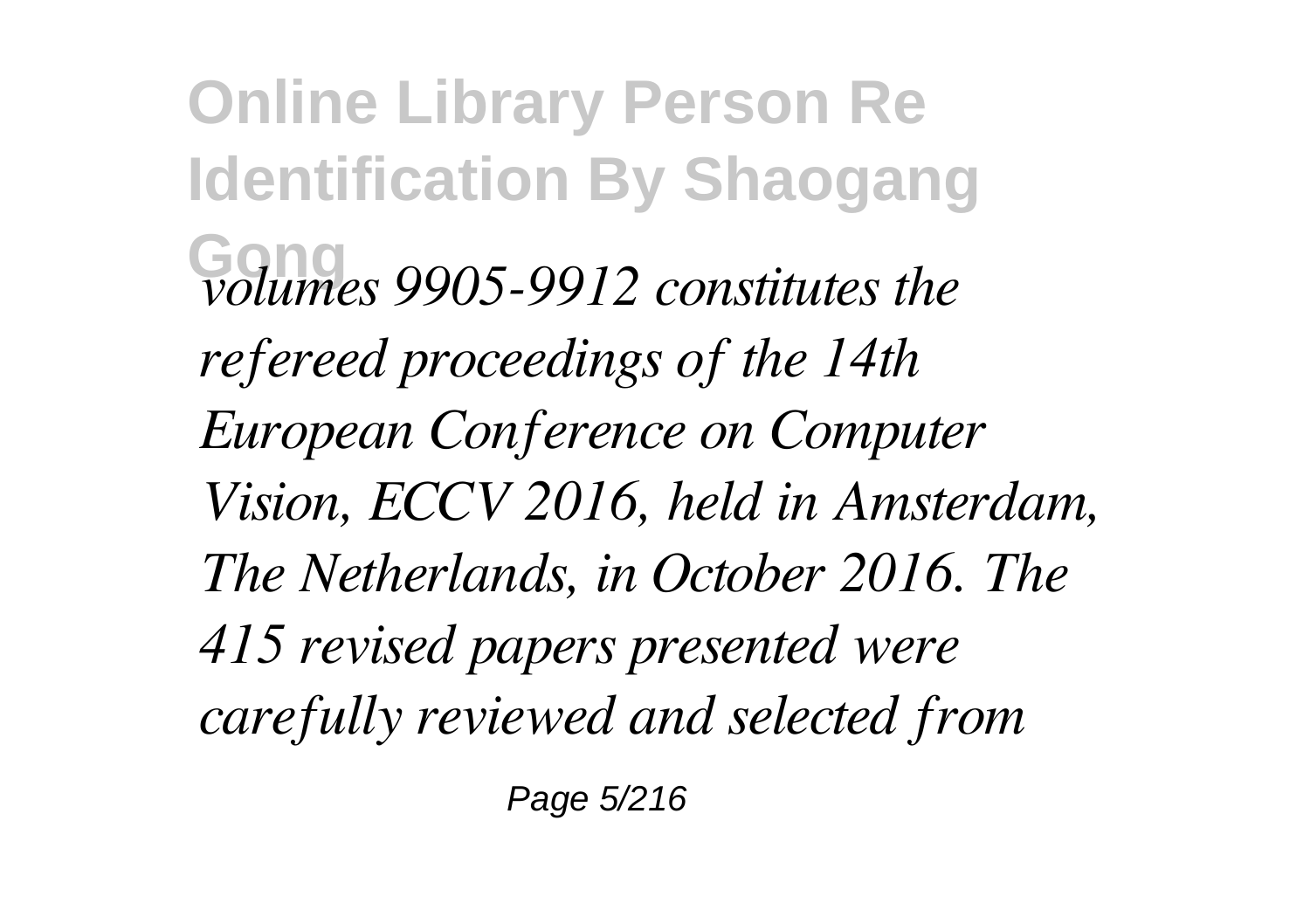**Online Library Person Re Identification By Shaogang Gong** *1480 submissions. The papers cover all aspects of computer vision and pattern recognition such as 3D computer vision; computational photography, sensing and display; face and gesture; low-level vision and image processing; motion and tracking; optimization methods; physics-*

Page 6/216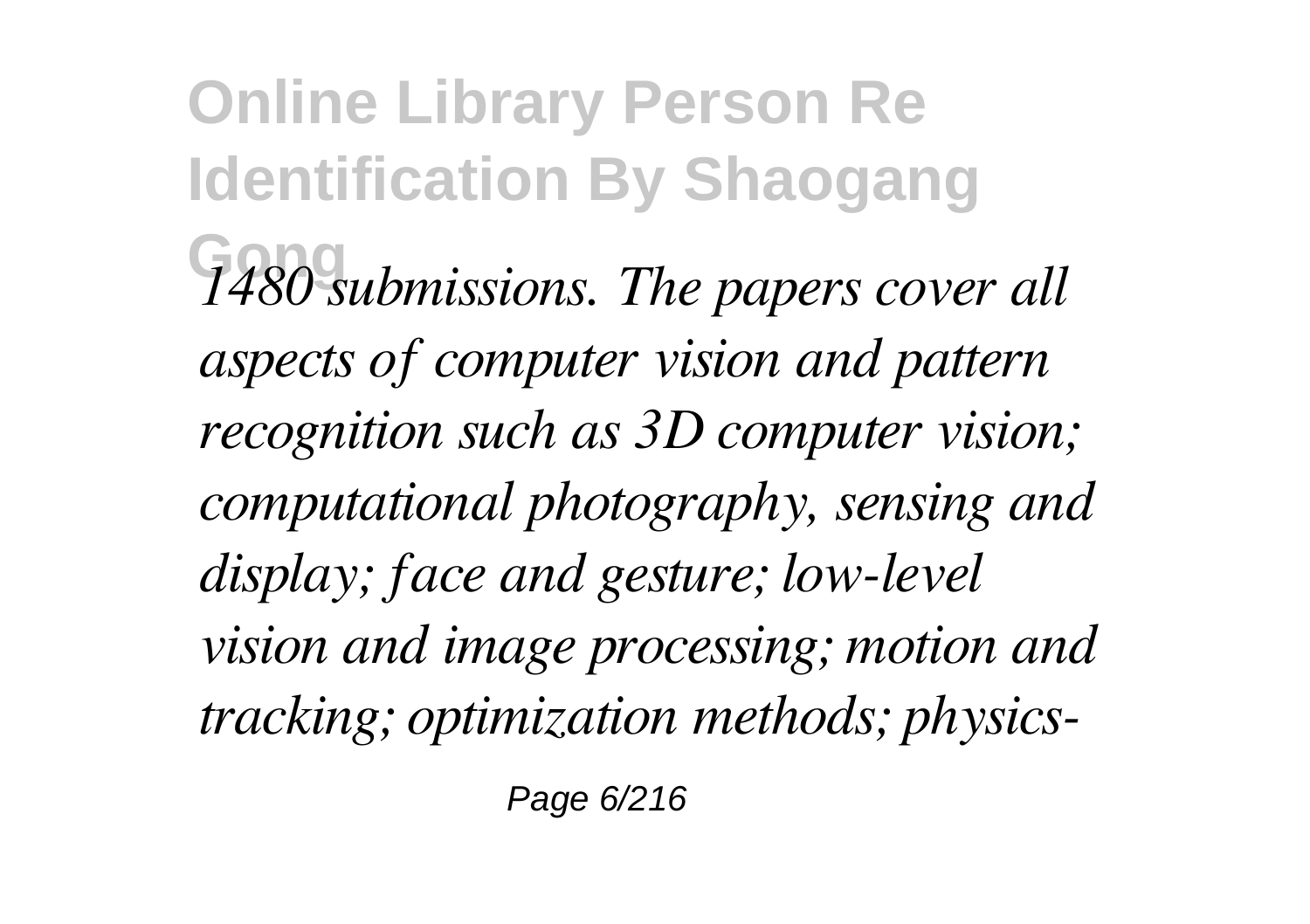**Online Library Person Re Identification By Shaogang Gong** *based vision, photometry and shapefrom-X; recognition: detection, categorization, indexing, matching; segmentation, grouping and shape representation; statistical methods and learning; video: events, activities and surveillance; applications. They are*

Page 7/216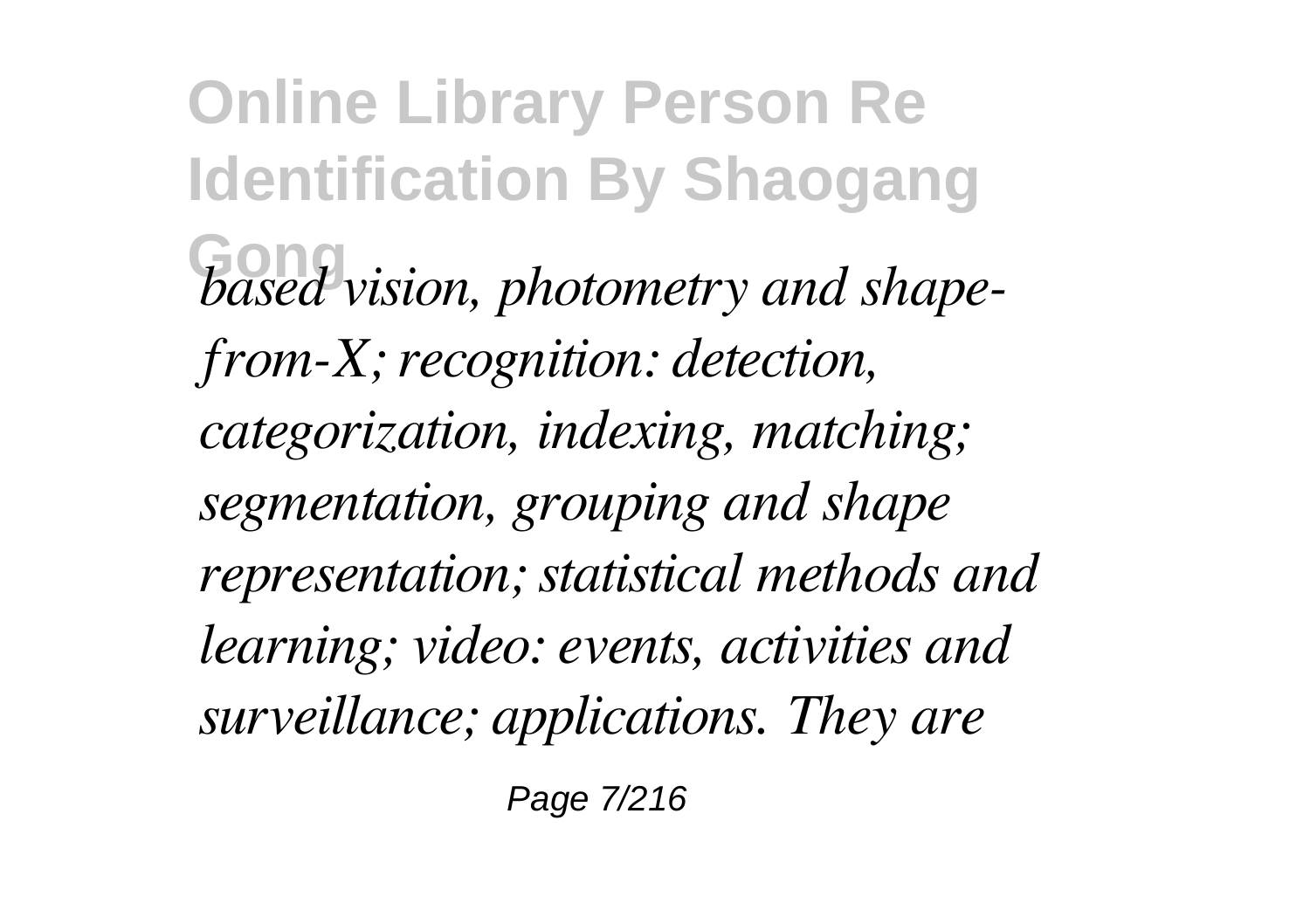**Online Library Person Re Identification By Shaogang Gong** *organized in topical sections on detection, recognition and retrieval; scene understanding; optimization; image and video processing; learning; action, activity and tracking; 3D; and 9 poster sessions.*

*Group and Crowd Behavior for*

Page 8/216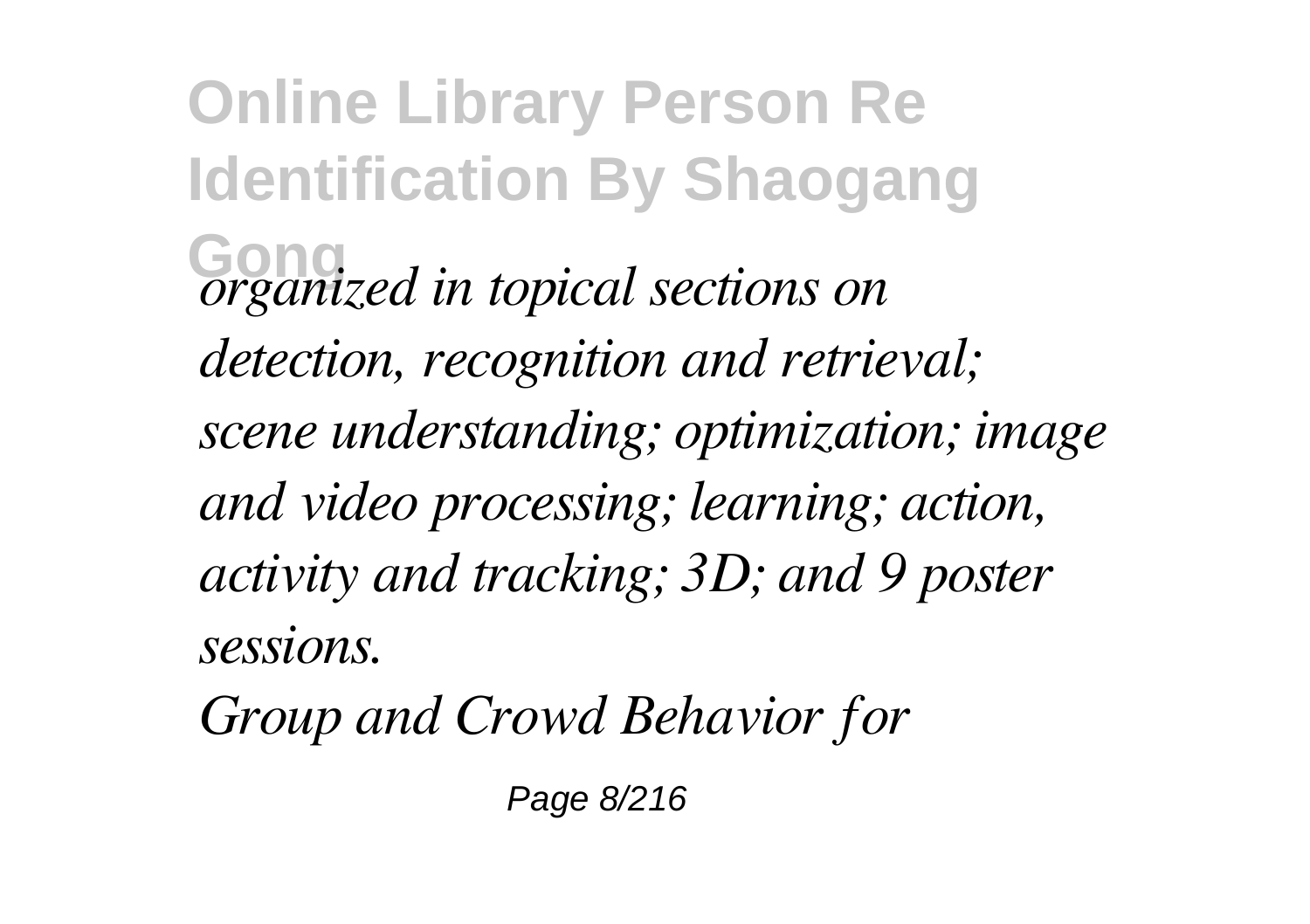**Online Library Person Re Identification By Shaogang Gong** *Computer Vision provides a multidisciplinary perspective on how to solve the problem of group and crowd analysis and modeling, combining insights from the social sciences with technological ideas in computer vision and pattern recognition. The book*

Page 9/216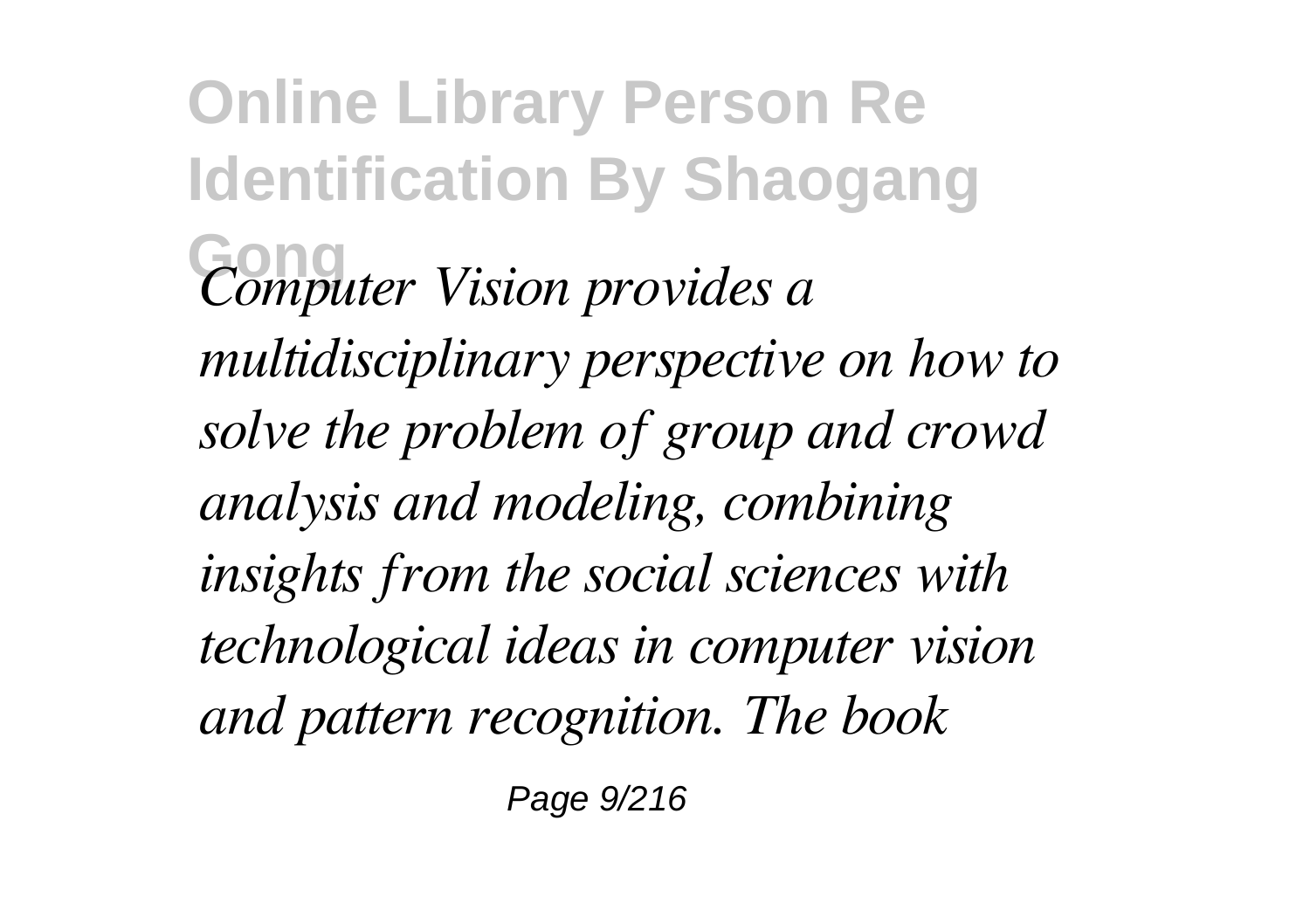**Online Library Person Re Identification By Shaogang Gong** *answers many unresolved issues in group and crowd behavior, with Part One providing an introduction to the problems of analyzing groups and crowds that stresses that they should not be considered as completely diverse entities, but as an aggregation of people.* Page 10/216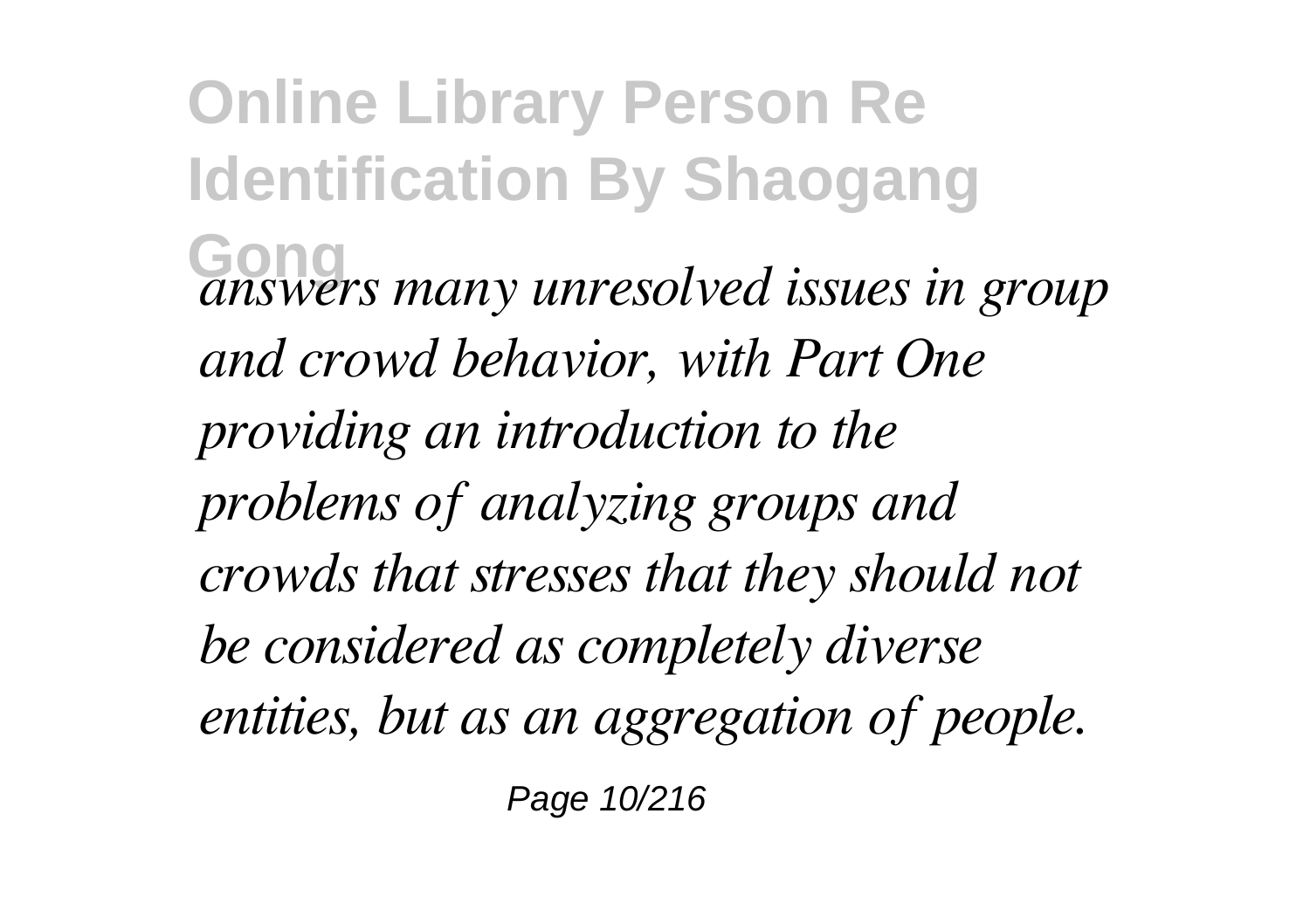**Online Library Person Re Identification By Shaogang Gong** *Part Two focuses on features and representations with the aim of recognizing the presence of groups and crowds in image and video data. It discusses low level processing methods to individuate when and where a group or crowd is placed in the scene, spanning*

Page 11/216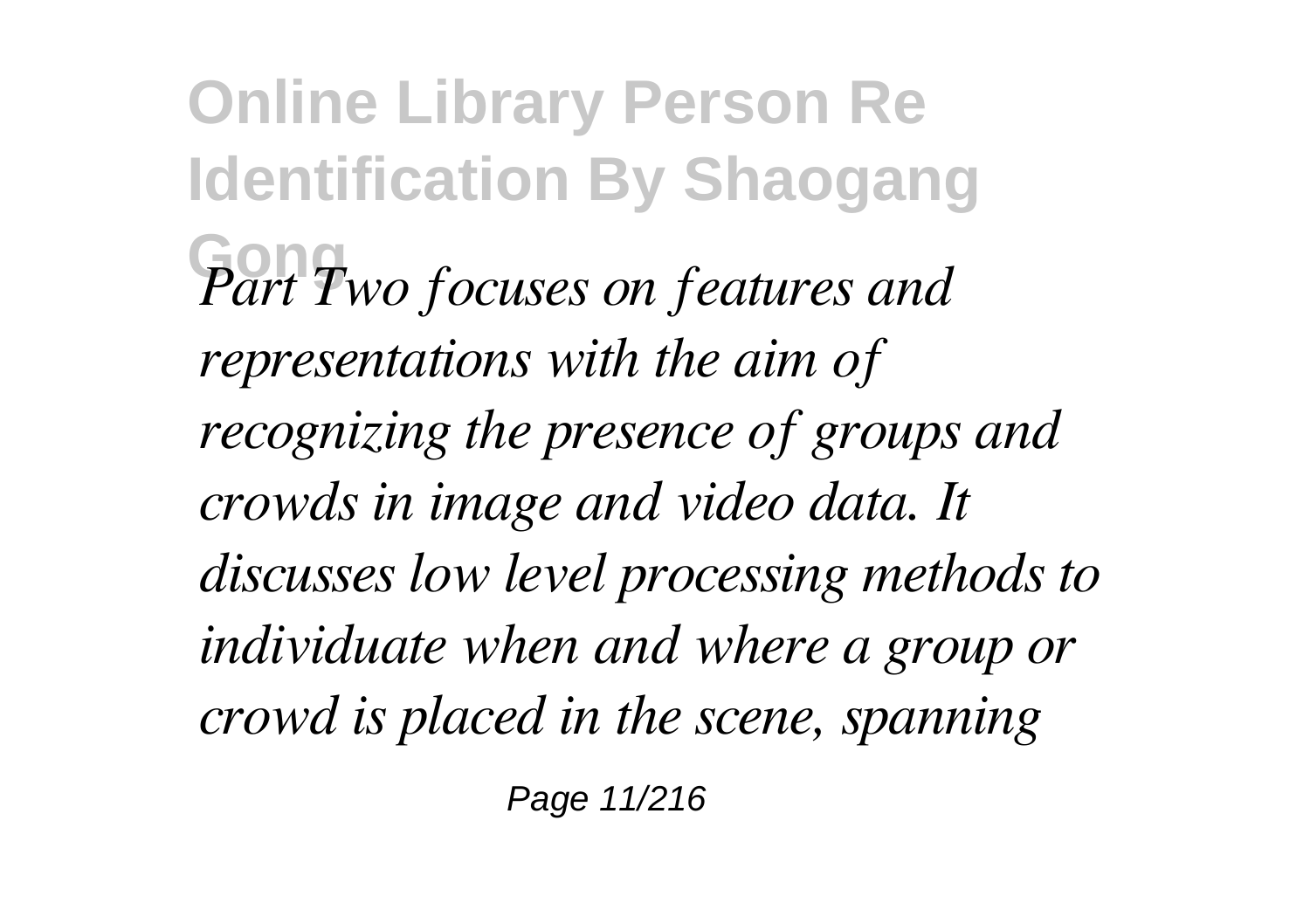**Online Library Person Re Identification By Shaogang Gong** *from the use of people detectors toward more ad-hoc strategies to individuate group and crowd formations. Part Three discusses methods for analyzing the behavior of groups and the crowd once they have been detected, showing how to extract semantic information,*

Page 12/216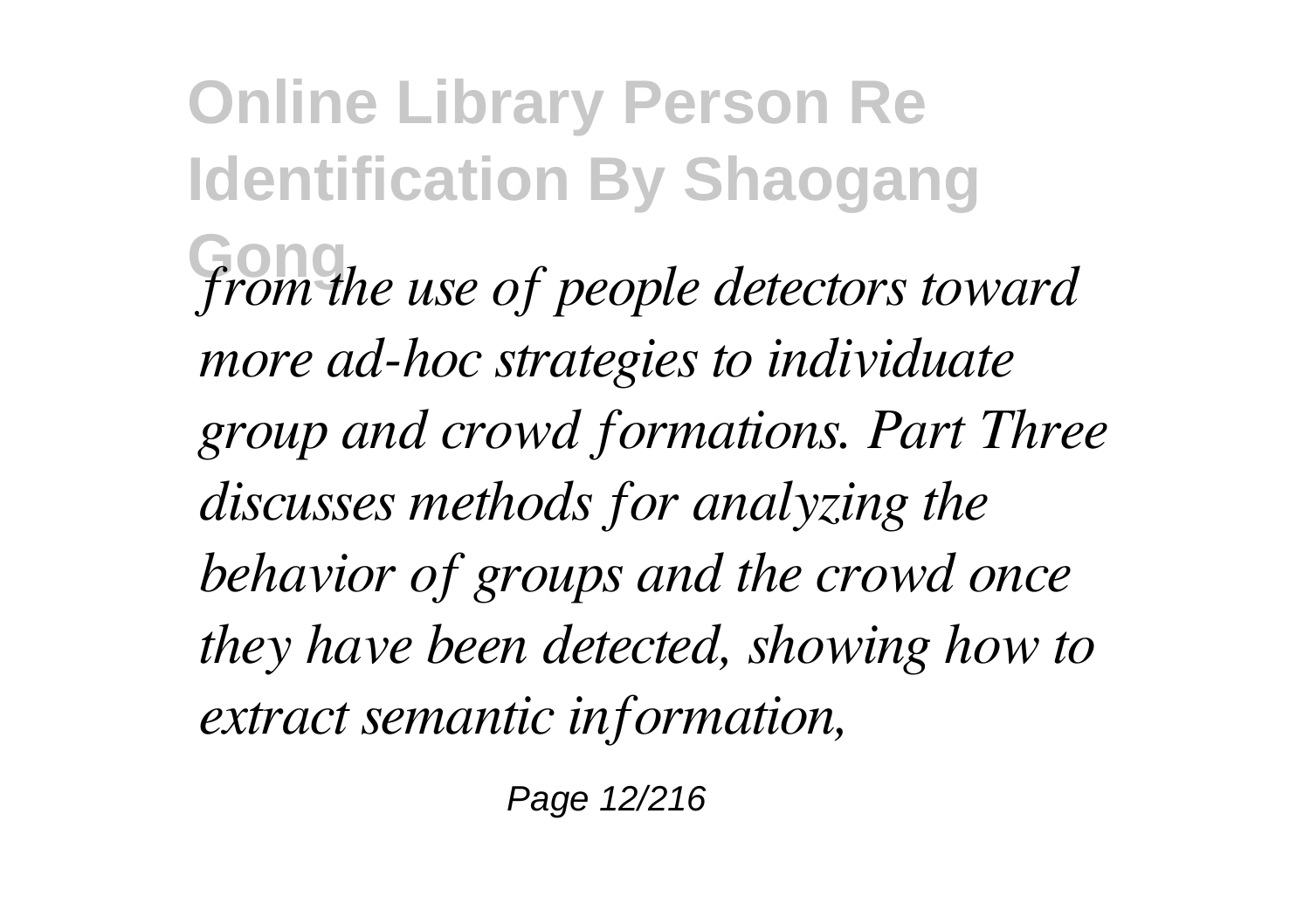**Online Library Person Re Identification By Shaogang Gong** *predicting/tracking the movement of a group, the formation or disaggregation of a group/crowd and the identification of different kinds of groups/crowds depending on their behavior. The final section focuses on identifying and promoting datasets for group/crowd*

Page 13/216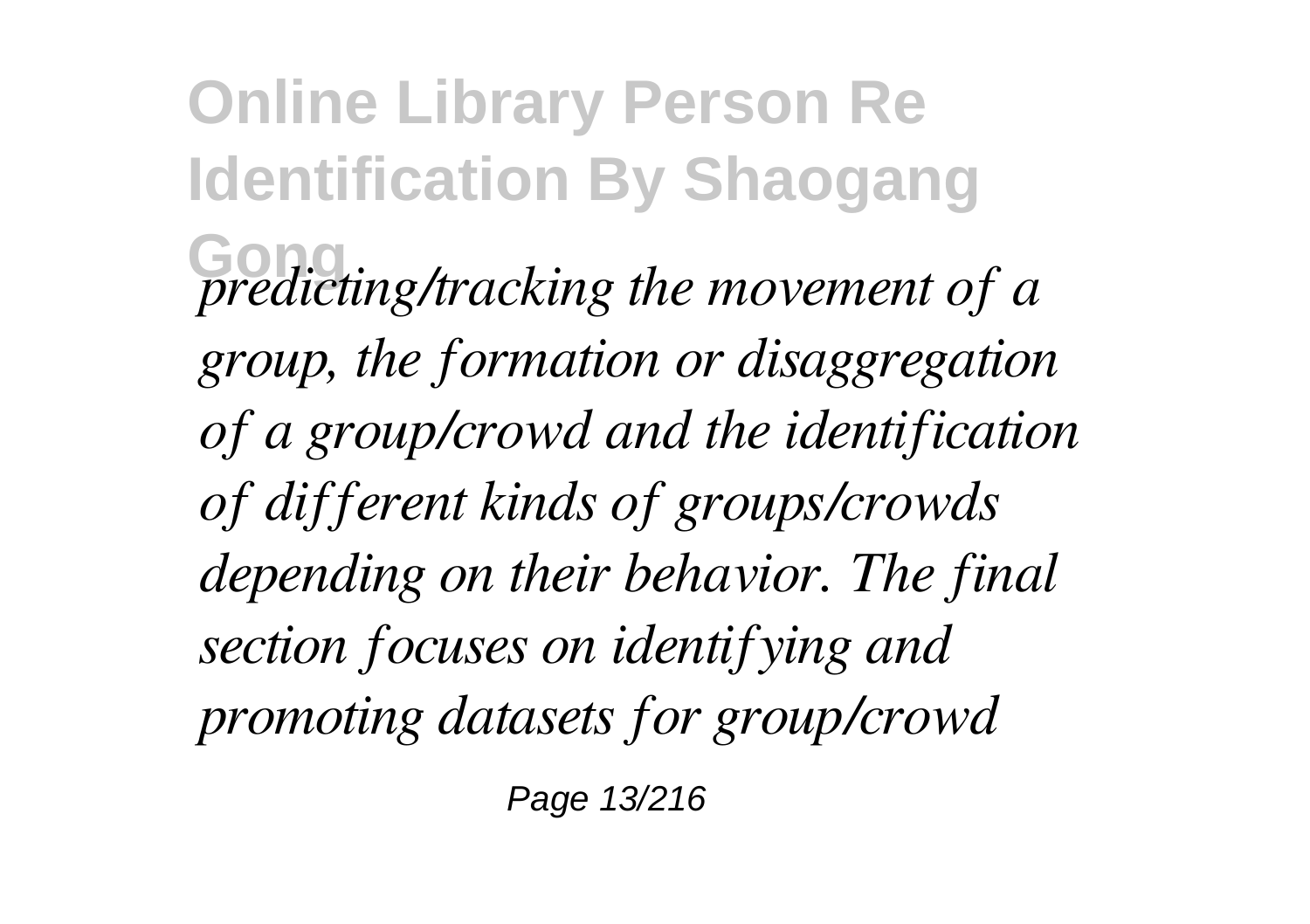**Online Library Person Re Identification By Shaogang Gong** *analysis and modeling, presenting and discussing metrics for evaluating the pros and cons of the various models and methods. This book gives computer vision researcher techniques for segmentation and grouping, tracking and reasoning for solving group and crowd*

Page 14/216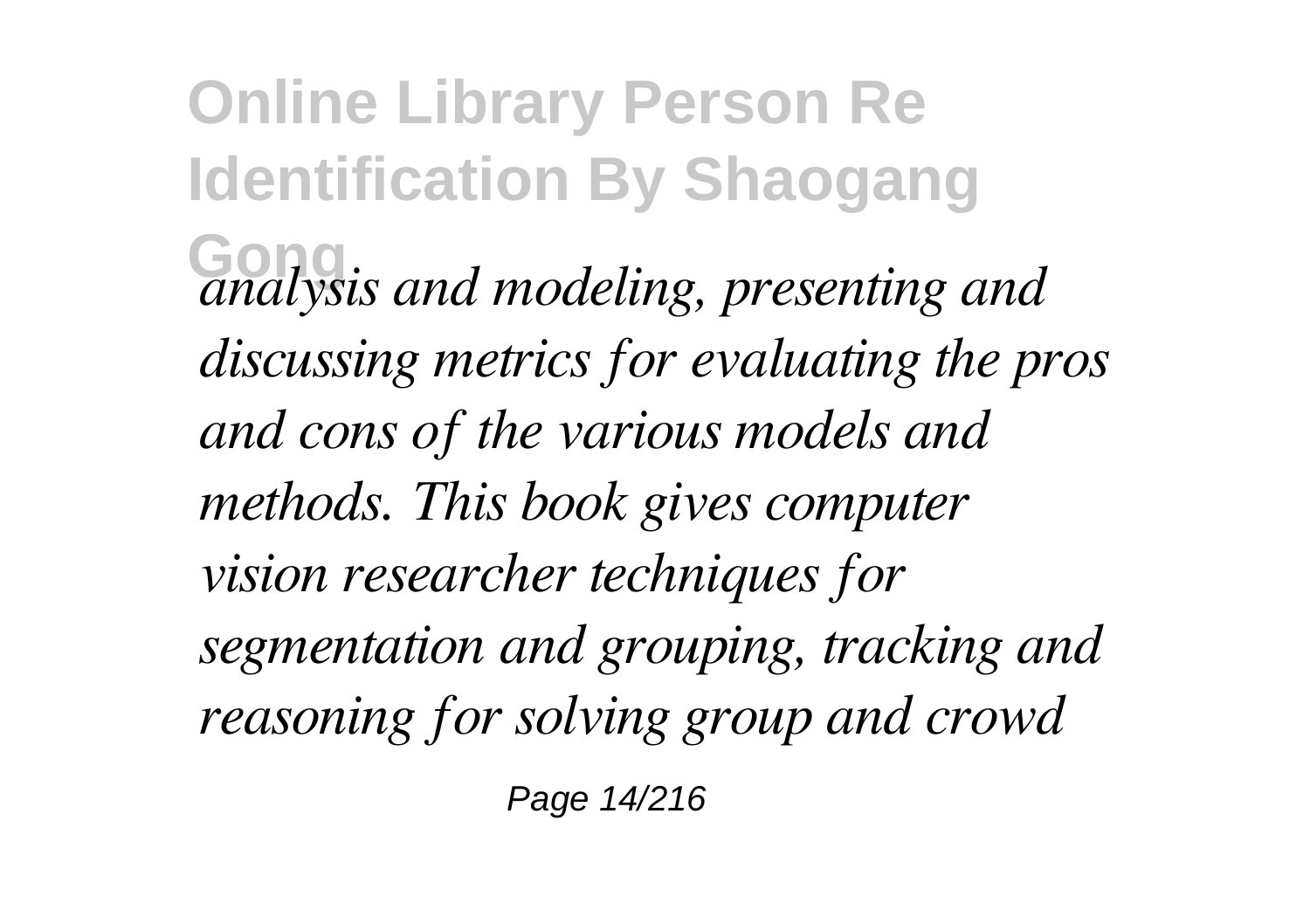**Online Library Person Re Identification By Shaogang Gong** *modeling and analysis, as well as more general problems in computer vision and machine learning. Presents the first book to cover the topic of modeling and analysis of groups in computer vision Discusses the topics of group and crowd modeling from a cross-disciplinary*

Page 15/216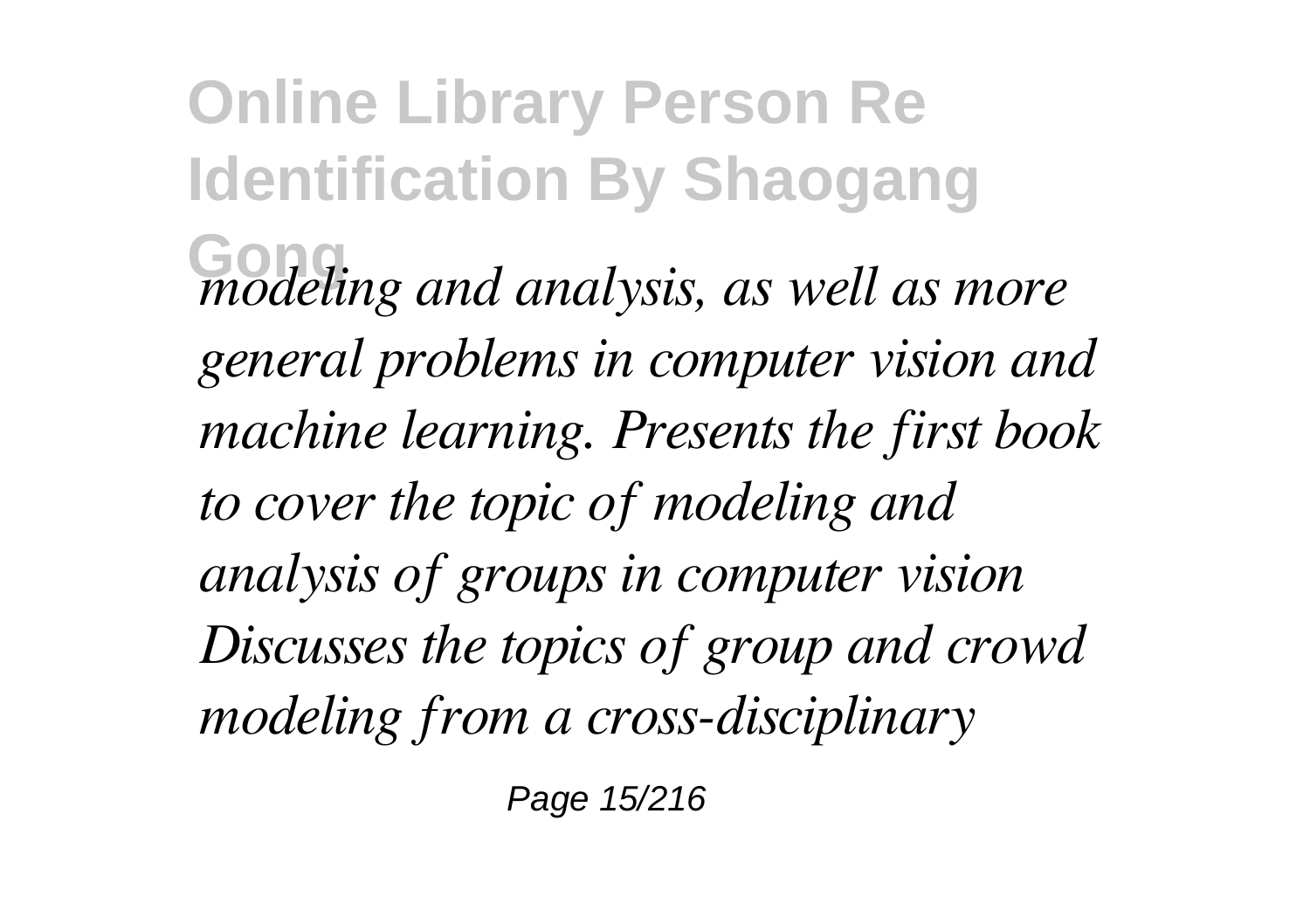**Online Library Person Re Identification By Shaogang Gong** *perspective, using social science anthropological theories translated into computer vision algorithms Focuses on group and crowd analysis metrics Discusses real industrial systems dealing with the problem of analyzing groups and crowds*

Page 16/216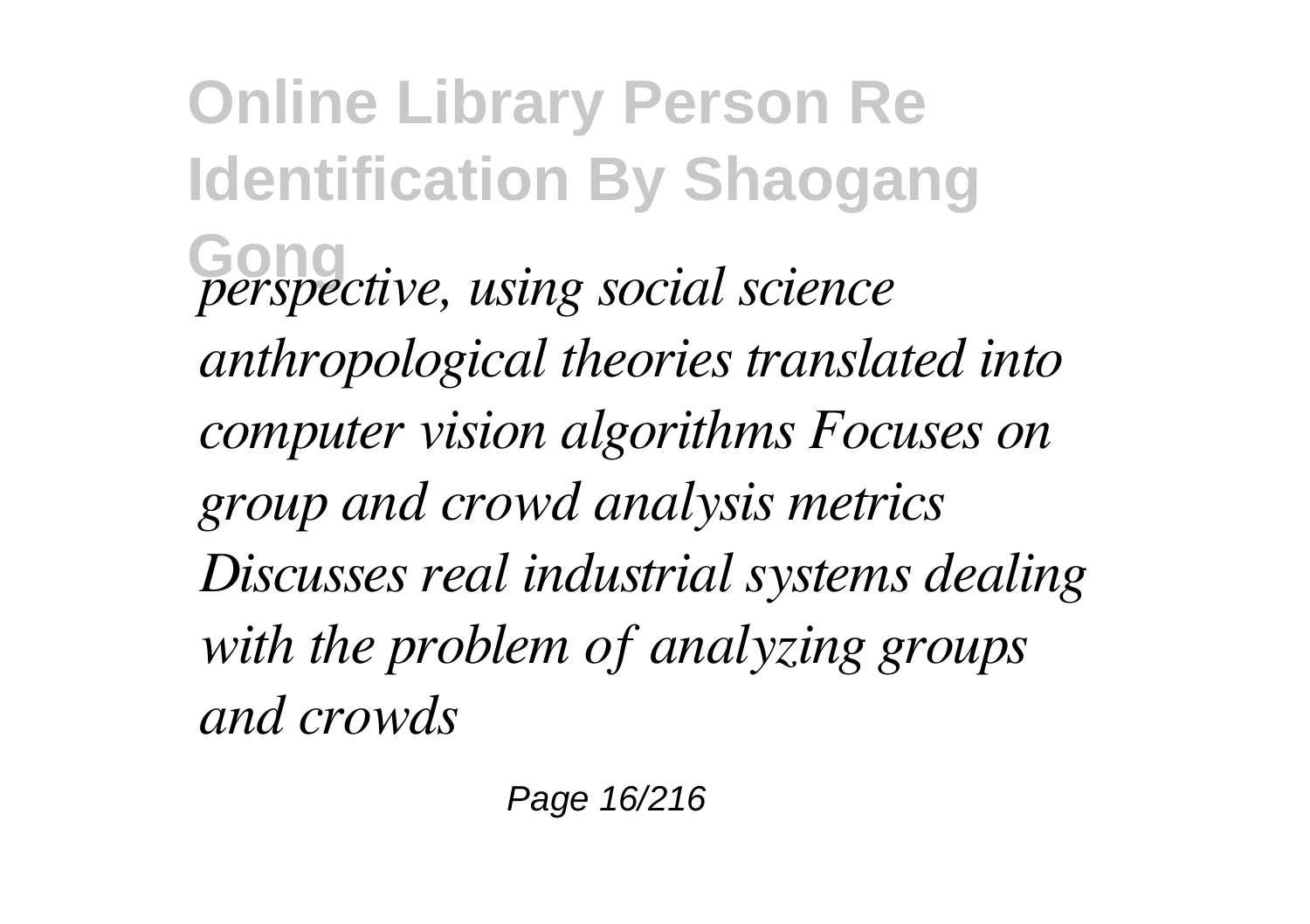**Online Library Person Re Identification By Shaogang Gong** *The two-volume set LNCS 7732 and 7733 constitutes the thoroughly refereed proceedings of the 19th International Conference on Multimedia Modeling, MMM 2012, held in Huangshan, China, in January 2013. The 30 revised regular papers, 46 special session papers, 20*

Page 17/216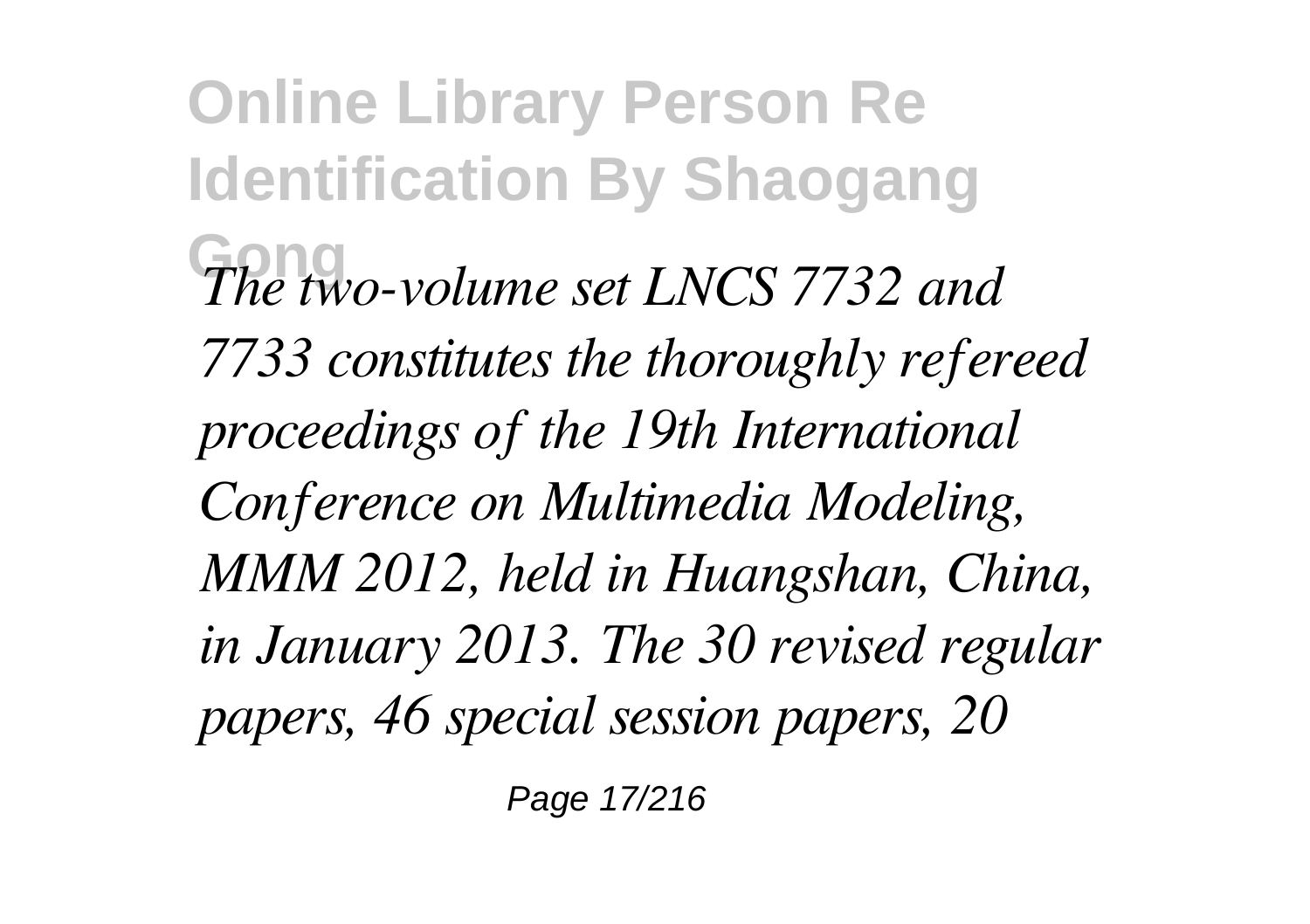**Online Library Person Re Identification By Shaogang Gong** *poster session papers, and 15 demo session papers, and 6 video browser showdown were carefully reviewed and selected from numeroues submissions. The two volumes contain papers presented in the topical sections on multimedia annotation I and II,*

Page 18/216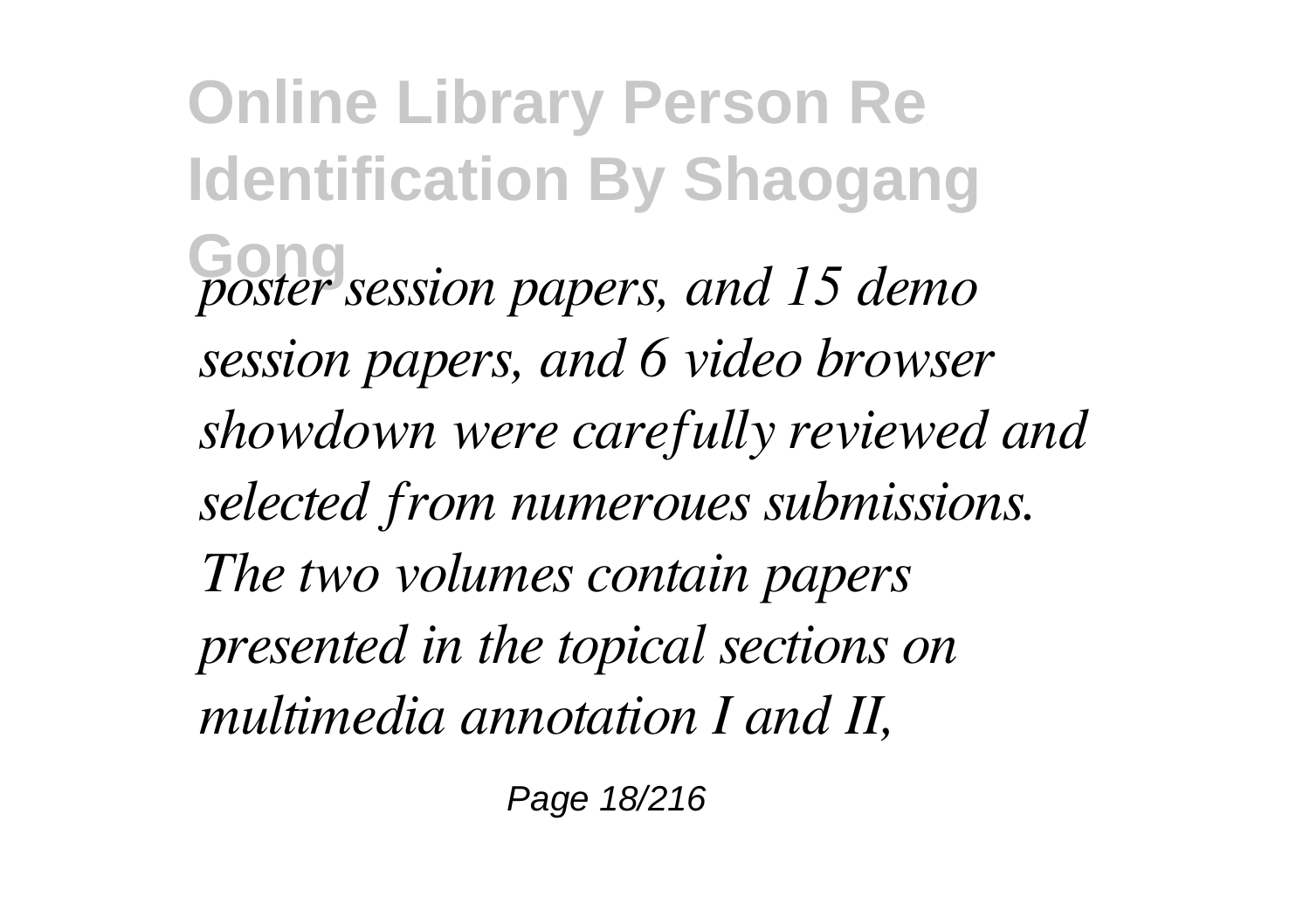**Online Library Person Re Identification By Shaogang Gong** *interactive and mobile multimedia, classification, recognition and tracking I and II, ranking in search, multimedia representation, multimedia systems, poster papers, special session papers, demo session papers, and video browser showdown.*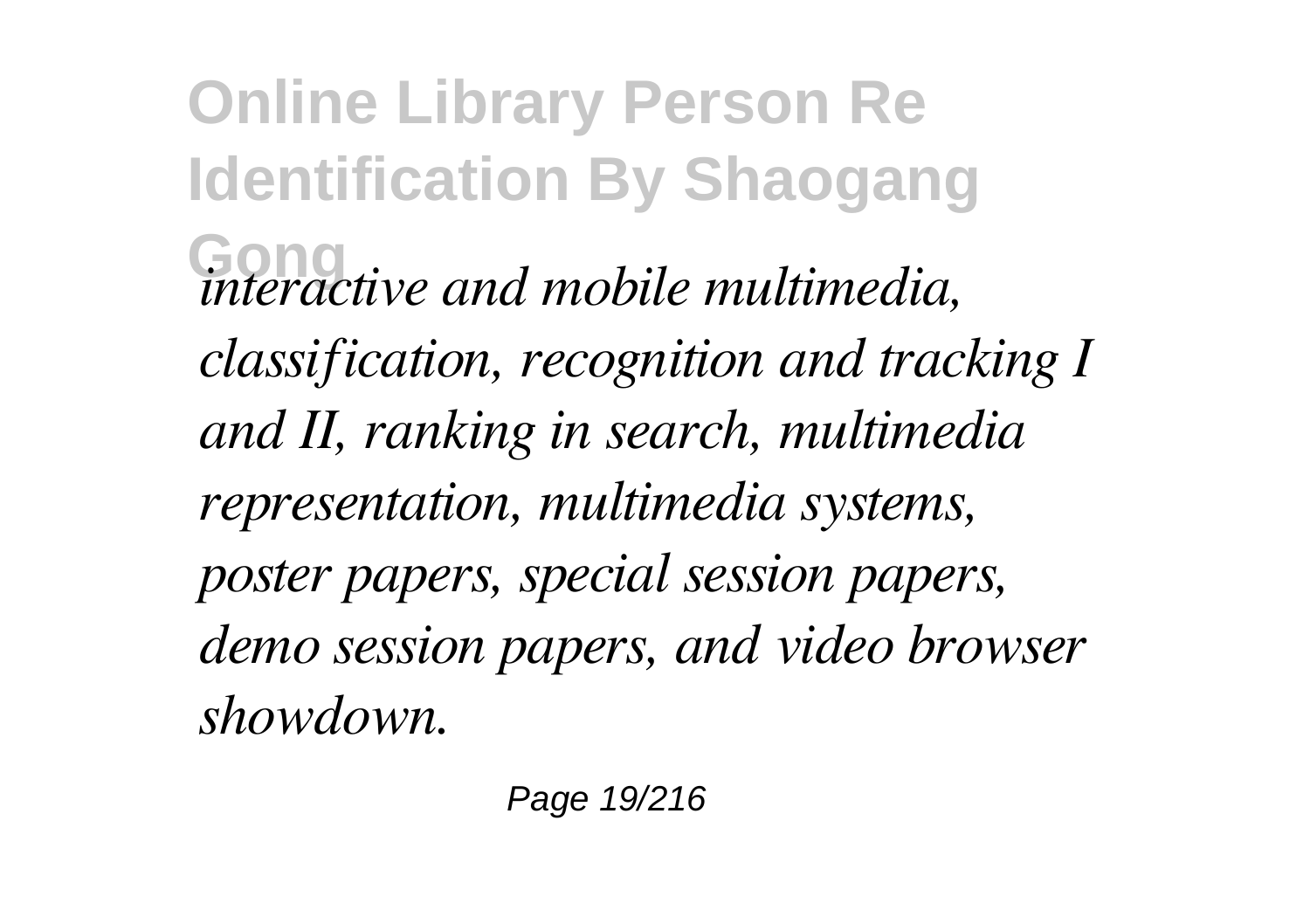**Online Library Person Re Identification By Shaogang Gong** *From Pixels to Semantics Intellectual Life in the Chunqiu Period, 722-453 B.C.E. Second Chinese Conference, PRCV 2019, Xi'an, China, November 8–11, 2019, Proceedings, Part I ECAI 2016*

Page 20/216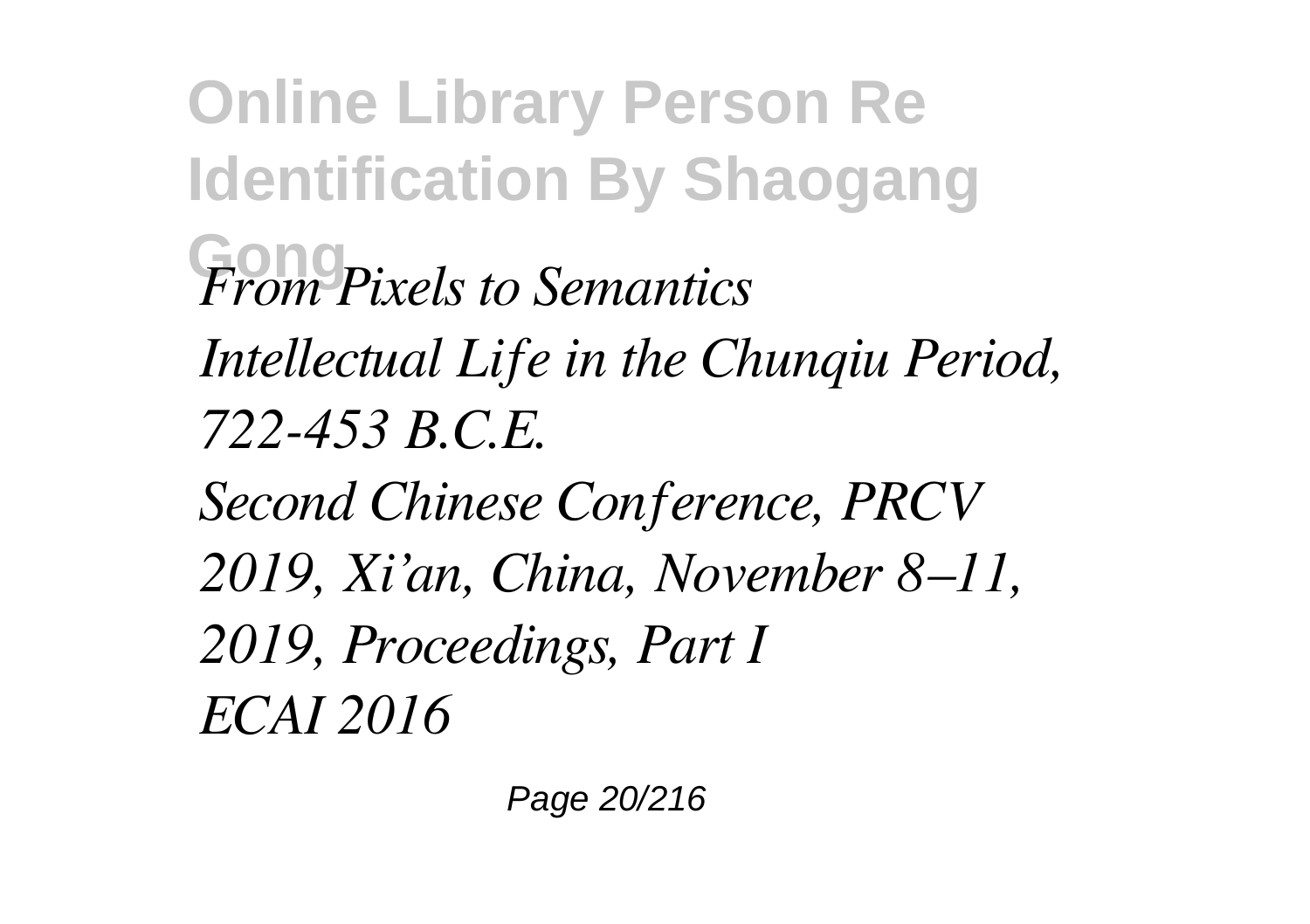**Online Library Person Re Identification By Shaogang Gong** *2006 IEEE Conference on Advanced Video and Signal Based Surveillance (Avss)*

*7th International Conference, PReMI 2017, Kolkata, India, December 5-8, 2017, Proceedings Foundations of Confucian Thought*

Page 21/216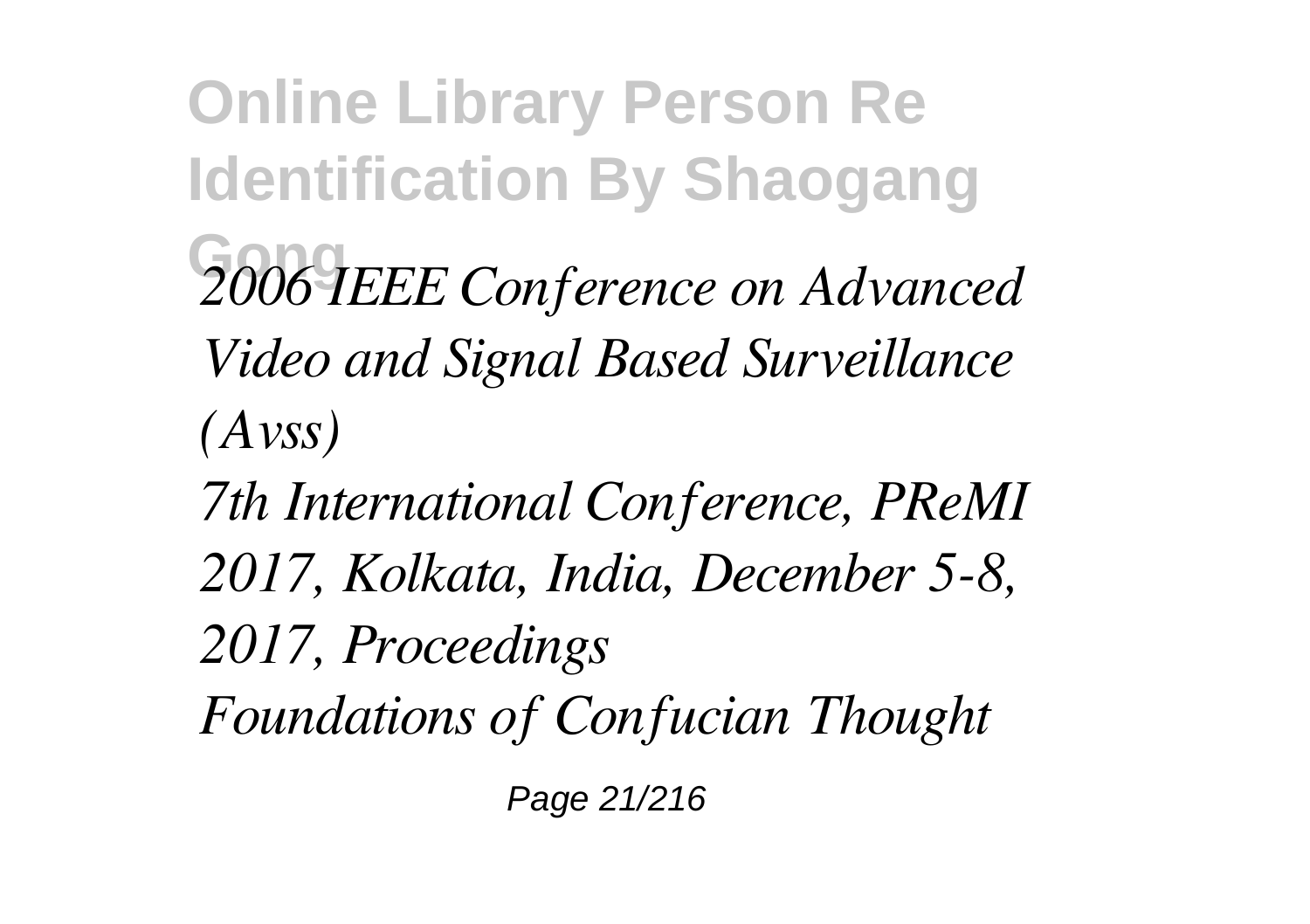**Online Library Person Re Identification By Shaogang** The three volume set LNCS 7583. 7584 and 7585 comprises the Workshops and Demonstrations which took place in connection with the European Conference on Computer Vision, ECCV 2012, held in Firenze, Italy, in October 2012. The total of 179 workshop papers and 23 Page 22/216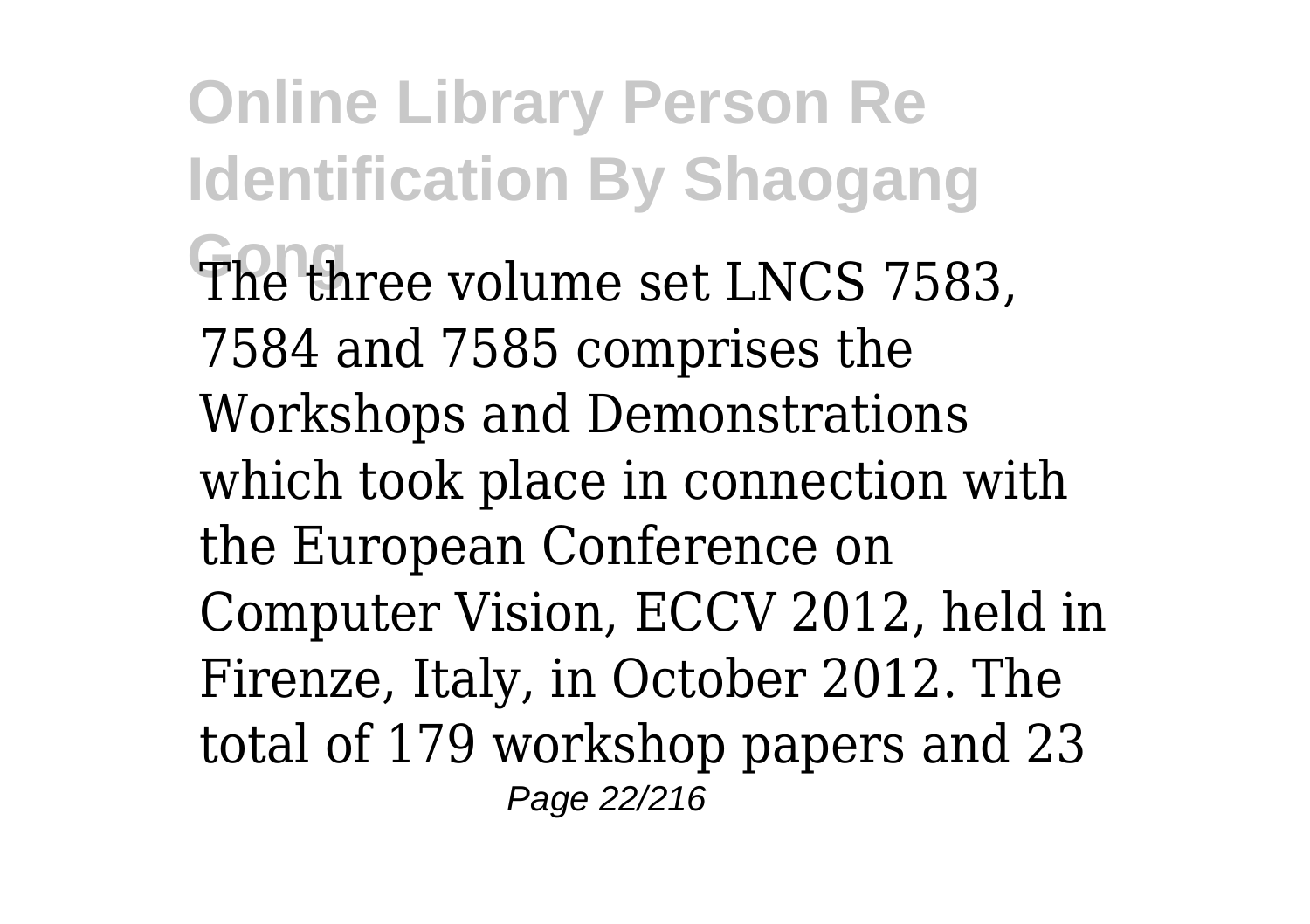**Online Library Person Re Identification By Shaogang Gong** demonstration papers was carefully reviewed and selected for inclusion in the proceedings. They where held at workshops with the following themes: non-rigid shape analysis and deformable image alignment; visual analysis and geo-localization of largescale imagery; Web-scale vision and Page 23/216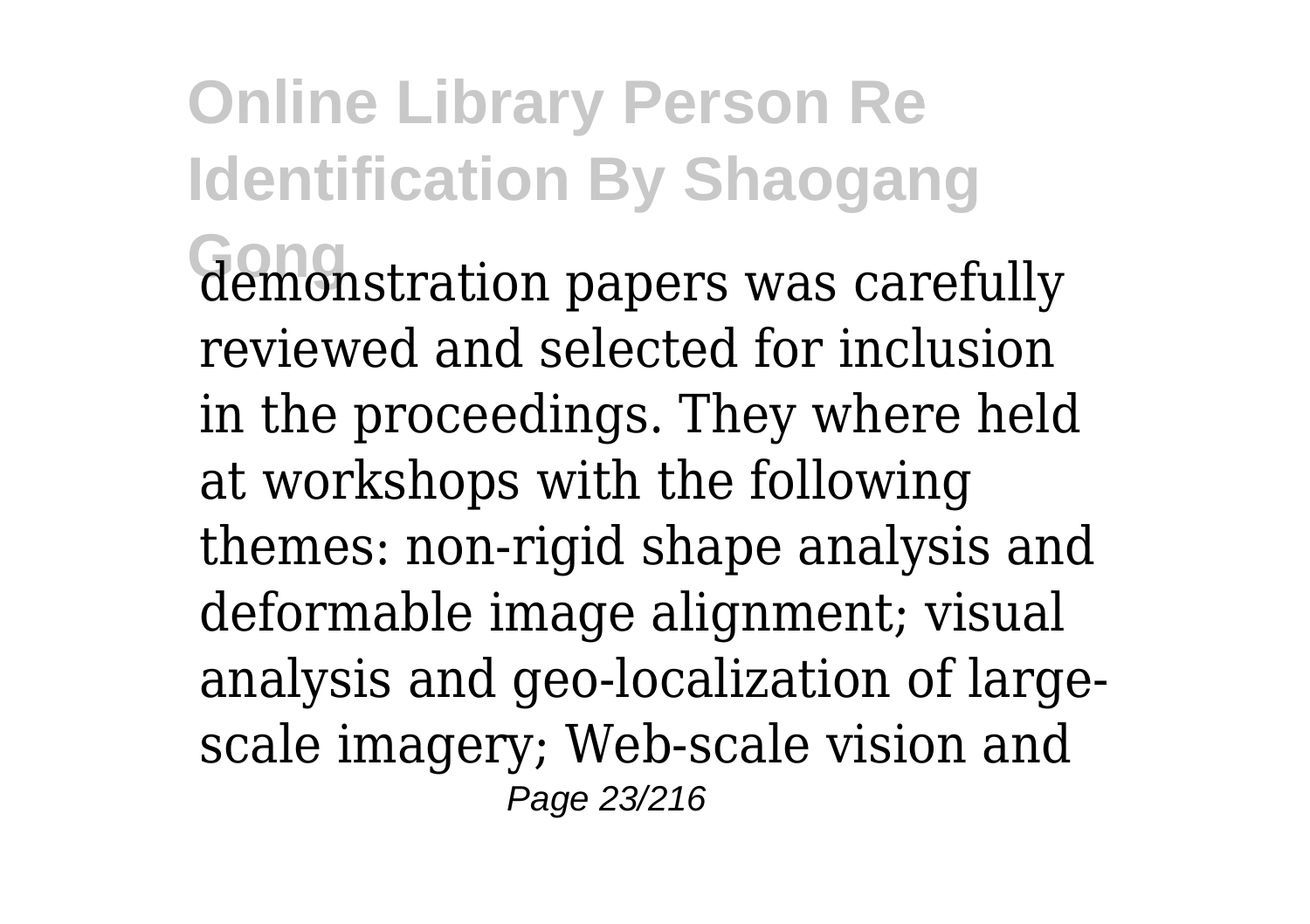**Online Library Person Re Identification By Shaogang** social media; video event categorization, tagging and retrieval; re-identification; biological and computer vision interfaces; where computer vision meets art; consumer depth cameras for computer vision; unsolved problems in optical flow and stereo estimation; what's in a Page 24/216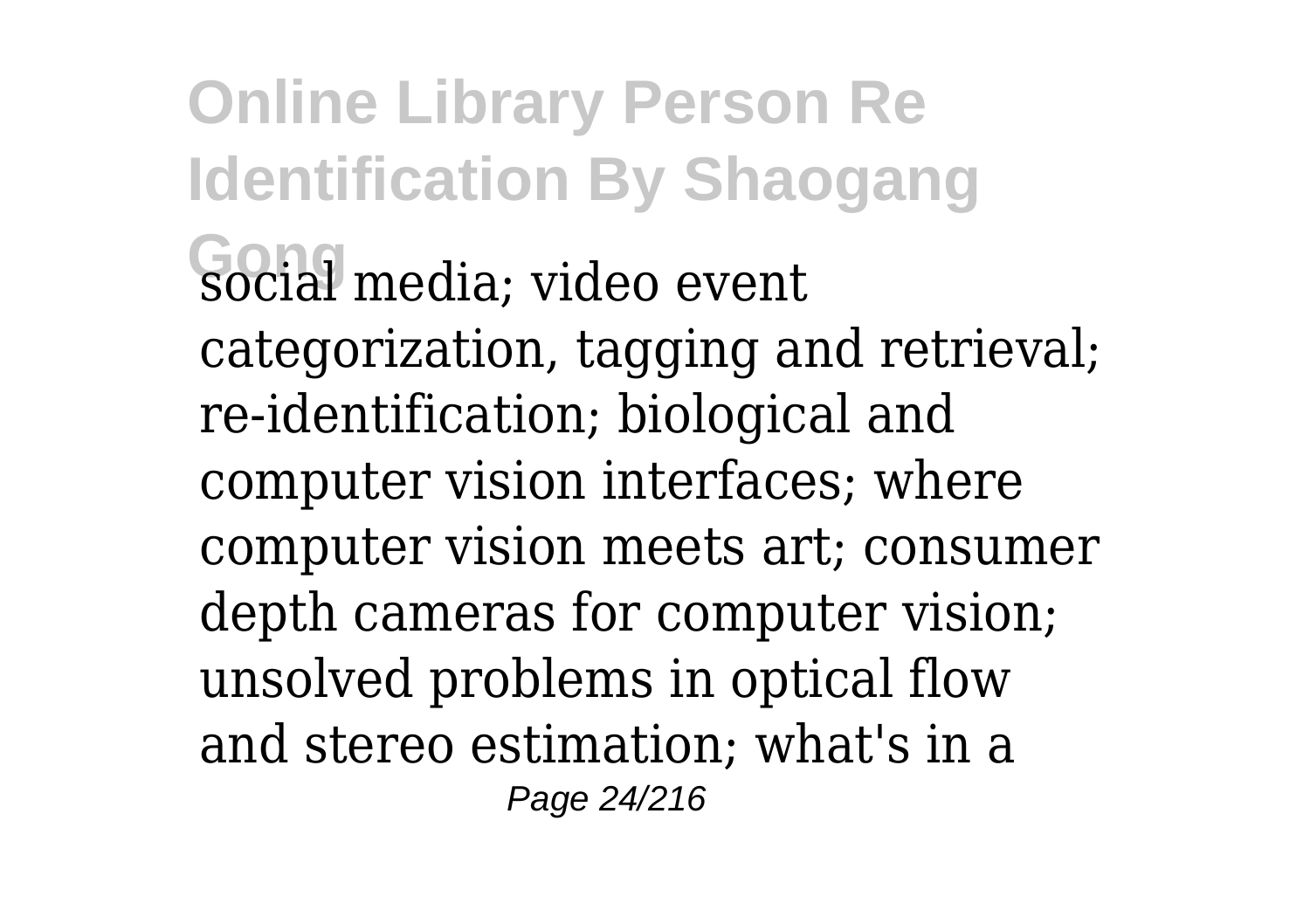**Online Library Person Re Identification By Shaogang** face?; color and photometry in computer vision; computer vision in vehicle technology: from earth to mars; parts and attributes; analysis and retrieval of tracked events and motion in imagery streams; action recognition and pose estimation in still images; higher-order models and Page 25/216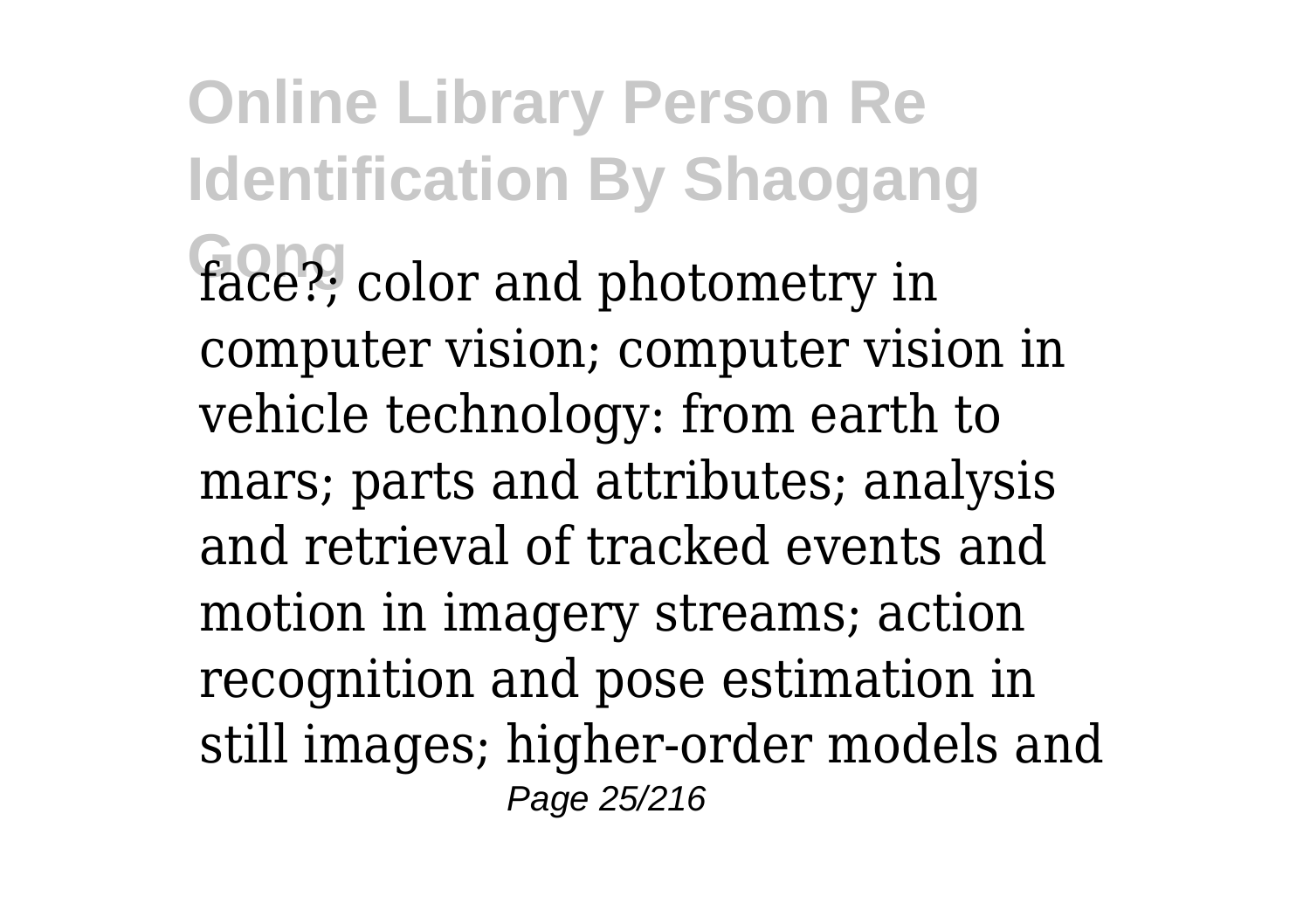**Online Library Person Re Identification By Shaogang Gong** global constraints in computer vision; information fusion in computer vision for concept recognition; 2.5D sensing technologies in motion: the quest for 3D; benchmarking facial image analysis technologies. This book covers aspects of human re-Page 26/216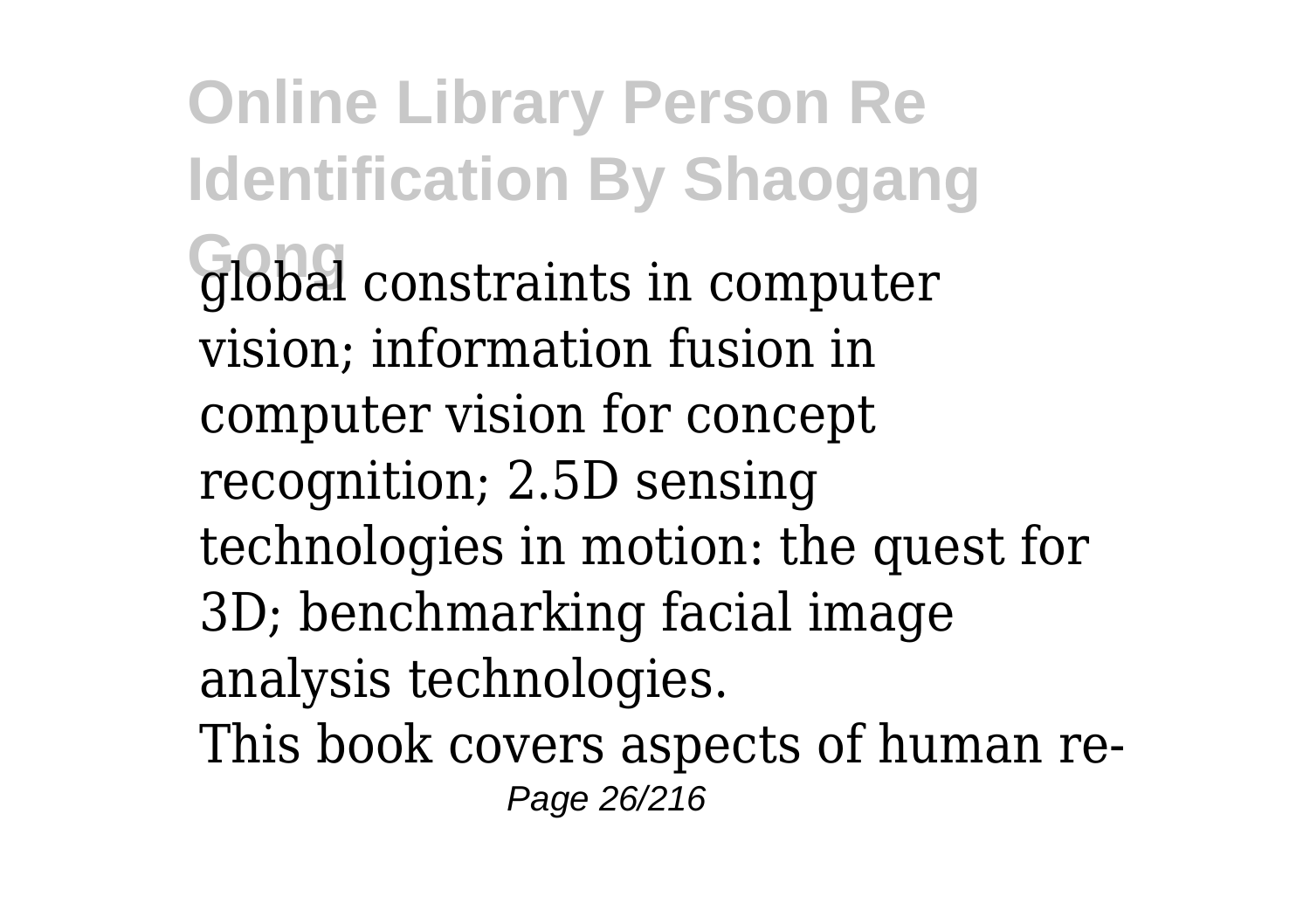**Online Library Person Re Identification By Shaogang** identification problems related to computer vision and machine learning. Working from a practical perspective, it introduces novel algorithms and designs for human reidentification that bridge the gap between research and reality. The primary focus is on building a robust, Page 27/216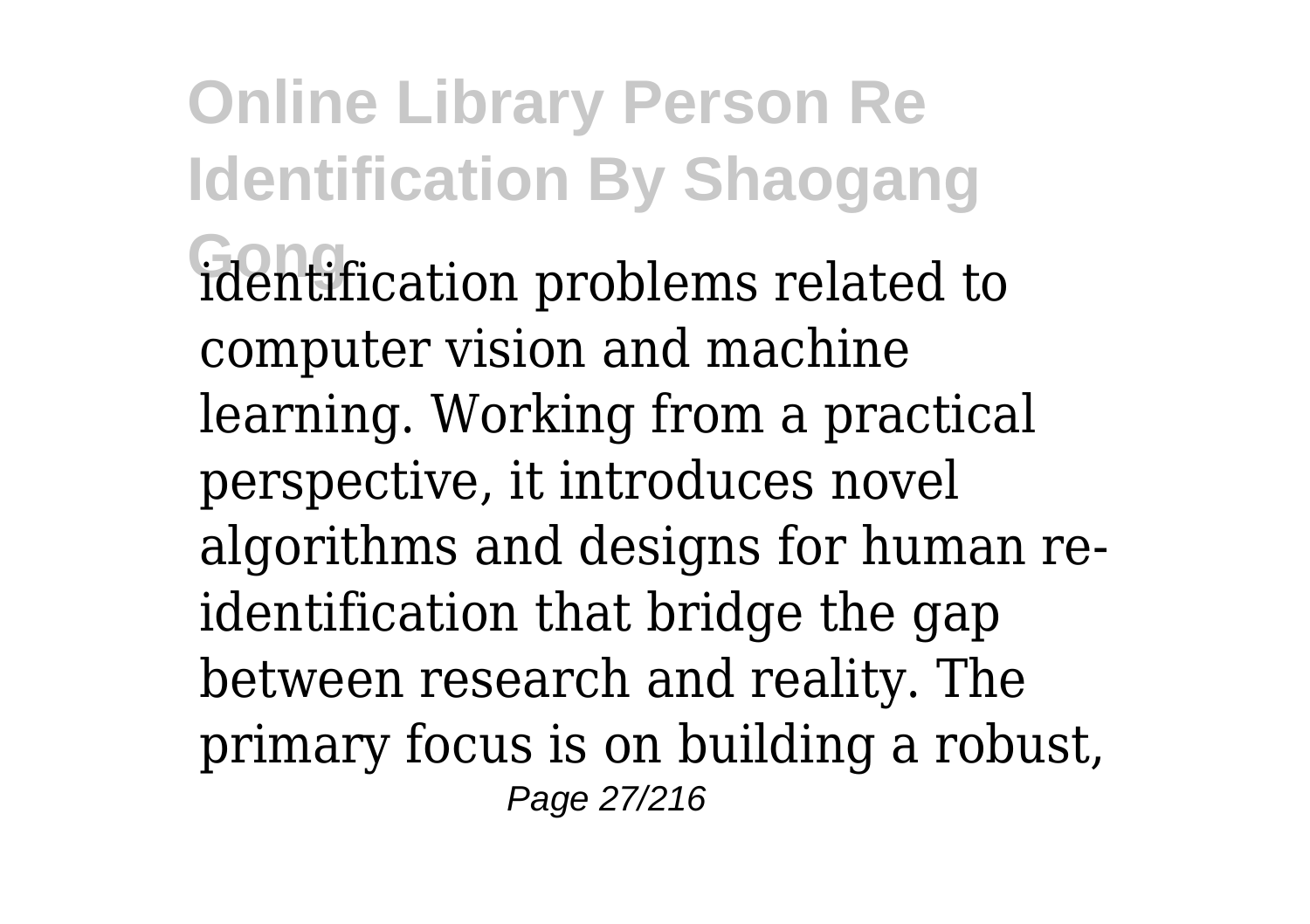**Online Library Person Re Identification By Shaogang** reliable, distributed and scalable smart surveillance system that can be deployed in real-world scenarios. This book also includes detailed discussions on pedestrian candidates detection, discriminative feature extraction and selection, dimension reduction, distance/metric learning, Page 28/216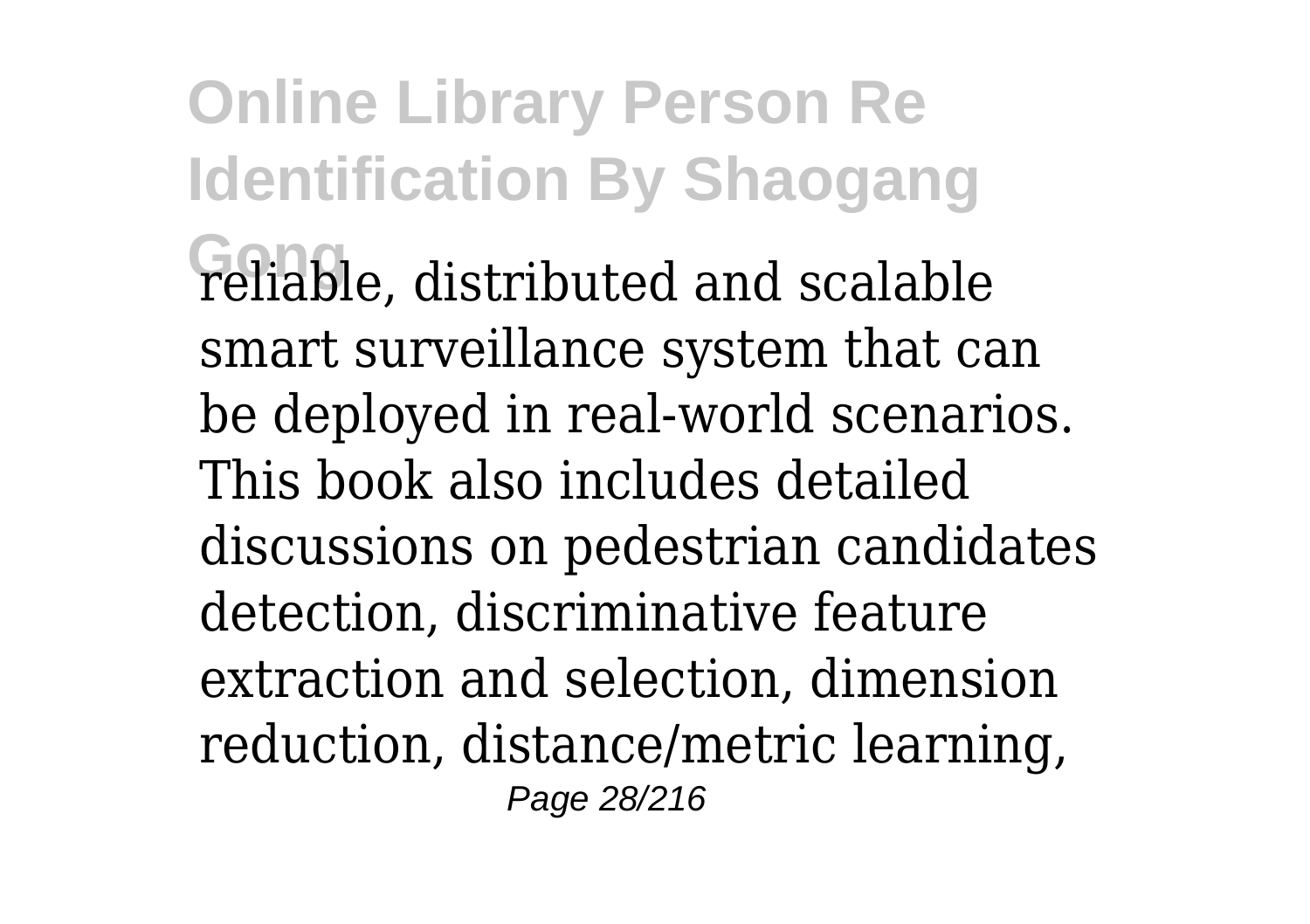**Online Library Person Re Identification By Shaogang Gong** and decision/ranking enhancement.This book is intended for professionals and researchers working in computer vision and machine learning. Advanced-level students of computer science will also find the content valuable. This book offers a comprehensive Page 29/216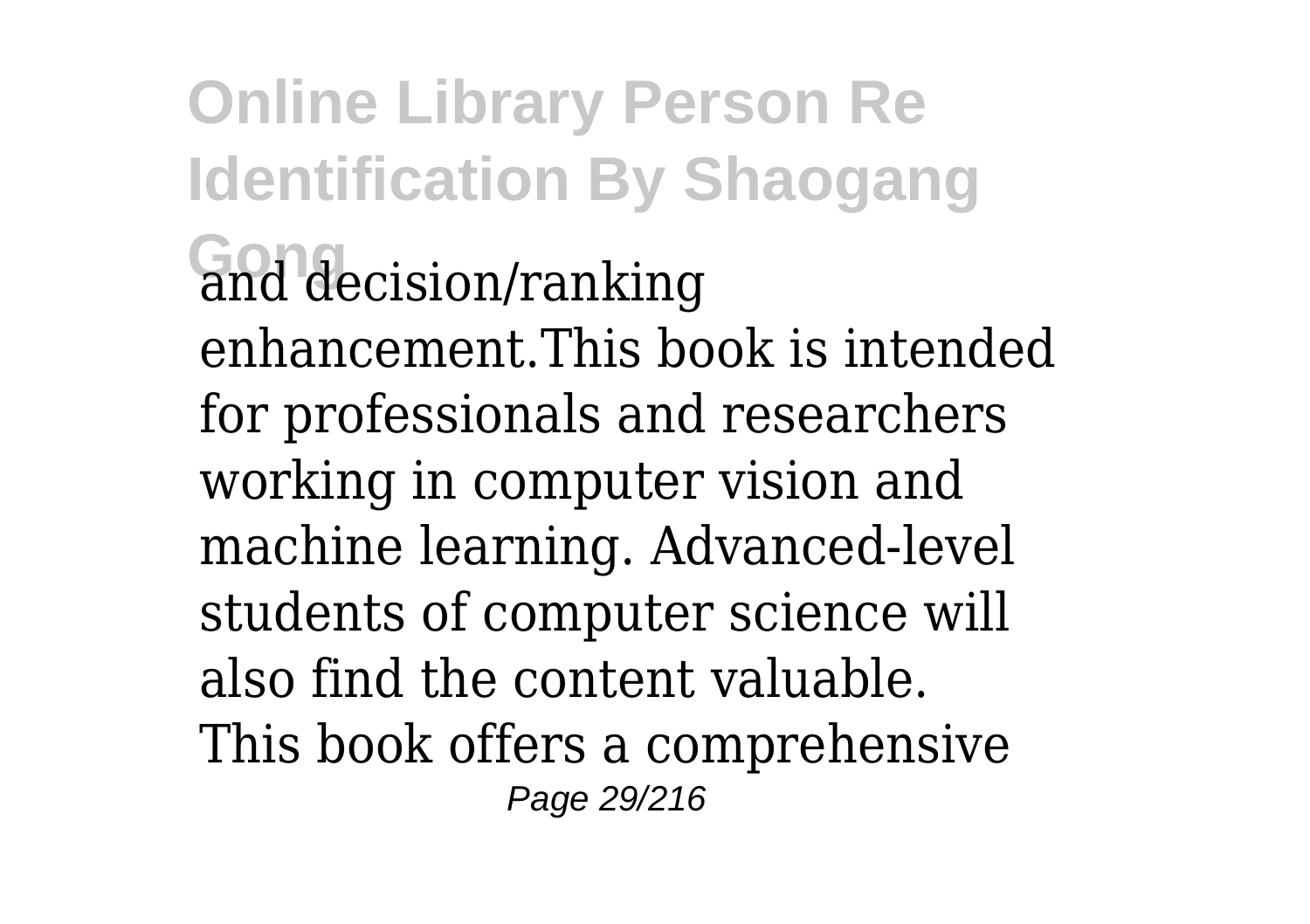**Online Library Person Re Identification By Shaogang** introduction to advanced methods for image and video analysis and processing. It covers deraining, dehazing, inpainting, fusion, watermarking and stitching. It describes techniques for face and lip recognition, facial expression recognition, lip reading in videos, Page 30/216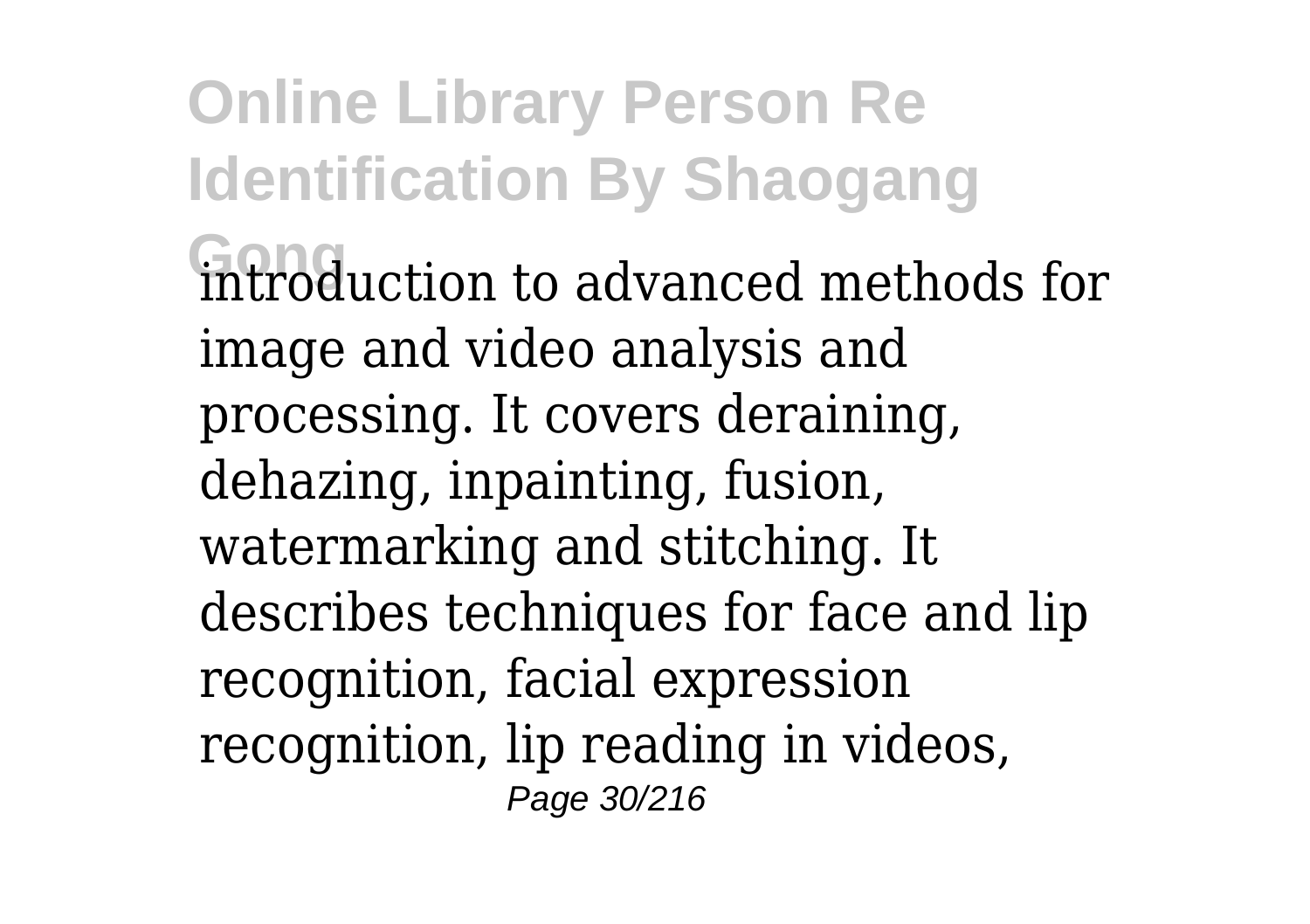**Online Library Person Re Identification By Shaogang Gong** moving object tracking, dynamic scene classification, among others. The book combines the latest machine learning methods with computer vision applications, covering topics such as event recognition based on deep learning,dynamic scene classification Page 31/216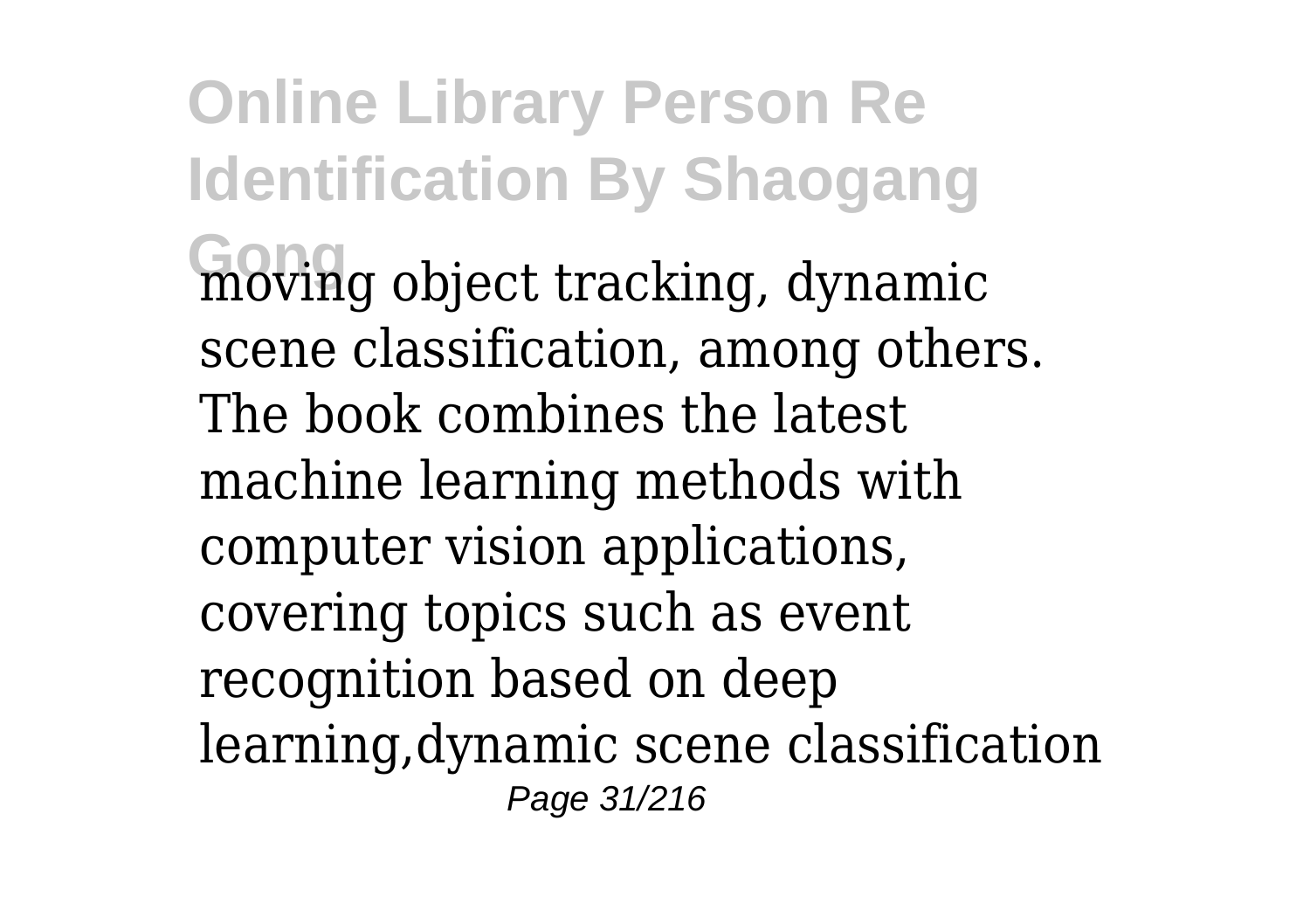**Online Library Person Re Identification By Shaogang** based on topic model, person reidentification based on metric learning and behavior analysis. It also offers a systematic introduction to image evaluation criteria showing how to use them in different experimental contexts. The book offers an example-based practical Page 32/216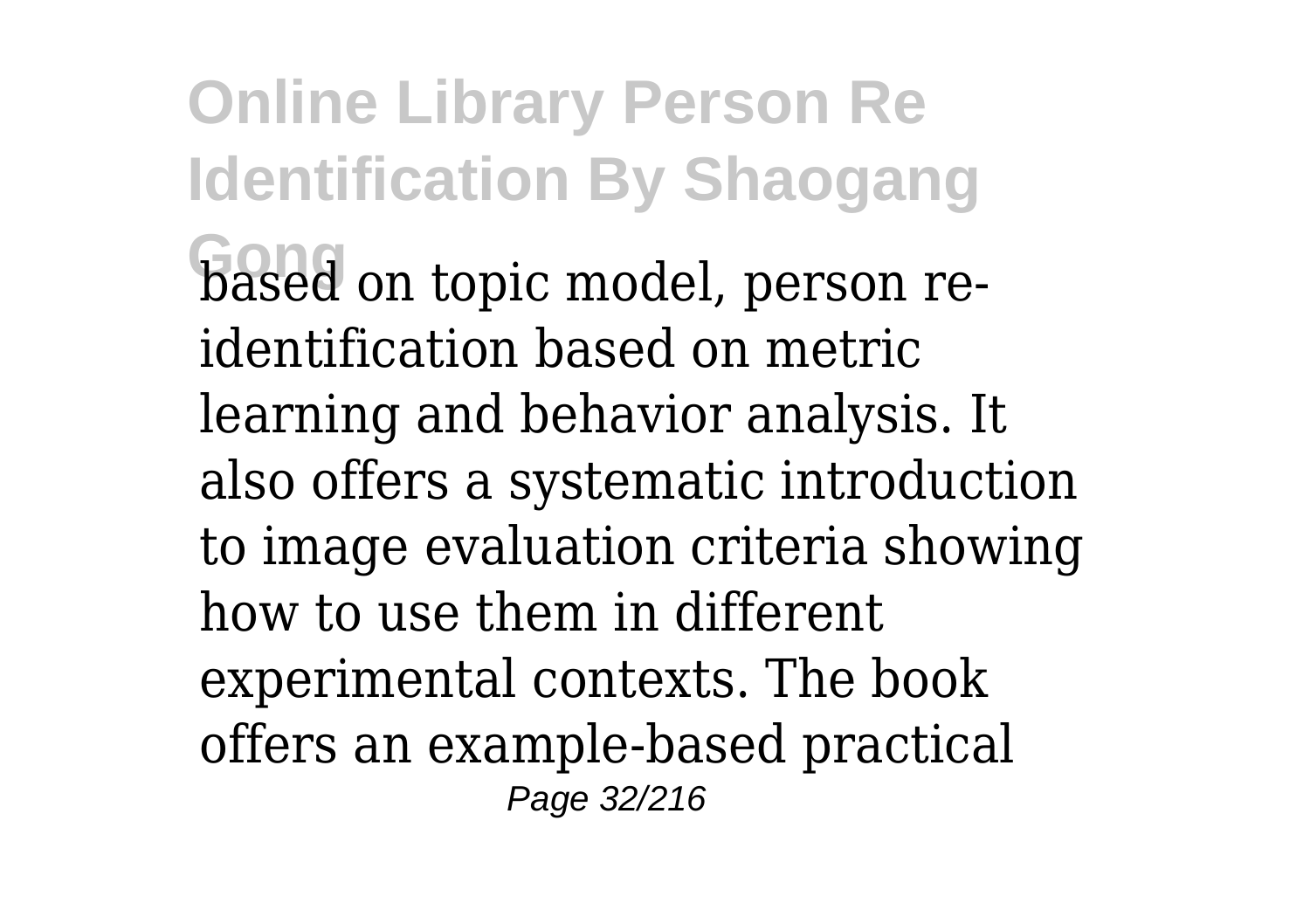**Online Library Person Re Identification By Shaogang Gong** guide to researchers, professionals and graduate students dealing with advanced problems in image analysis and computer vision.

The research in content-based indexing and retrieval of visual information such as images and video has become one of the most Page 33/216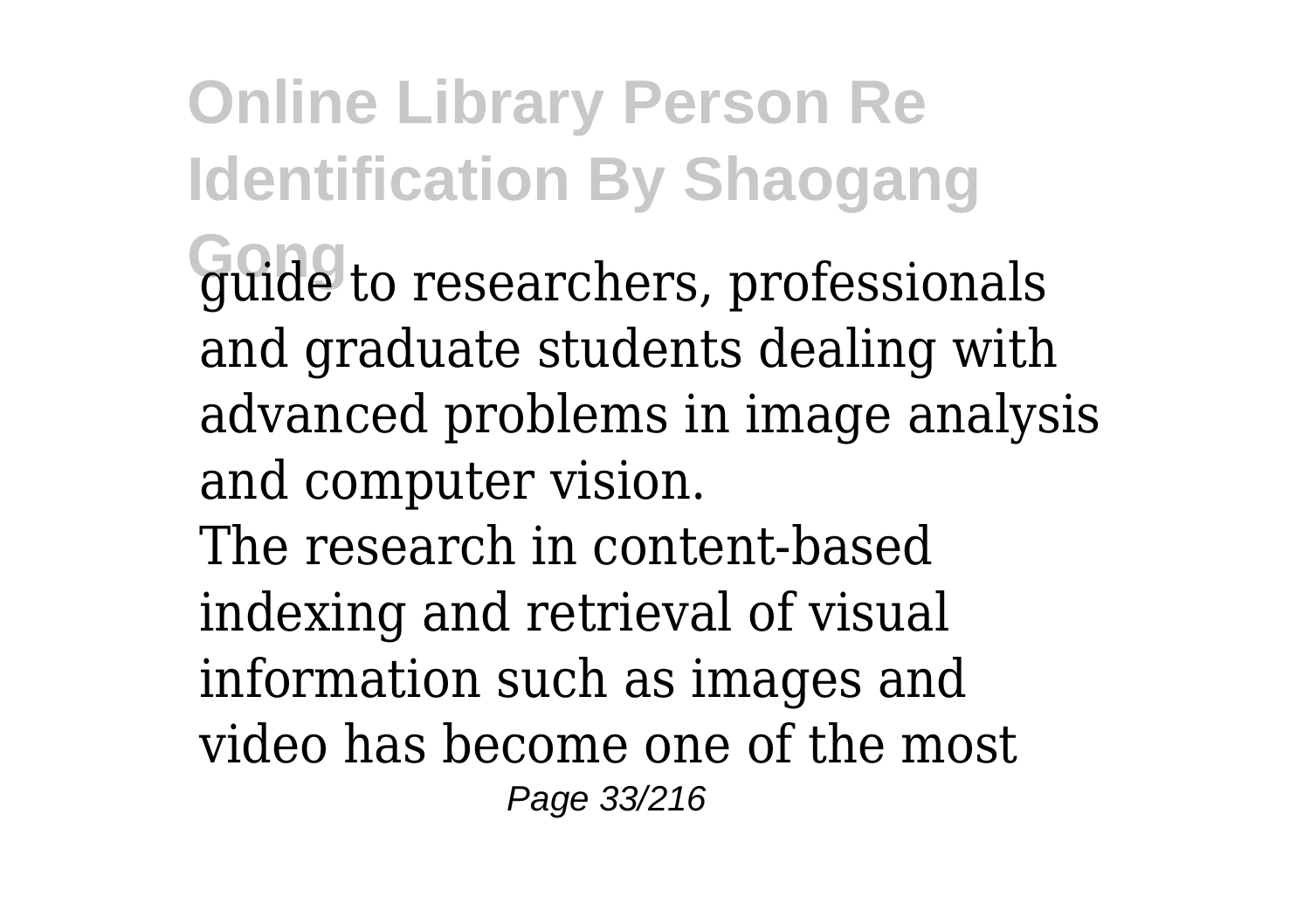**Online Library Person Re Identification By Shaogang** populated directions in the vast area of information technologies. Social networks such as YouTube, Facebook, FileMobile, and DailyMotion host and supply facilities for accessing a tremendous amount of professional and user generated data. The areas of societal activity, Page 34/216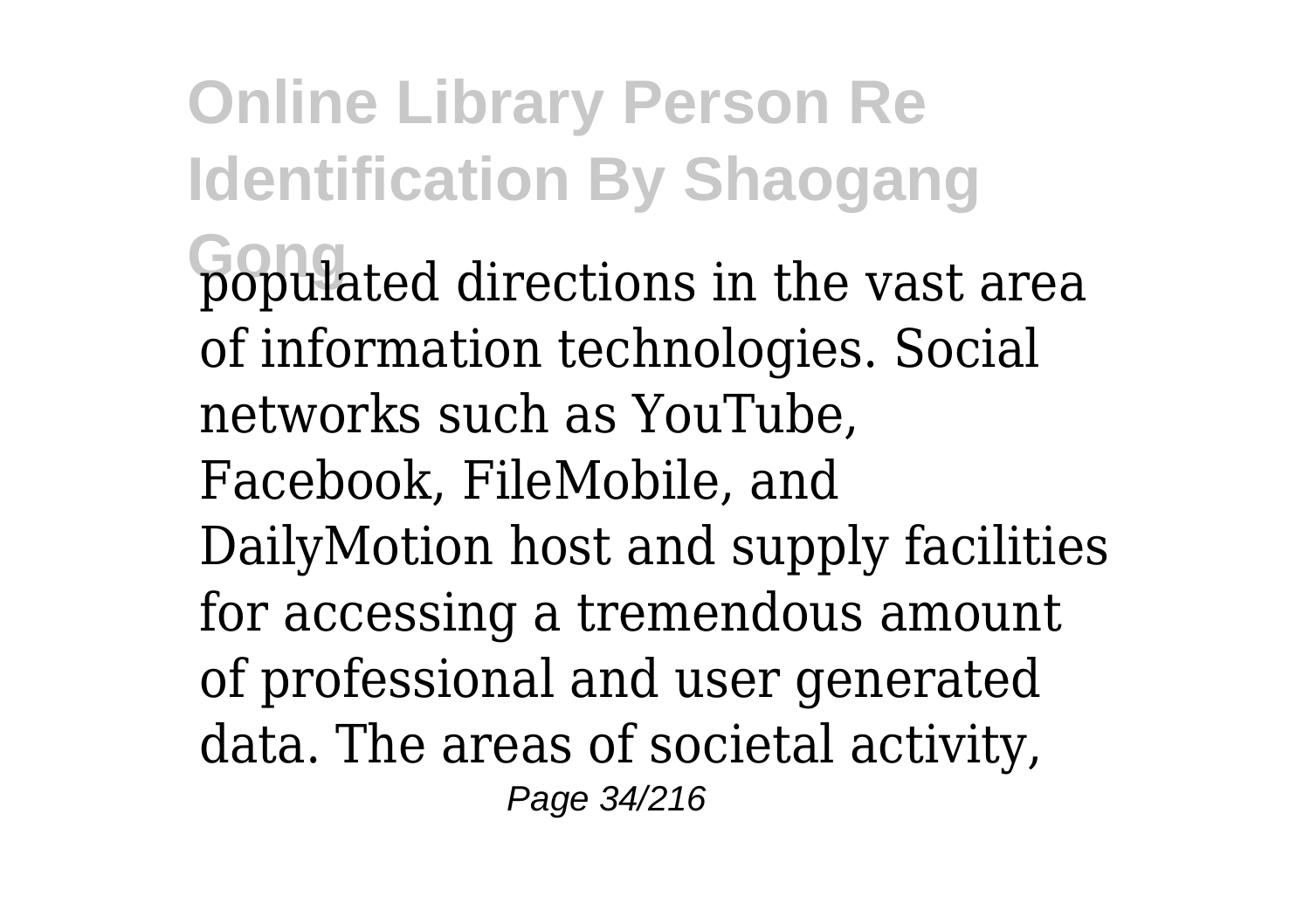**Online Library Person Re Identification By Shaogang** such as, video protection and security, also generate thousands and thousands of terabytes of visual content. This book presents the most recent results and important trends in visual information indexing and retrieval. It is intended for young researchers, as well as, professionals Page 35/216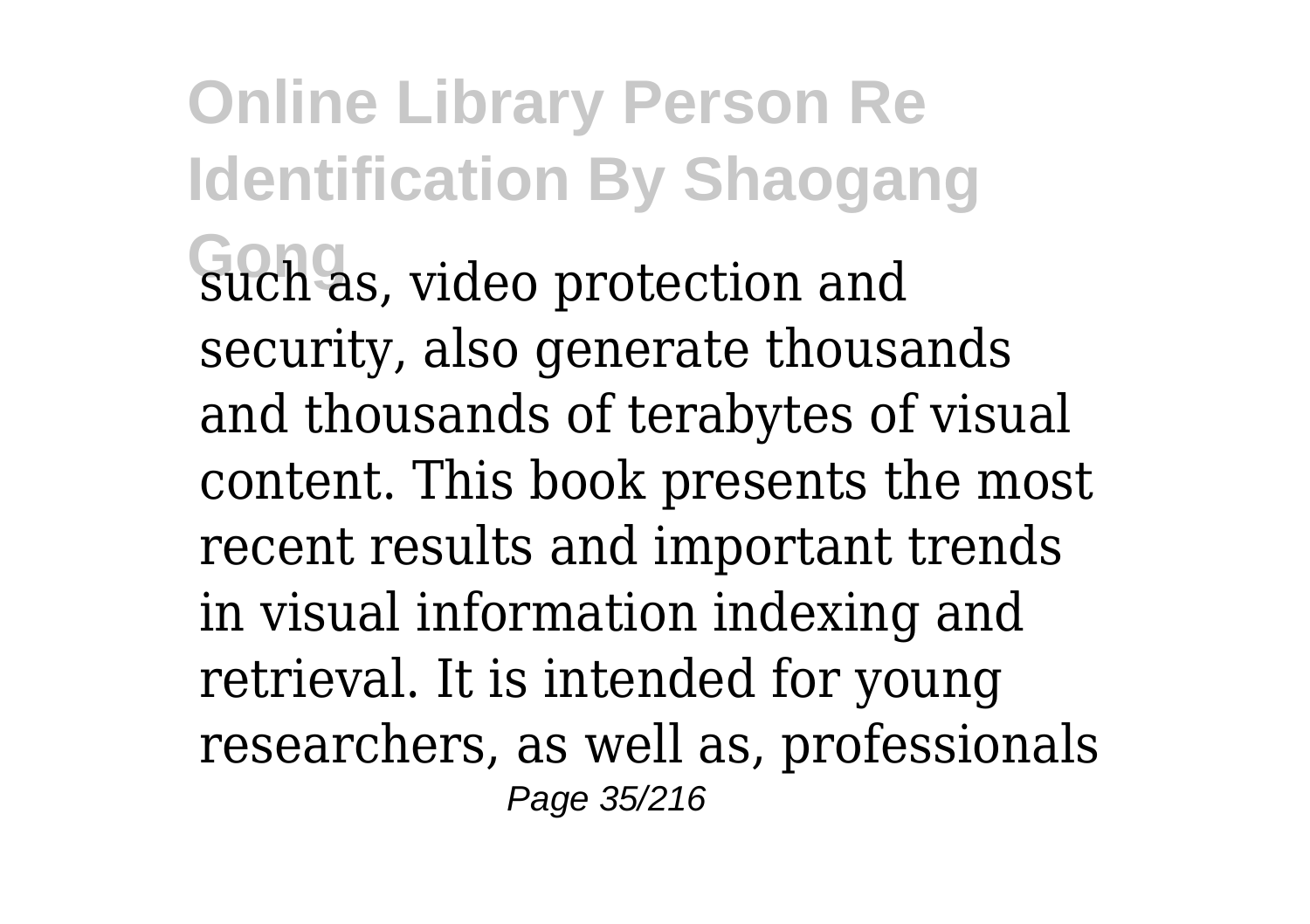**Online Library Person Re Identification By Shaogang Gong** looking for an algorithmic solution to a problem. Selected works presented at the ICCVBIC 2018, Coimbatore, India Pattern Recognition and Machine Intelligence 14th European Conference, Amsterdam, The Netherlands, Page 36/216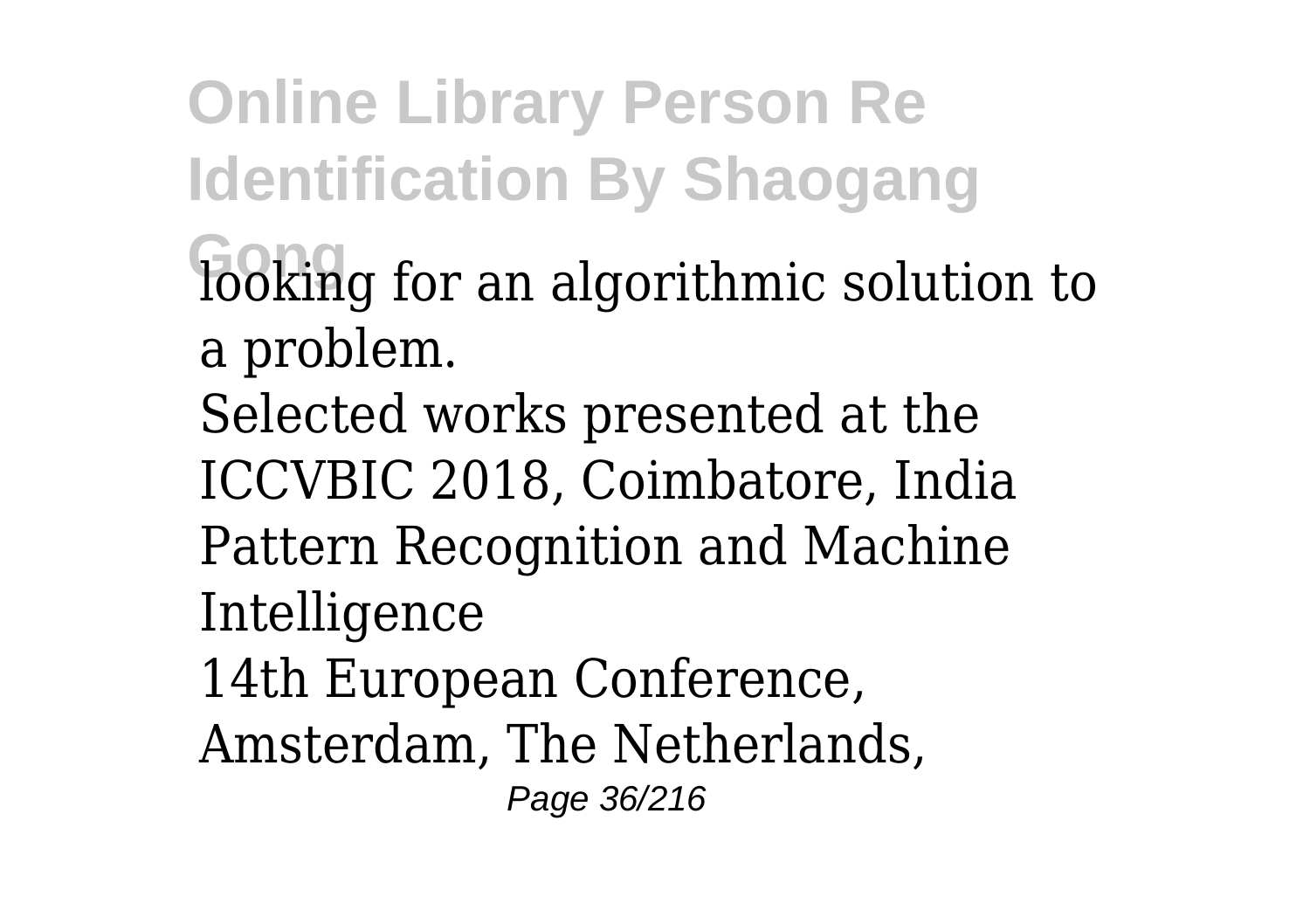**Online Library Person Re Identification By Shaogang** October 11-14, 2016, Proceedings, Part I Introduction to Semi-supervised Learning Person Re-Identification Visual Indexing and Retrieval 14th European Conference, Amsterdam, The Netherlands, Page 37/216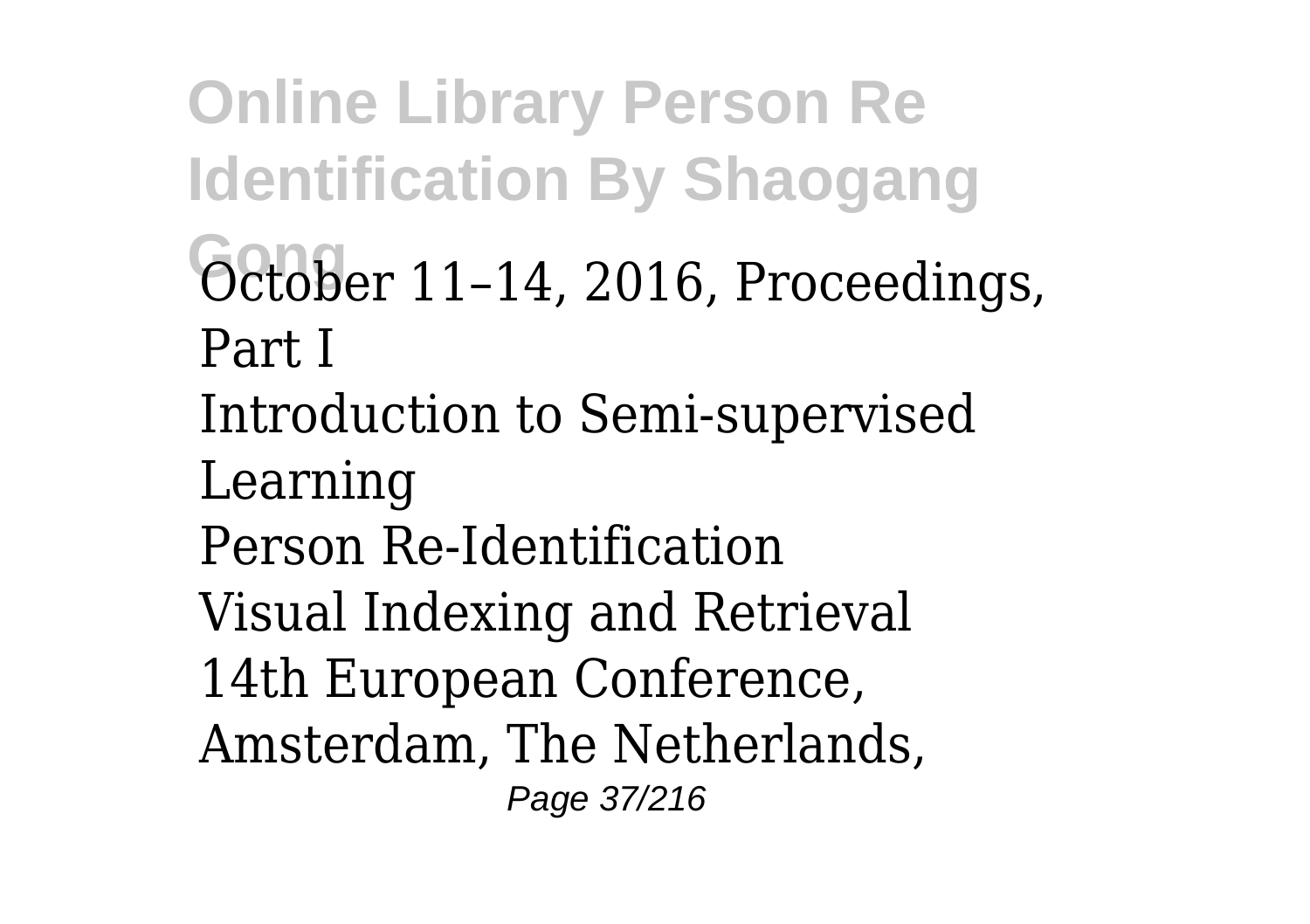**Online Library Person Re Identification By Shaogang** October 11-14, 2016, Proceedings, Part IV *Similarity between objects plays an important role in both human cognitive processes and artificial* Page 38/216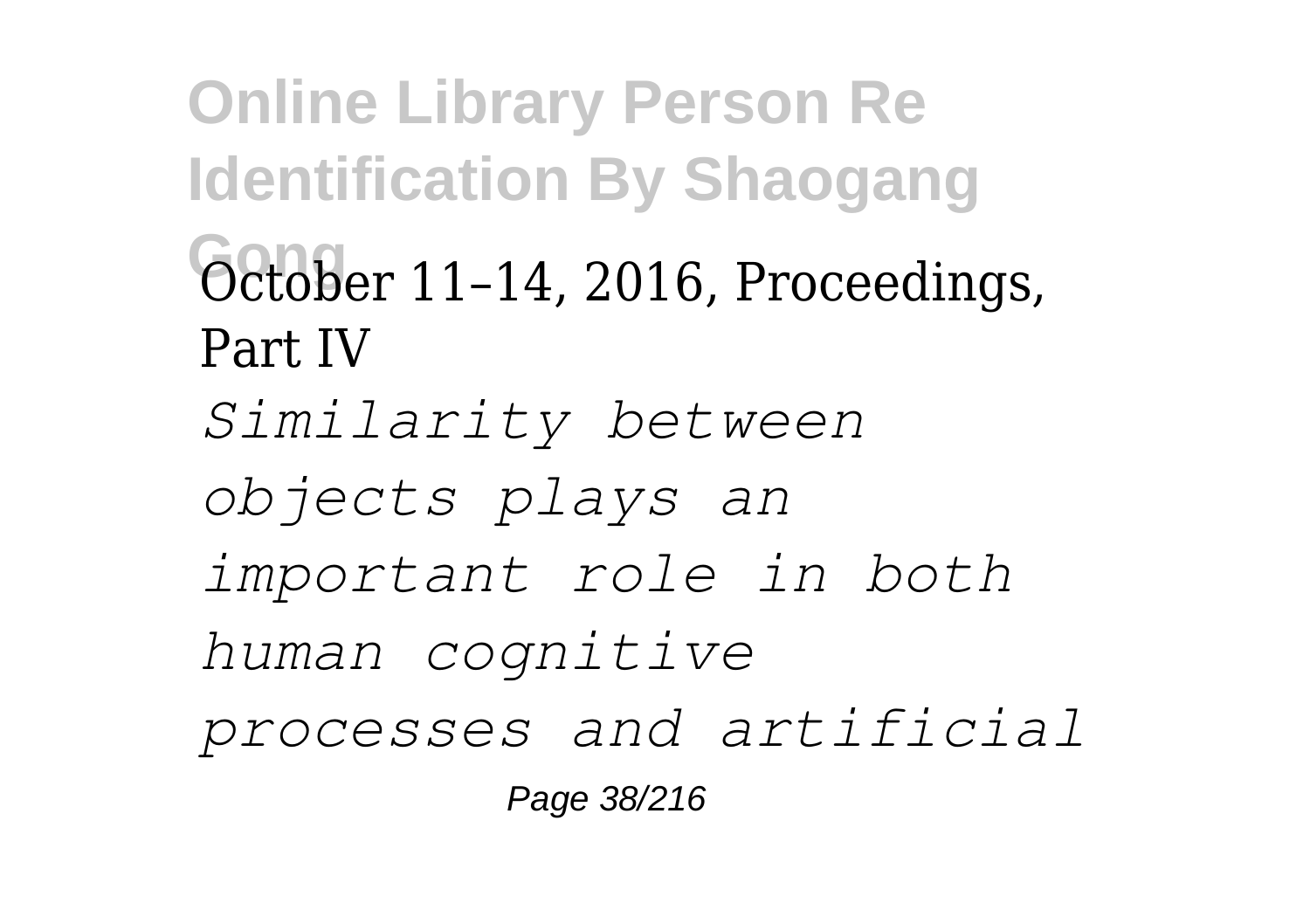**Online Library Person Re Identification By Shaogang Gong** *systems for recognition and categorization. How to appropriately measure such similarities for a given task is crucial to the performance of many machine learning,* Page 39/216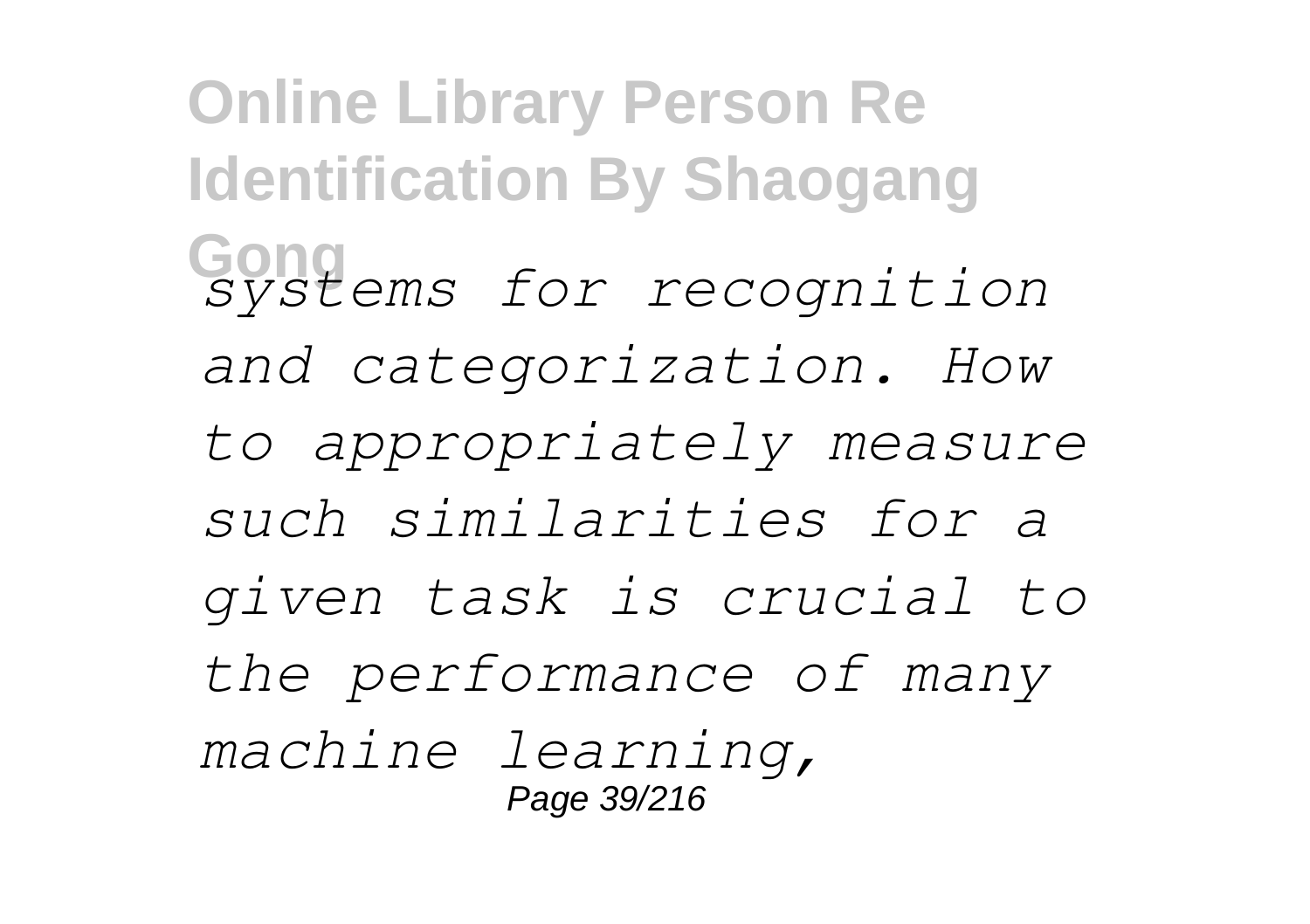**Online Library Person Re Identification By Shaogang Gong** *pattern recognition and data mining methods. This book is devoted to metric learning, a set of techniques to automatically learn similarity and distance* Page 40/216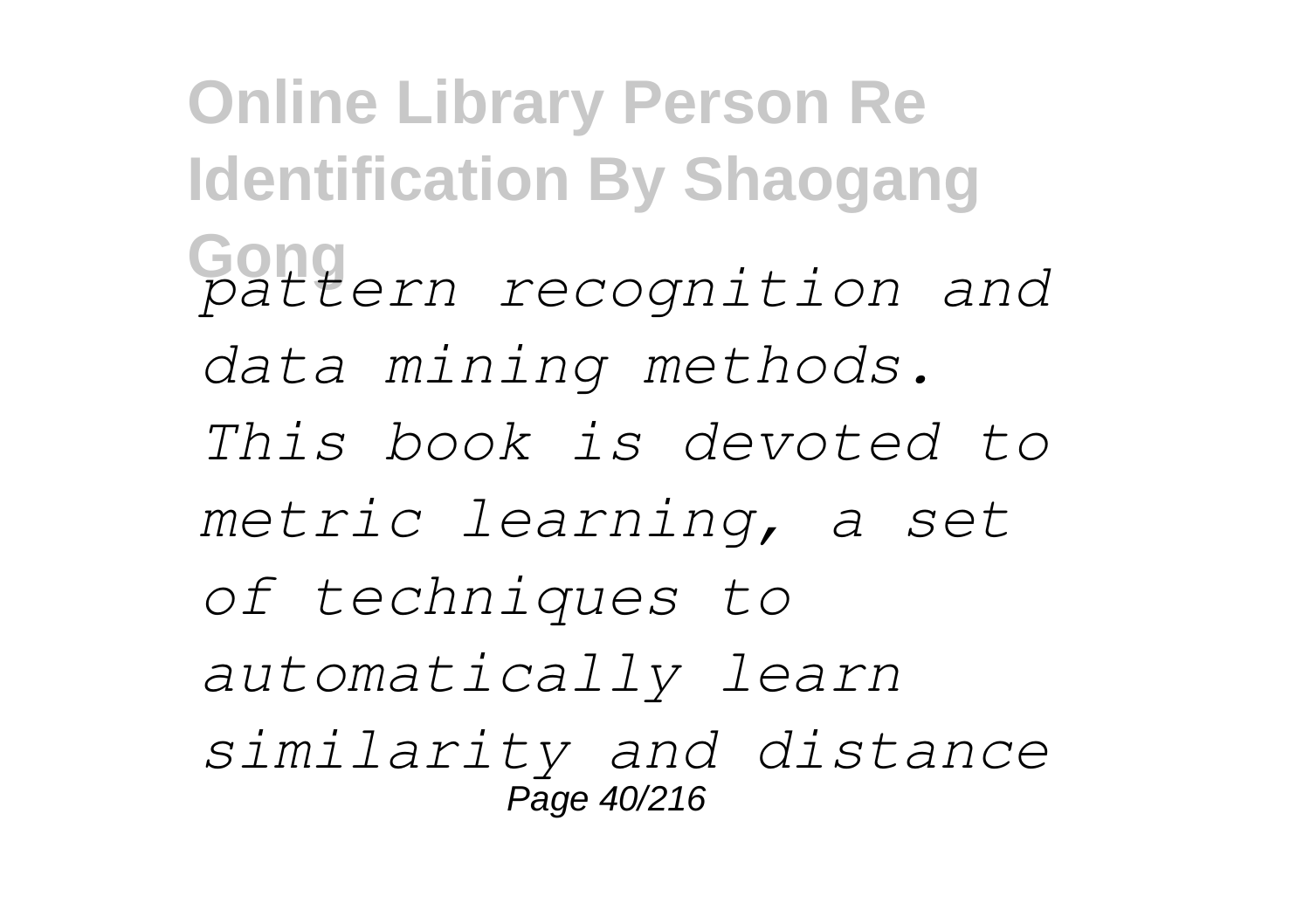**Online Library Person Re Identification By Shaogang Gong** *functions from data that has attracted a lot of interest in machine learning and related fields in the past ten years. In this book, we provide a thorough* Page 41/216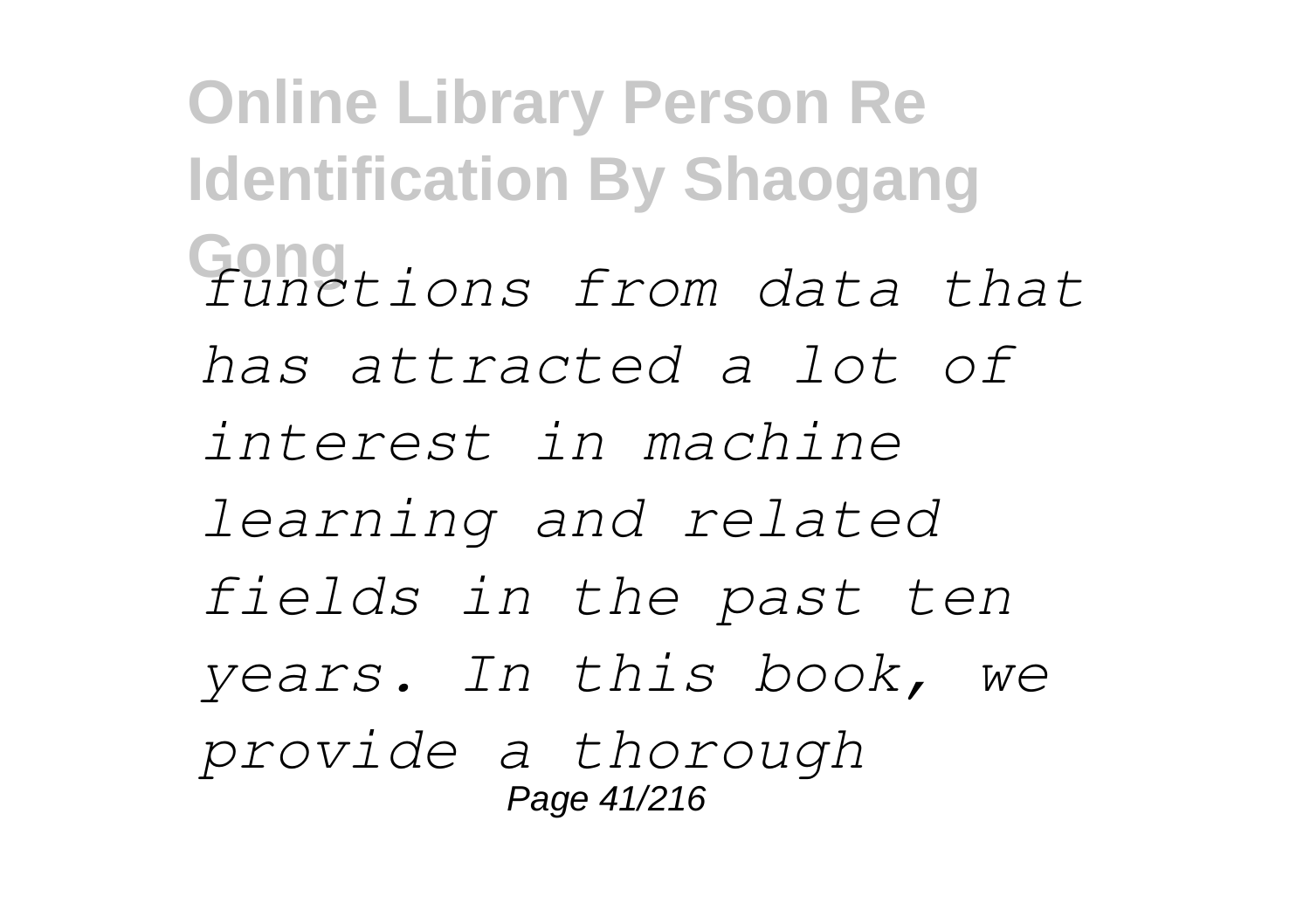**Online Library Person Re Identification By Shaogang Gong** *review of the metric learning literature that covers algorithms, theory and applications for both numerical and structured data. We first introduce relevant* Page 42/216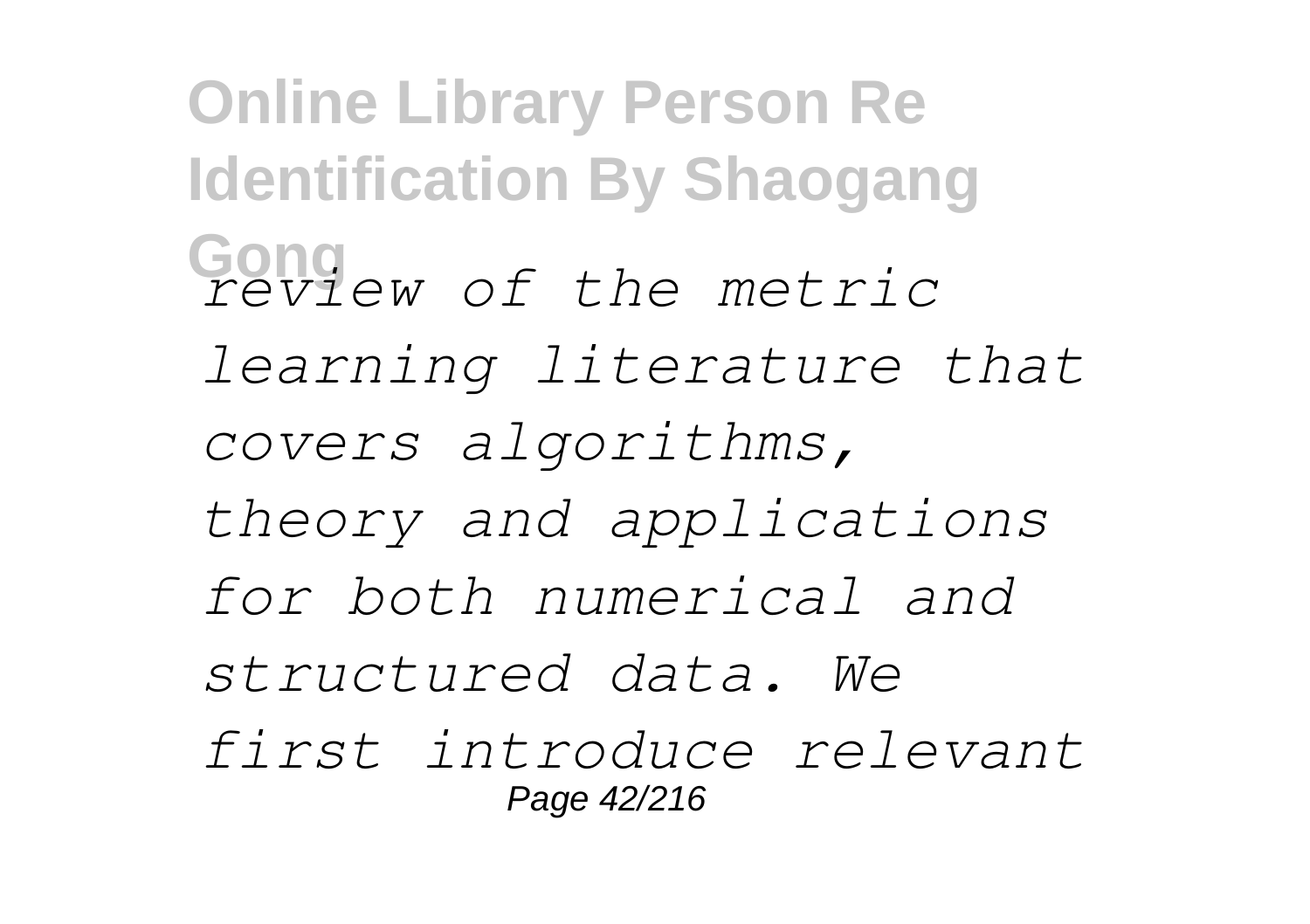**Online Library Person Re Identification By Shaogang Gong** *definitions and classic metric functions, as well as examples of their use in machine learning and data mining. We then review a wide range of metric* Page 43/216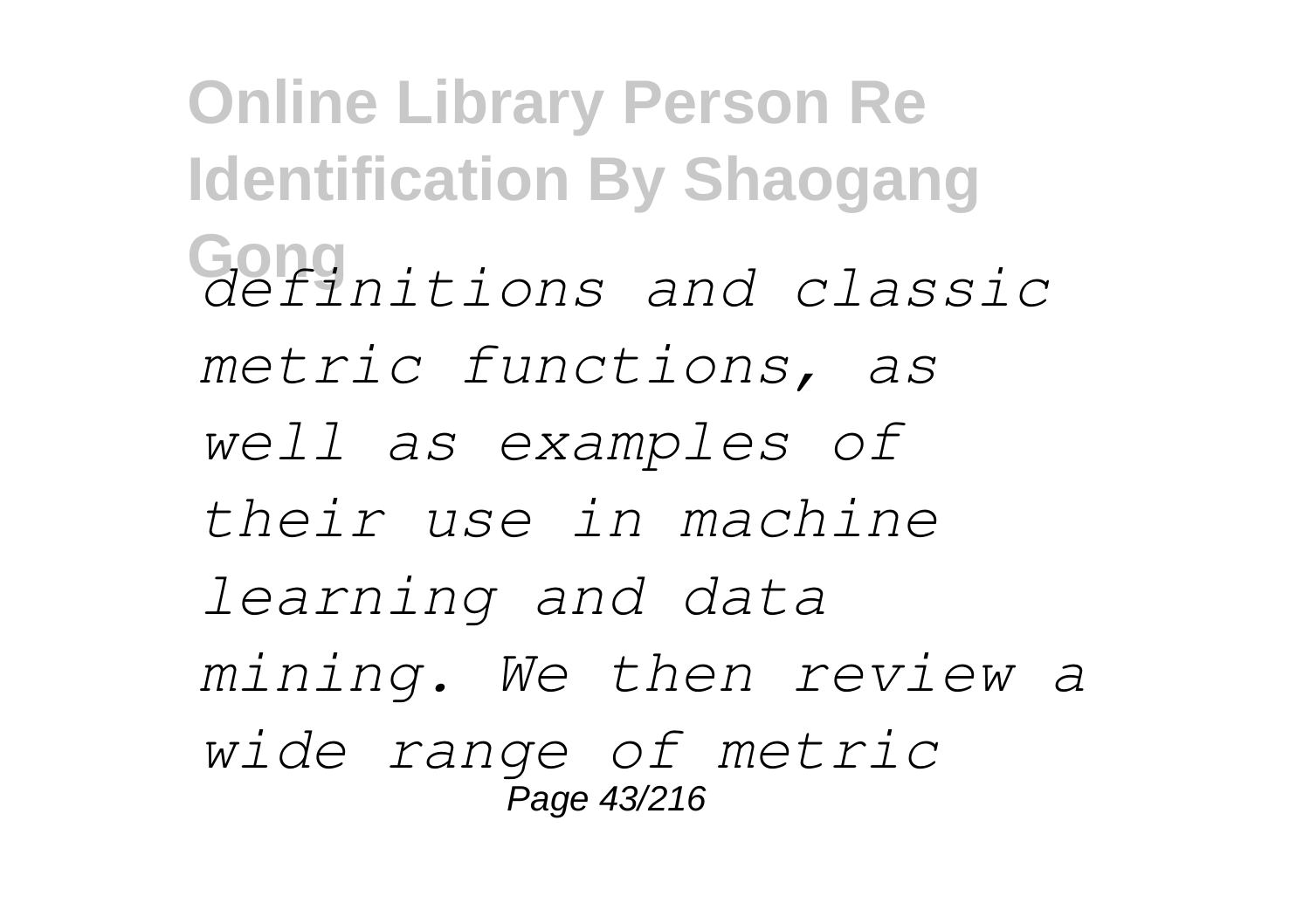**Online Library Person Re Identification By Shaogang Gong** *learning algorithms, starting with the simple setting of linear distance and similarity learning. We show how one may scale-up these methods to very large* Page 44/216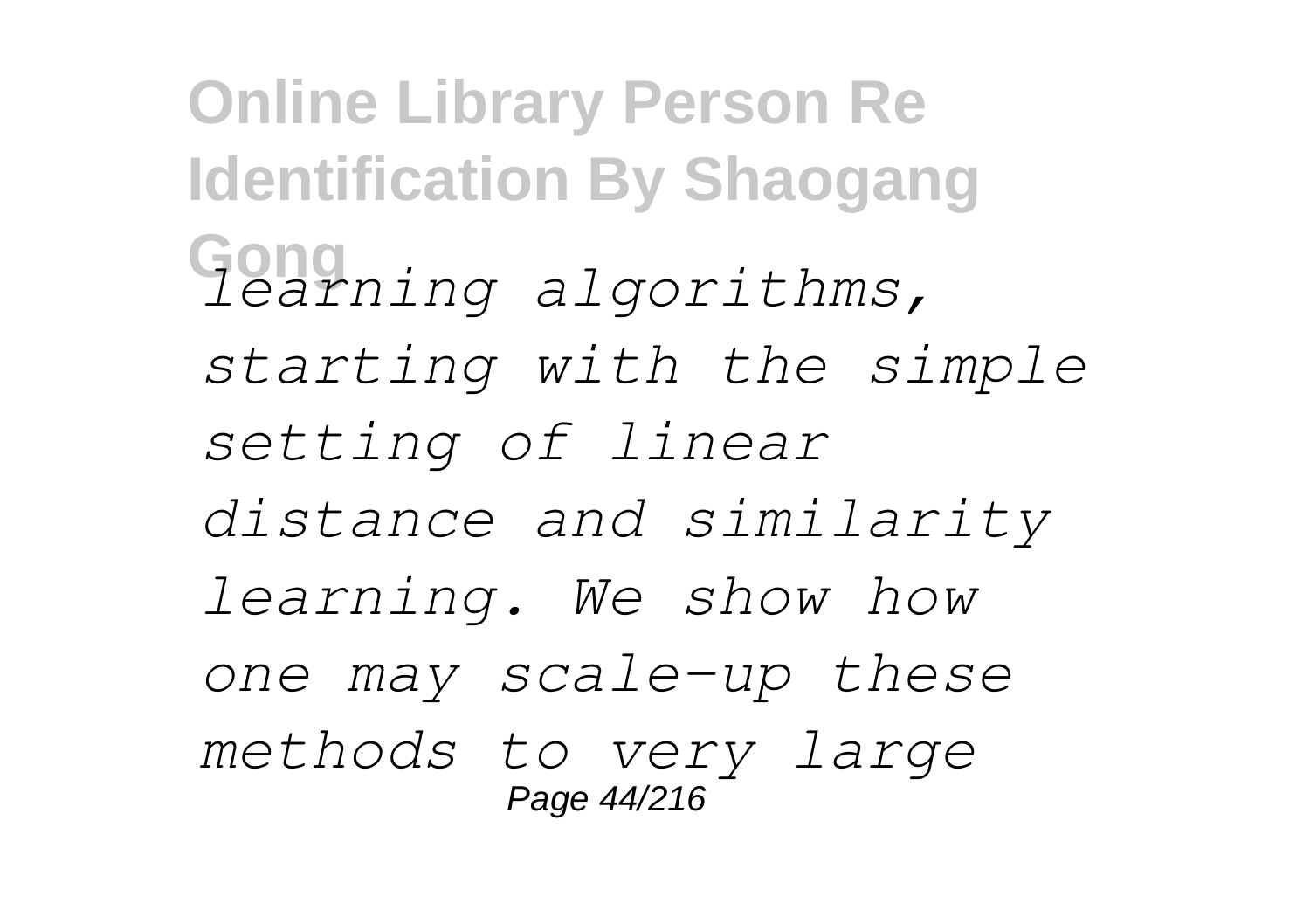**Online Library Person Re Identification By Shaogang Gong** *amounts of training data. To go beyond the linear case, we discuss methods that learn nonlinear metrics or multiple linear metrics throughout the feature* Page 45/216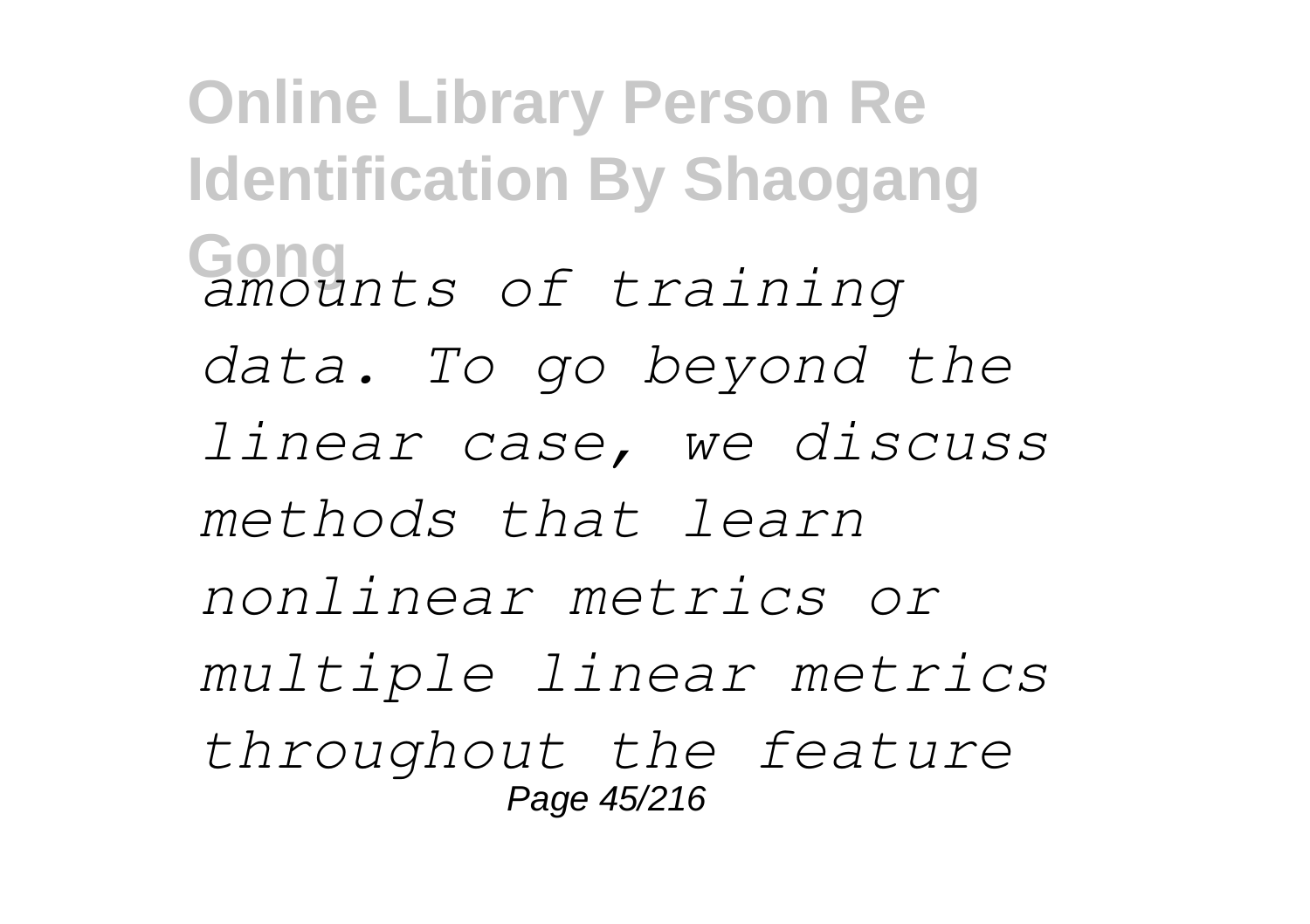**Online Library Person Re Identification By Shaogang Gong** *space, and review methods for more complex settings such as multitask and semi-supervised learning. Although most of the existing work has focused on numerical* Page 46/216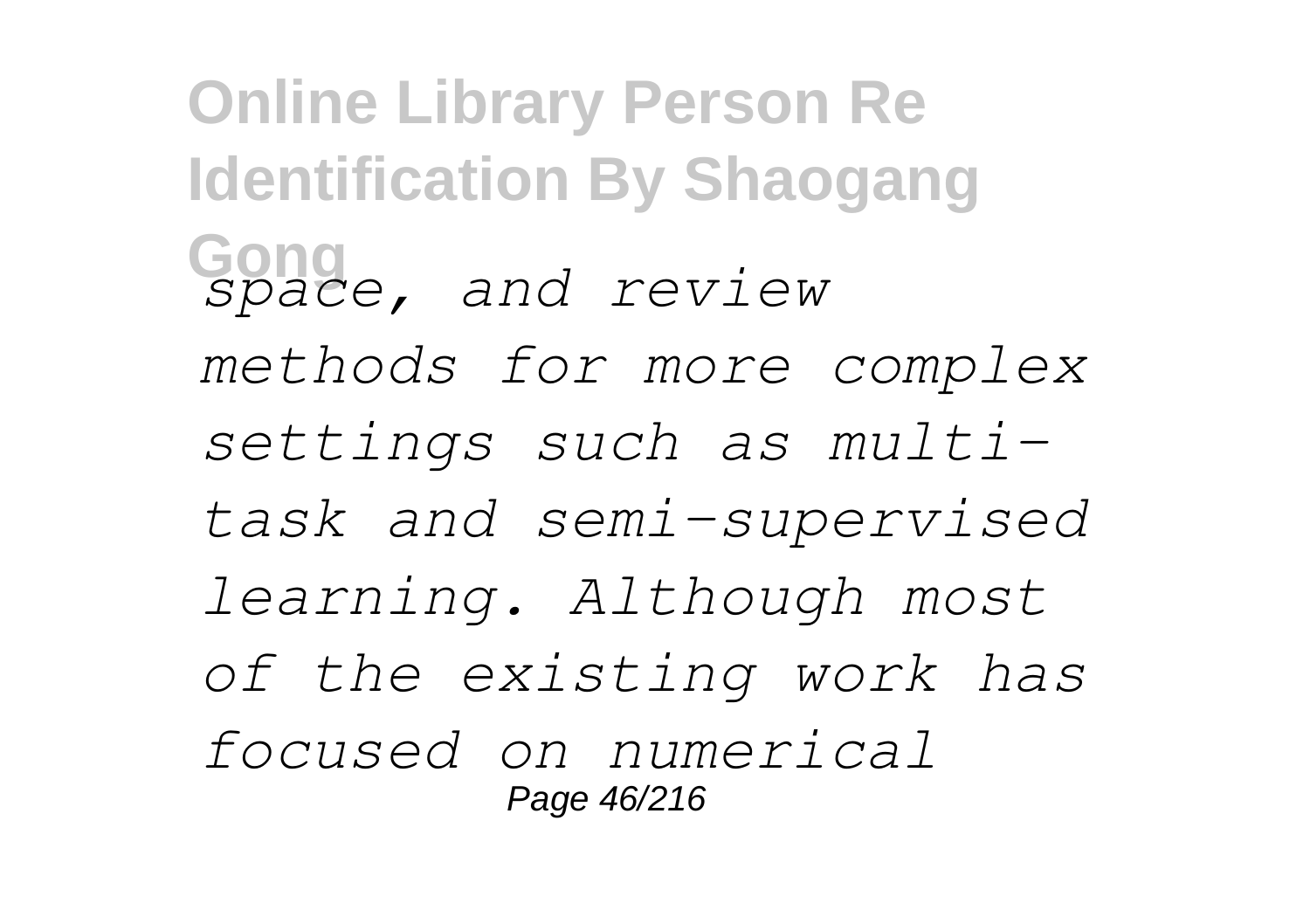**Online Library Person Re Identification By Shaogang Gong** *data, we cover the literature on metric learning for structured data like strings, trees, graphs and time series. In the more technical part of the* Page 47/216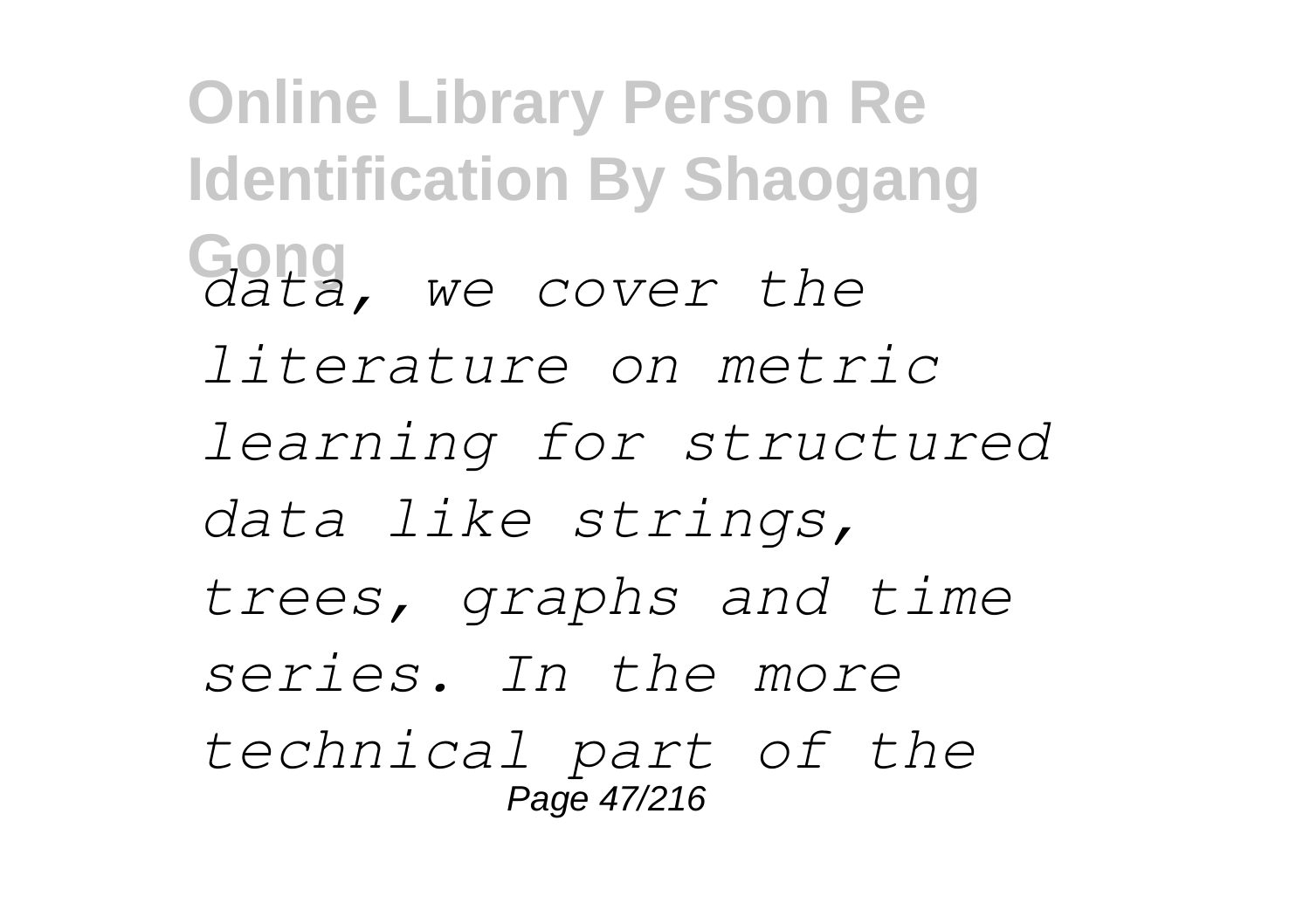**Online Library Person Re Identification By Shaogang Gong** *book, we present some recent statistical frameworks for analyzing the generalization performance in metric learning and derive results for some of the* Page 48/216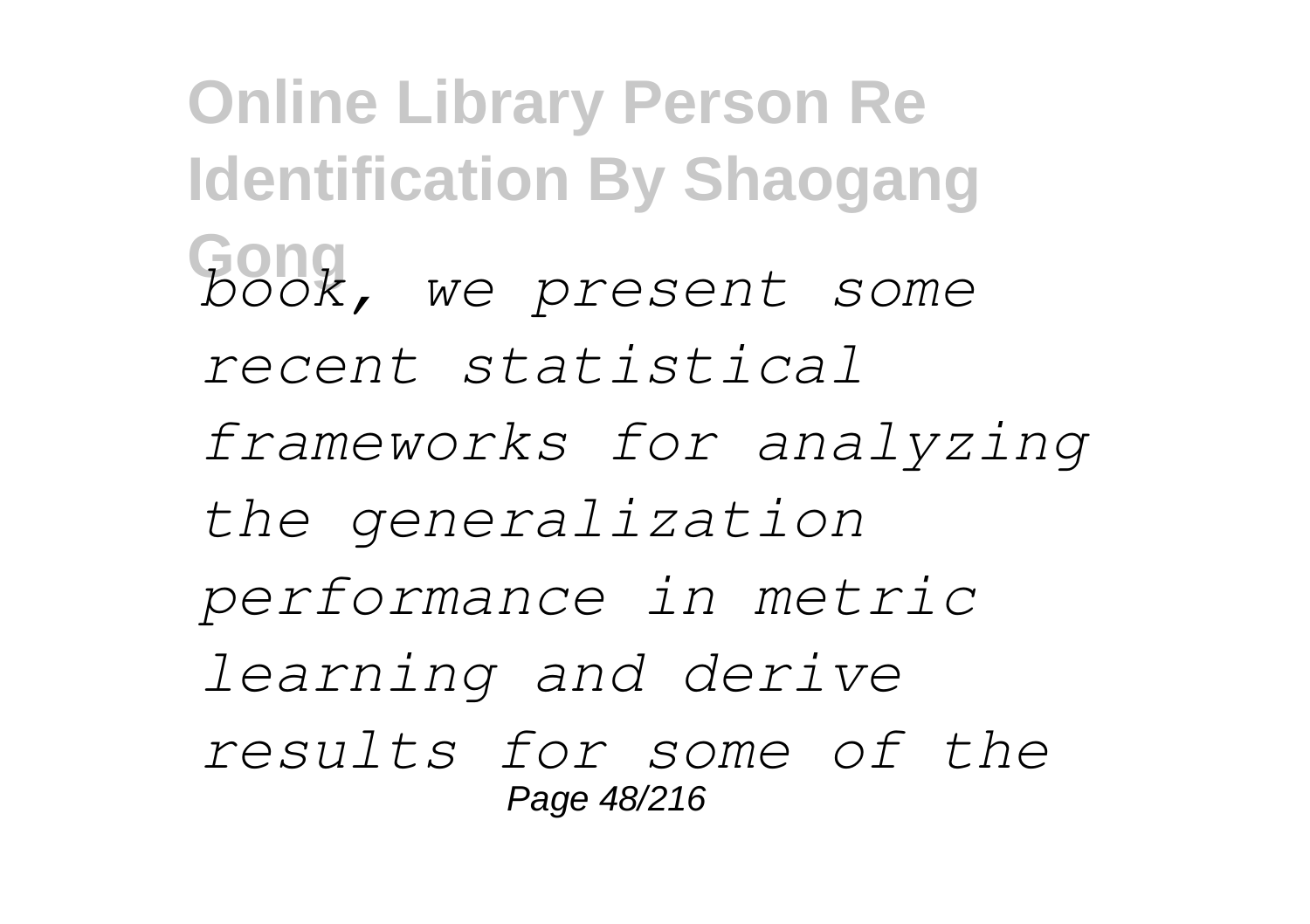**Online Library Person Re Identification By Shaogang Gong** *algorithms presented earlier. Finally, we illustrate the relevance of metric learning in real-world problems through a series of successful applications* Page 49/216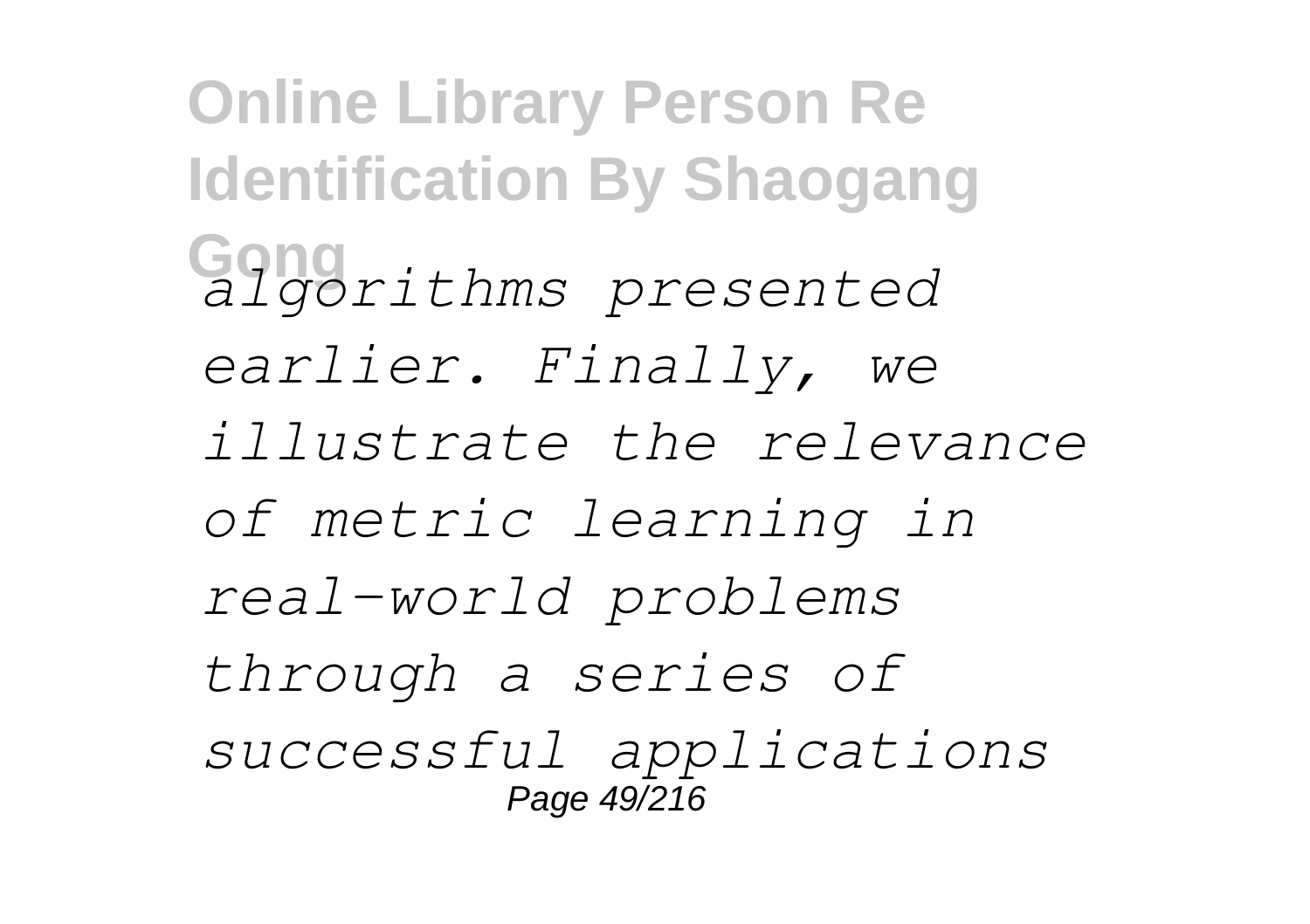**Online Library Person Re Identification By Shaogang Gong** *to computer vision, bioinformatics and information retrieval. The first book of its kind dedicated to the challenge of person reidentification, this* Page 50/216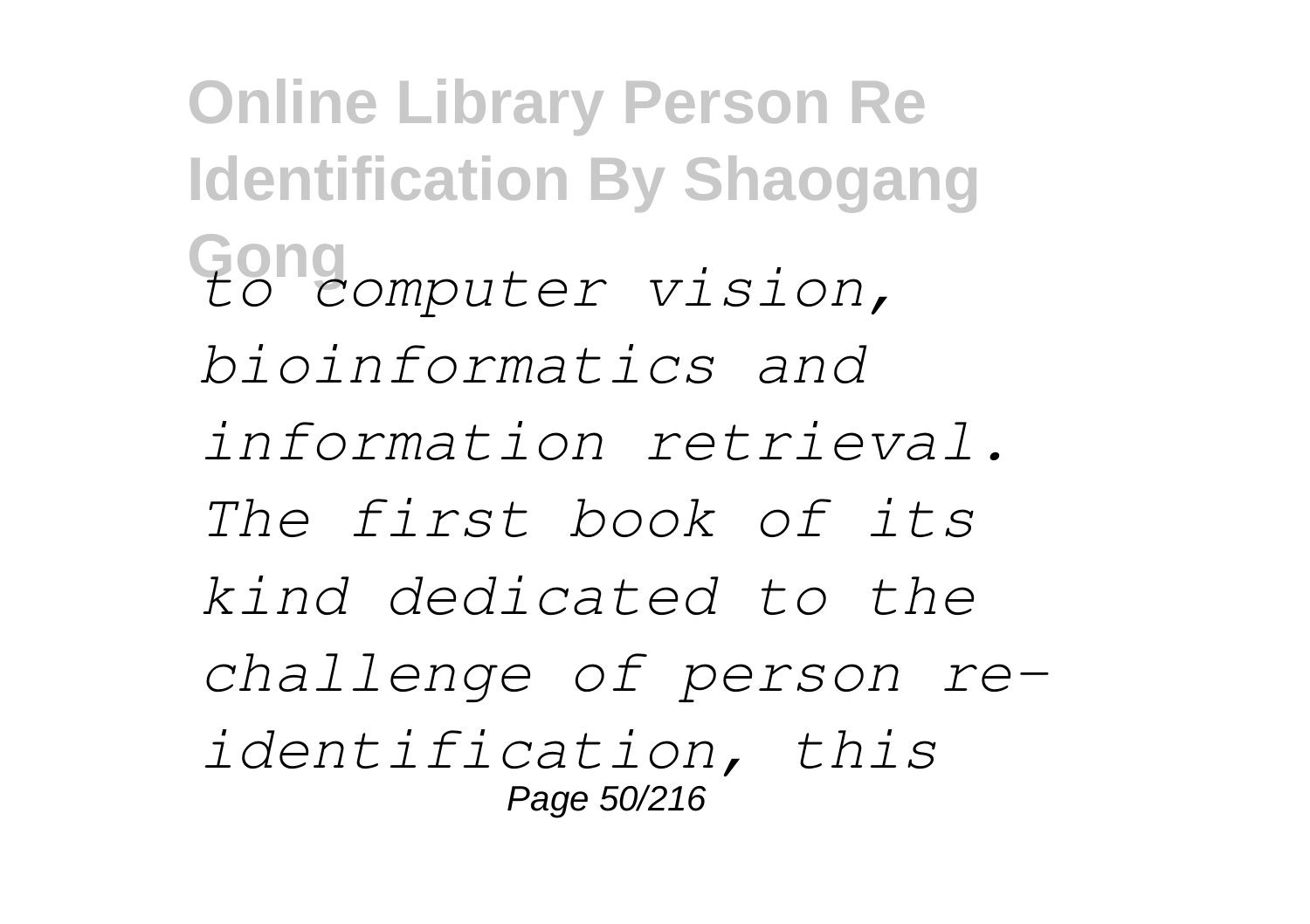**Online Library Person Re Identification By Shaogang Gong** *text provides an indepth, multidisciplinary discussion of recent developments and stateof-the-art methods. Features: introduces examples of robust* Page 51/216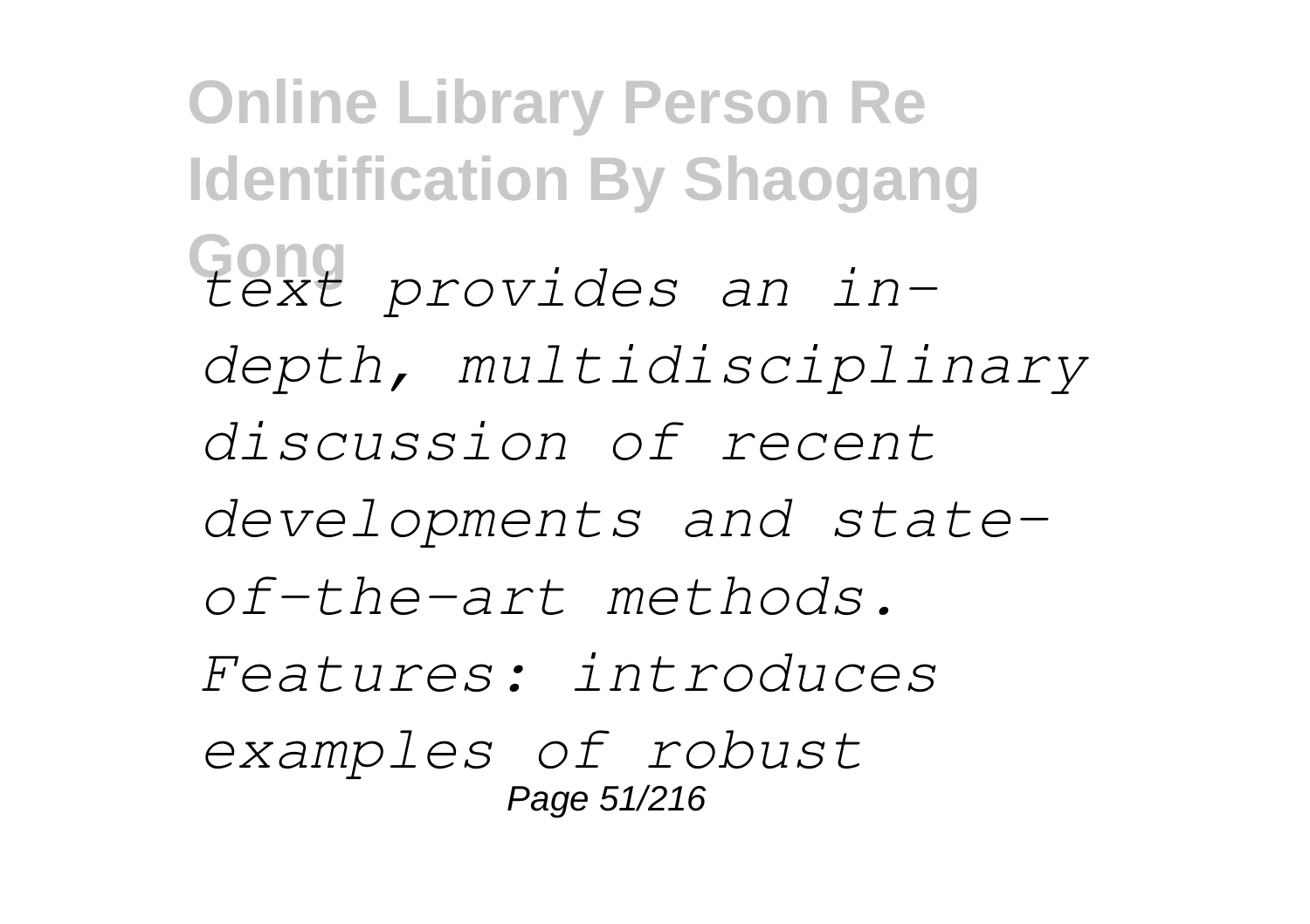**Online Library Person Re Identification By Shaogang Gong** *feature representations, reviews salient feature weighting and selection mechanisms and examines the benefits of semantic attributes; describes how to segregate* Page 52/216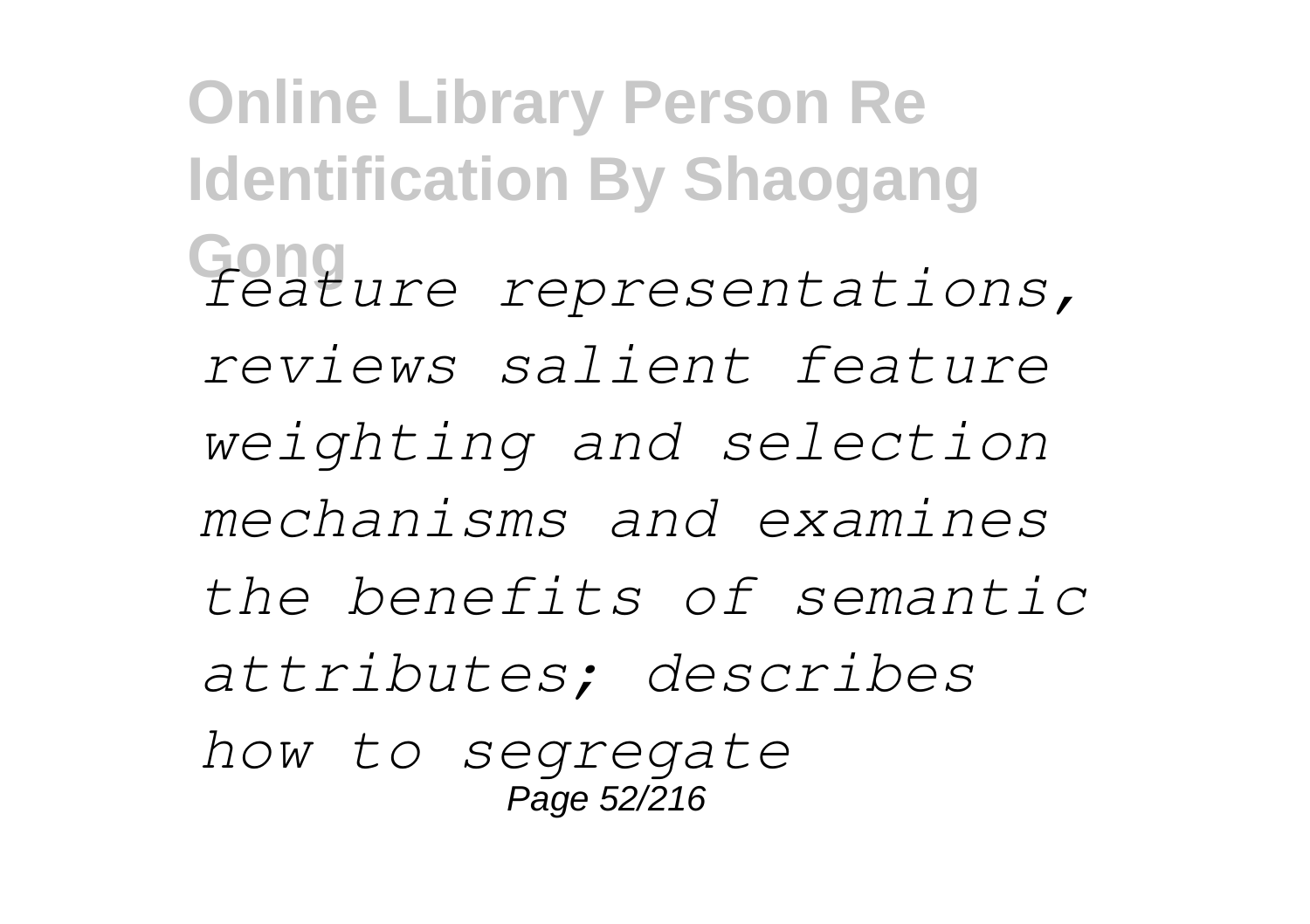**Online Library Person Re Identification By Shaogang Gong** *meaningful body parts from background clutter; examines the use of 3D depth images and contextual constraints derived from the visual appearance of a group;* Page 53/216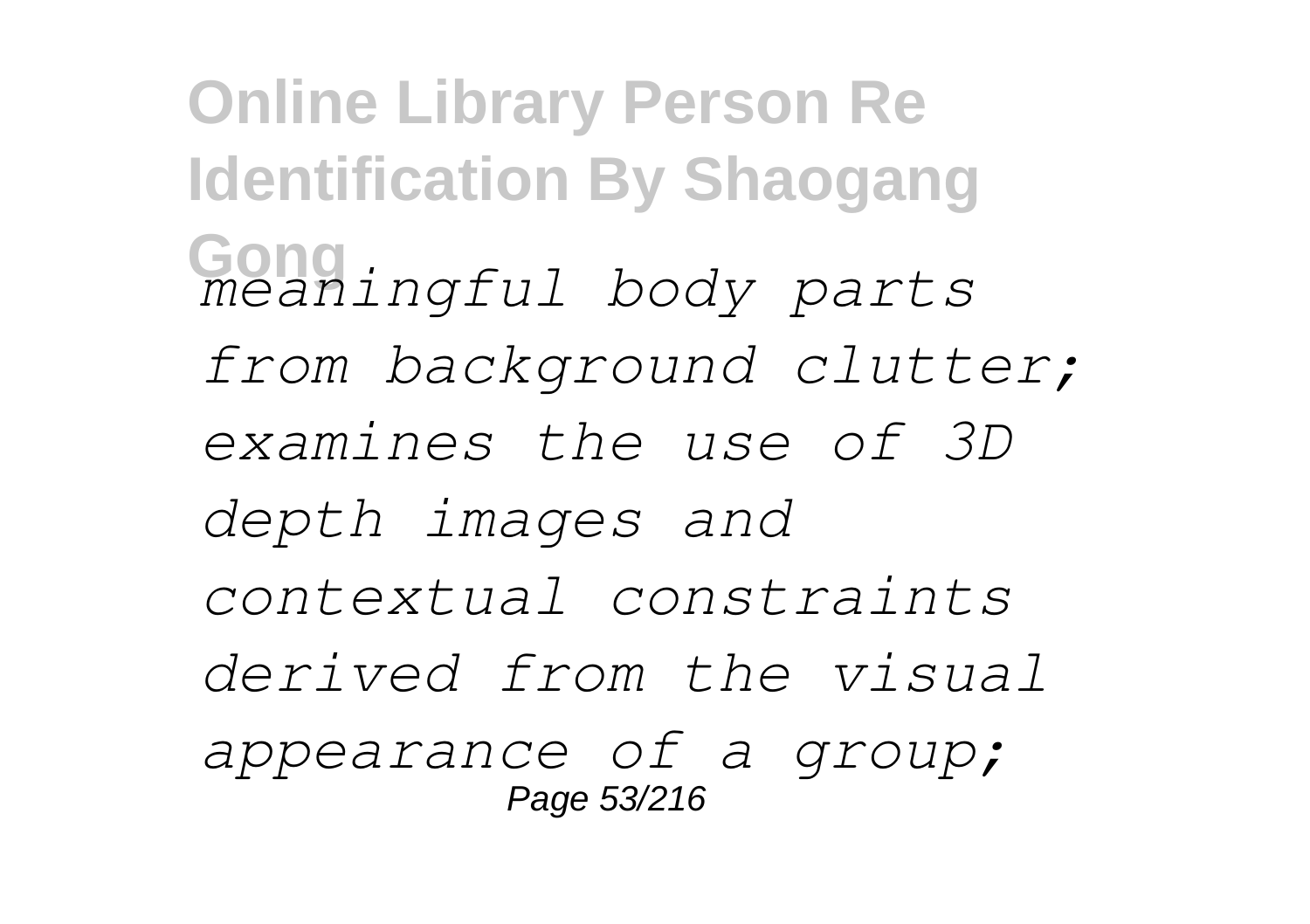**Online Library Person Re Identification By Shaogang Gong** *reviews approaches to feature transfer function and distance metric learning and discusses potential solutions to issues of data scalability and* Page 54/216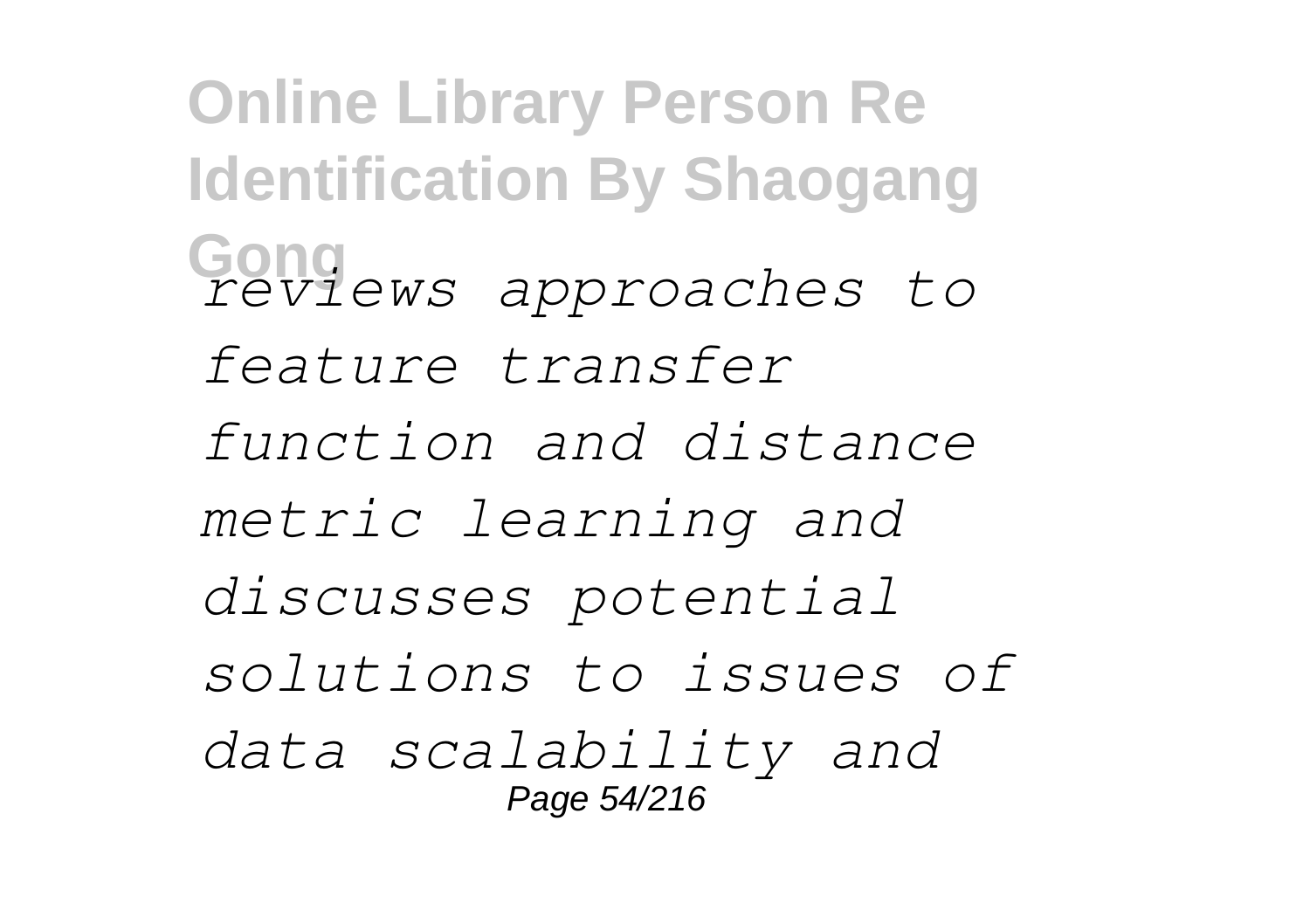**Online Library Person Re Identification By Shaogang Gong** *identity inference; investigates the limitations of existing benchmark datasets, presents strategies for camera topology inference and describes* Page 55/216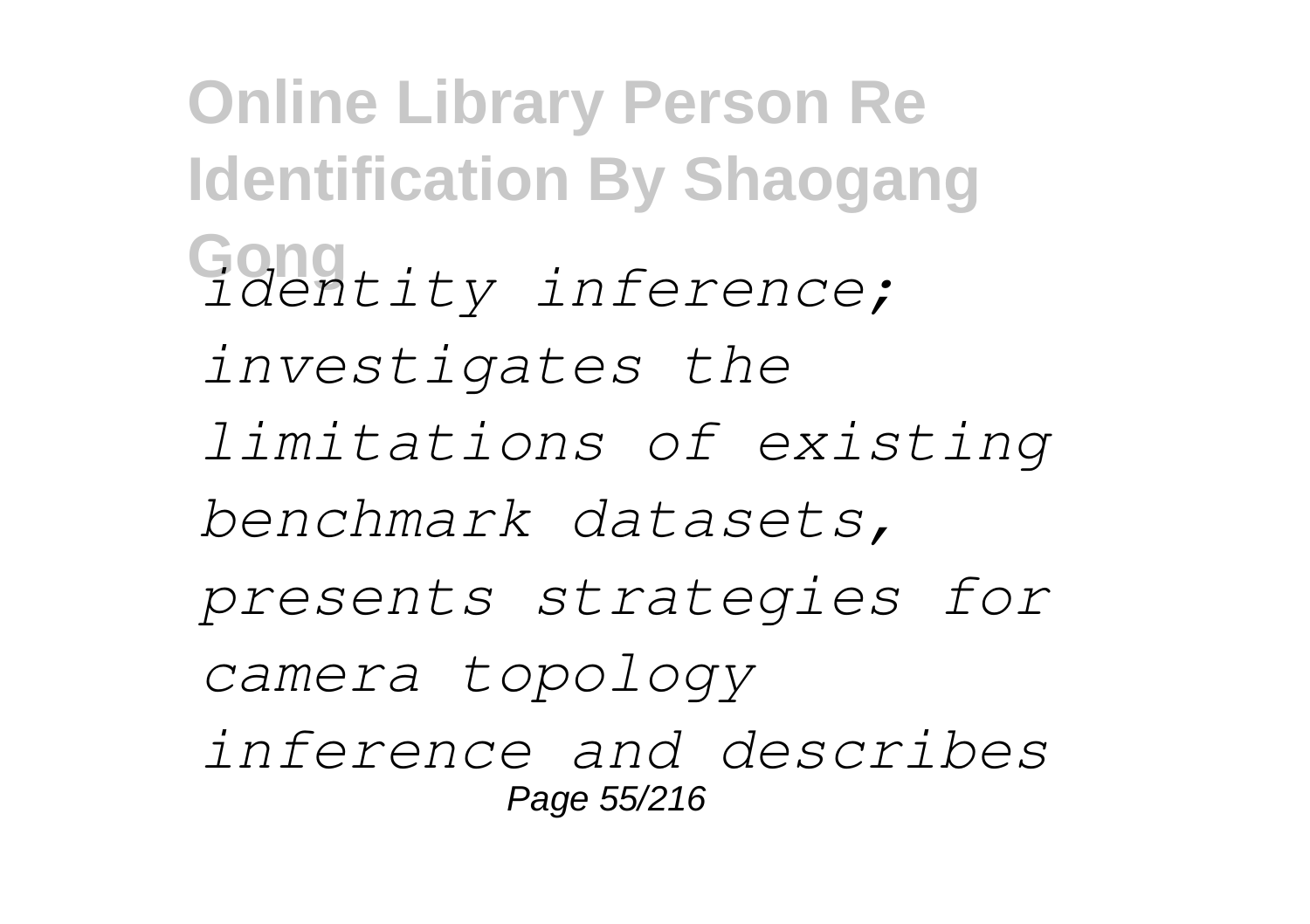**Online Library Person Re Identification By Shaogang Gong** *techniques for improving post-rank search efficiency; explores the design rationale and implementation considerations of building a practical re-*Page 56/216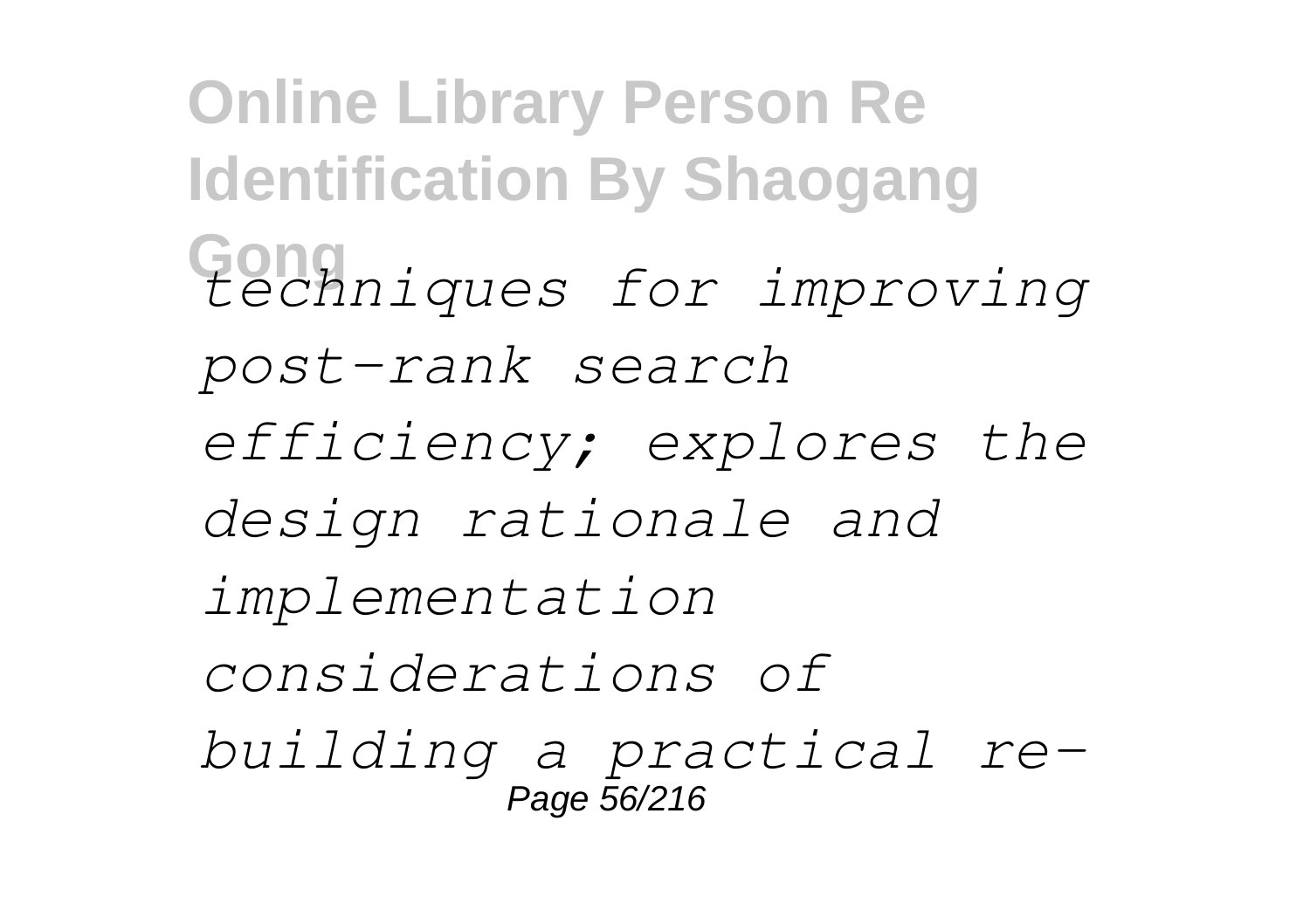**Online Library Person Re Identification By Shaogang Gong** *identification system. The three-volume set LNCS 11857, 11858, and 11859 constitutes the refereed proceedings of the Second Chinese Conference on Pattern* Page 57/216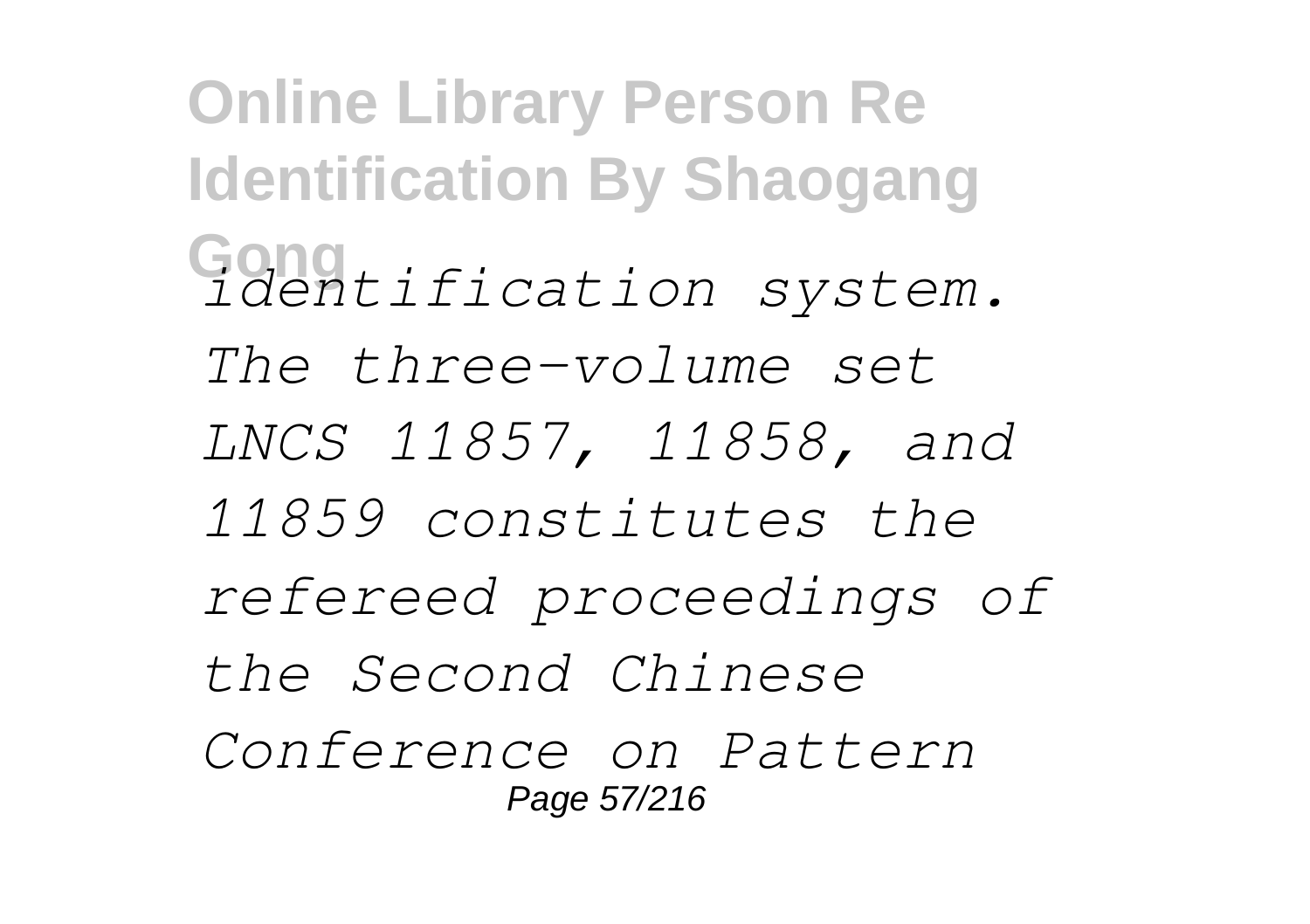**Online Library Person Re Identification By Shaogang Gong** *Recognition and Computer Vision, PRCV 2019, held in Xi'an, China, in November 2019. The 165 revised full papers presented were carefully reviewed and selected* Page 58/216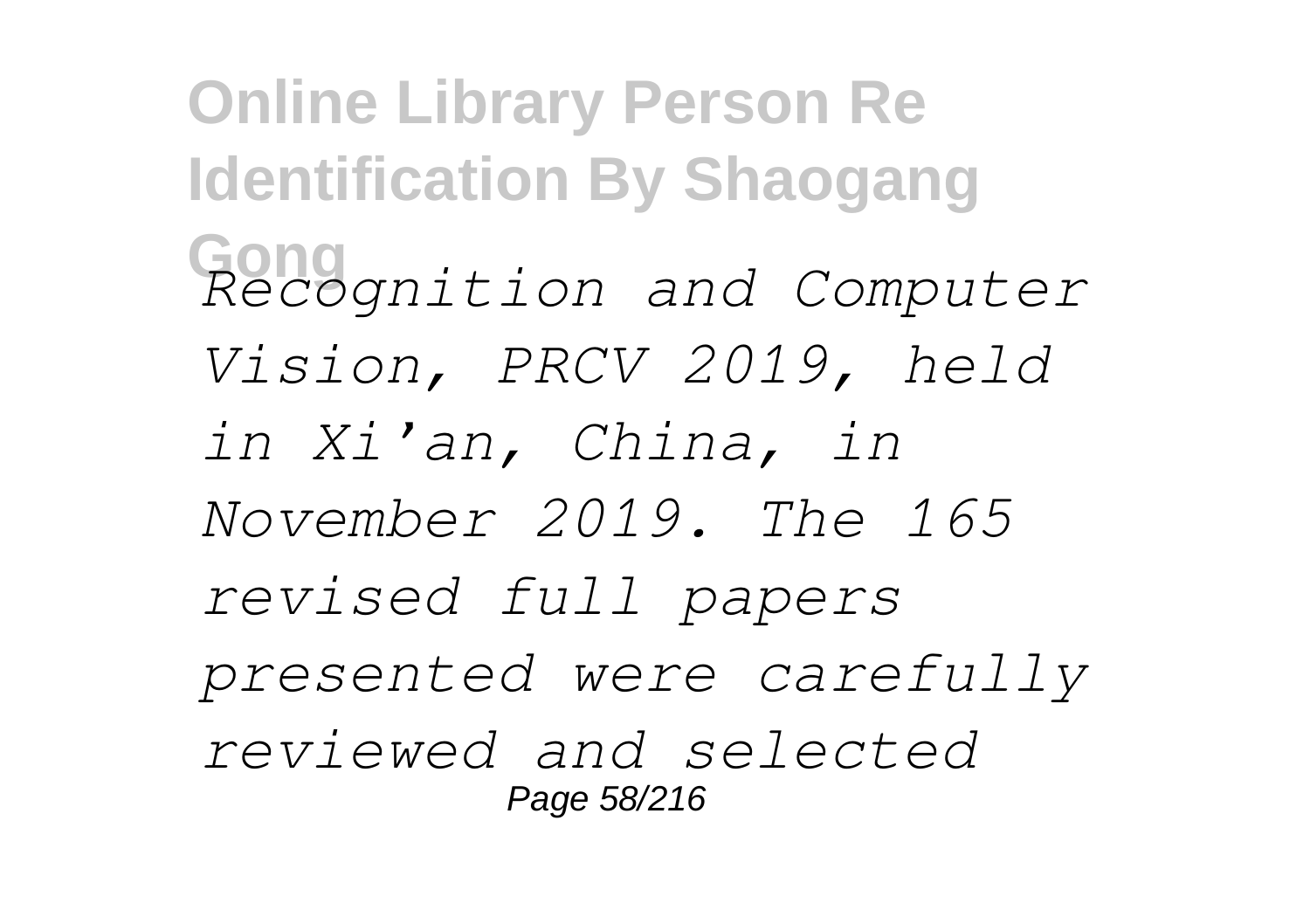**Online Library Person Re Identification By Shaogang Gong** *from 412 submissions. The papers have been organized in the following topical sections: Part I: Object Detection, Tracking and Recognition, Part II:* Page 59/216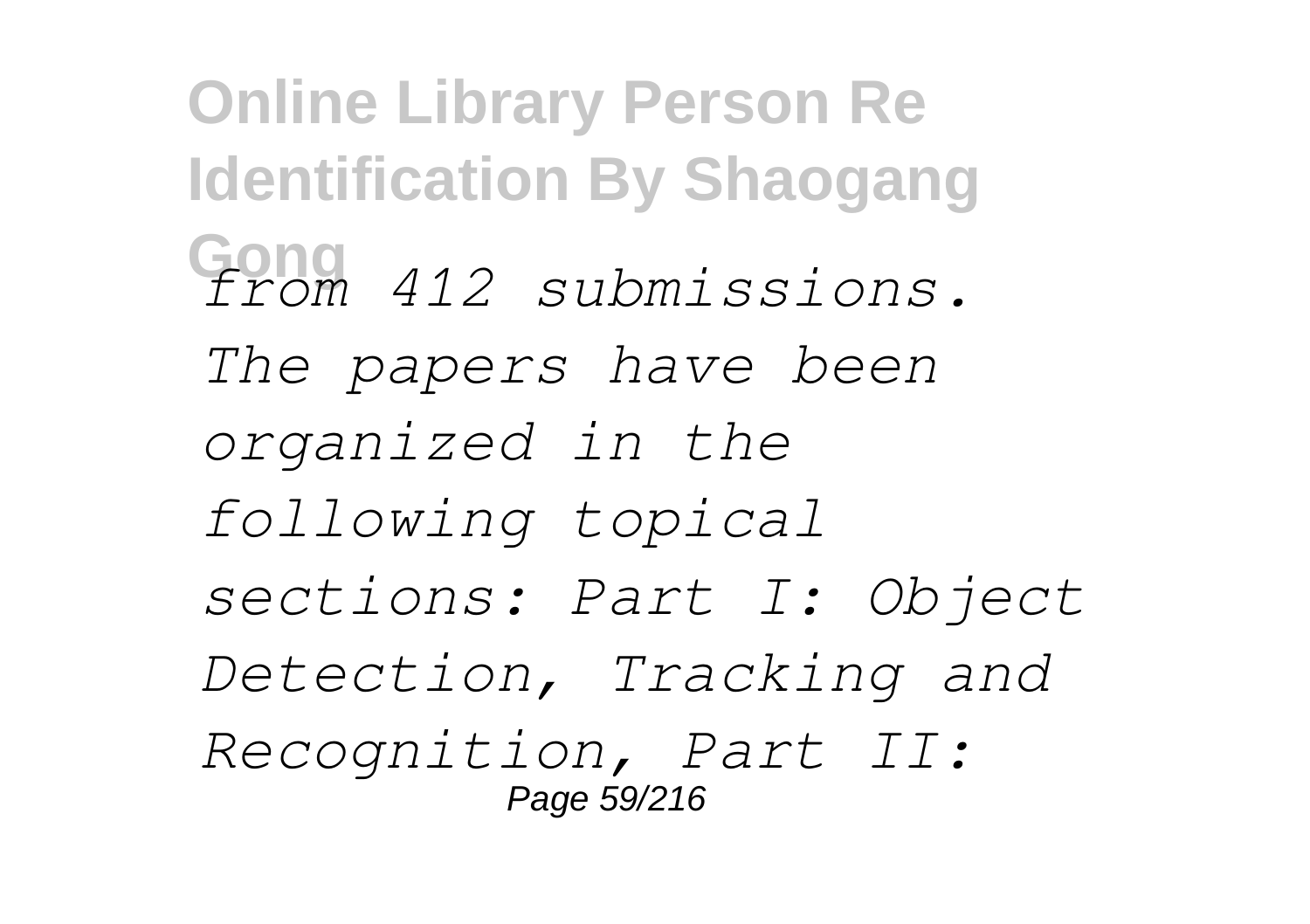**Online Library Person Re Identification By Shaogang Gong** *Image/Video Processing and Analysis, Part III: Data Analysis and Optimization. This unique text/reference provides a coherent and* Page 60/216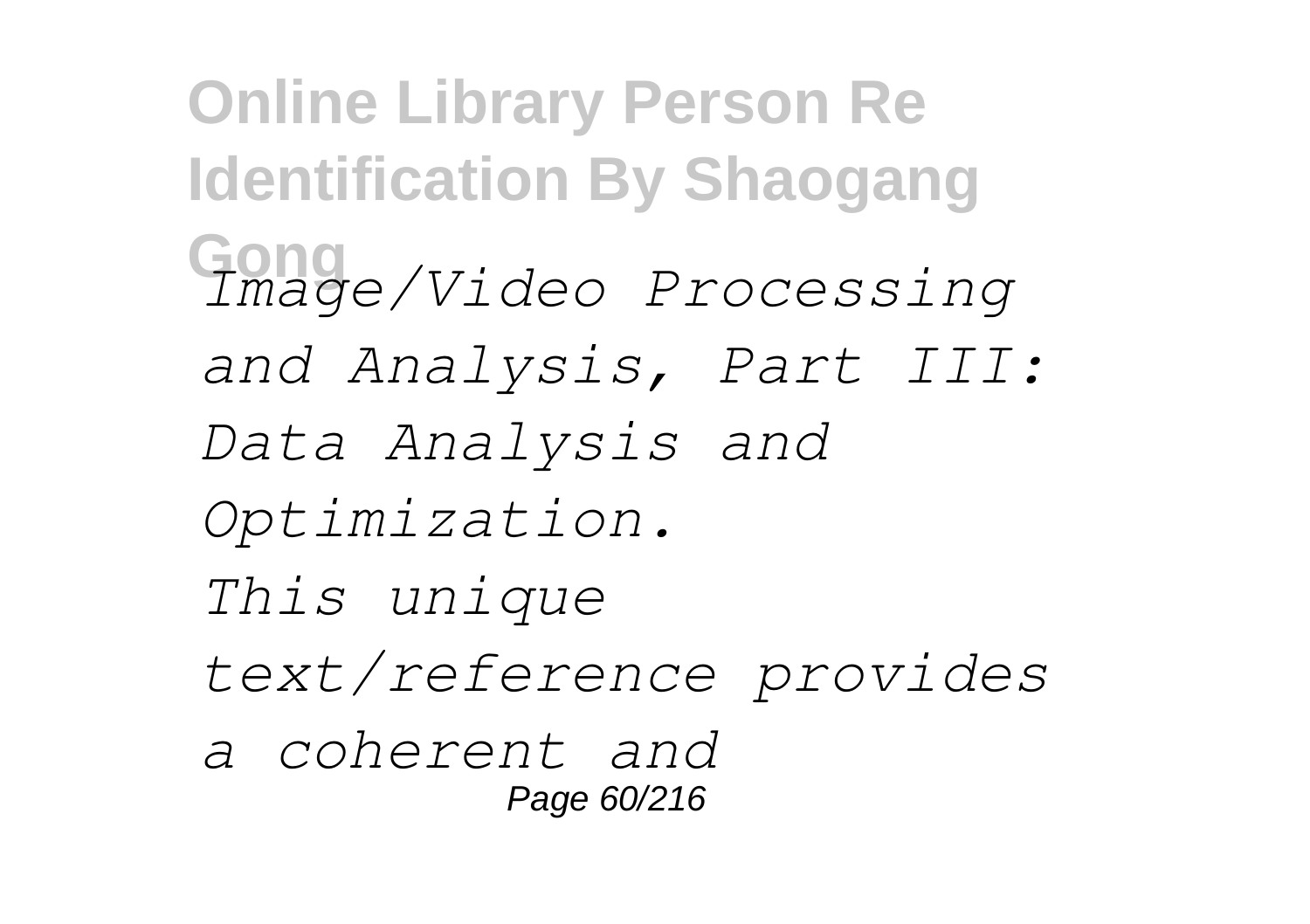**Online Library Person Re Identification By Shaogang Gong** *comprehensive overview of all aspects of video analysis of humans. Broad in coverage and accessible in style, the text presents original perspectives collected* Page 61/216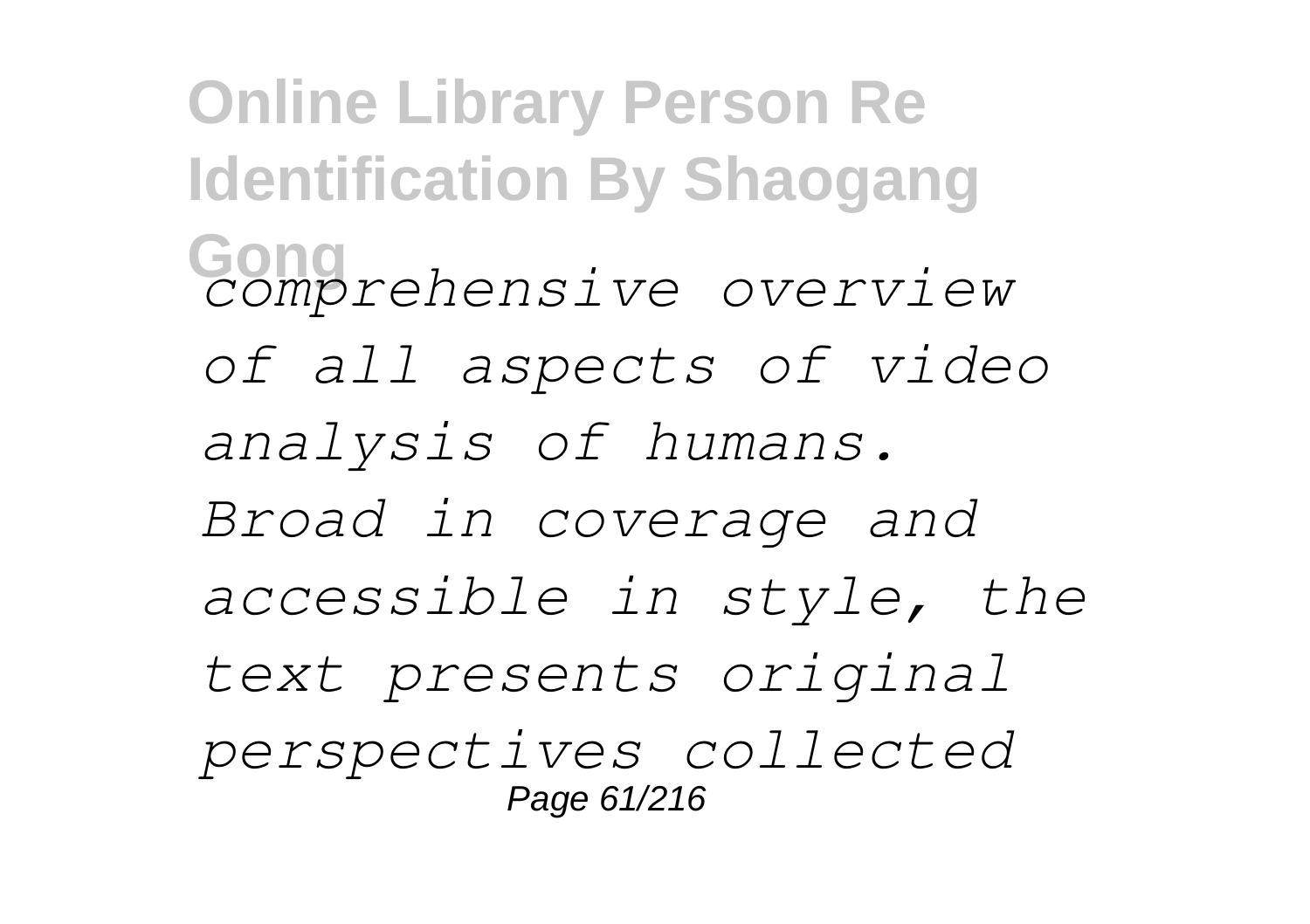**Online Library Person Re Identification By Shaogang Gong** *from preeminent researchers gathered from across the world. In addition to presenting state-of-theart research, the book reviews the historical* Page 62/216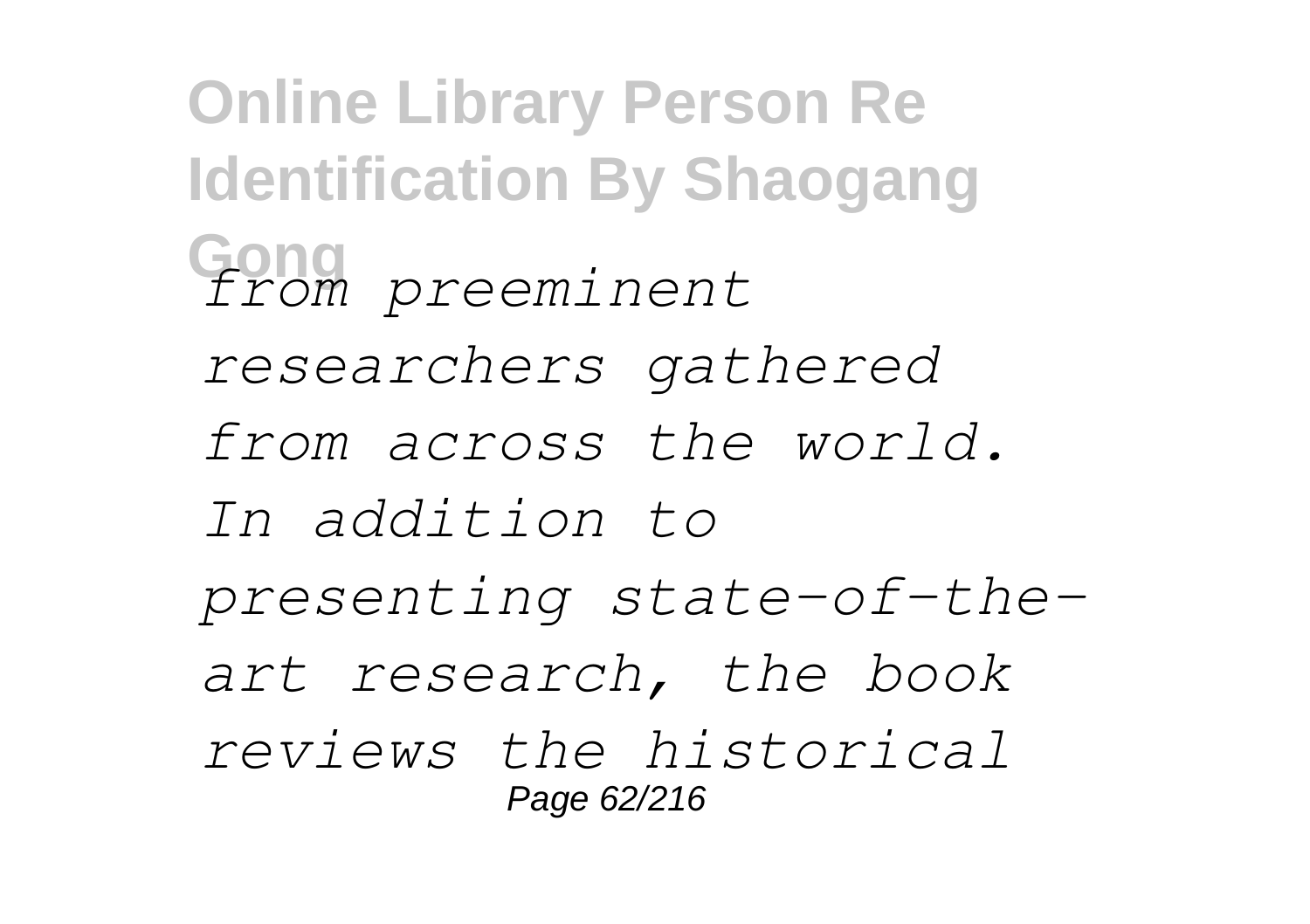**Online Library Person Re Identification By Shaogang Gong** *origins of the different existing methods, and predicts future trends and challenges. Features: with a Foreword by Professor Larry Davis; contains* Page 63/216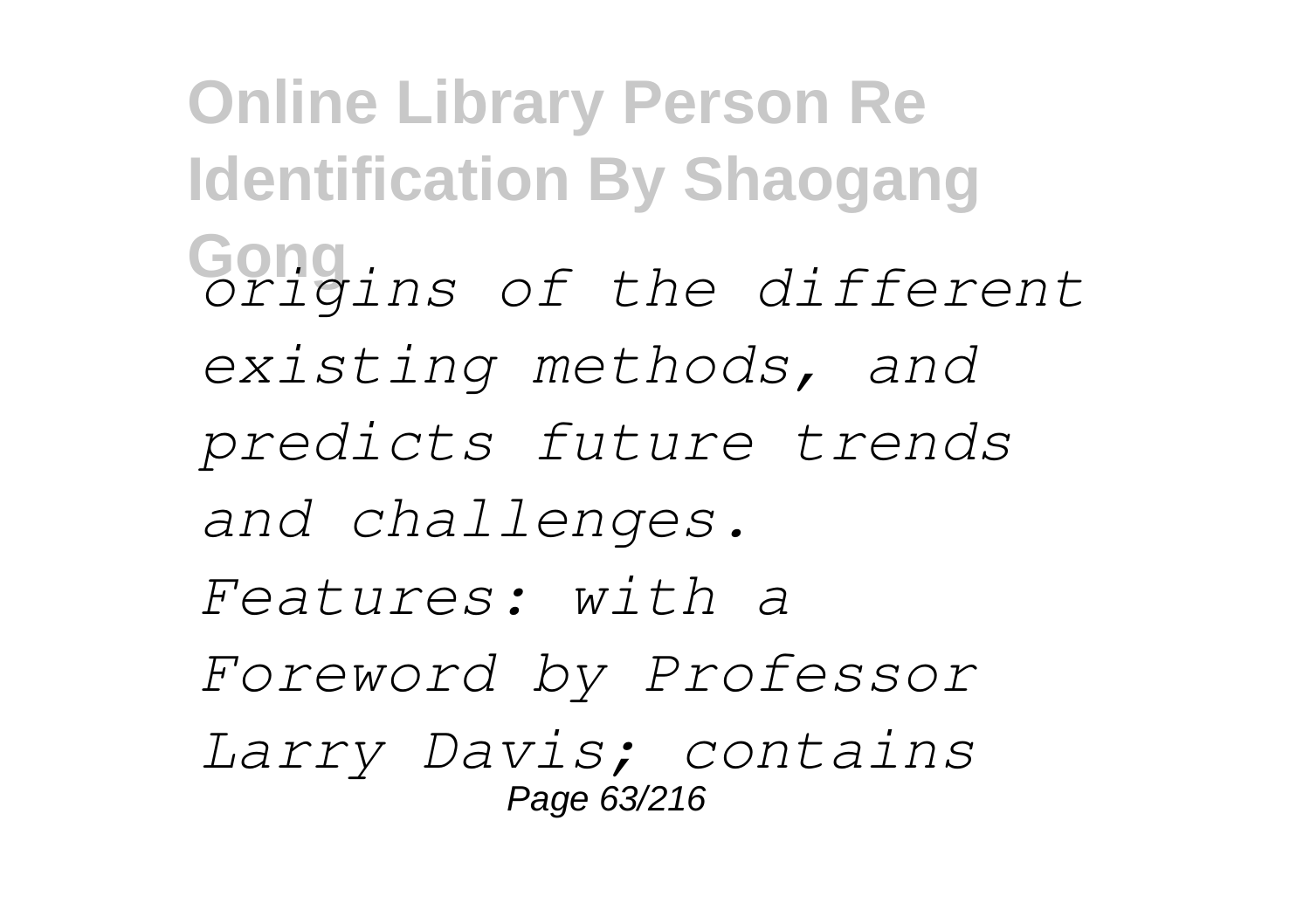**Online Library Person Re Identification By Shaogang Gong** *contributions from an international selection of leading authorities in the field; includes an extensive glossary; discusses the problems associated with* Page 64/216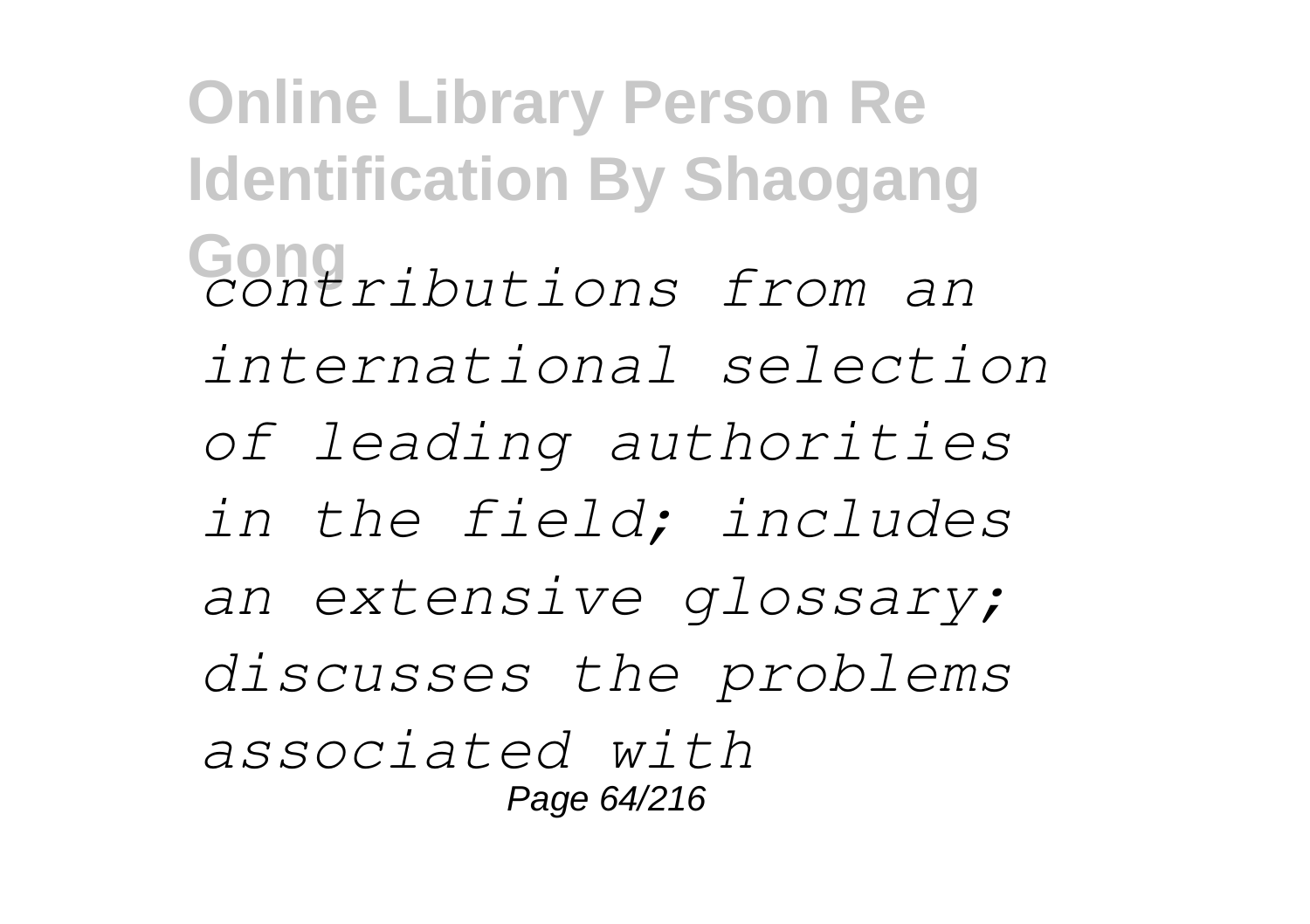**Online Library Person Re Identification By Shaogang Gong** *detecting and tracking people through camera networks; examines topics related to determining the timevarying 3D pose of a person from video;* Page 65/216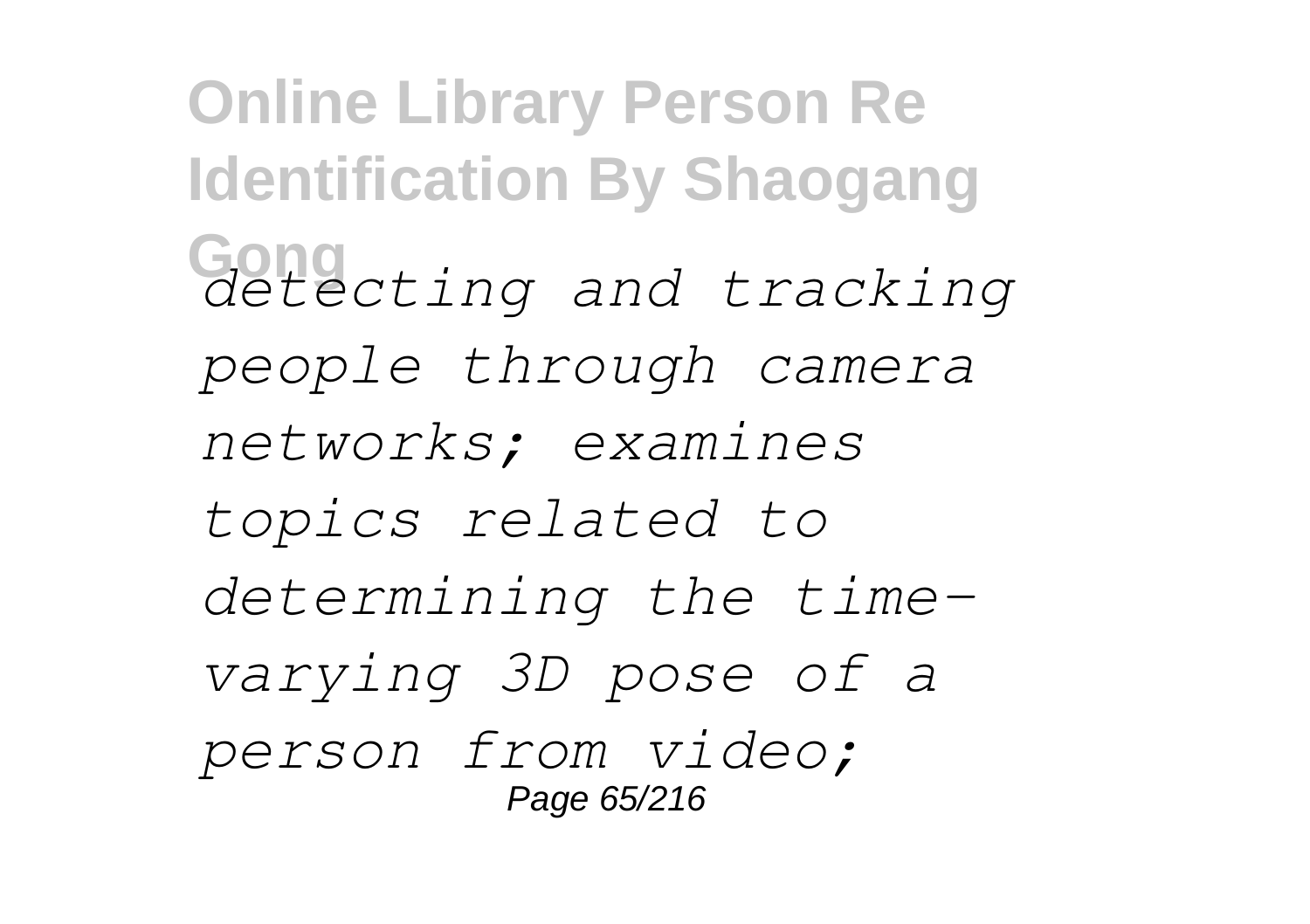**Online Library Person Re Identification By Shaogang Gong** *investigates the representation and recognition of human and vehicular actions; reviews the most important applications of activity recognition,* Page 66/216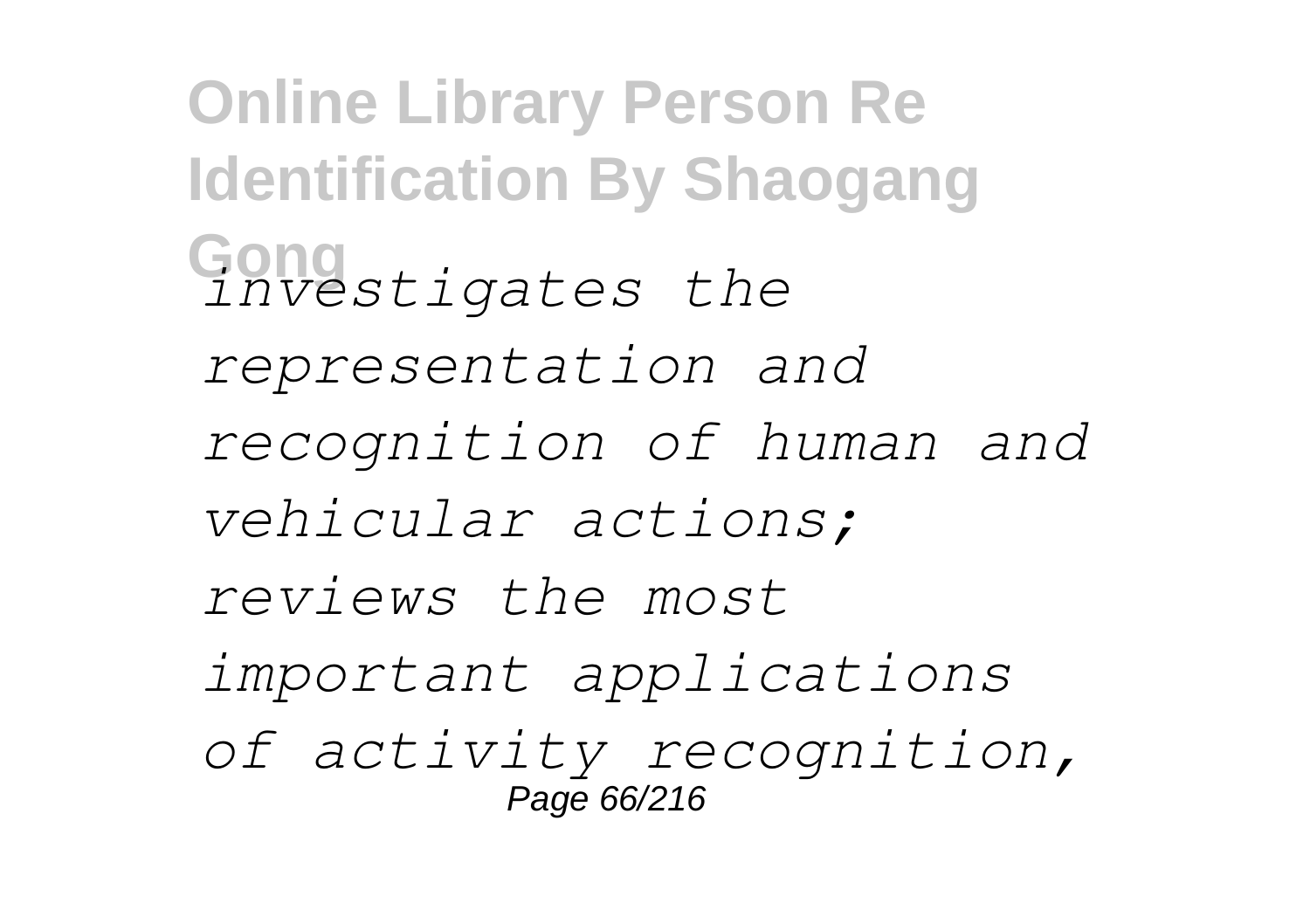**Online Library Person Re Identification By Shaogang Gong** *from biometrics and surveillance, to sports and driver assistance. 16th European Conference, Glasgow, UK, August 23–28, 2020, Proceedings, Part XVII* Page 67/216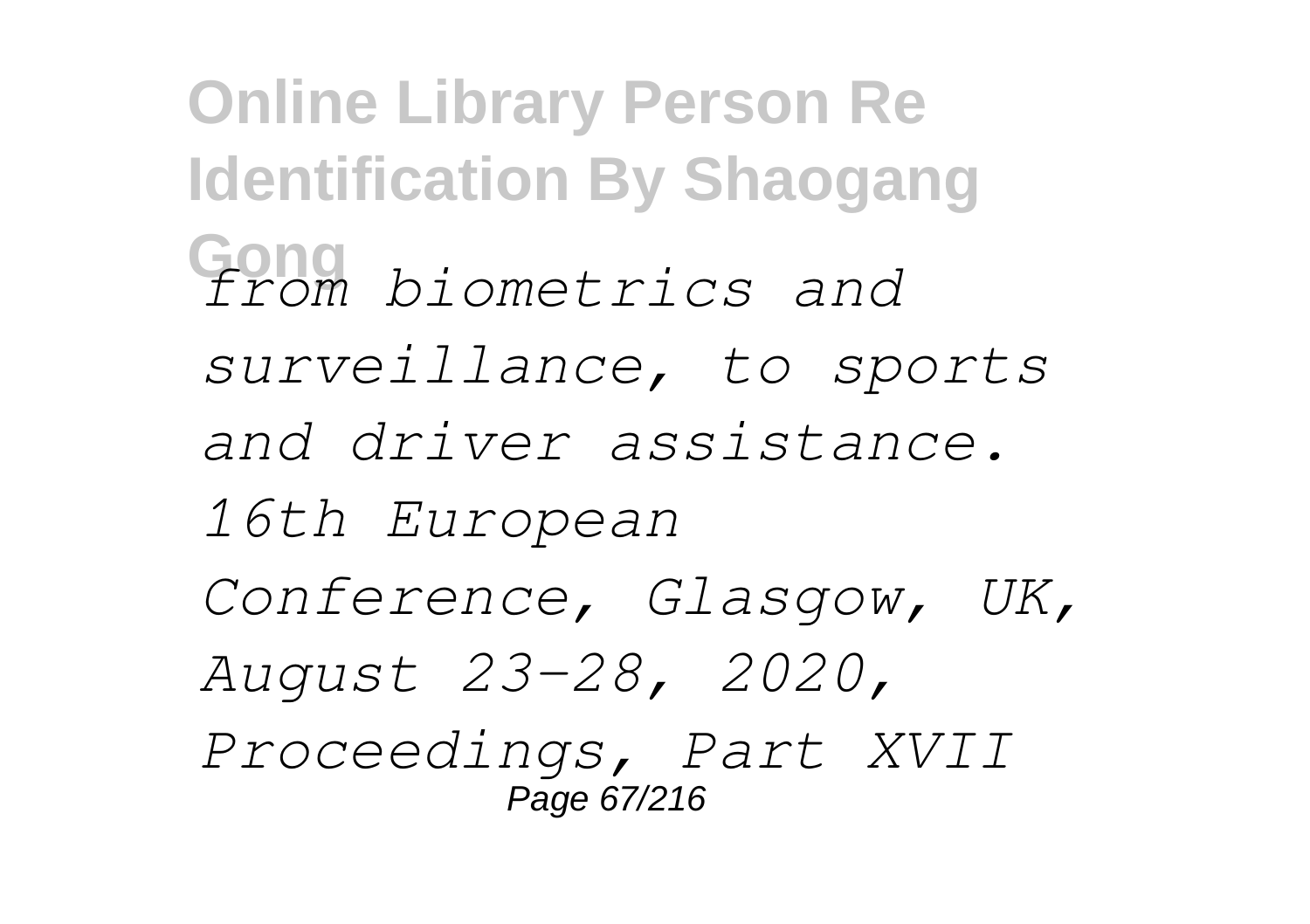**Online Library Person Re Identification By Shaogang Gong** *Computer Vision – ECCV 2018 Computer Vision -- ECCV 2014 Zurich, Switzerland, September 6-7 and 12, 2014, Proceedings, Part* Page 68/216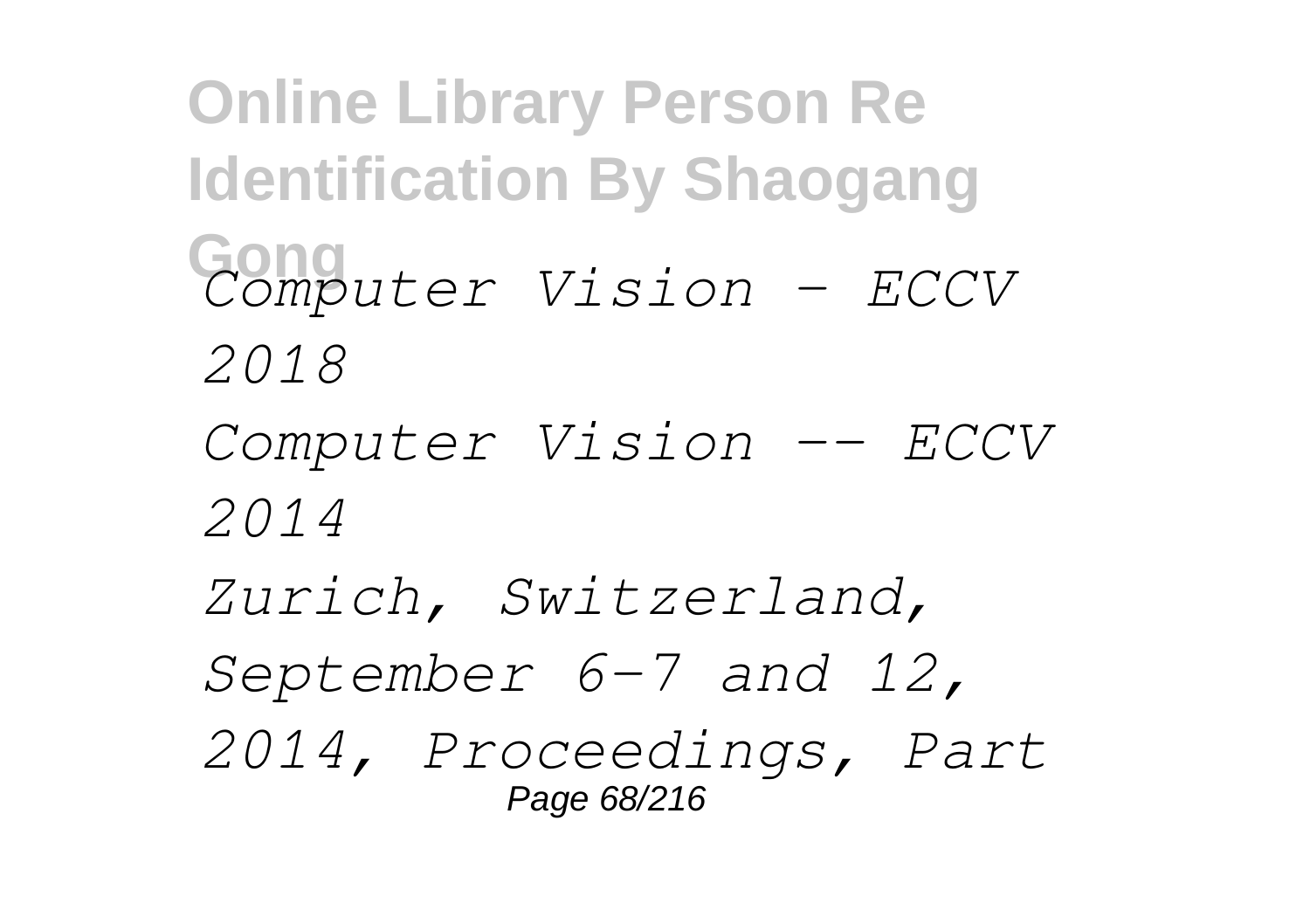**Online Library Person Re Identification By Shaogang Gong** *III Computer Vision – ECCV 2020 Advances in Multimedia Modeling Synthetic Data for Deep Learning* Page 69/216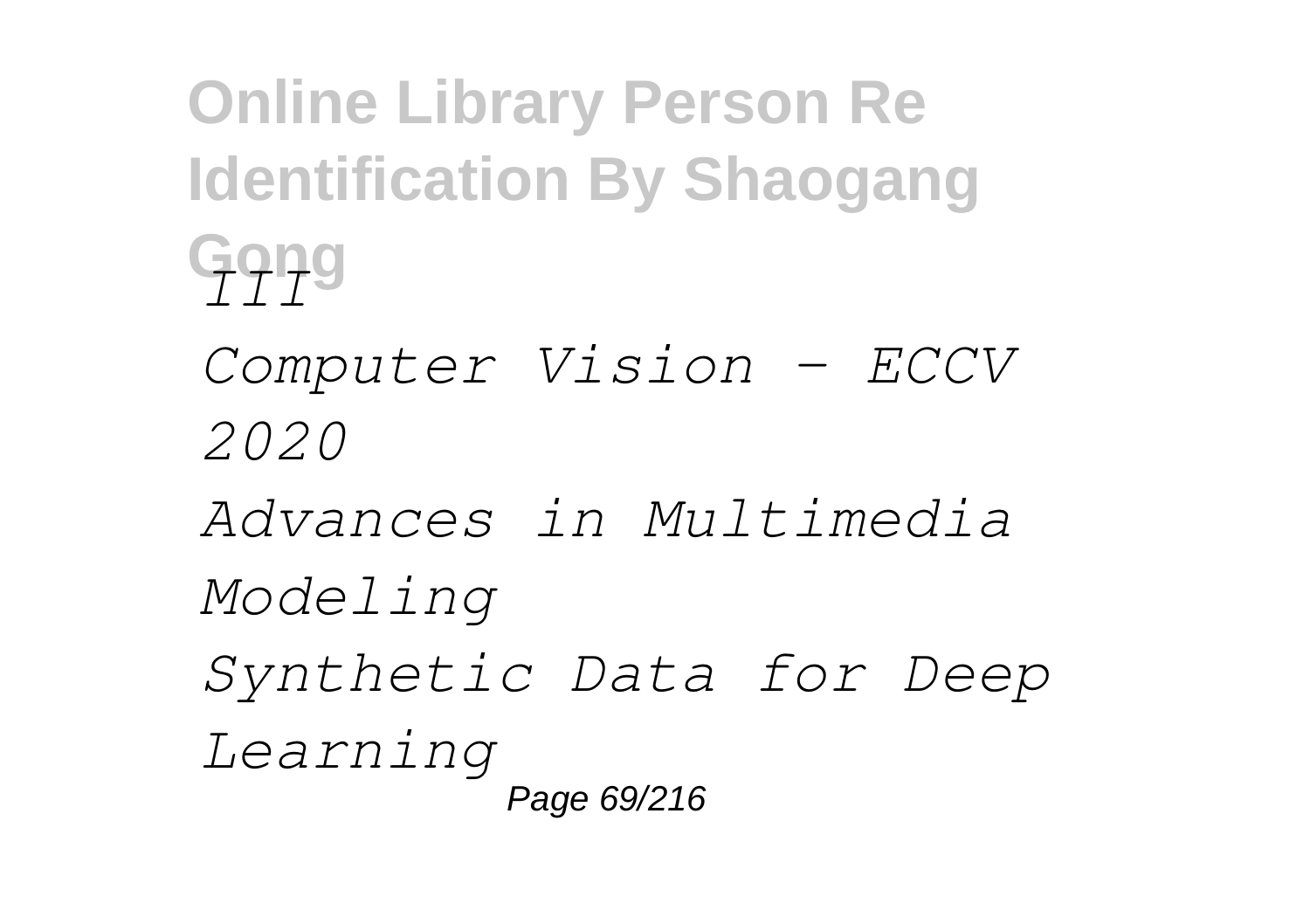**Online Library Person Re Identification By Shaogang Gong** The book provides insights into the Second International Conference on Computer Vision & Image Processing (CVIP-2017) organized by Department of Computer Science and Engineering of Indian Institute of Technology Roorkee. Page 70/216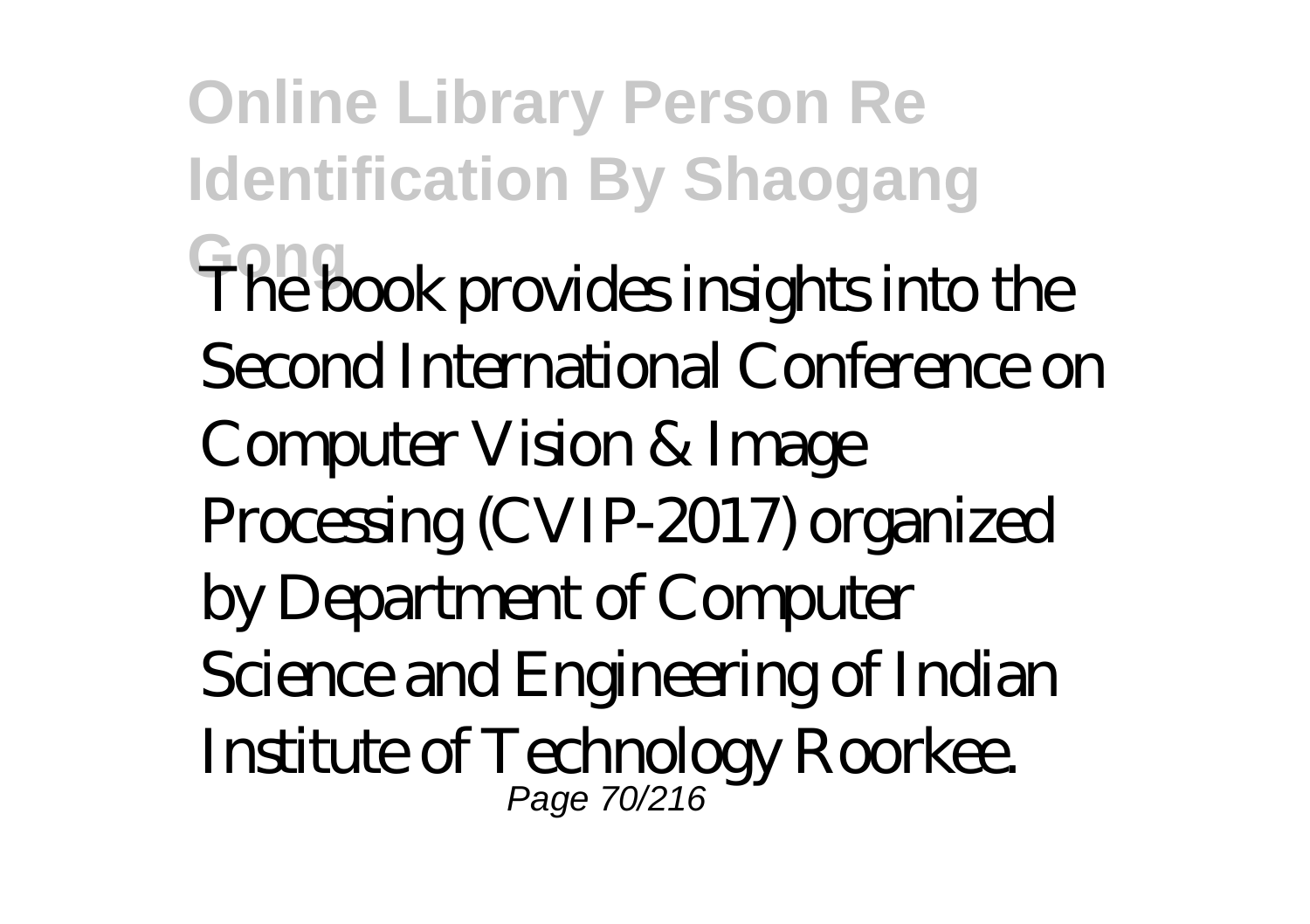**Online Library Person Re Identification By Shaogang Gong** The book presents technological progress and research outcomes in the area of image processing and computer vision. The topics covered in this book are image/video processing and analysis; image/video formation and display; Page 71/216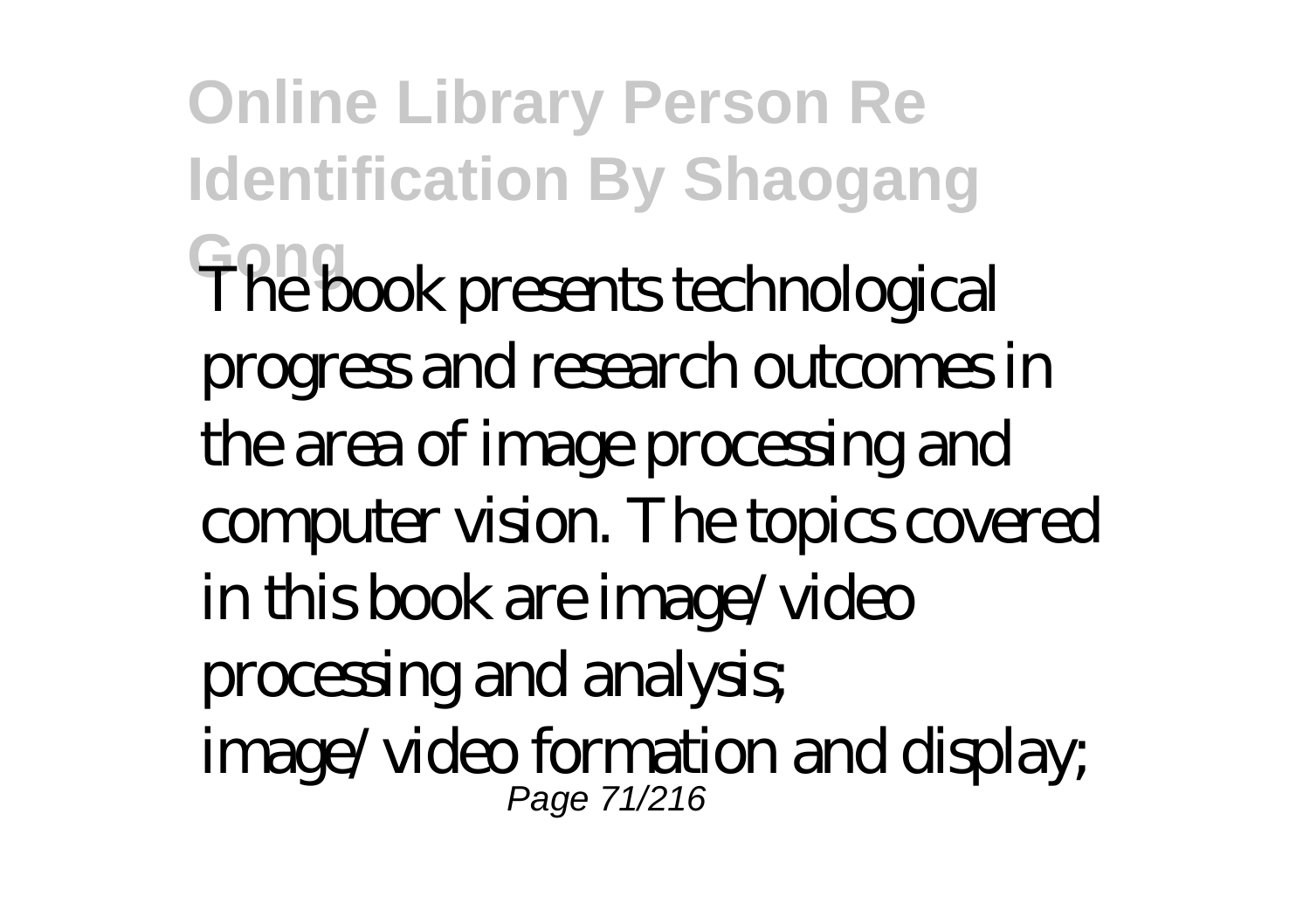**Online Library Person Re Identification By Shaogang Gong** image/video filtering, restoration, enhancement and super-resolution; image/video coding and transmission; image/video storage, retrieval and authentication; image/video quality; transformbased and multi-resolution Page 72/216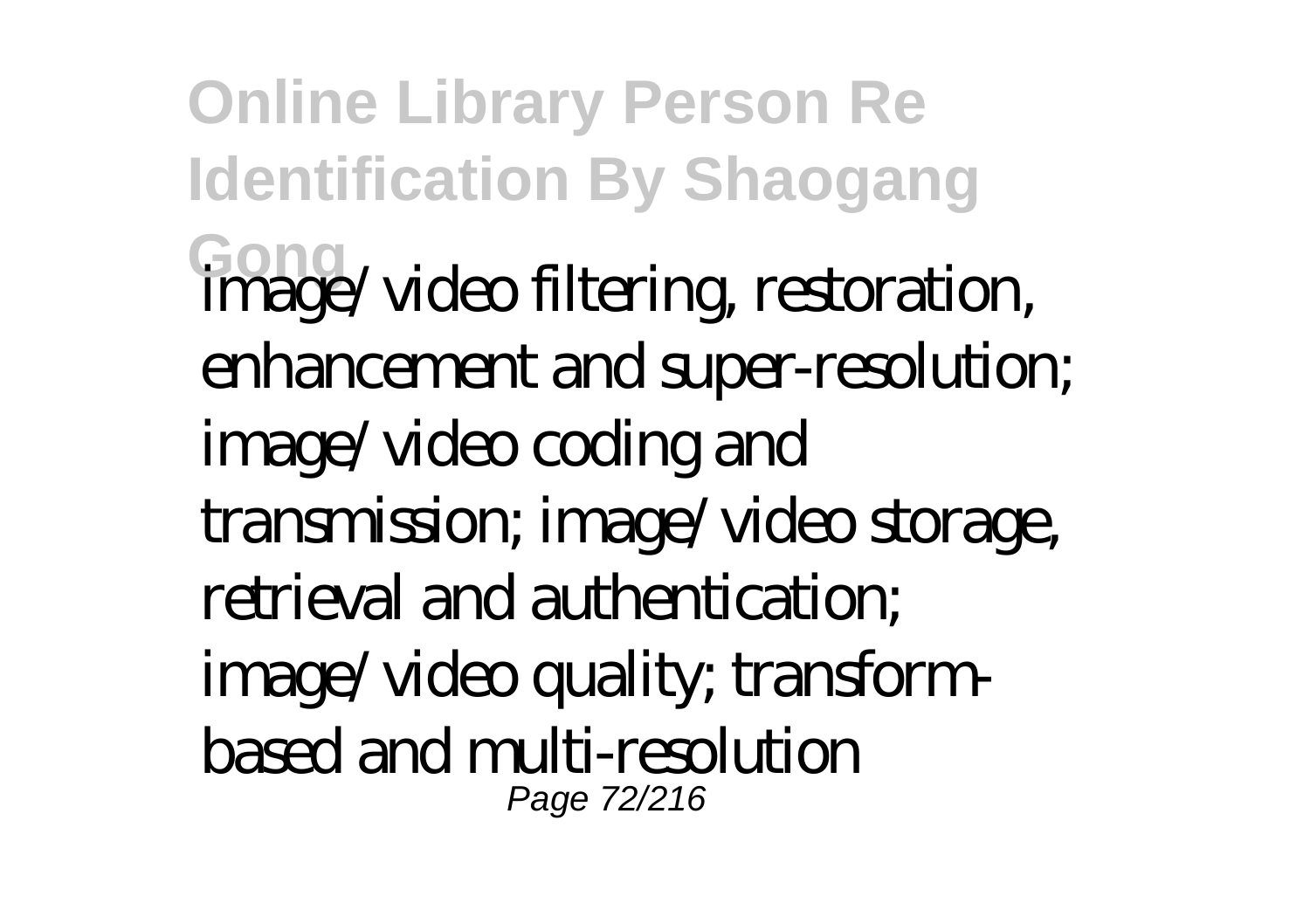**Online Library Person Re Identification By Shaogang Gong** image/video analysis; biological and perceptual models for image/video processing; machine learning in image/video analysis; probability and uncertainty handling for image/video processing; motion and tracking; segmentation and Page 73/216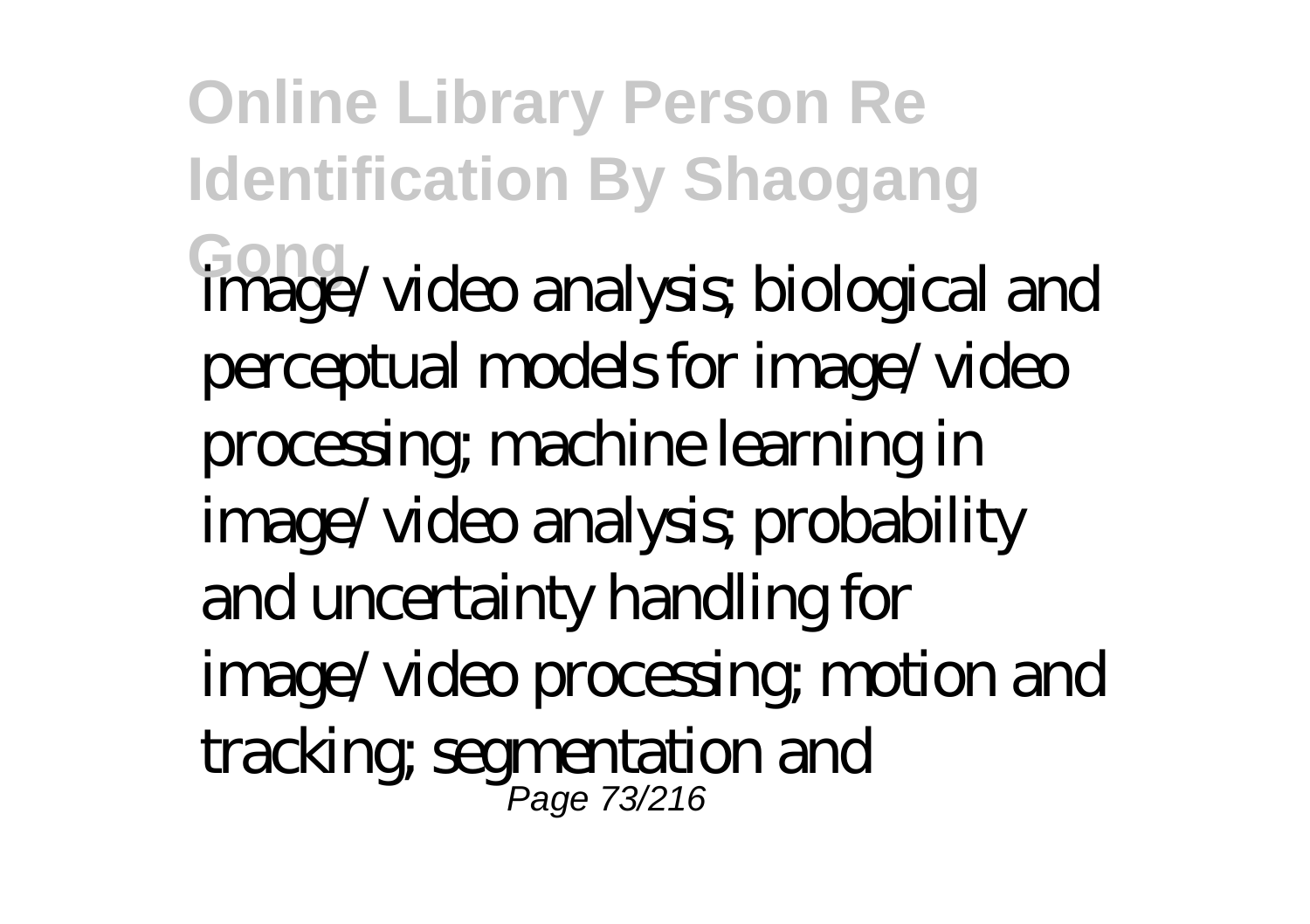**Online Library Person Re Identification By Shaogang Gong** recognition; shape, structure and stereo. This book constitutes the refereed proceedings of the 40th German Conference on Pattern Recognition, GCPR 2018, held in Stuttgart, Germany, in October 2018. The 48 Page 74/216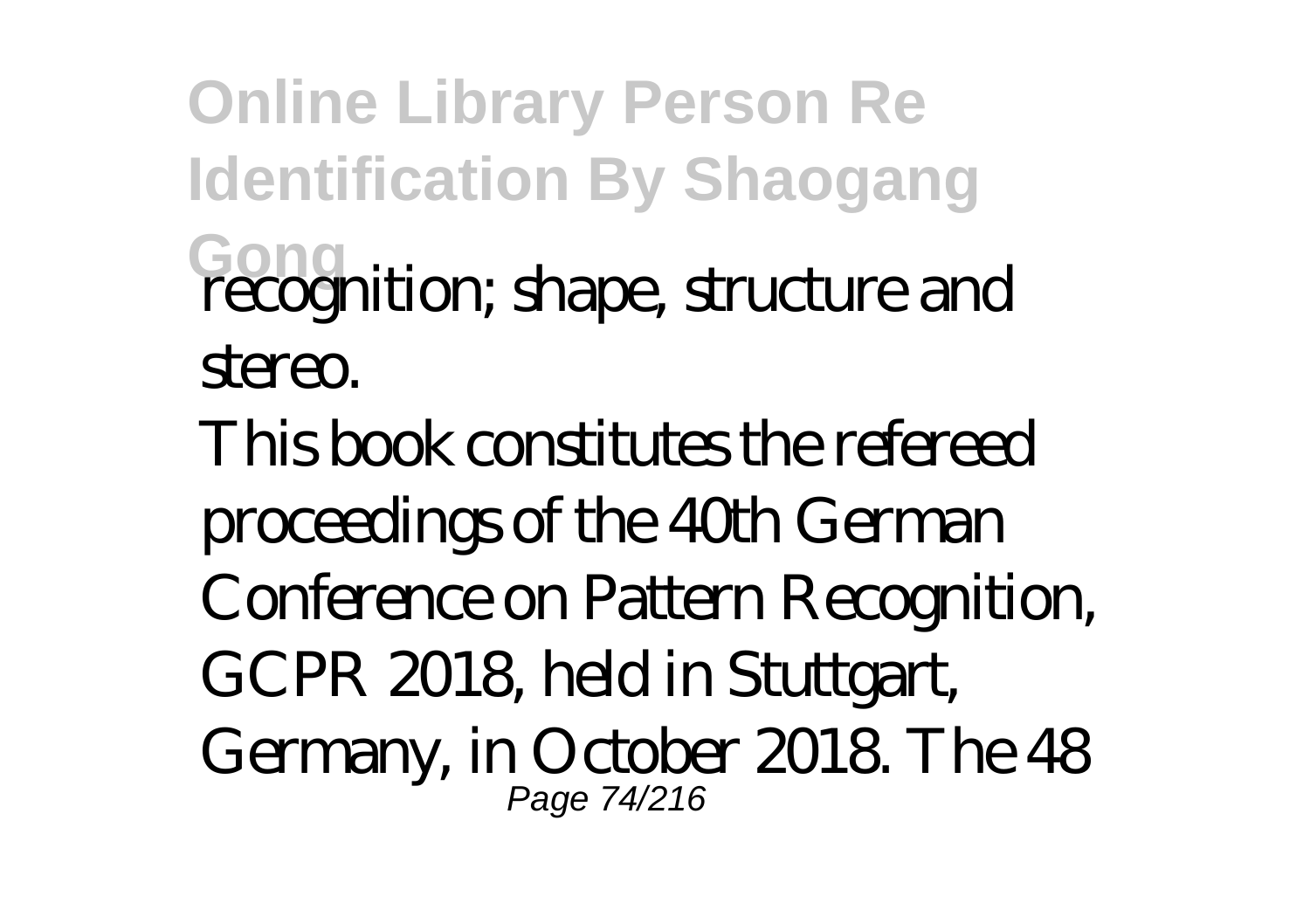**Online Library Person Re Identification By Shaogang Gong** revised full papers presented were carefully reviewed and selected from 118 submissions. The German Conference on Pattern Recognition is the annual symposium of the German Association for Pattern Recognition (DAGM). It is the Page 75/216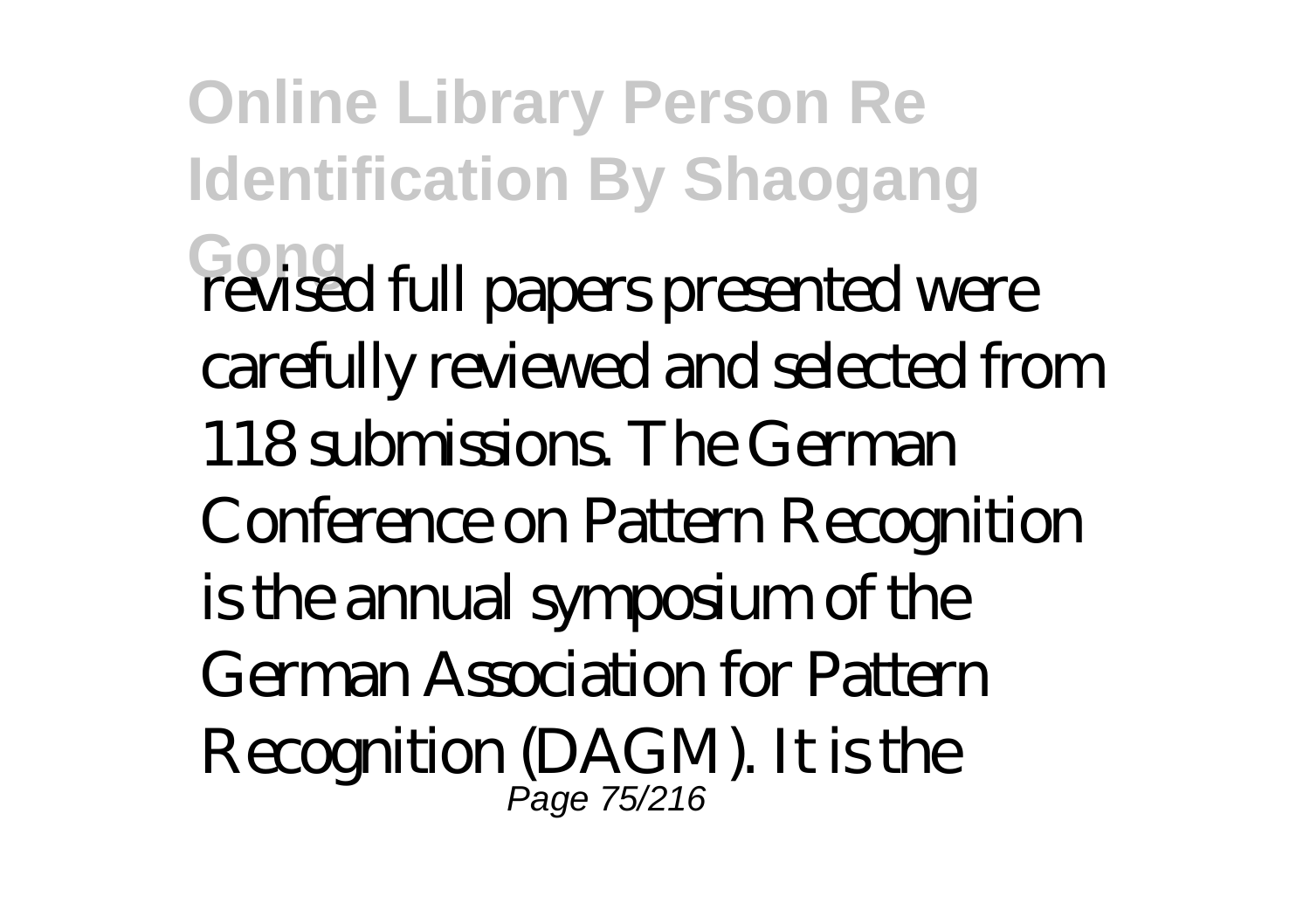**Online Library Person Re Identification By Shaogang Gong** national venue for recent advances in image processing, pattern recognition, and computer vision and it follows the long tradition of the DAGM conference series, which has been renamed to GCPR in 2013 to reflect its increasing Page 76/216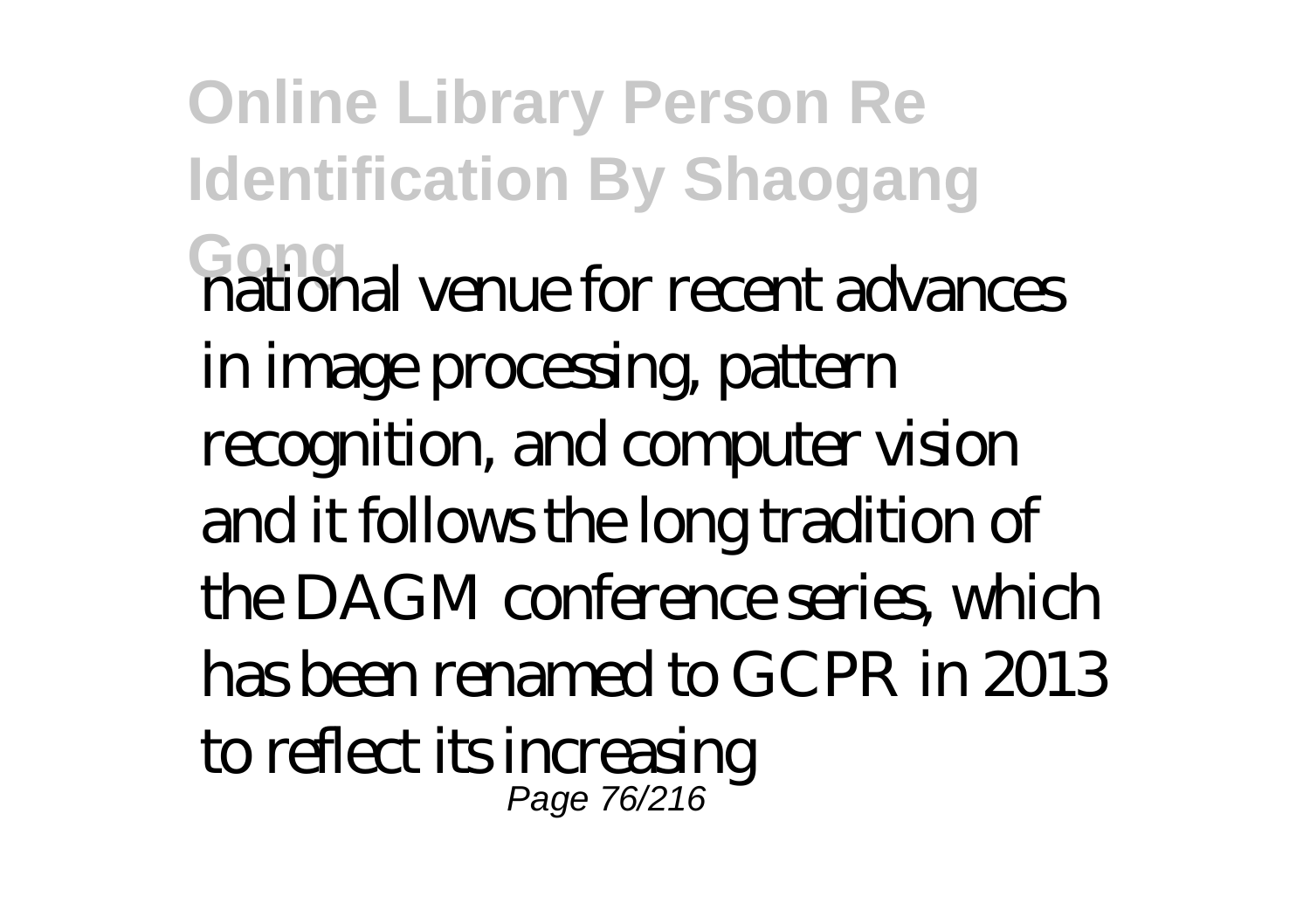**Online Library Person Re Identification By Shaogang Gong** internationalization. In 2018 in Stuttgart, the conference series celebrated its 40th anniversary. Monitoring of public and private sites has increasingly become a very sensitive issue resulting in a patchwork of privacy laws varying Page 77/216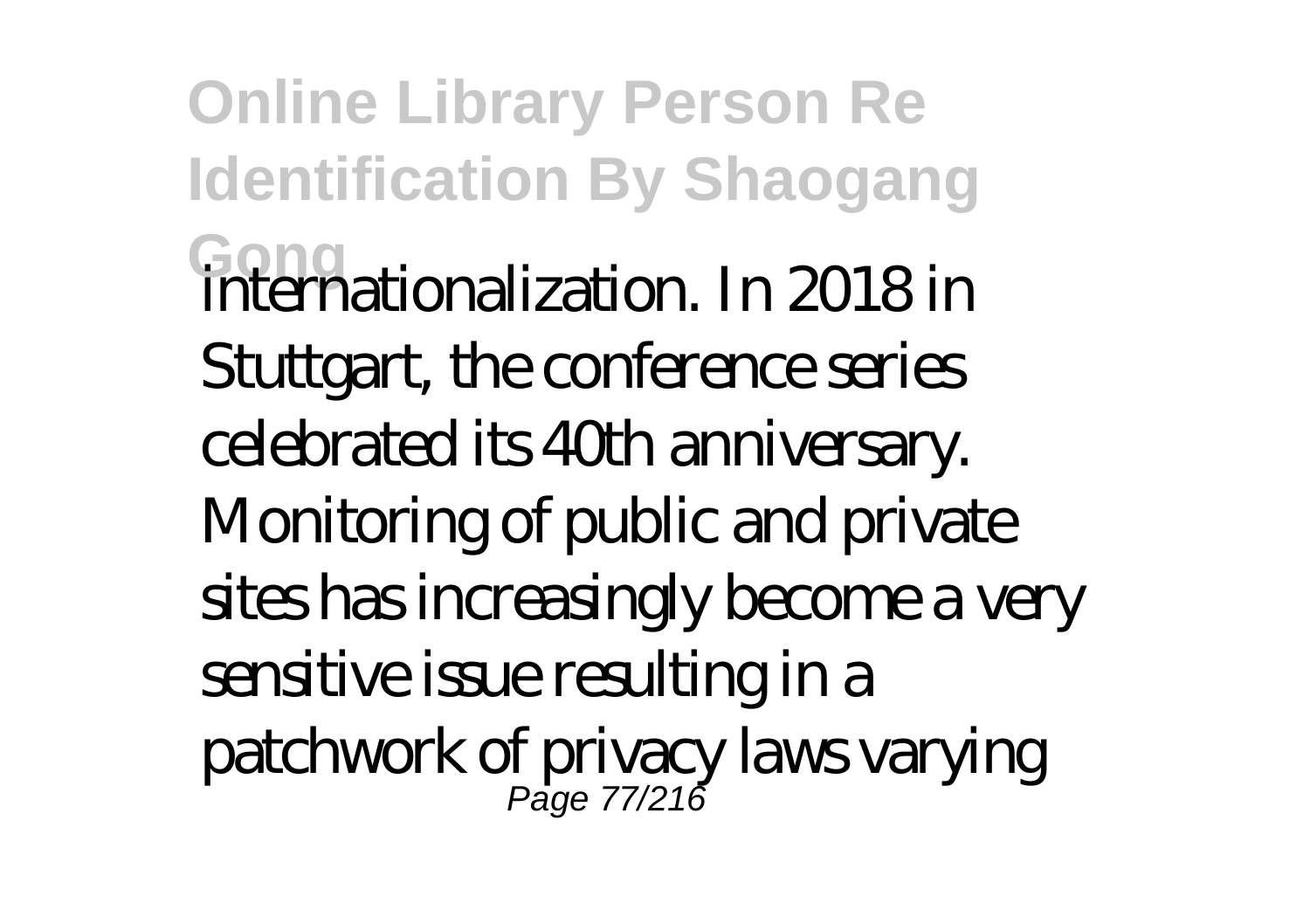**Online Library Person Re Identification By Shaogang Gong** from country to country -though all aimed at protecting the privacy of the citizen. It is important to remember, however, that monitoring and vi sual surveillance capabilities can also be employed to aid the citizen. The focus of current Page 78/216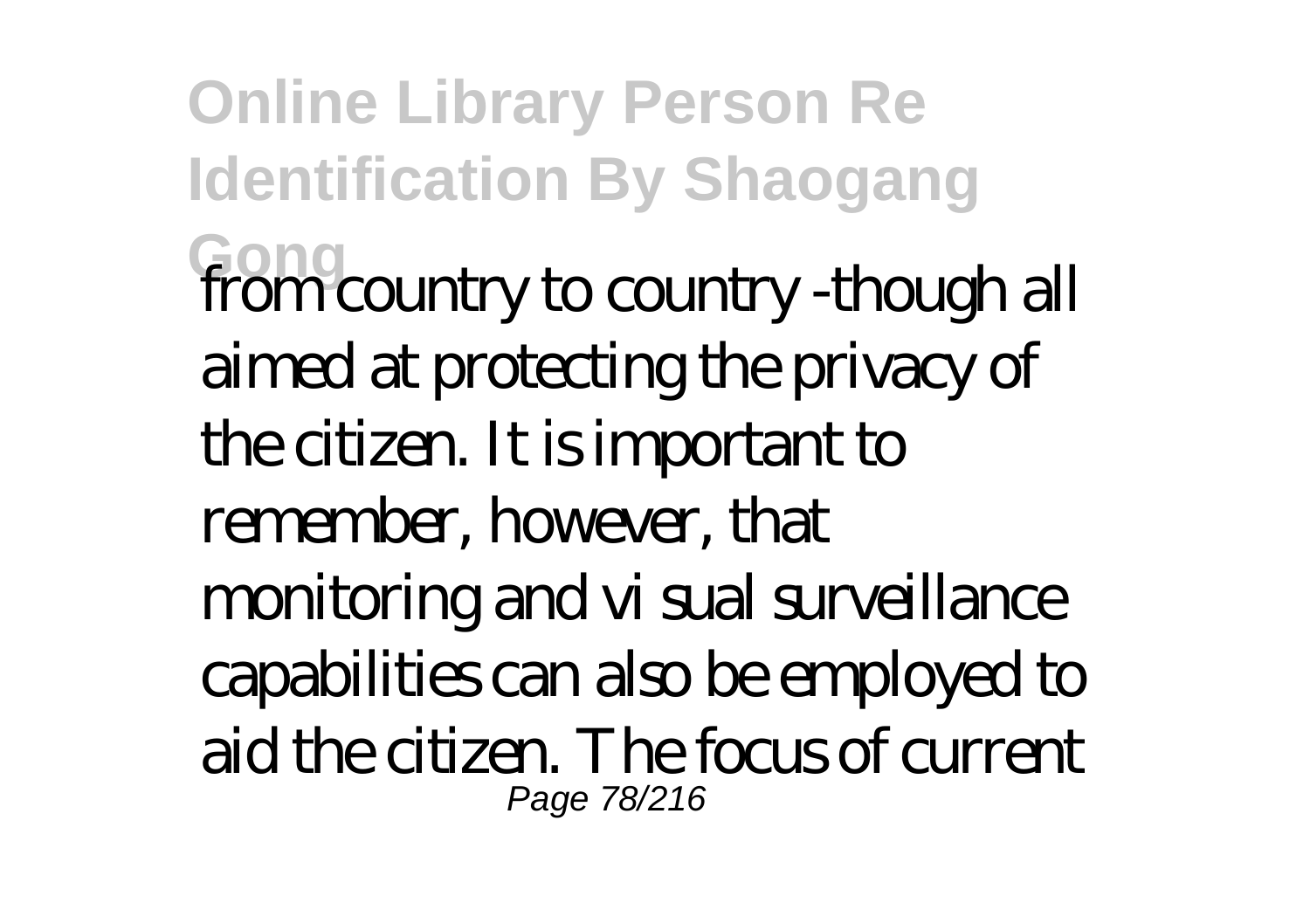**Online Library Person Re Identification By Shaogang Gong** development is primarily aimed at public and cor porate safety applications including the monitoring of railway stations, airports, and inaccessible or dangerous environments. Future research effort, however, has already Page 79/216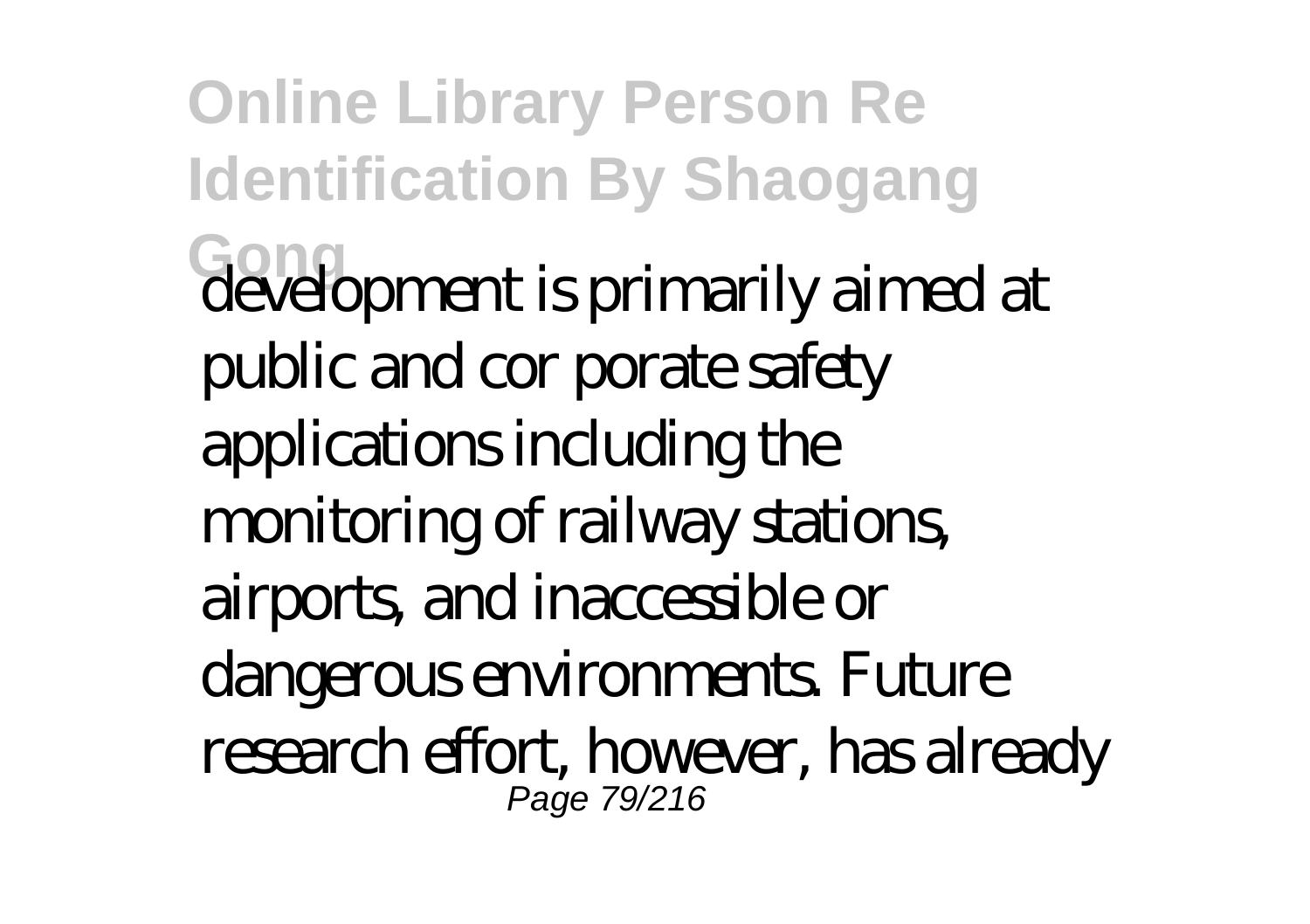**Online Library Person Re Identification By Shaogang Gong** targeted citizen-oriented applications such as monitoring assistants for the aged and infirm, route-planning and congestionavoidance tools, and a range of environment al monitoring applications. The latest generation Page 80/216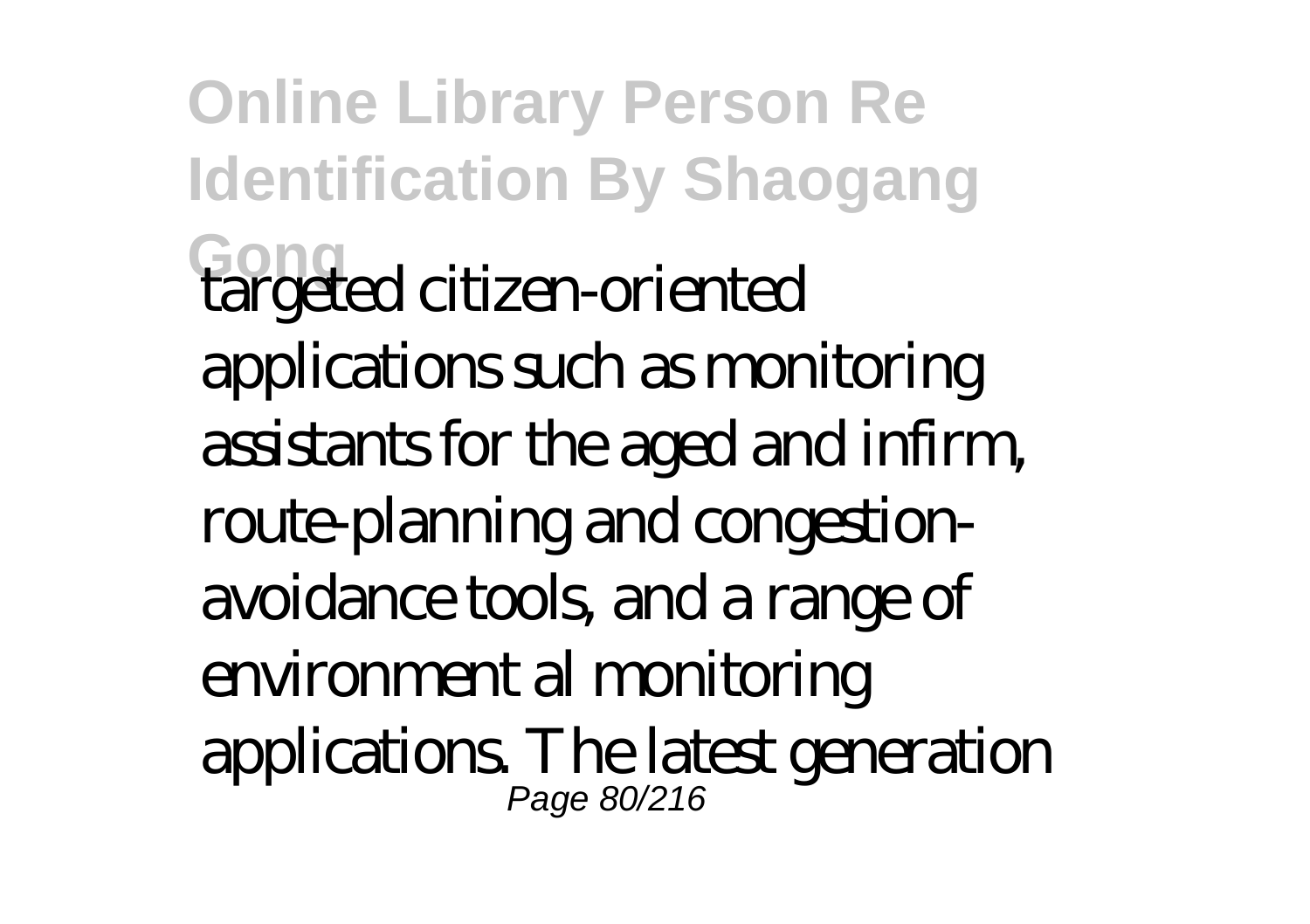**Online Library Person Re Identification By Shaogang Gong** of surveillance systems has eagerly adopted re cent technological developments to produce a fully digital pipeline of digital image acquisition, digital data transmission and digital record ing. The resultant surveillance products are highly-Page 81/216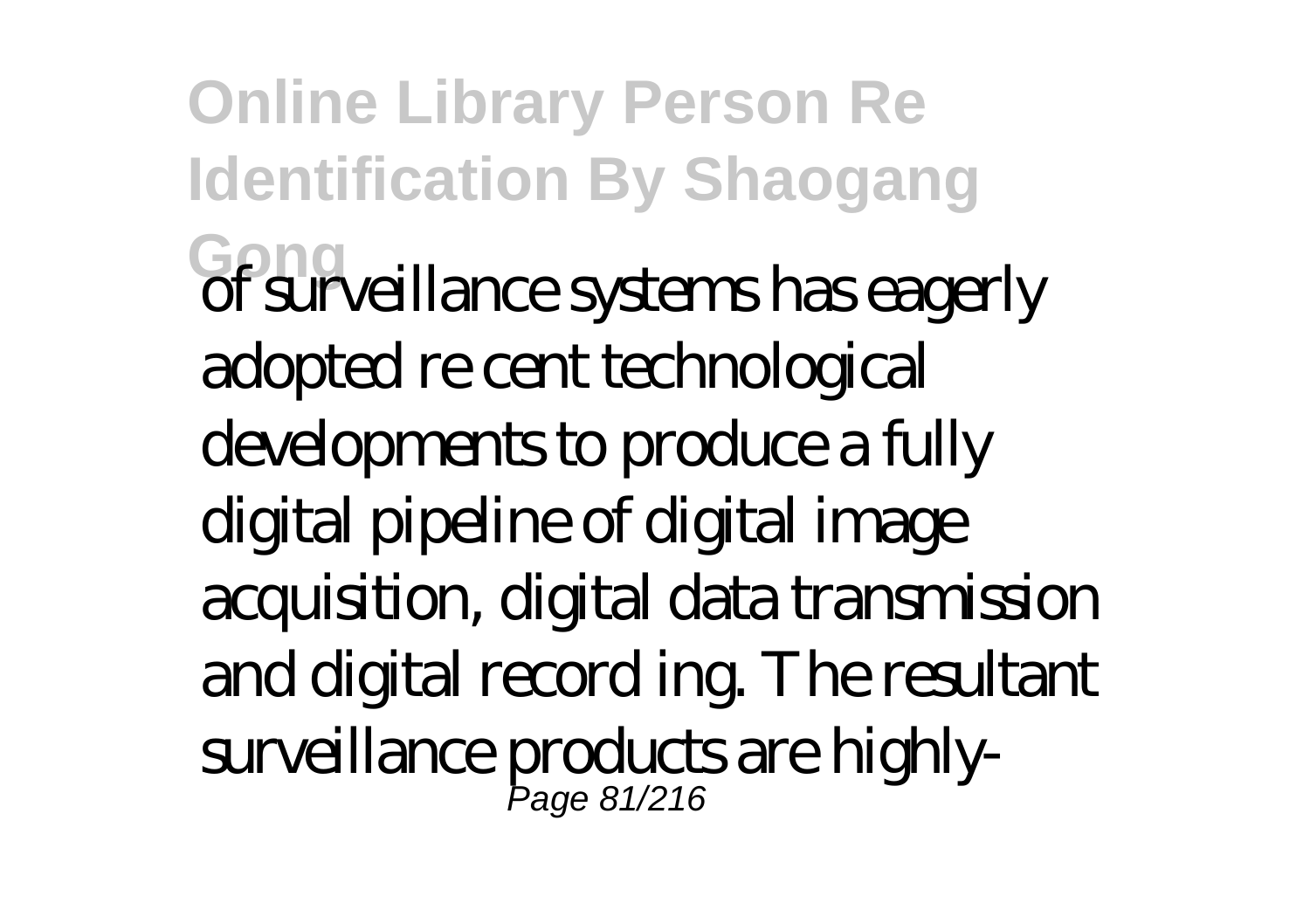**Online Library Person Re Identification By Shaogang Gong** fiexihle, capahle of generating forensic-quality imagery, and ahle to exploit existing Internet and wide area network services to provide remote monitoring capability. Semi-supervised learning is a learning paradigm concerned with Page 82/216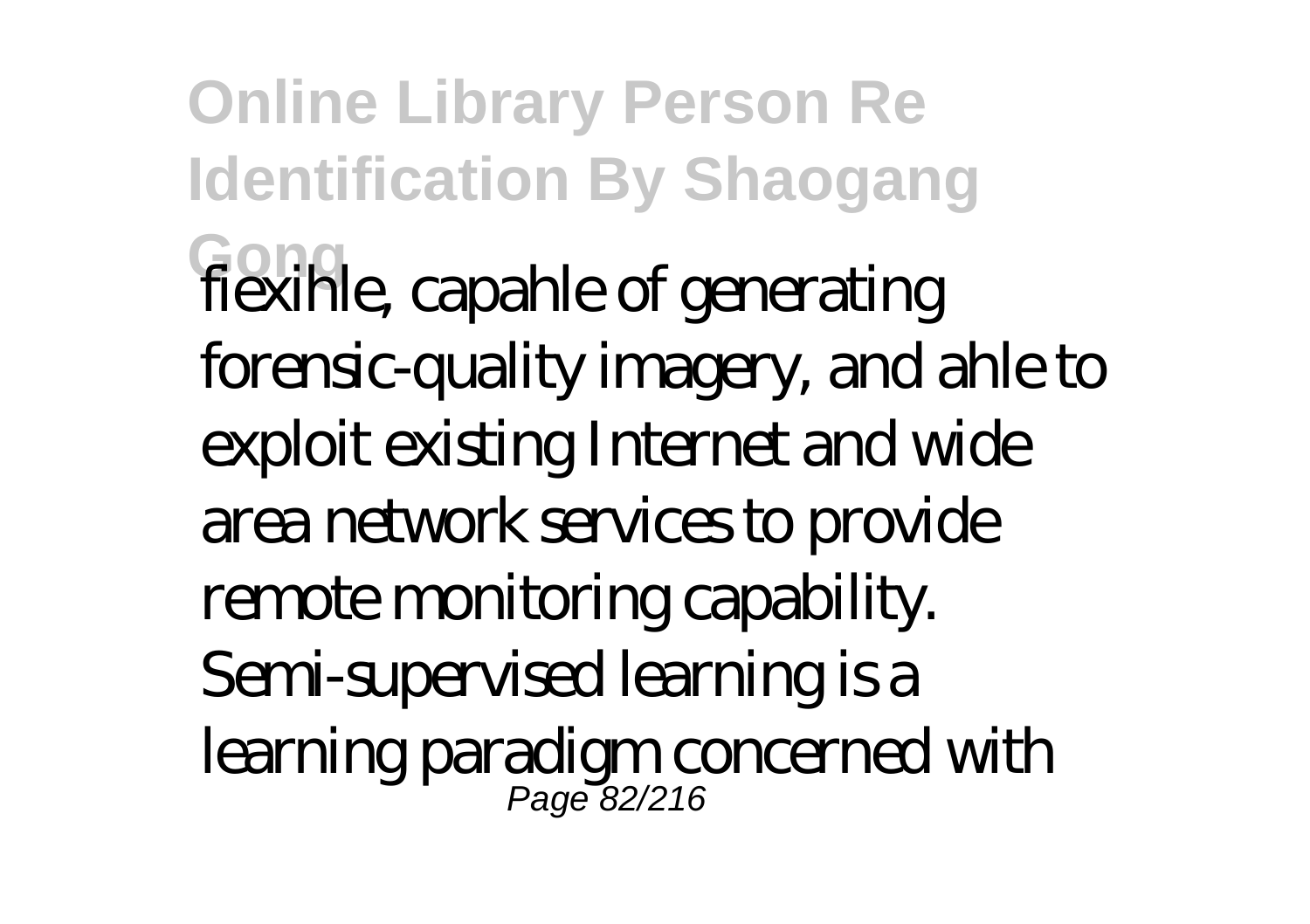**Online Library Person Re Identification By Shaogang Gong** the study of how computers and natural systems such as humans learn in the presence of both labeled and unlabeled data. Traditionally, learning has been studied either in the unsupervised paradigm (e.g., clustering, outlier detection) where Page 83/216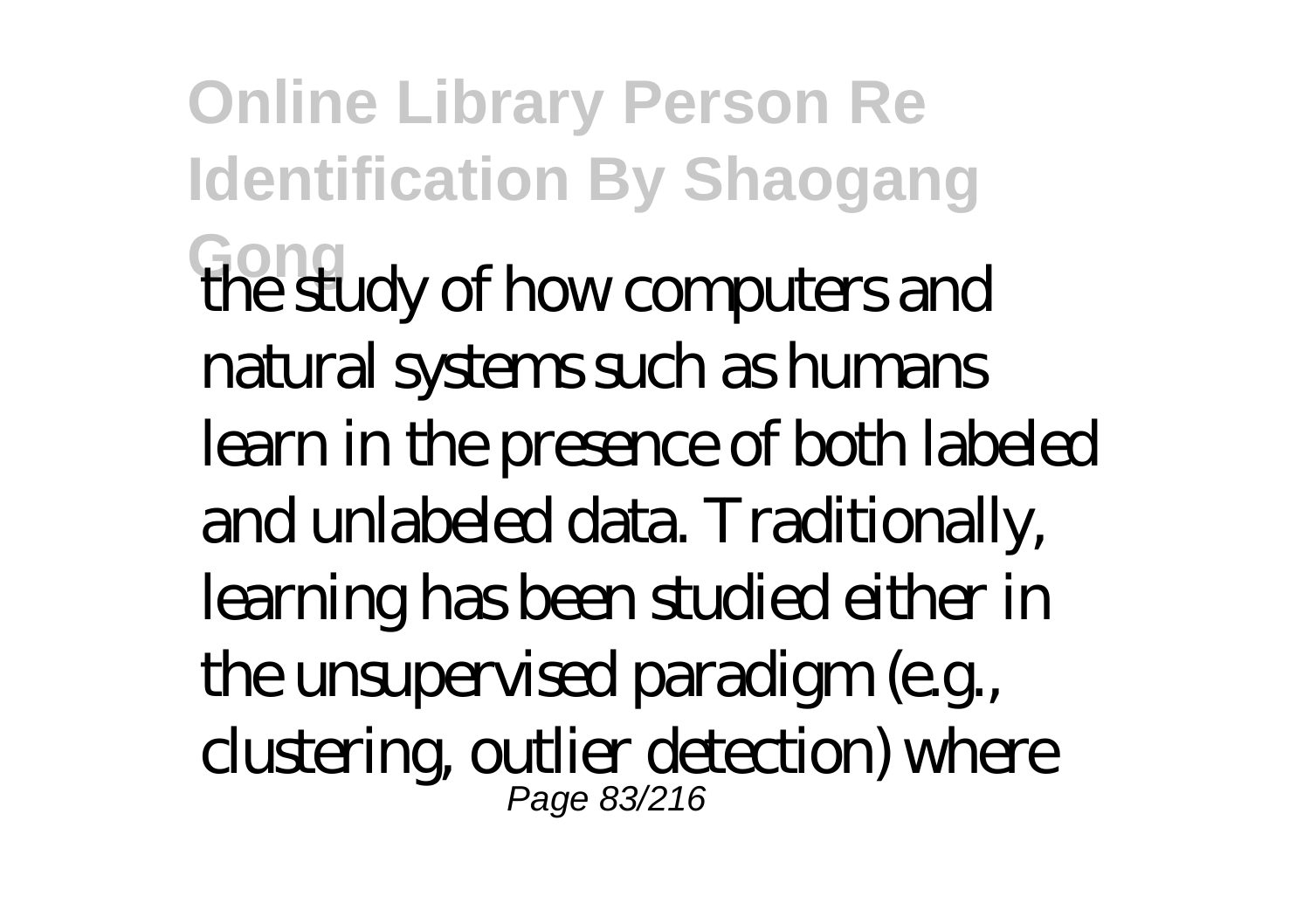**Online Library Person Re Identification By Shaogang Gong** all the data are unlabeled, or in the supervised paradigm (e.g., classification, regression) where all the data are labeled. The goal of semi-supervised learning is to understand how combining labeled and unlabeled data may change the Page 84/216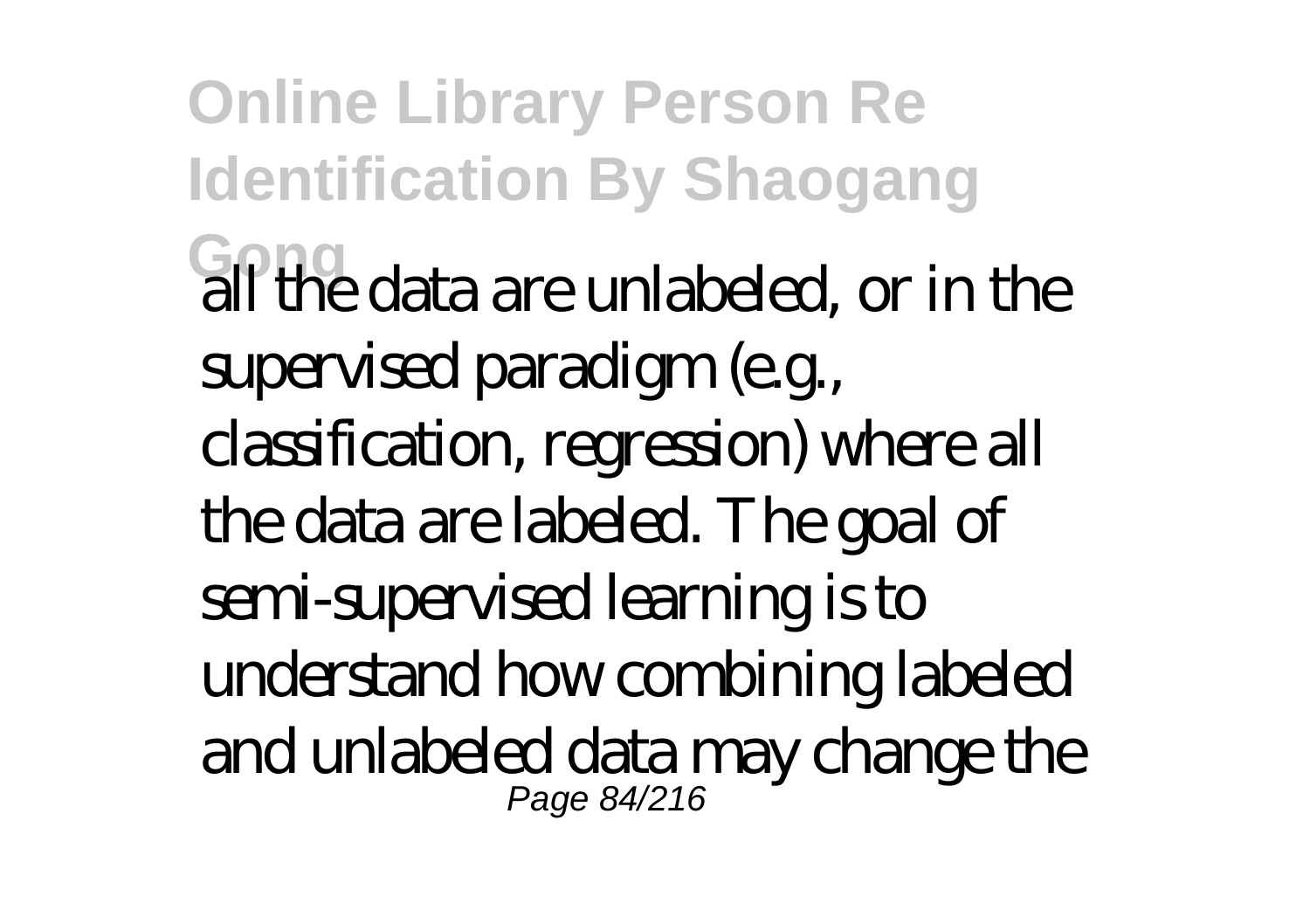**Online Library Person Re Identification By Shaogang Gong** learning behavior, and design algorithms that take advantage of such a combination. Semisupervised learning is of great interest in machine learning and data mining because it can use readily available unlabeled data to Page 85/216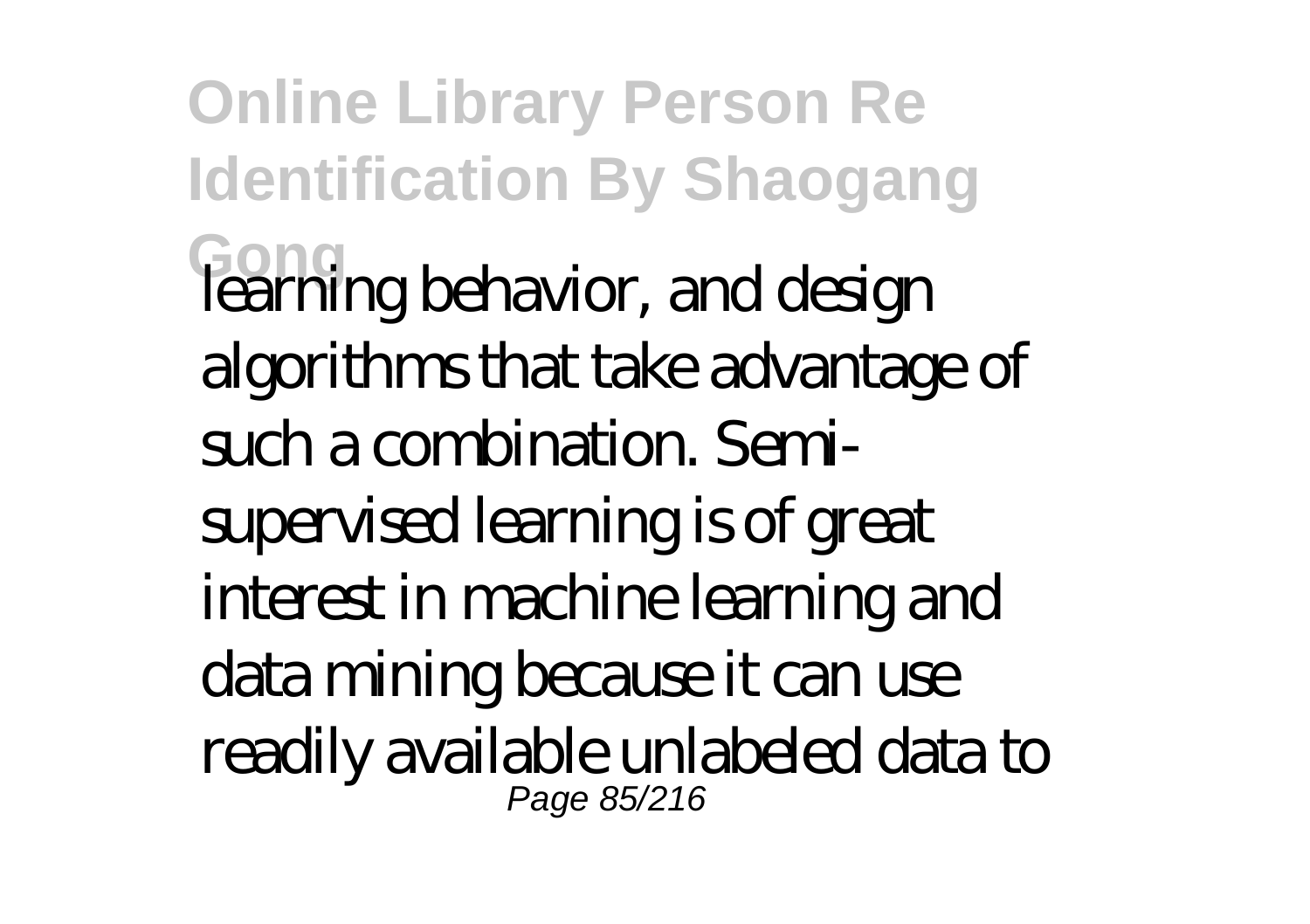**Online Library Person Re Identification By Shaogang Gong** improve supervised learning tasks when the labeled data are scarce or expensive. Semi-supervised learning also shows potential as a quantitative tool to understand human category learning, where most of the input is self-evidently unlabeled. In this Page 86/216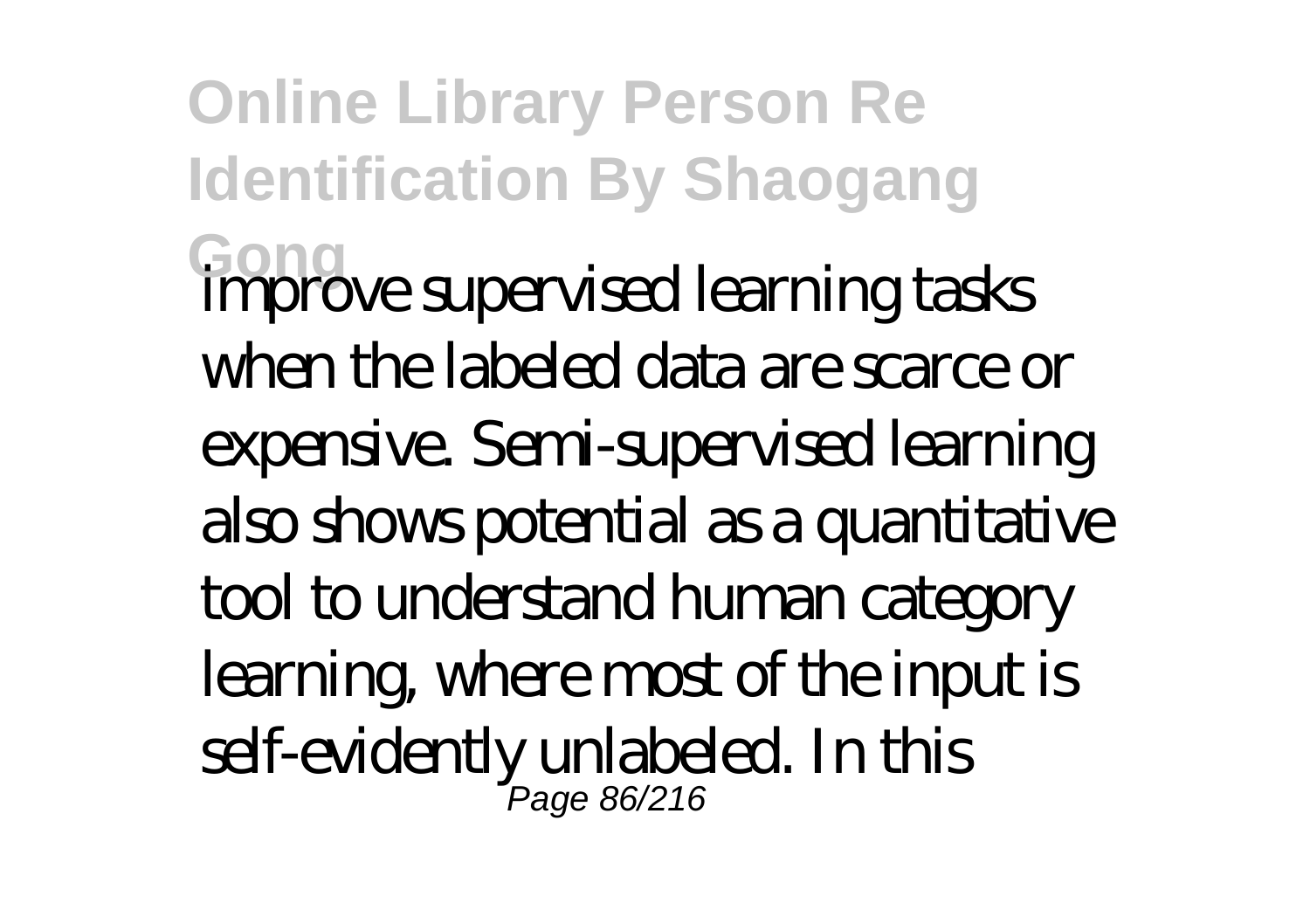**Online Library Person Re Identification By Shaogang Gong** introductory book, we present some popular semi-supervised learning models, including self-training, mixture models, co-training and multiview learning, graph-based methods, and semi-supervised support vector machines. For each Page 87/216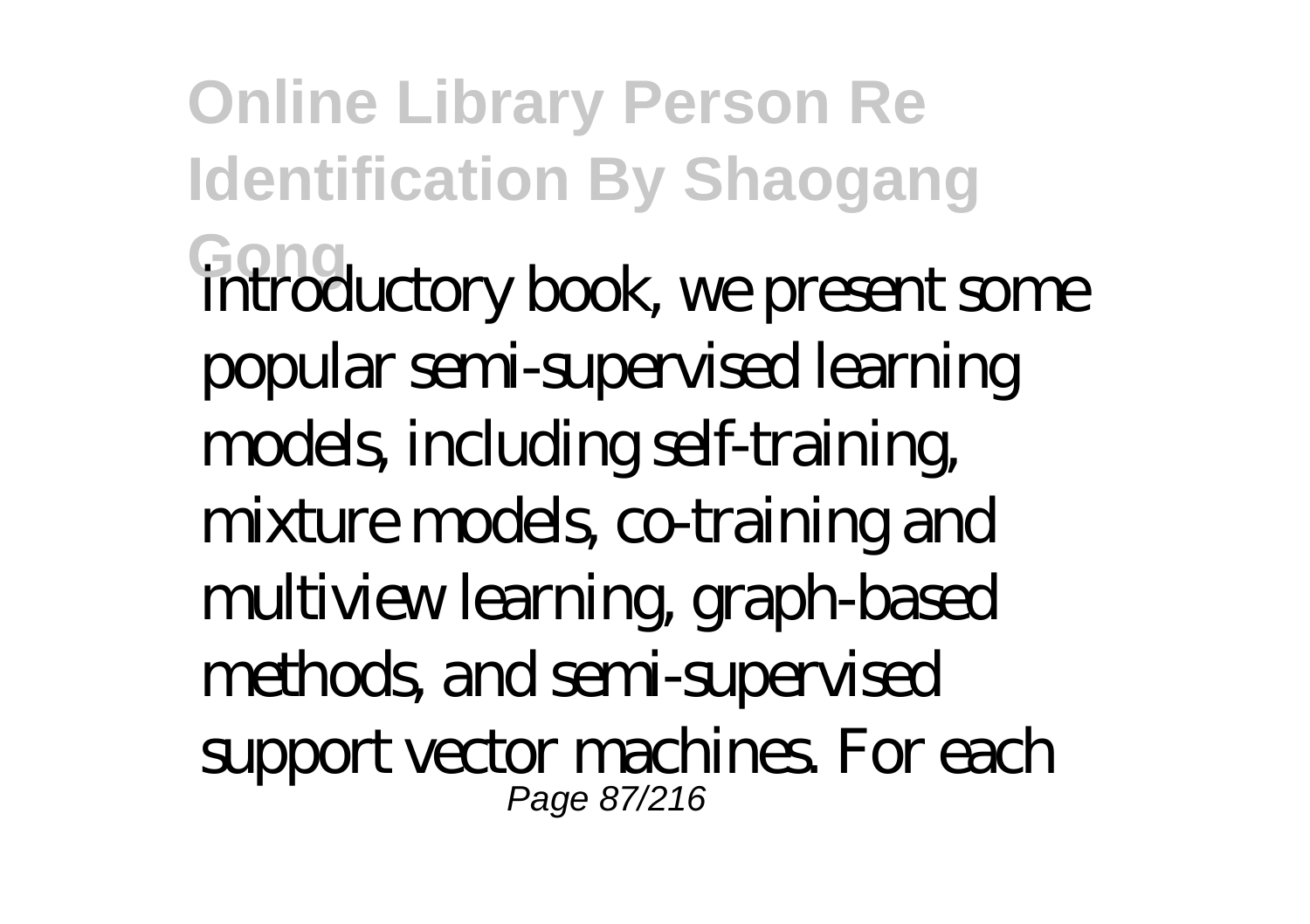**Online Library Person Re Identification By Shaogang Gong** model, we discuss its basic mathematical formulation. The success of semi-supervised learning depends critically on some underlying assumptions. We emphasize the assumptions made by each model and give Page 88/216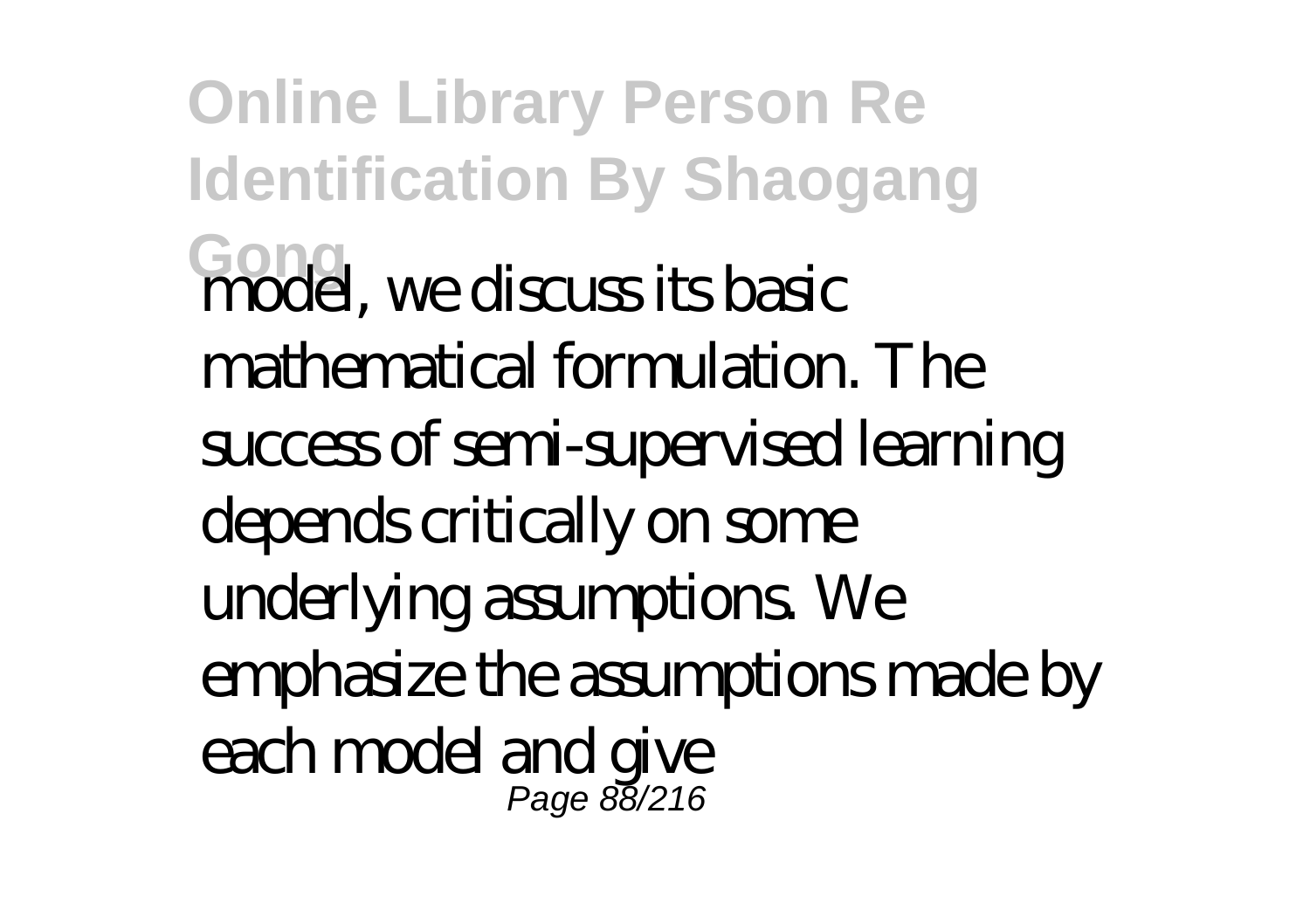**Online Library Person Re Identification By Shaogang Gong** counterexamples when appropriate to demonstrate the limitations of the different models. In addition, we discuss semi-supervised learning for cognitive psychology. Finally, we give a computational learning theoretic perspective on semi-Page 89/216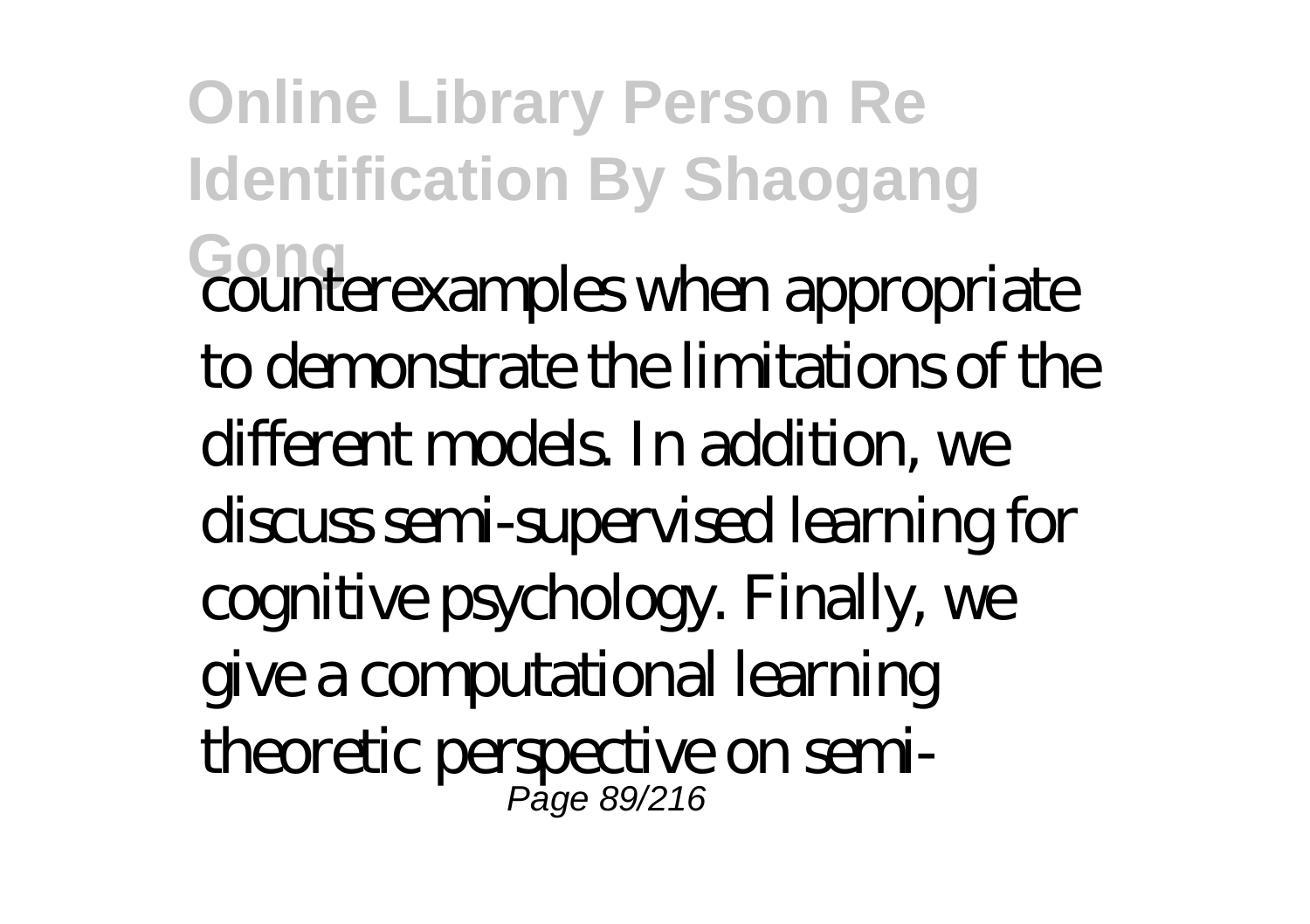**Online Library Person Re Identification By Shaogang Gong** supervised learning, and we conclude the book with a brief discussion of open questions in the field. Table of Contents: Introduction to Statistical Machine Learning / Overview of Semi-Supervised Learning / Mixture Page 90/216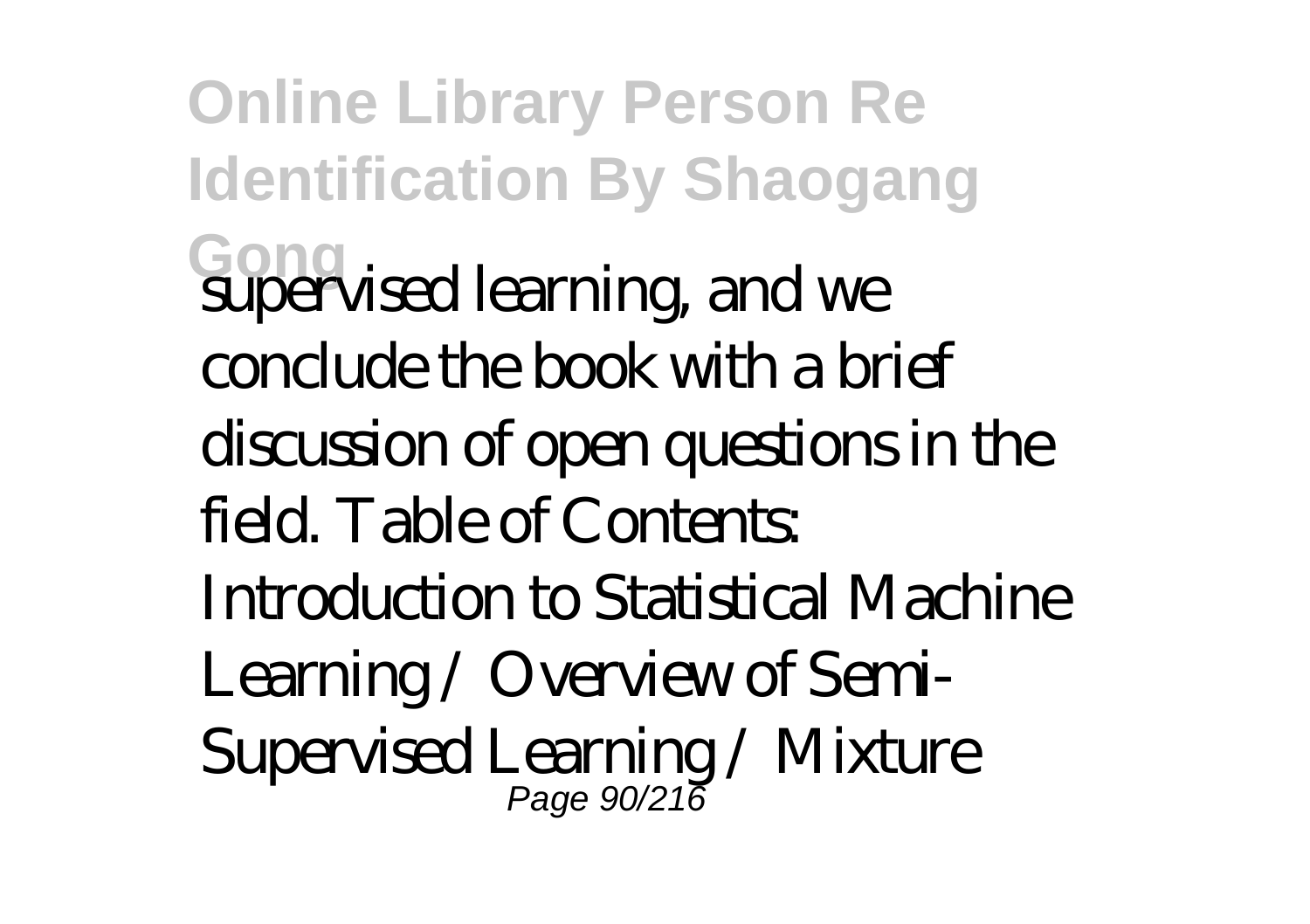**Online Library Person Re Identification By Shaogang** Models and EM / Co<sup>T</sup>raining / Graph-Based Semi-Supervised Learning / Semi-Supervised Support Vector Machines / Human Semi-Supervised Learning / Theory and  $\Omega$ utlook

14th European Conference, Page 91/216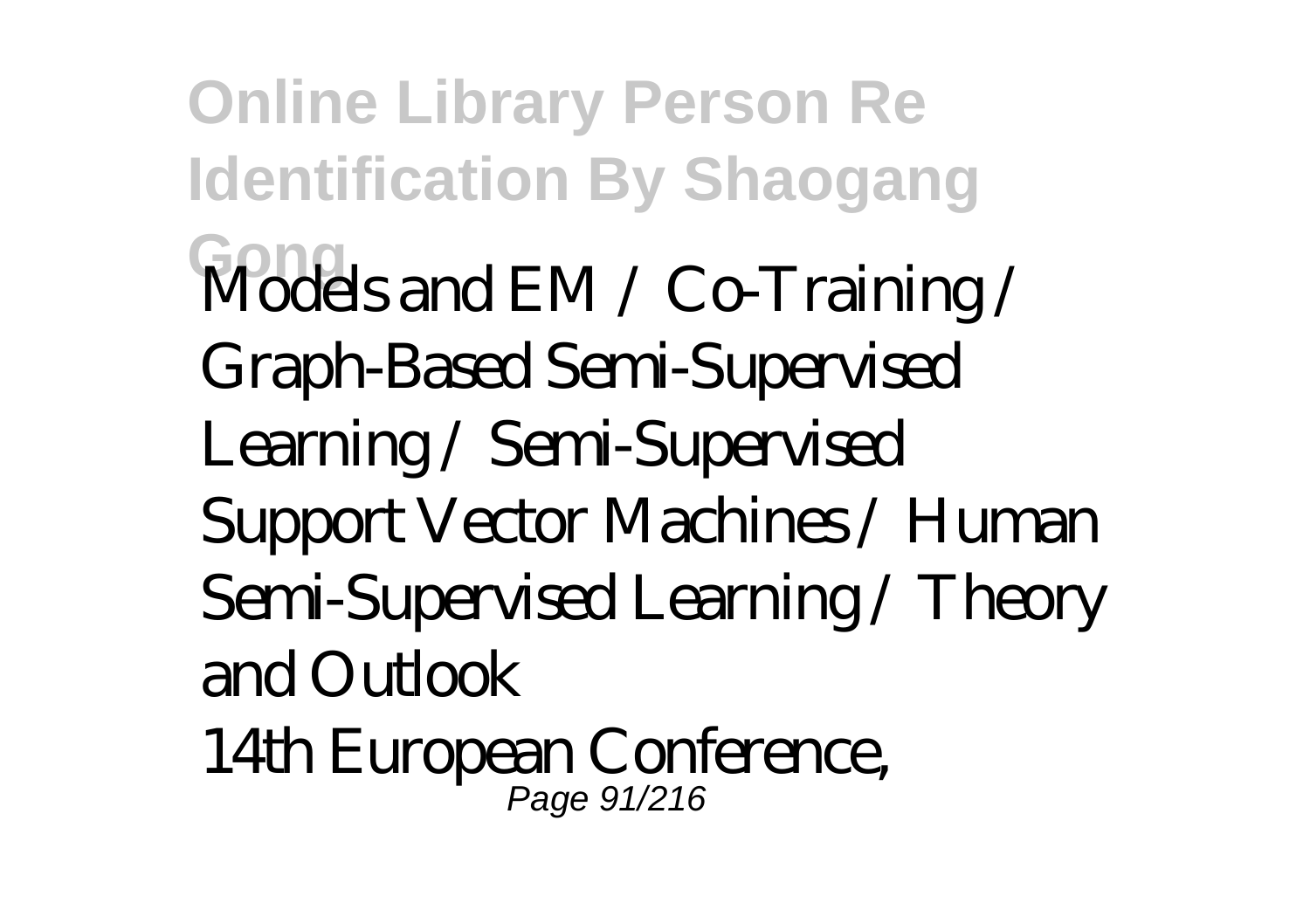**Online Library Person Re Identification By Shaogang Gong** Amsterdam, The Netherlands, October 11-14, 2016, Proceedings, Part VI Moving Object Detection and Segmentation for Remote Aerial Video Surveillance

Proceedings of 2nd International Page 92/216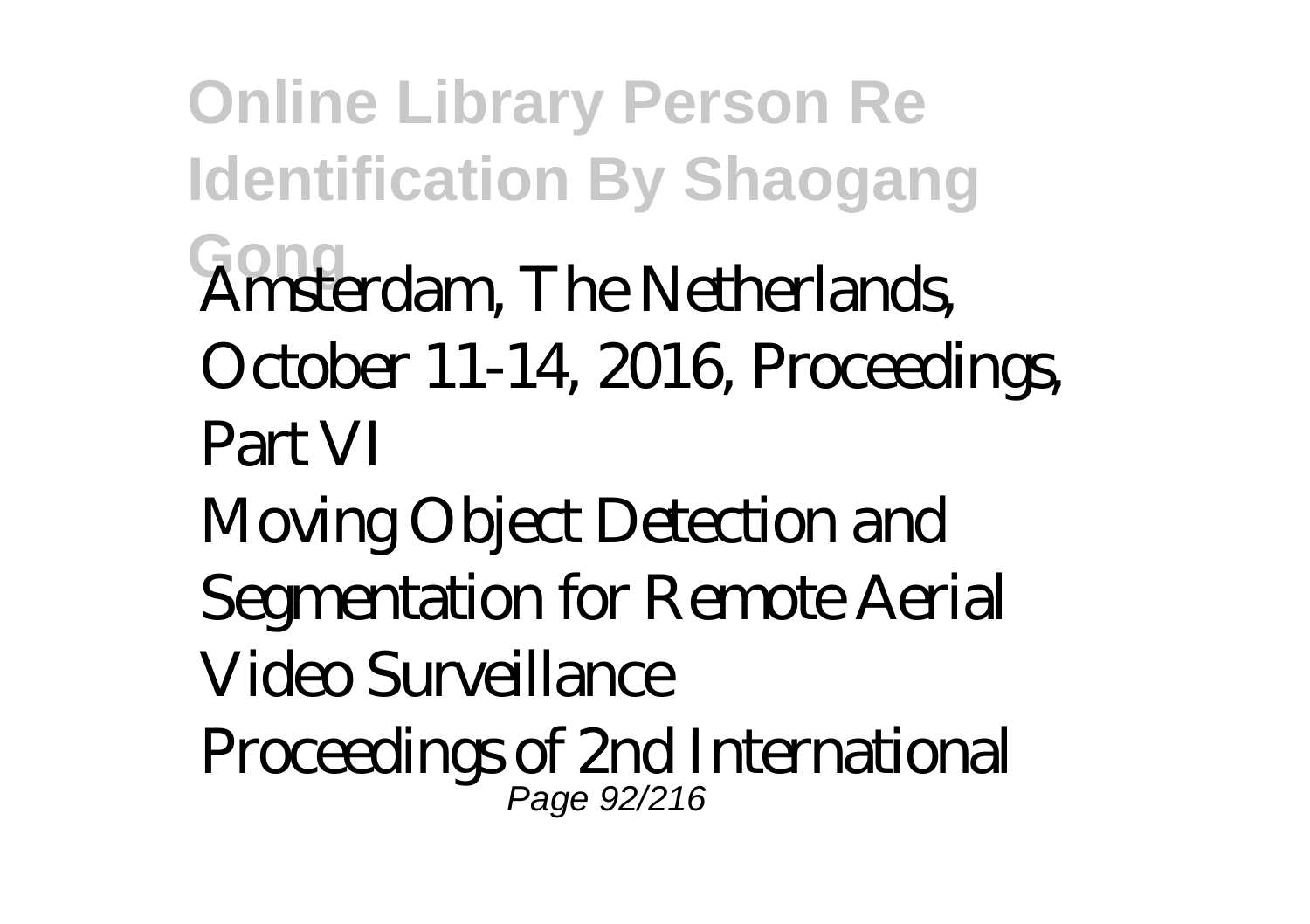**Online Library Person Re Identification By Shaogang Gong** Conference on Computer Vision & Image Processing A Companion to Yi jing Numerology and Cosmology Pattern Recognition and Computer Vision

Human Identification Based on Gait Page 93/216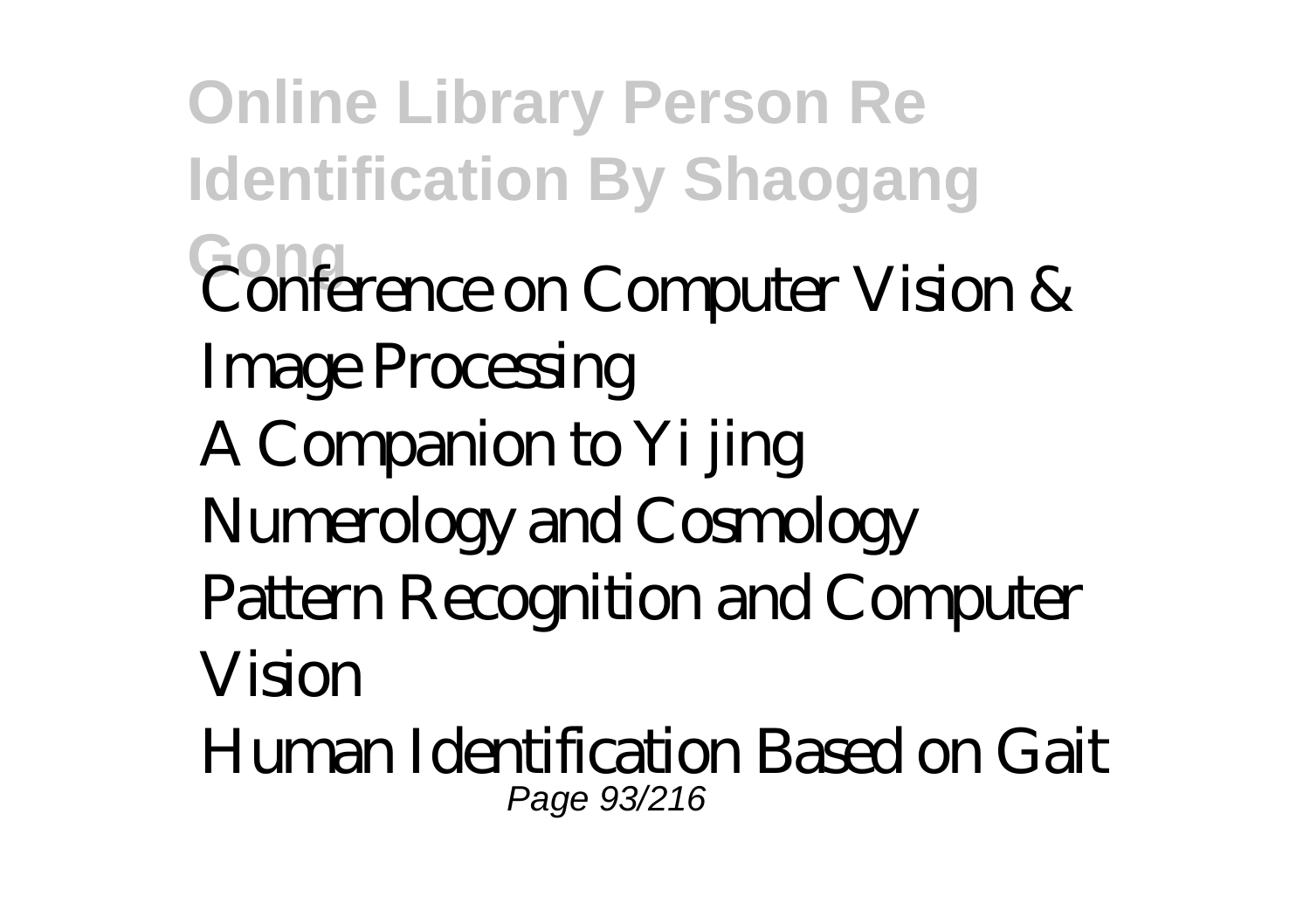**Online Library Person Re Identification By Shaogang Gong** 16th European Conference, Glasgow, UK, August 23–28, 2020, Proceedings, Part VIII This book constitutes the proceedings of the 7th International Conference on Pattern Recognition and<br>Page 94/216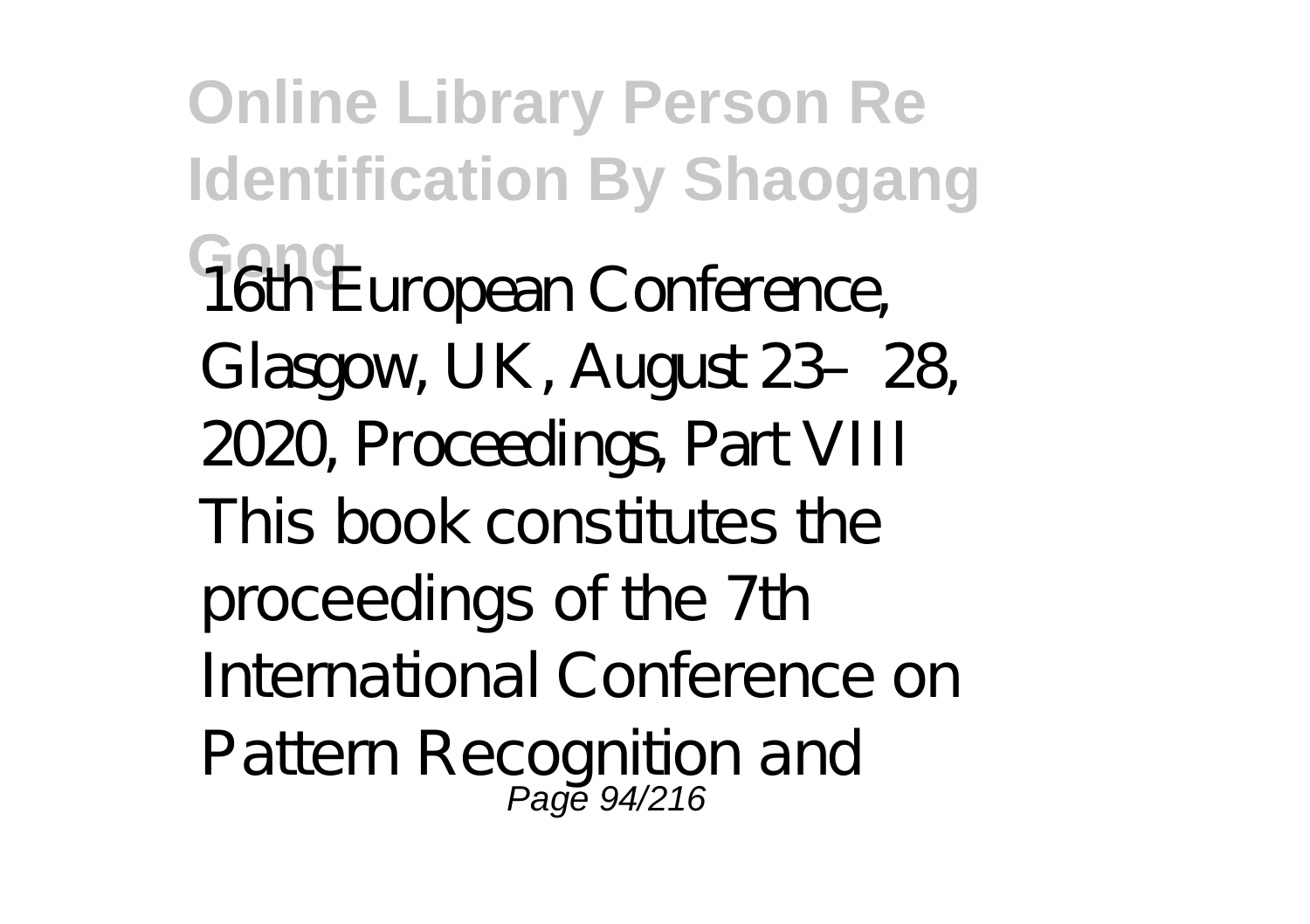**Online Library Person Re Identification By Shaogang Gong** Machine Intelligence, PReMI 2017,held in Kolkata, India, in December 2017. The total of 86 full papers presented in this volume were carefully reviewed and selected from 293 submissions. They were<br>Page 95/216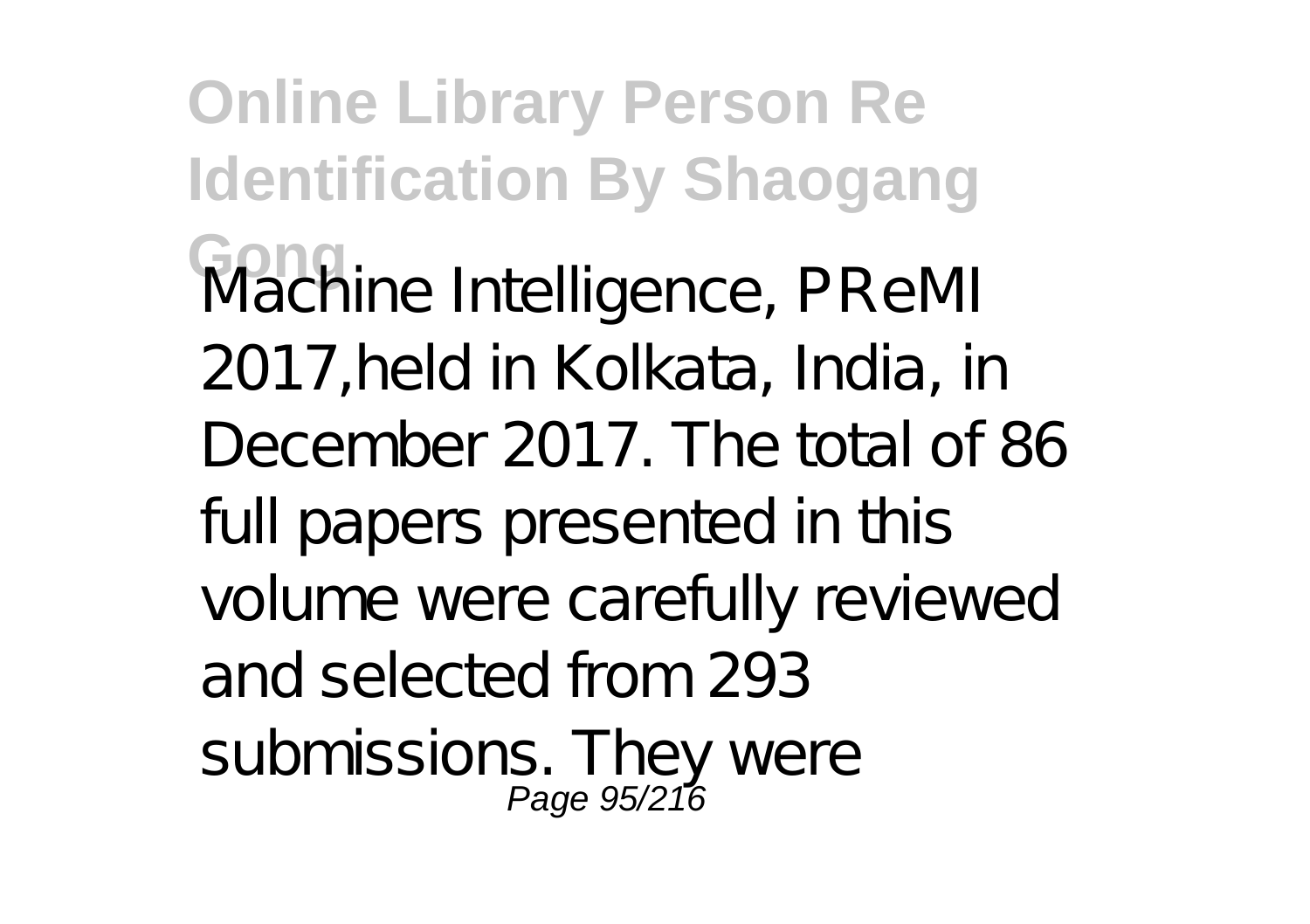**Online Library Person Re Identification By Shaogang Gong** organized in topical sections named: pattern recognition and machine learning; signal and image processing; computer vision and video processing; soft and natural computing; speech and natural language<br>Page 96/216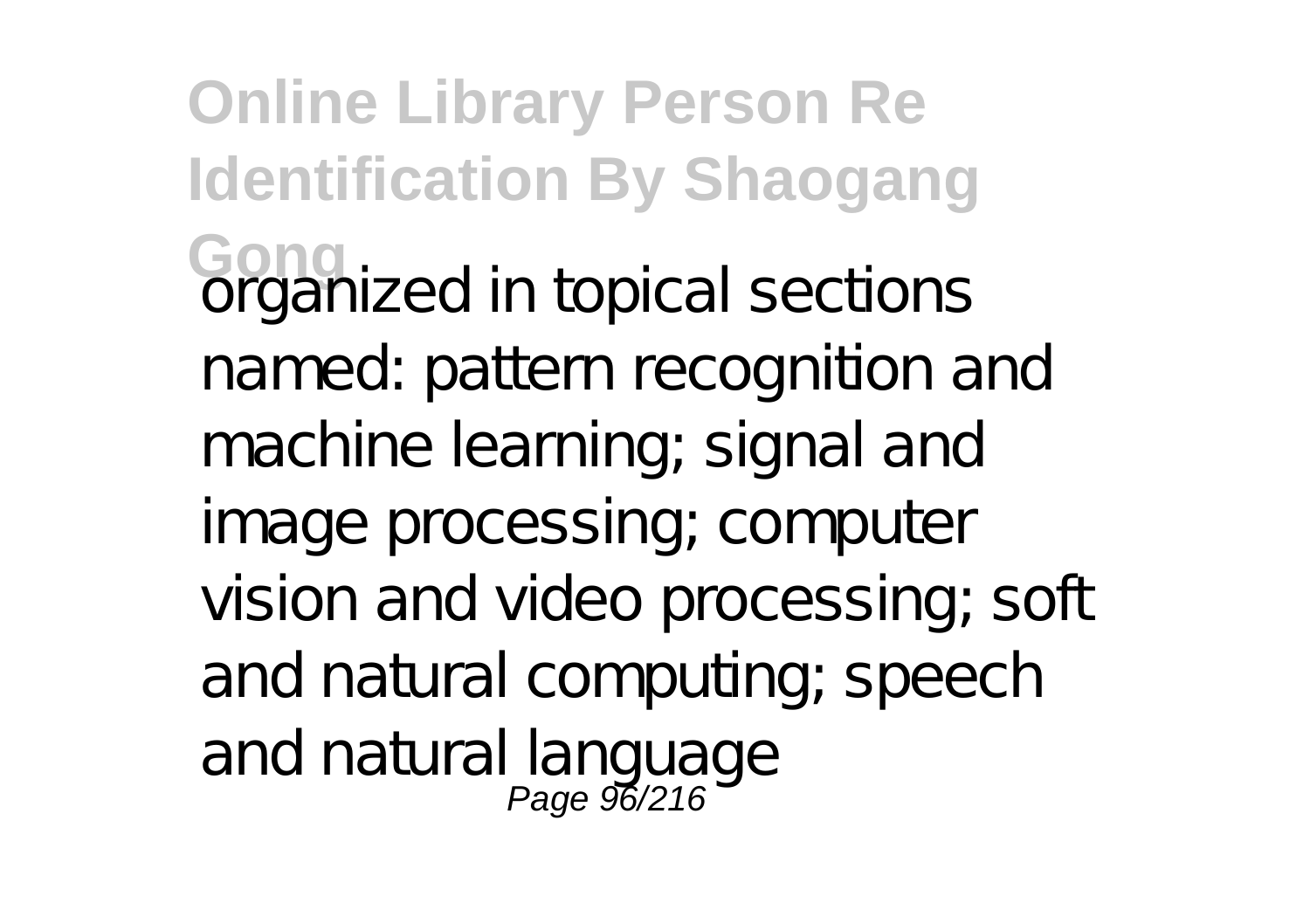**Online Library Person Re Identification By Shaogang** Gong<br>processing; bioinformatics and computational biology; data mining and big data analytics; deep learning; spatial data science and engineering; and applications of pattern recognition and machine Page 97/216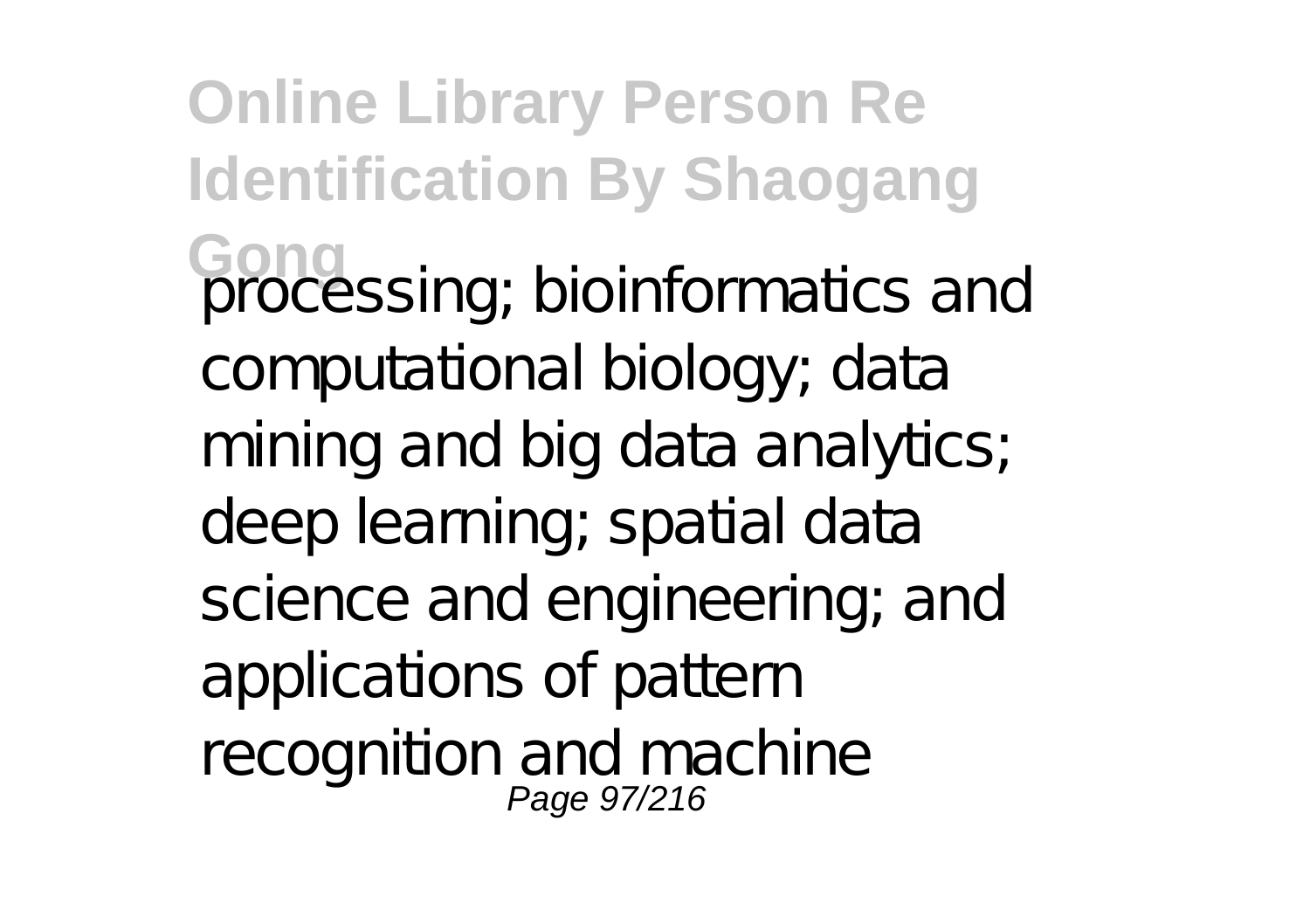**Online Library Person Re Identification By Shaogang Gong** intelligence. The world's most powerful newspaper barons – which of them will triumph? At first glance, Richard Armstrong and Keith Townsend seemed to have little in common. One was the son of Page 98/216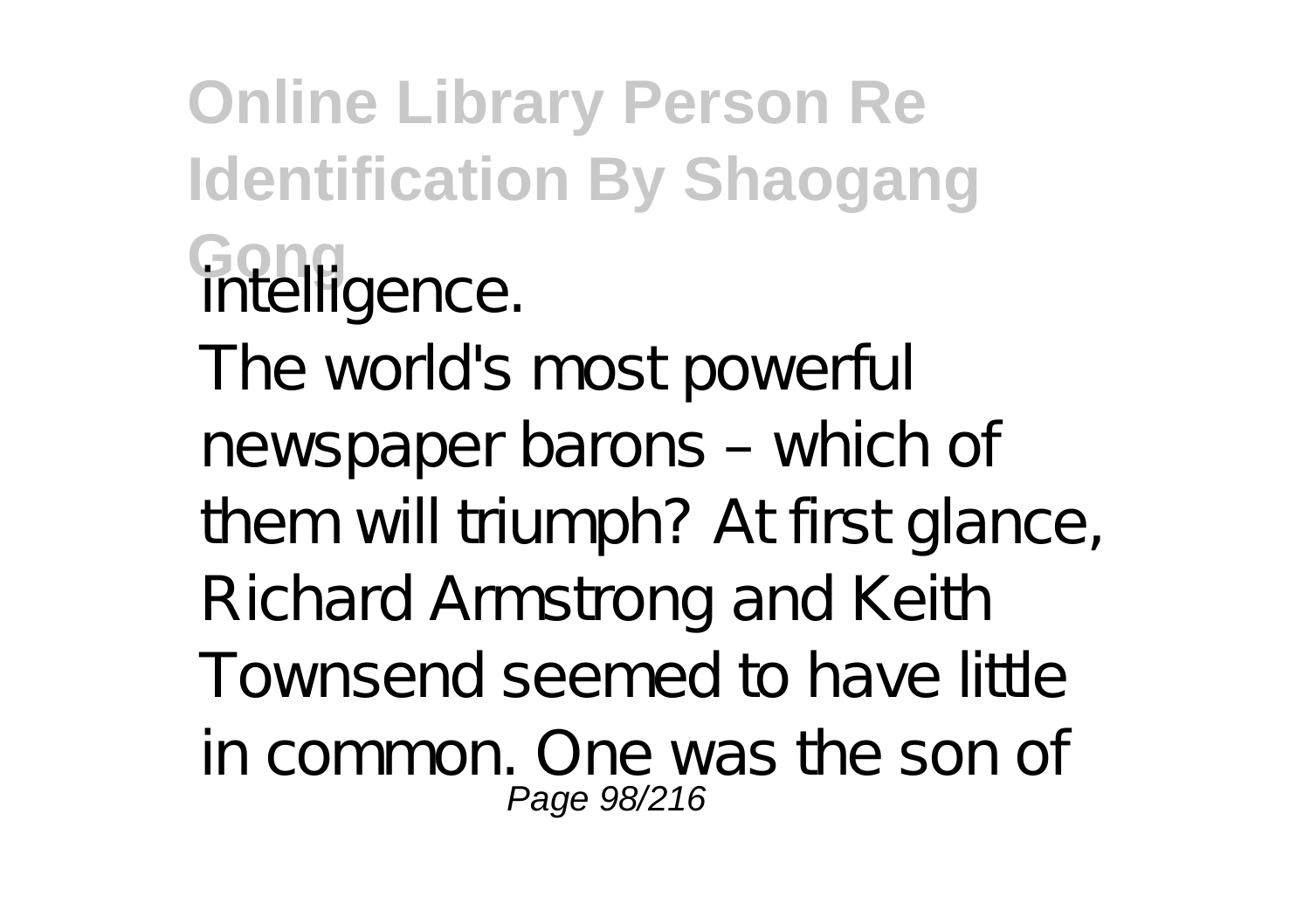**Online Library Person Re Identification By Shaogang Gong**<br>an illiterate peasant, who emerged from the most backward corner of a Europe ravaged by a bitter war. The other was raised in a mansion on the far side of the world while the war was just another piece of<br>Page 99/216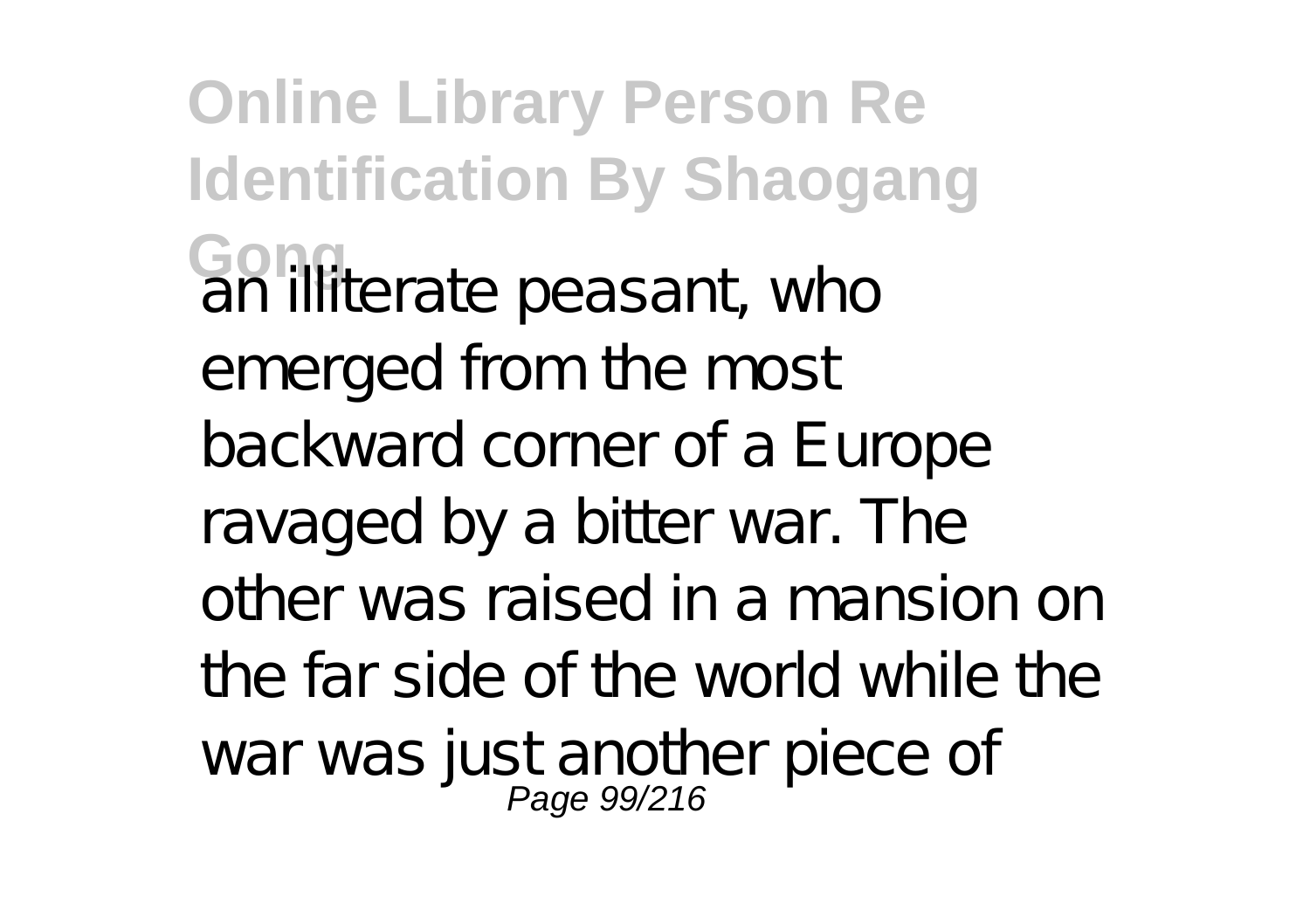**Online Library Person Re Identification By Shaogang Gong** news. One was a hustler, a thief, ready to change even his identity, if it would gain him a momentary advantage. The other was the scion of a wellknown family, groomed for a public role, a rebel who didn't<br>Page 100/216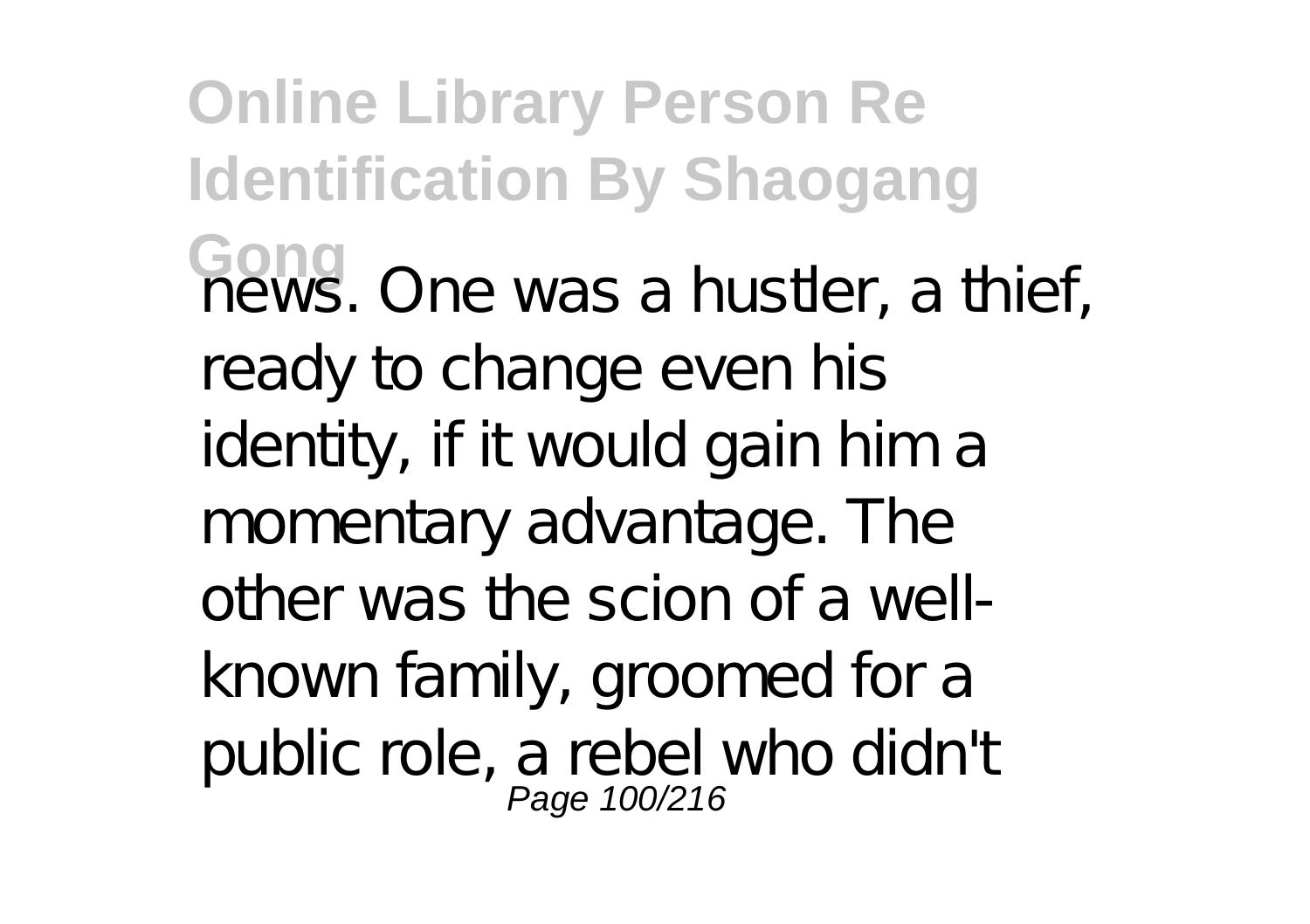**Online Library Person Re Identification By Shaogang** Gong<sub>i</sub><br>care if anyone approved of what he got up to. One craved wealth, recognition, status. The other quickly discovered that real power comes from anonymity. But they did have one thing in common. Both of them were Page 101/216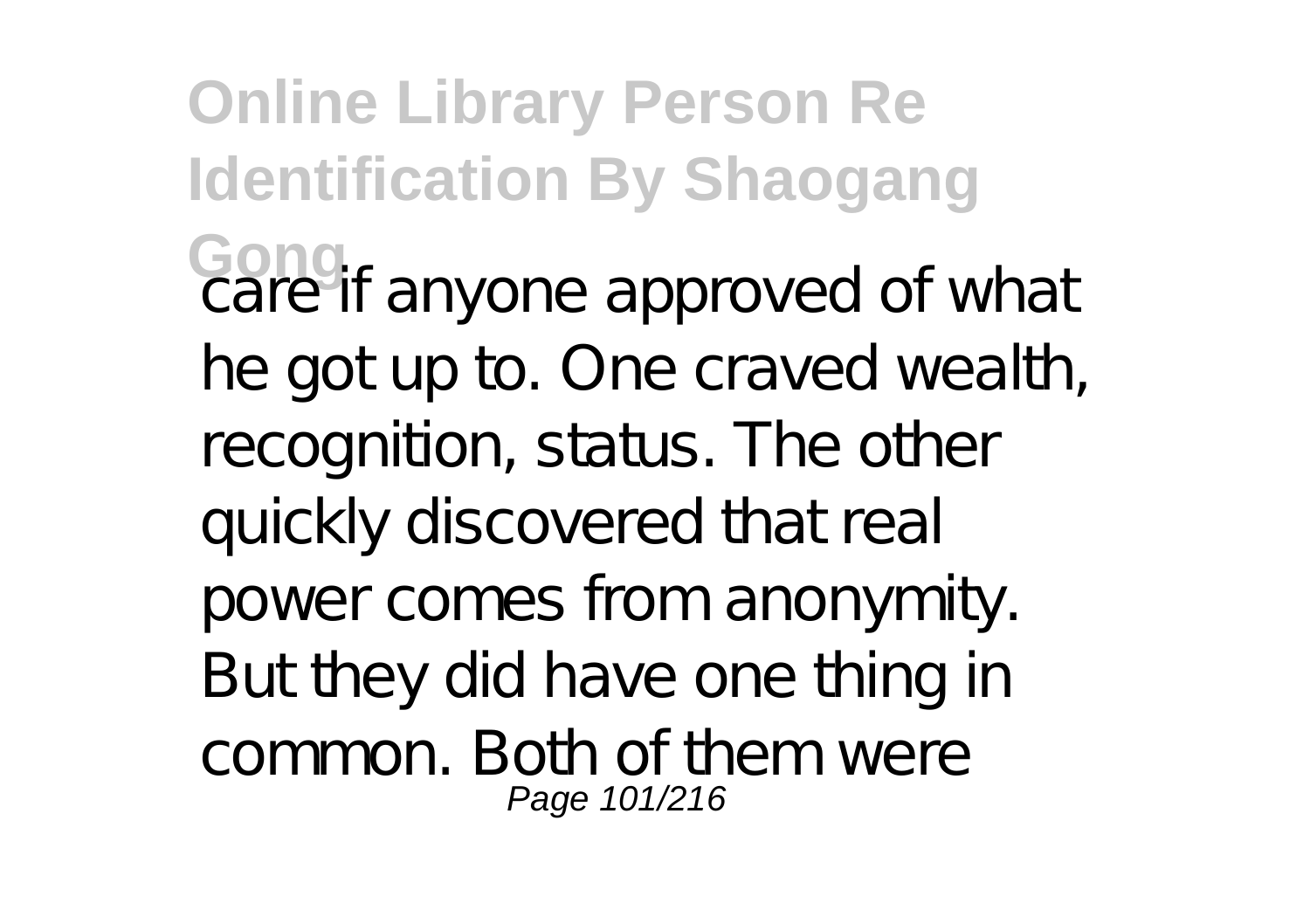**Online Library Person Re Identification By Shaogang** Gong<br>gamblers. Both were prepared to risk everything in their battle to control the biggest newspaper empire in the world. From bestselling author Jeffrey Archer, The Fourth Estate is a tale of corruption, risk and two men who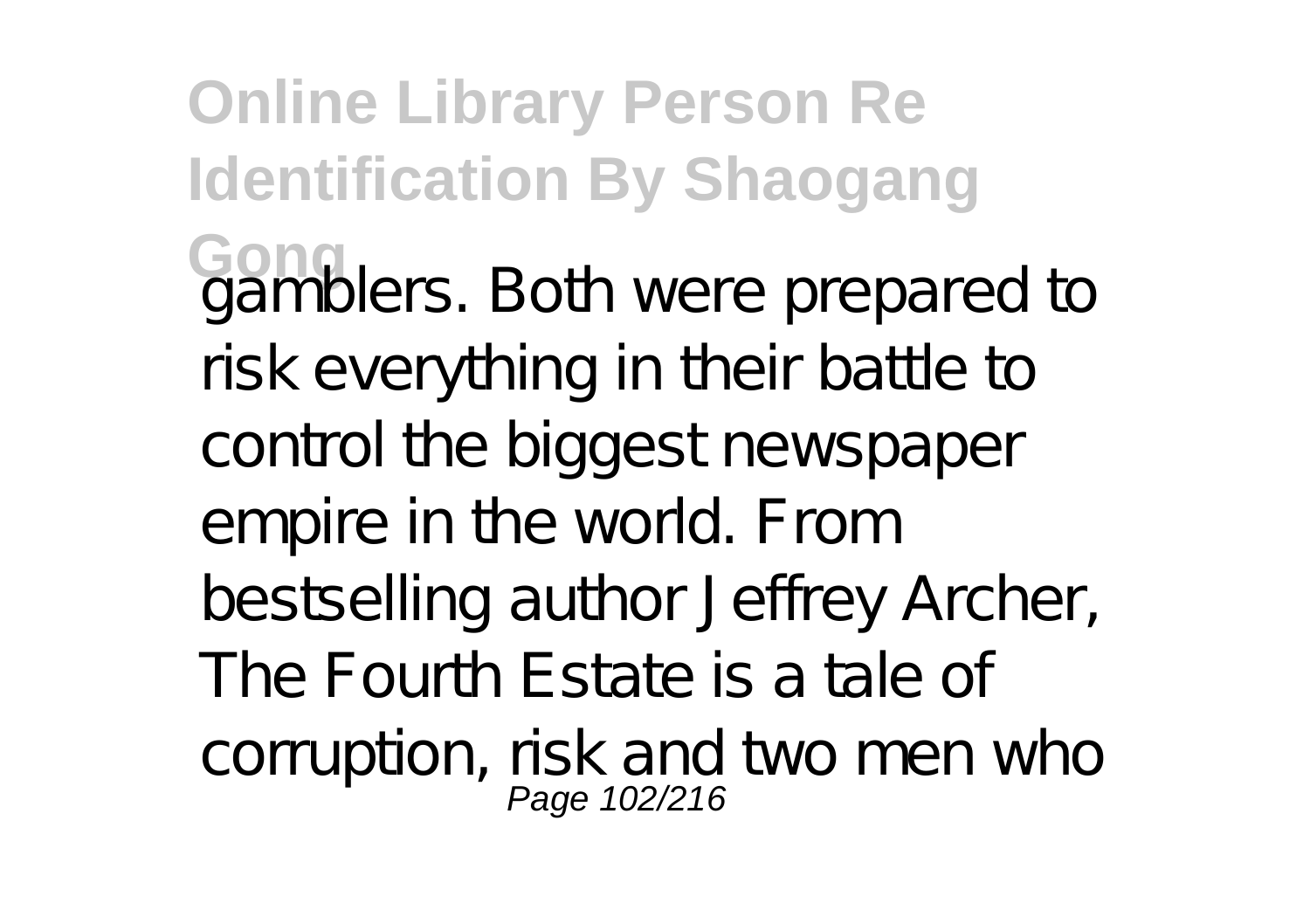**Online Library Person Re Identification By Shaogang Gong** are willing to destroy each other to gain power. Human Identification Based on Gait is the first book to address gait as a biometric. Biometrics is now in a unique position where it affects most people's lives. This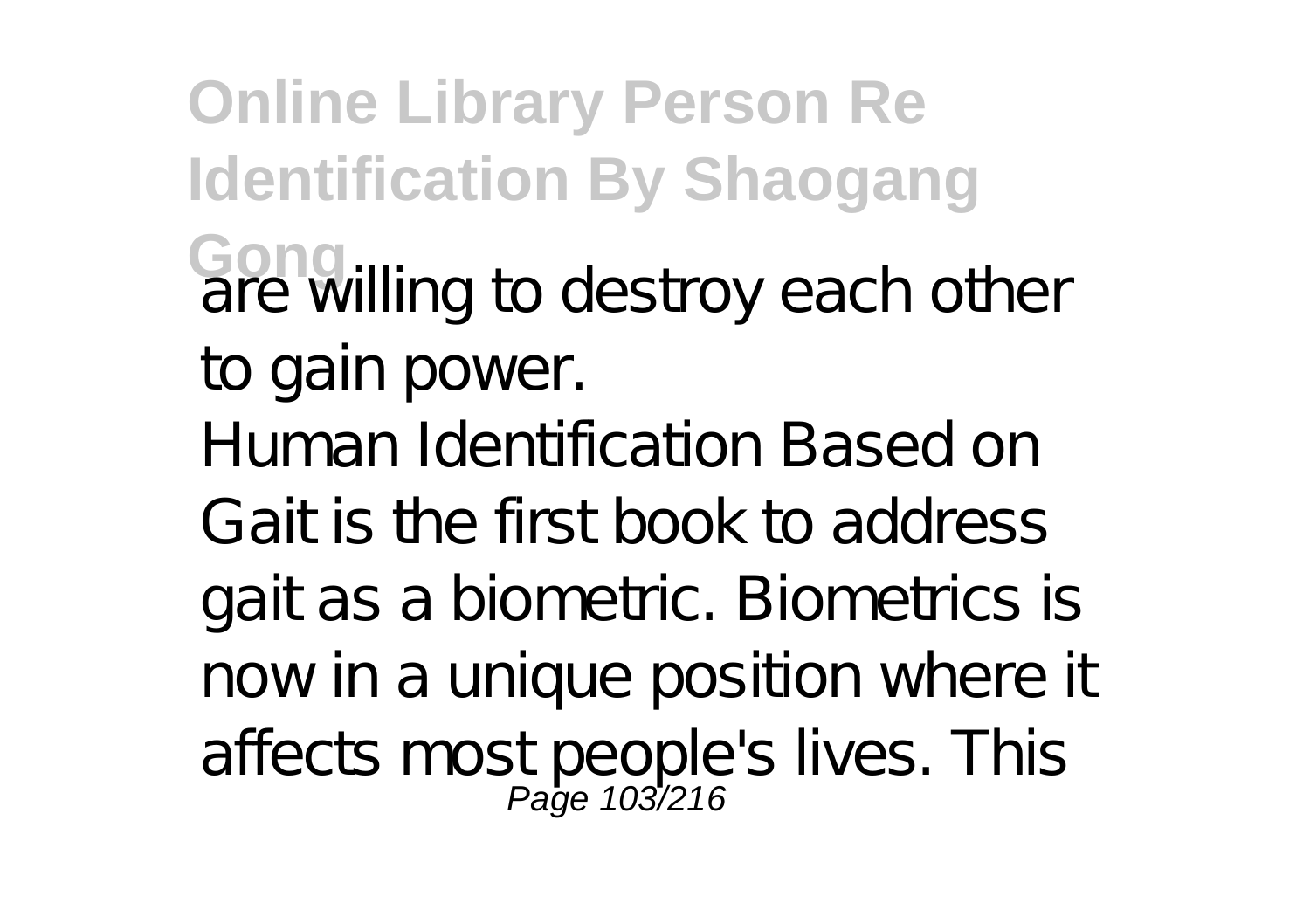**Online Library Person Re Identification By Shaogang** Gong<br>is especially true of "gait", which is one of the most recent biometrics. Recognizing people by the way they walk and run implies analyzing movement which, in turn, implies analyzing sequences of images, thus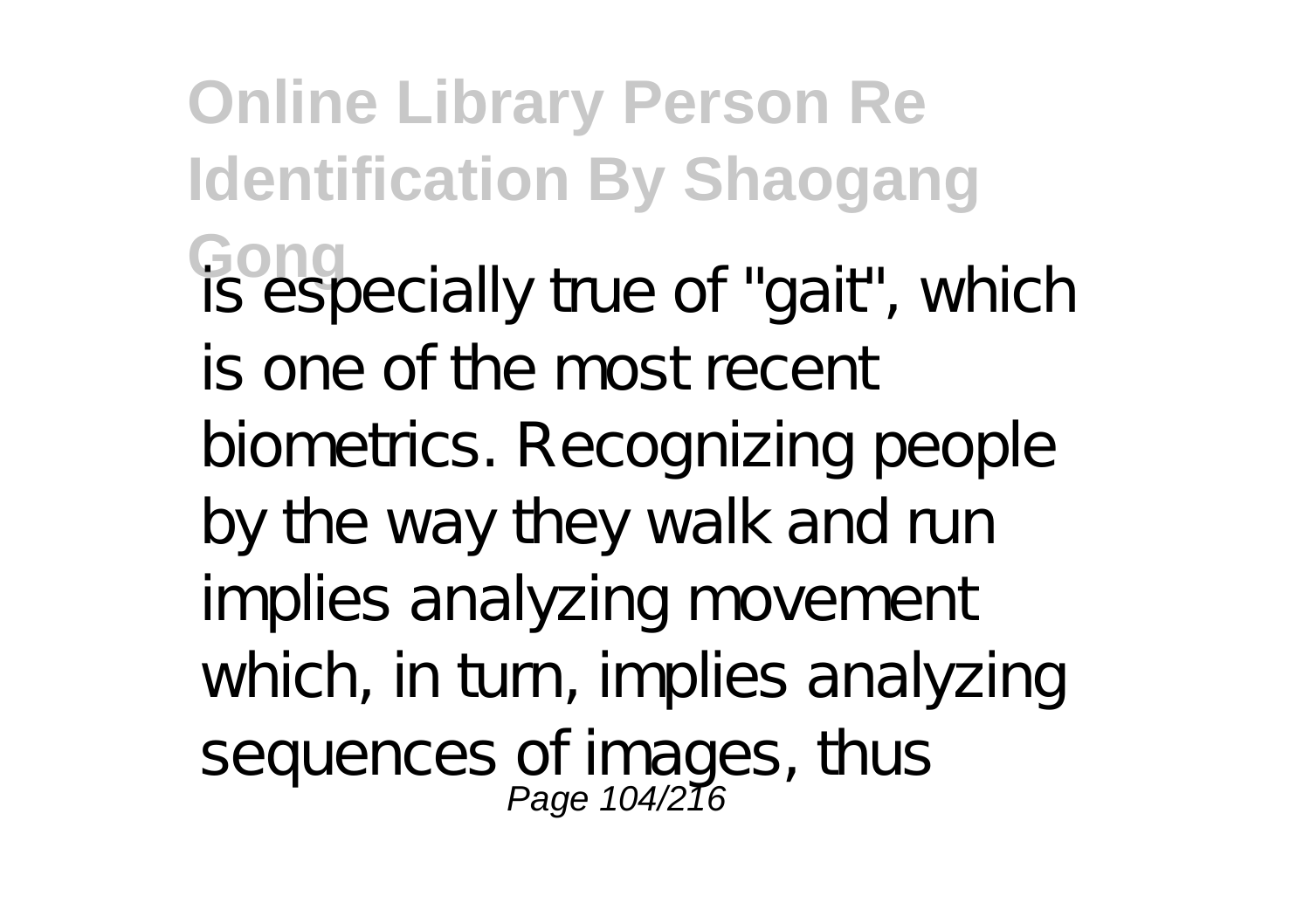**Online Library Person Re Identification By Shaogang Gong** requiring memory and computational performance that became available only recently. Human Identification Based on Gait introduces developments from distinguished researchers within this relatively new area of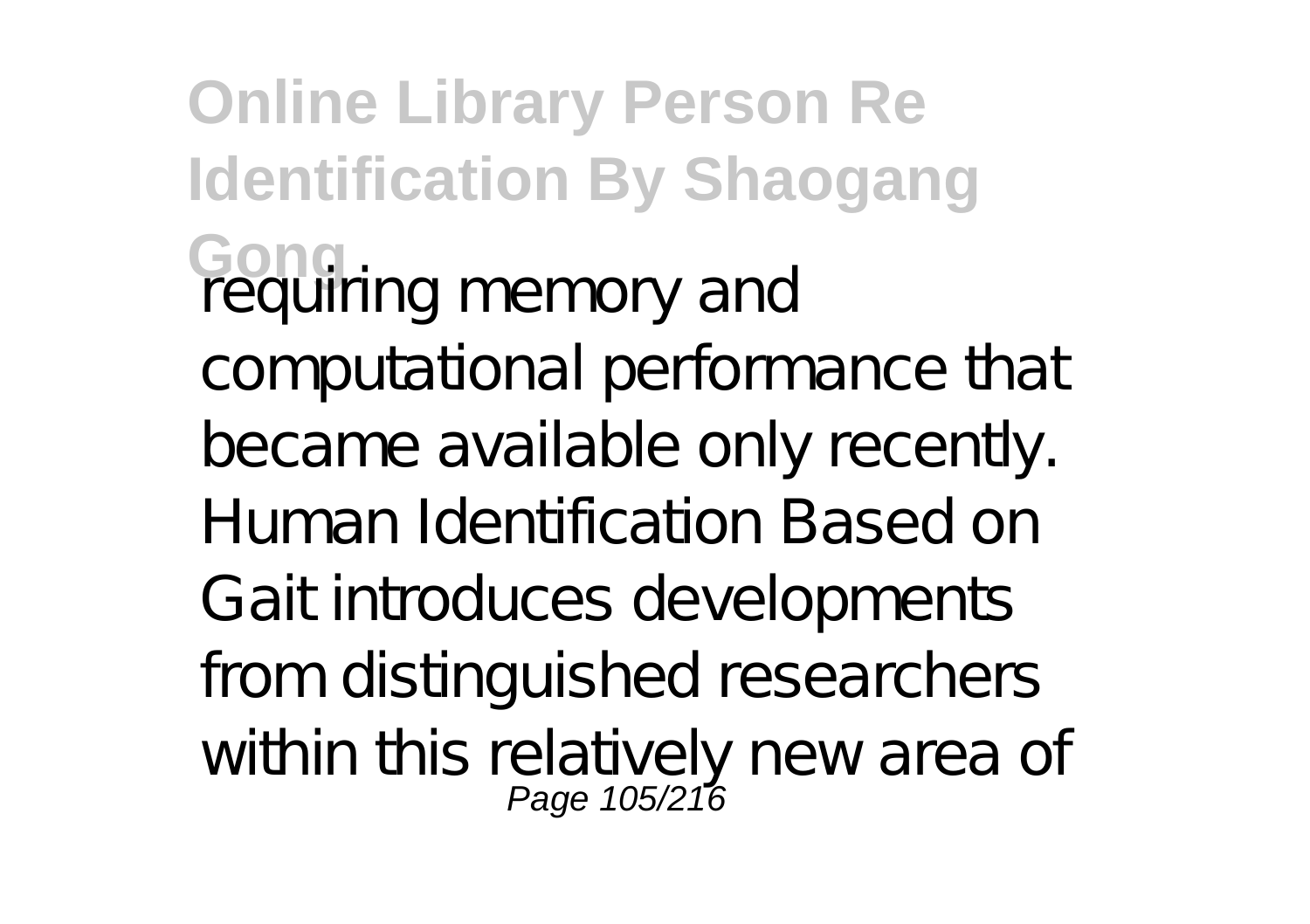**Online Library Person Re Identification By Shaogang Gong** biometrics. This book clearly establishes how human gait is biometric. Human Identification Based on Gait is structured to meet the needs of professionals in industry, as well as advancedlevel students in computer Page 106/216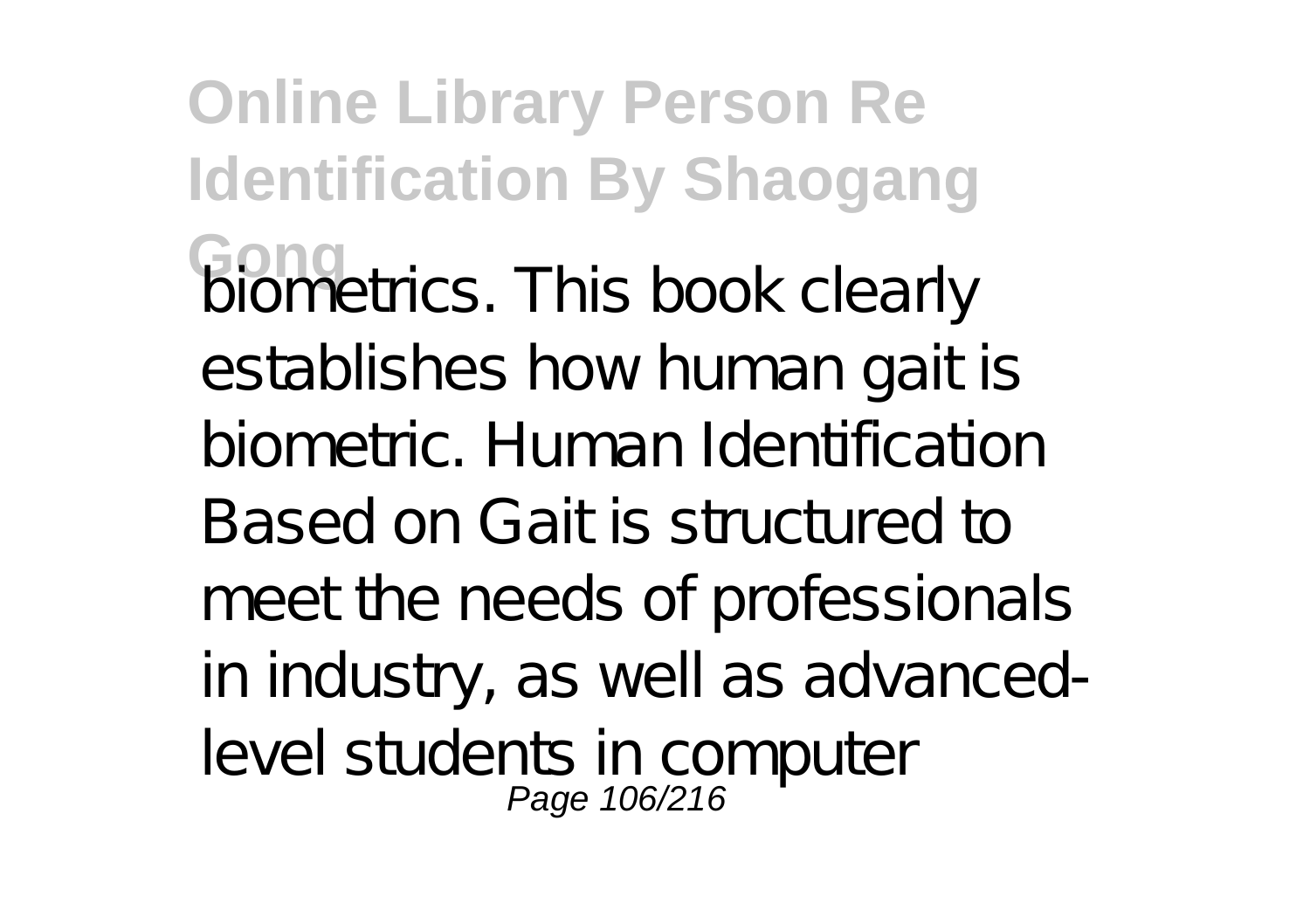**Online Library Person Re Identification By Shaogang Gong** science. This book presents a comprehensive treatment of visual analysis of behaviour from computational-modelling and algorithm-design perspectives. Topics: covers learning-group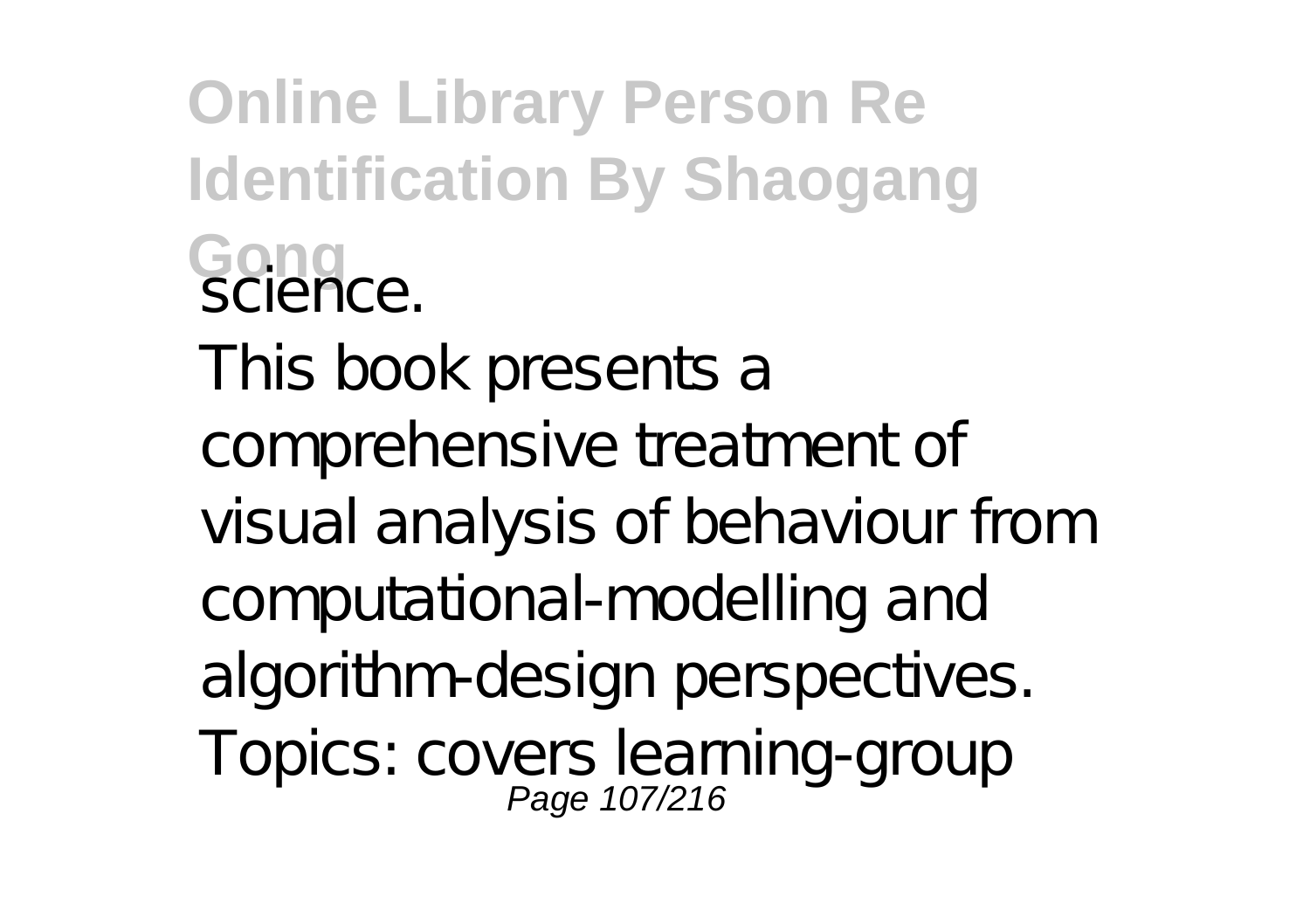**Online Library Person Re Identification By Shaogang** Gong<sub>ty</sub> models, unsupervised behaviour profiling, hierarchical behaviour discovery, learning behavioural context, modelling rare behaviours, and "man-in-theloop" active learning; examines multi-camera behaviour Page 108/216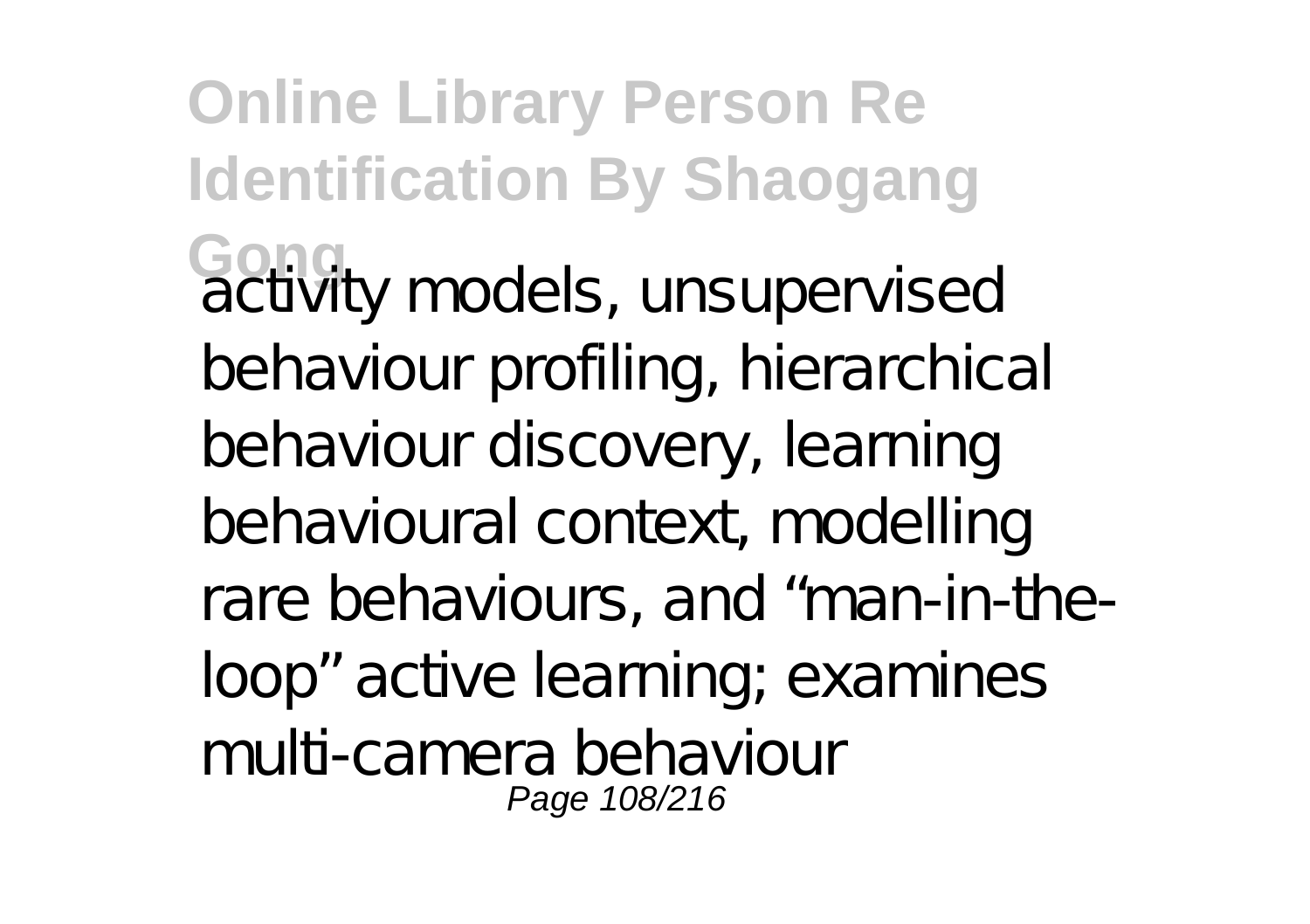**Online Library Person Re Identification By Shaogang** Gong<br>correlation, person reidentification, and "connectingthe-dots" for abnormal behaviour detection; discusses Bayesian information criterion, Bayesian networks, "bag-of-words" representation, canonical<br>Page 109/216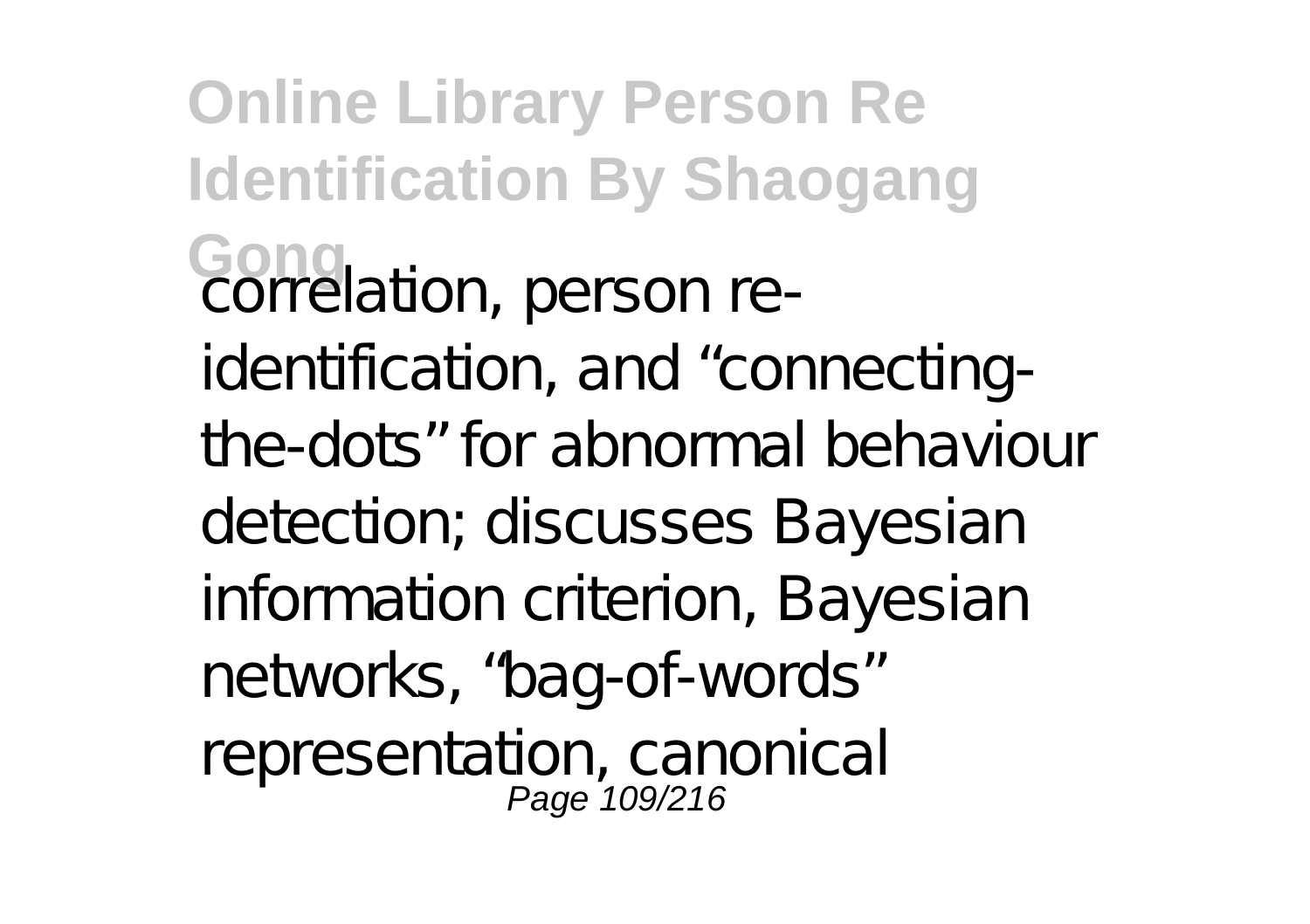**Online Library Person Re Identification By Shaogang Gong**<br>correlation analysis, dynamic Bayesian networks, Gaussian mixtures, and Gibbs sampling; investigates hidden conditional random fields, hidden Markov models, human silhouette shapes, latent Dirichlet Page 110/216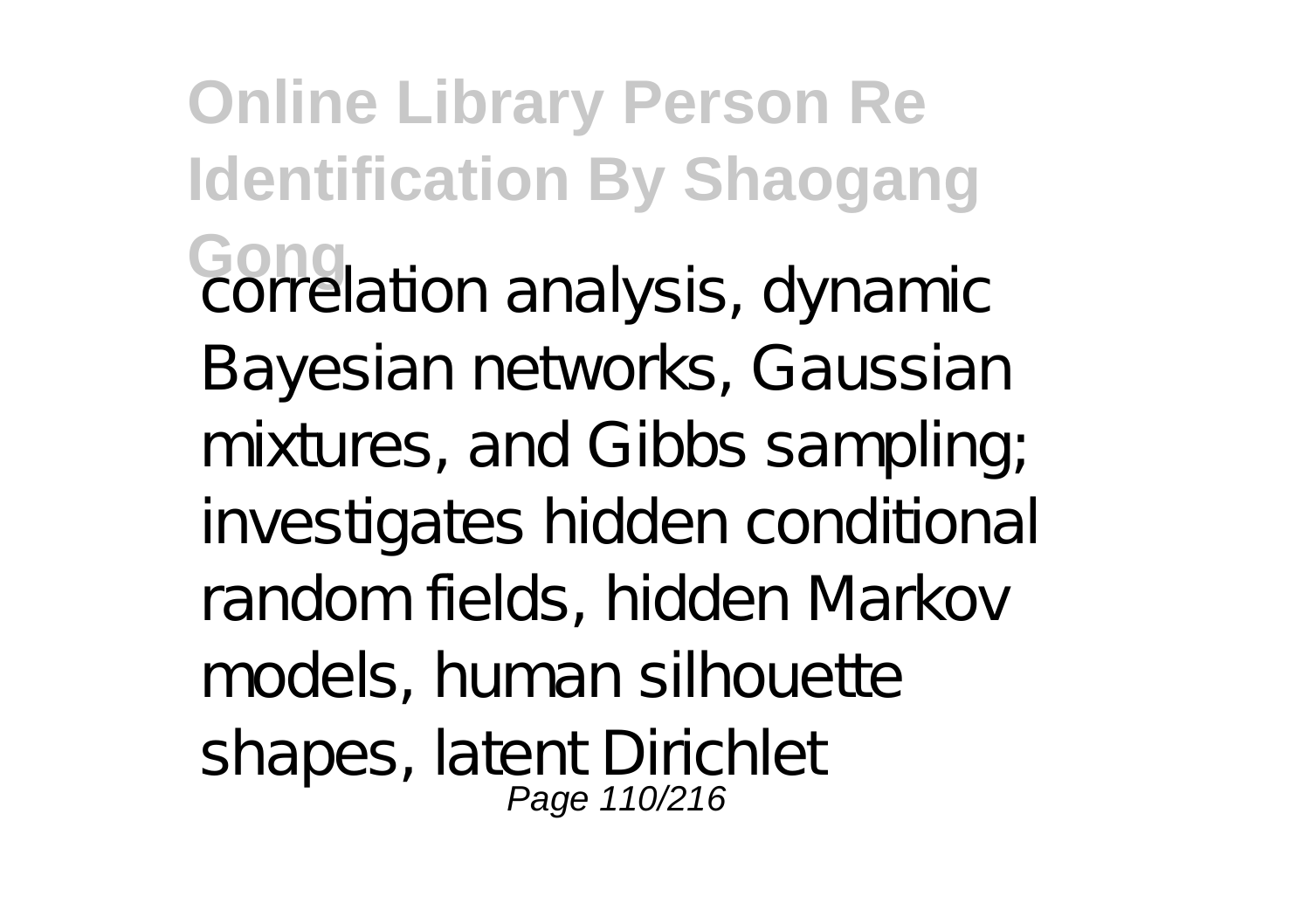**Online Library Person Re Identification By Shaogang** Gong<br>allocation, local binary patterns, locality preserving projection, and Markov processes; explores probabilistic graphical models, probabilistic topic models, spacetime interest points, spectral clustering, and support vector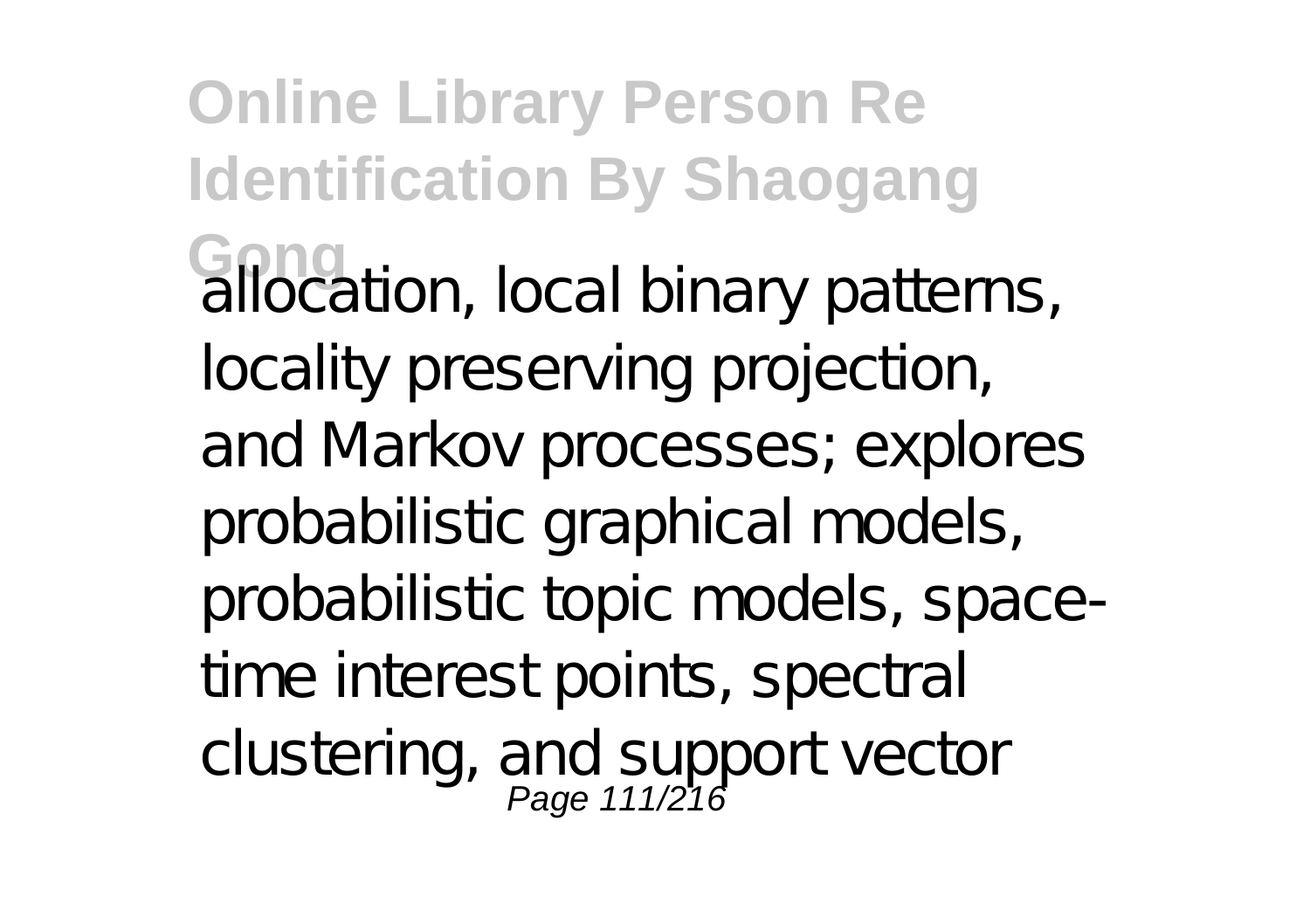**Online Library Person Re Identification By Shaogang Gong** machines. Video-Based Surveillance Systems Computer Vision – ECCV 2016 Principles and Applications Computer Vision and Distributed Processing Page 112/216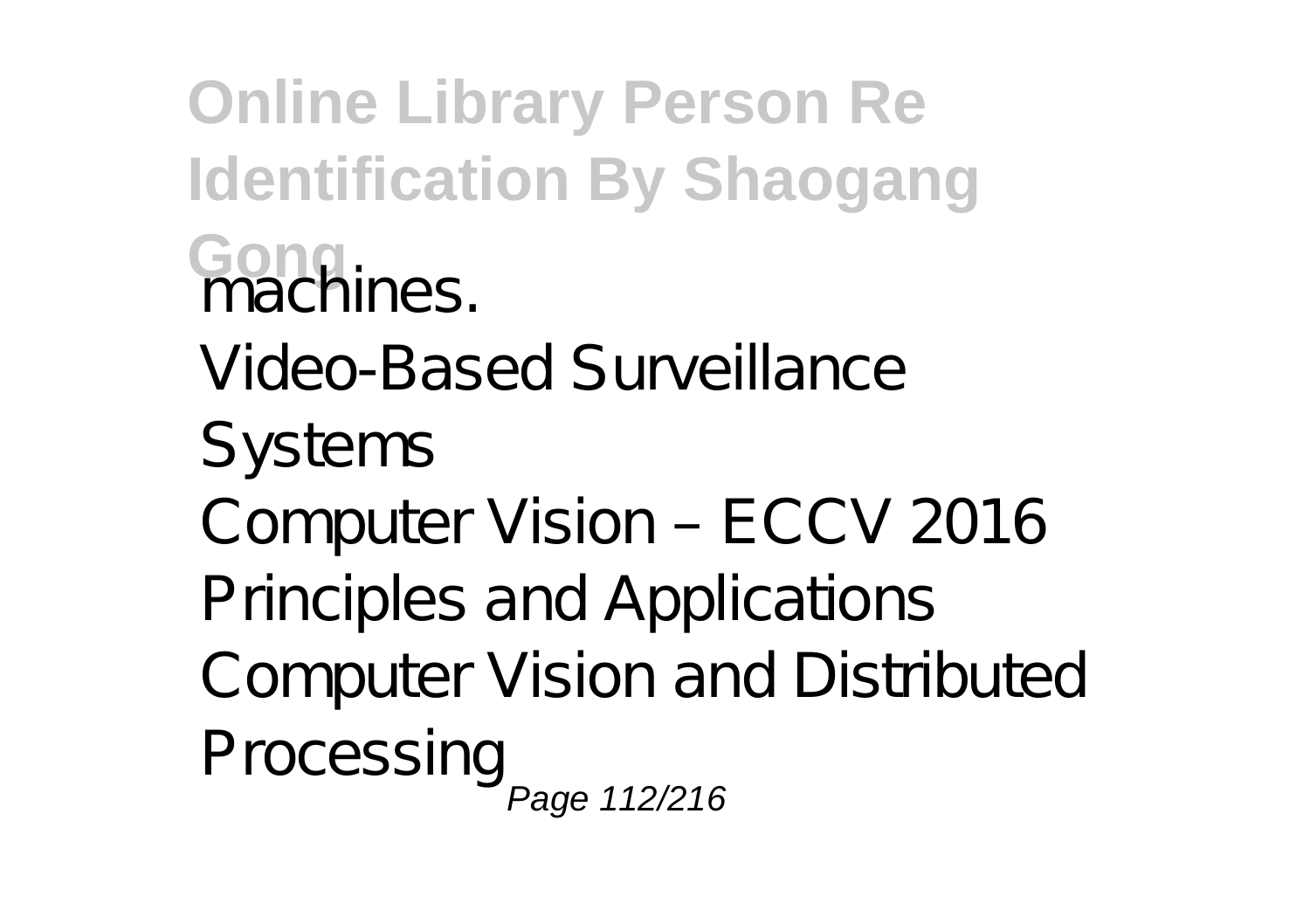**Online Library Person Re Identification By Shaogang G5th European Conference,** Munich, Germany, September 8–14, 2018, Proceedings, Part  $VII$ 

Robuste Detektion, Verfolgung und Wiedererkennung von Personen in Videodaten mit Page 113/216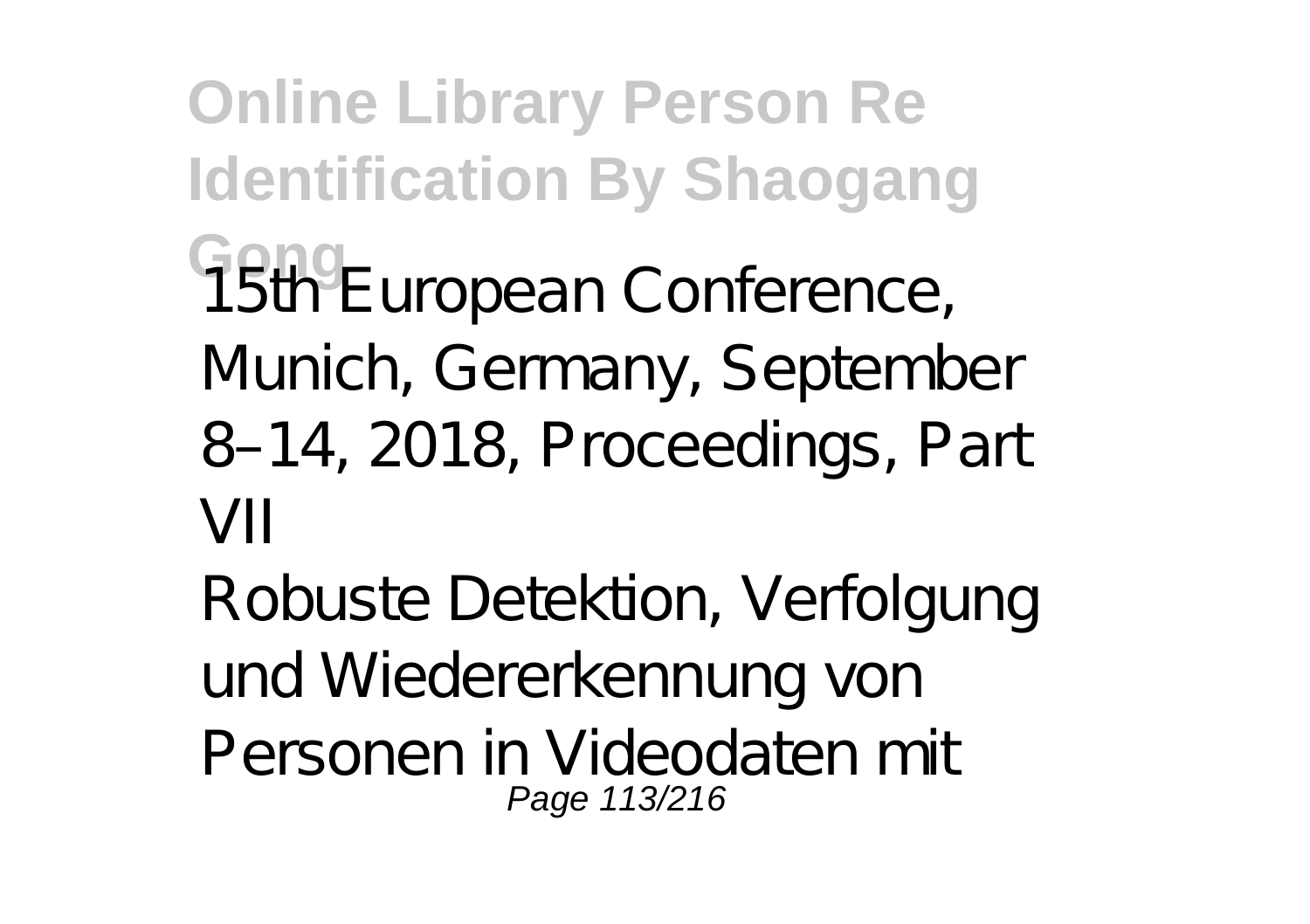**Online Library Person Re Identification By Shaogang Gong** niedriger Auflösung 22nd European Conference on Artificial Intelligence, 29 August - 2 September 2016, The Hague, The Netherlands - Including Prestigious Applications of Artificial Intelligence (PAIS 2016)<br>Page 114/216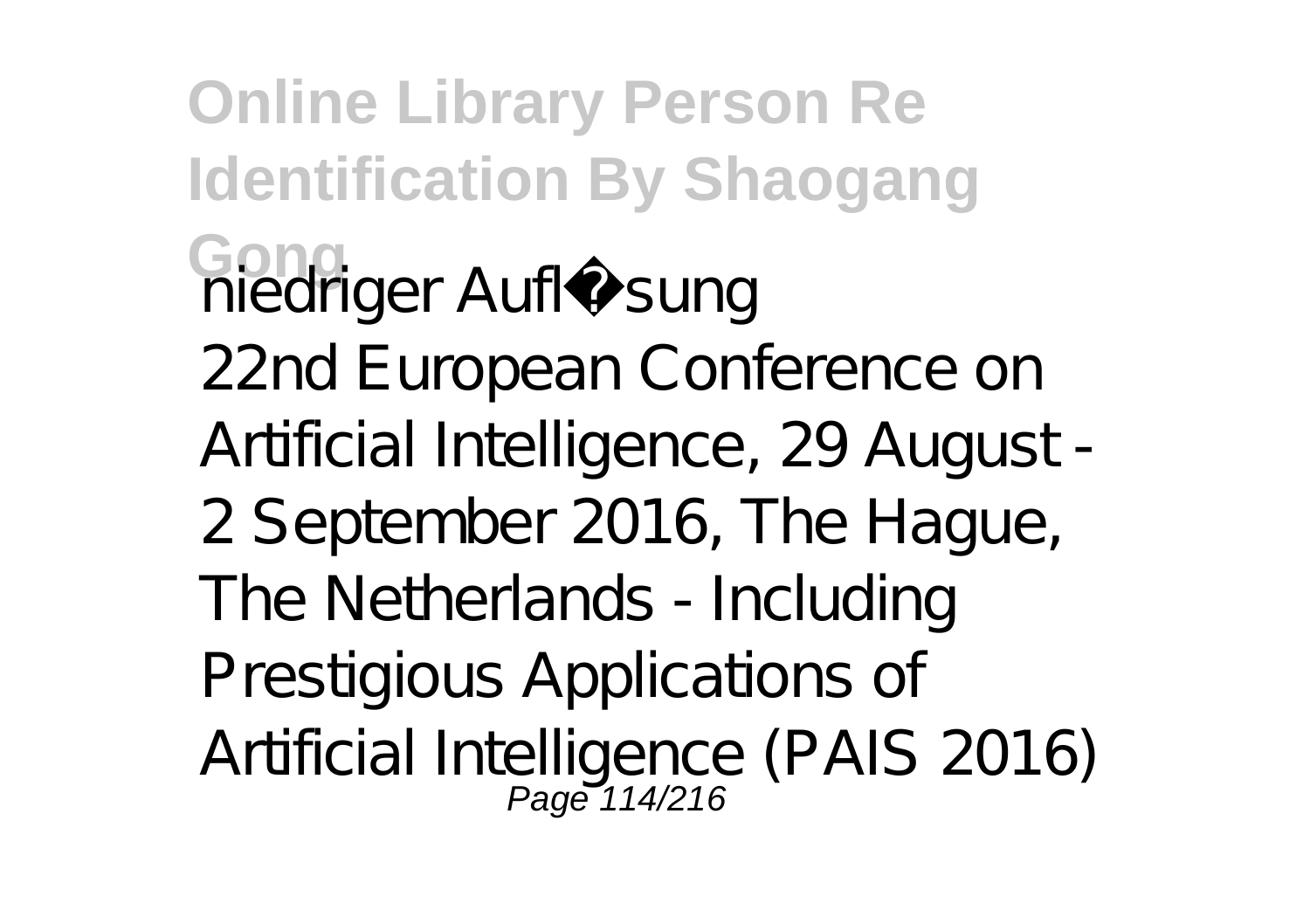**Online Library Person Re Identification By Shaogang Gong** *This ambitious work focuses on the world of Chinese thought during the two and a half centuries directly preceding and partly overlapping the time of Confucius. Ideas developed* Page 115/216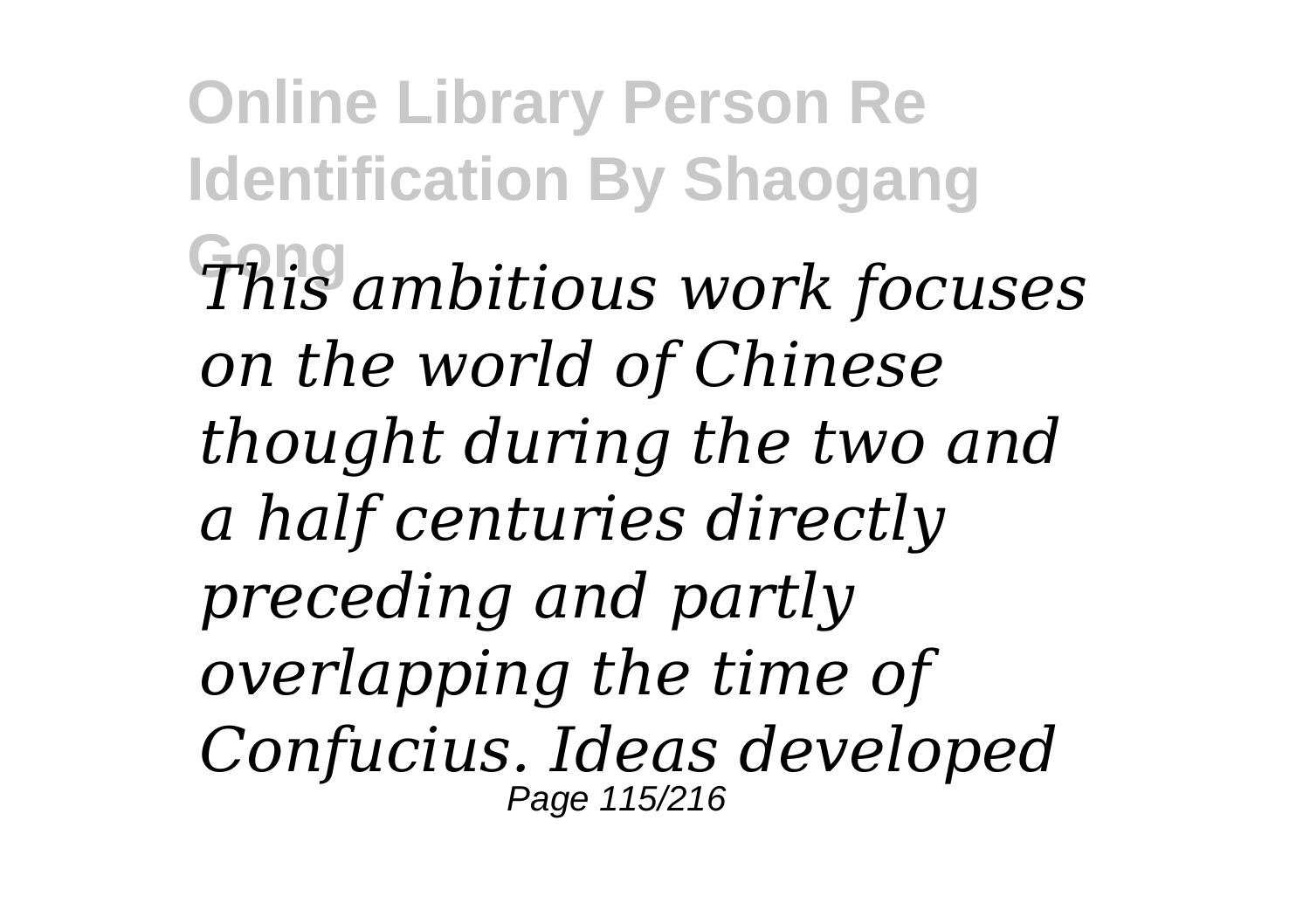**Online Library Person Re Identification By Shaogang Gong** *by Chunqiu statesmen and thinkers formed the intellectual milieu of Confucius and his disciples and contributed directly to the intellectual flowering of the Zhanguo (Warring* Page 116/216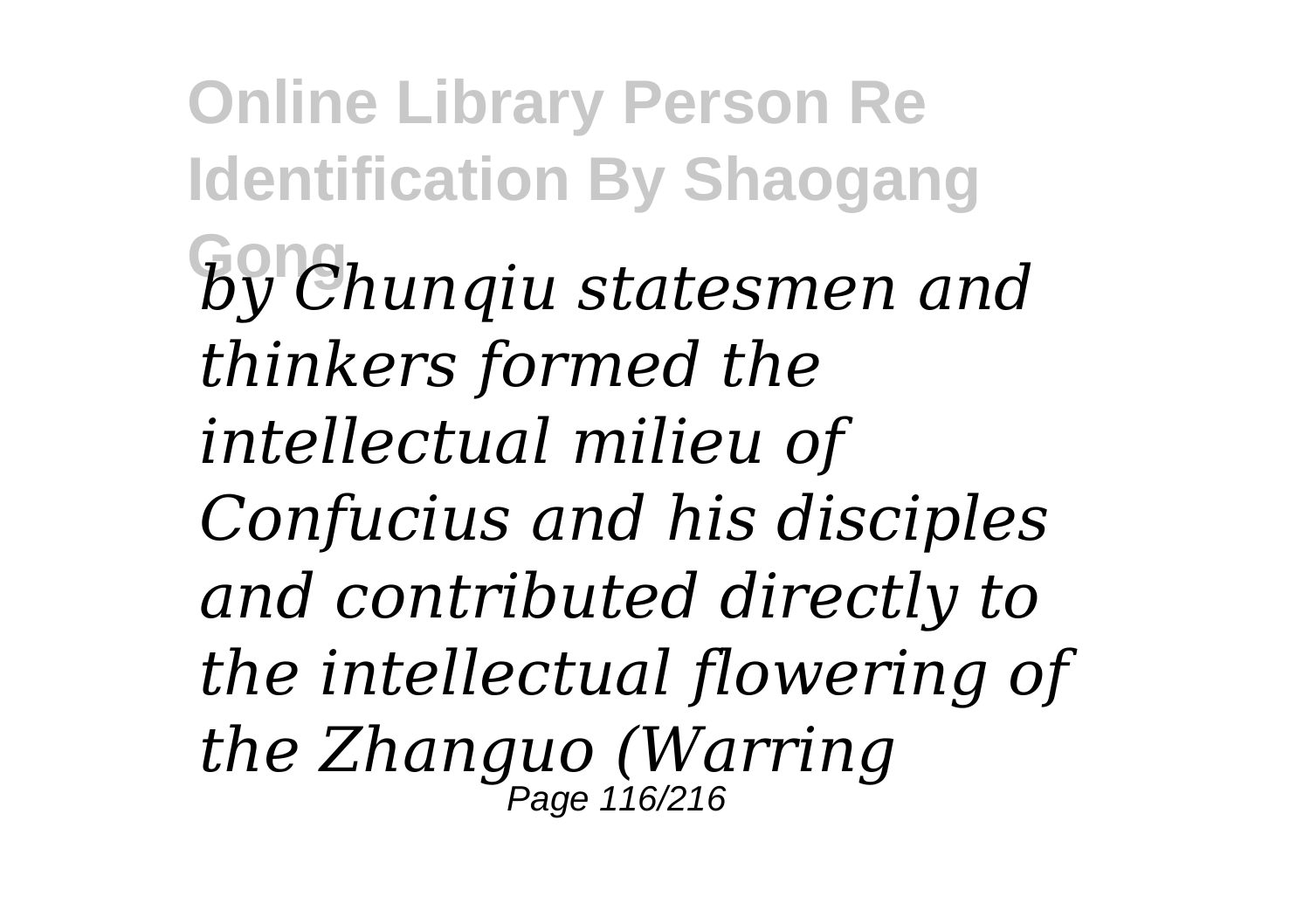**Online Library Person Re Identification By Shaogang Gong** *States) era (453-221 B.C.E.), the formative period of the Chinese intellectual tradition. This study is the first attempt to systematically reconstruct major intellectual trends in* Page 117/216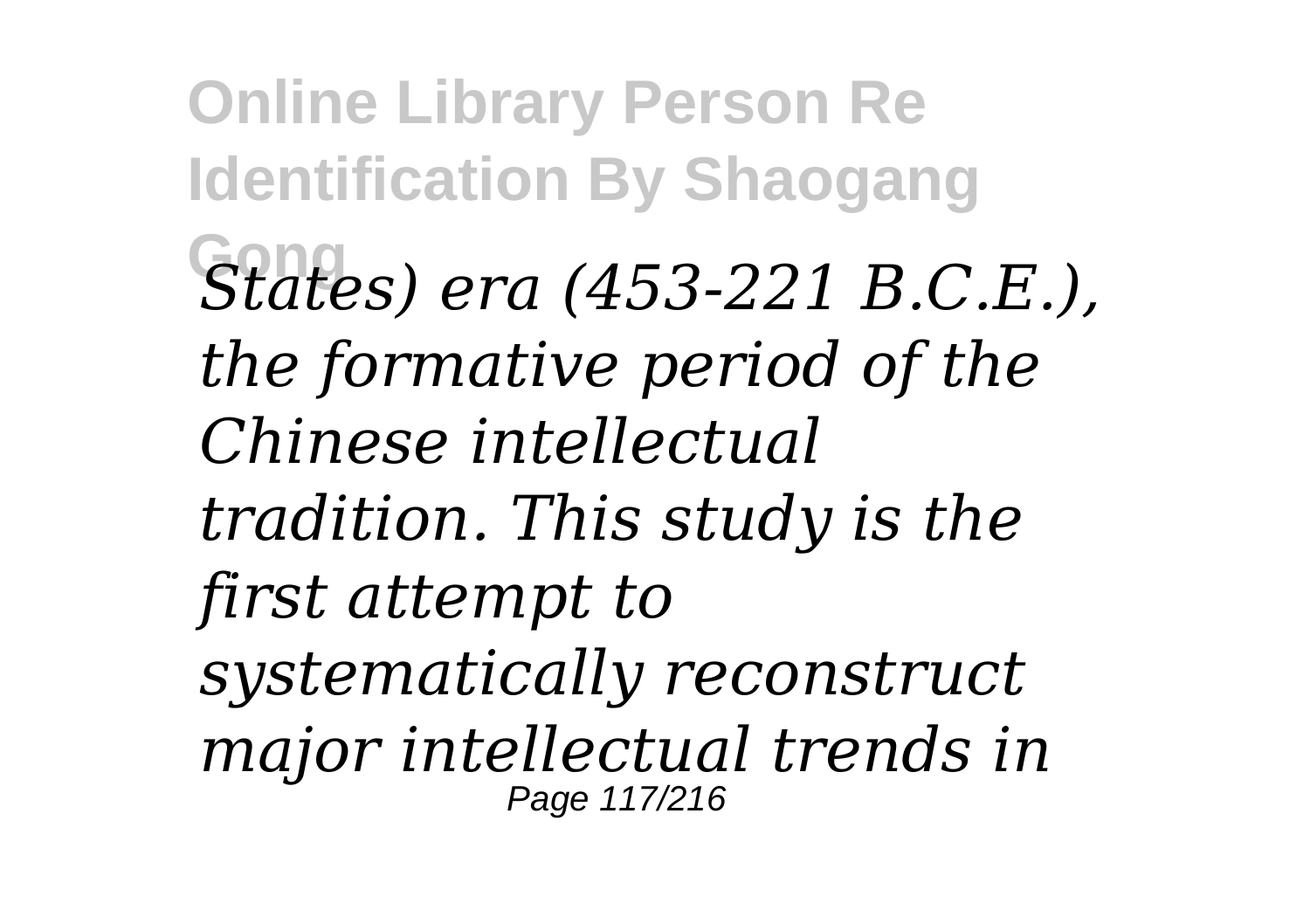**Online Library Person Re Identification By Shaogang Gong** *pre-Confucian China. Foundations of Confucian Thought is based on an exploration of the Zuo zhuan, the largest preimperial historical text. Relying on meticulous* Page 118/216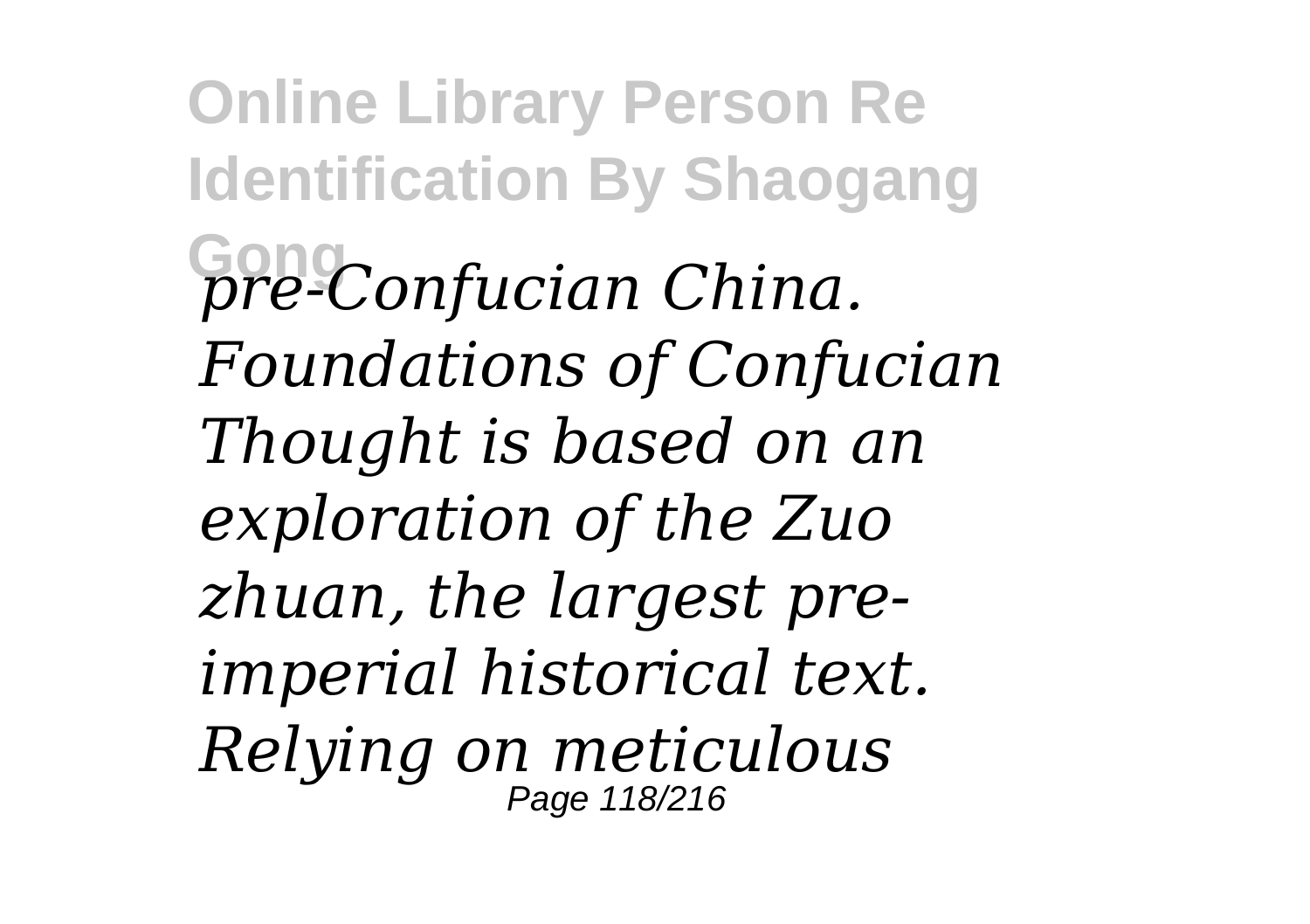**Online Library Person Re Identification By Shaogang Gong** *textual and linguistic analysis, Yuri Pines argues that hundreds of the speeches of Chunqiu statesmen recorded in the Zuo zhuan were not invented by the compiler of* Page 119/216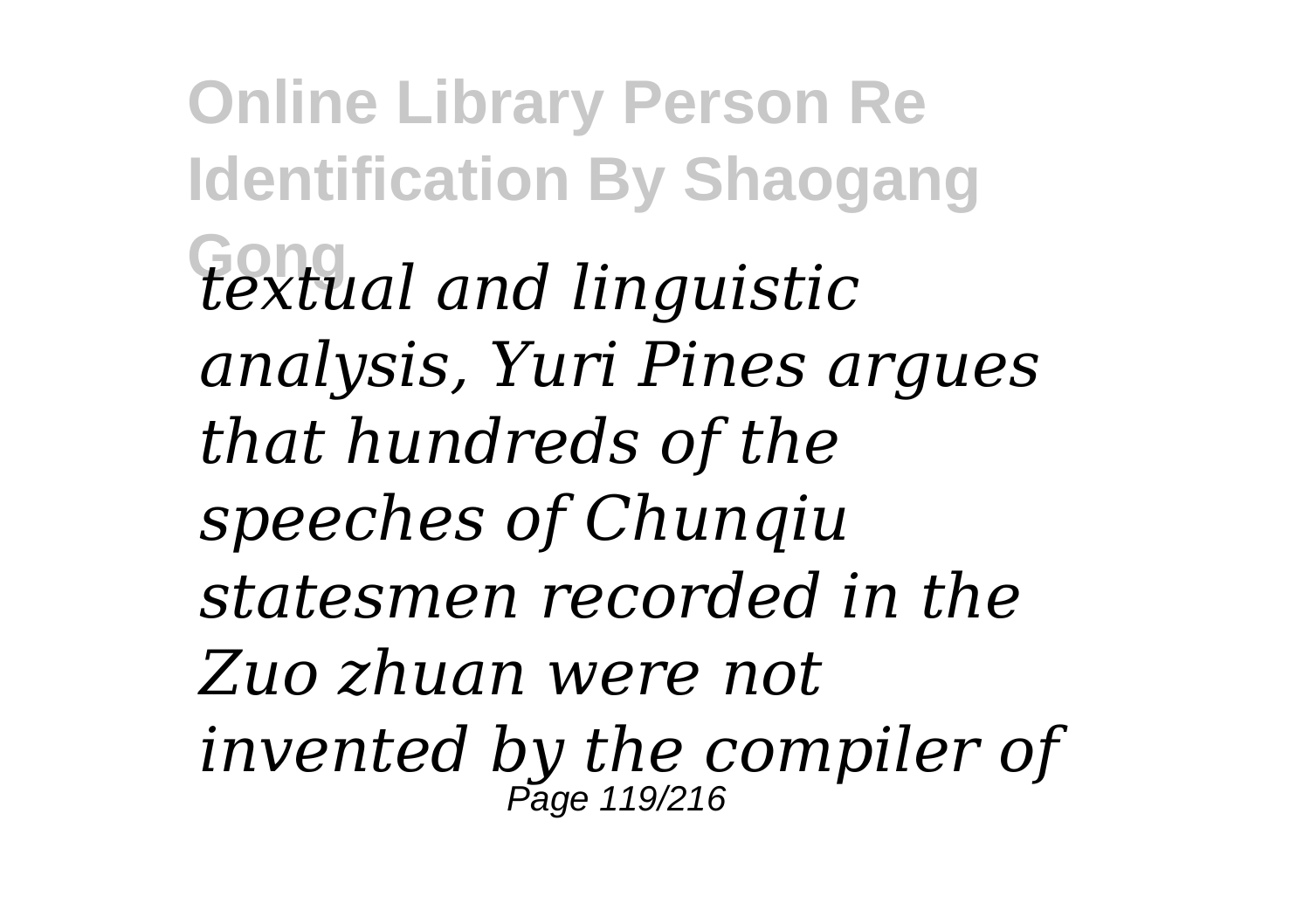**Online Library Person Re Identification By Shaogang Gong** *the treatise but reproduced from earlier sources, thus making it an authentic reflection of the Chunqiu intellectual tradition. By tracing changes in ideas and concepts throughout the* Page 120/216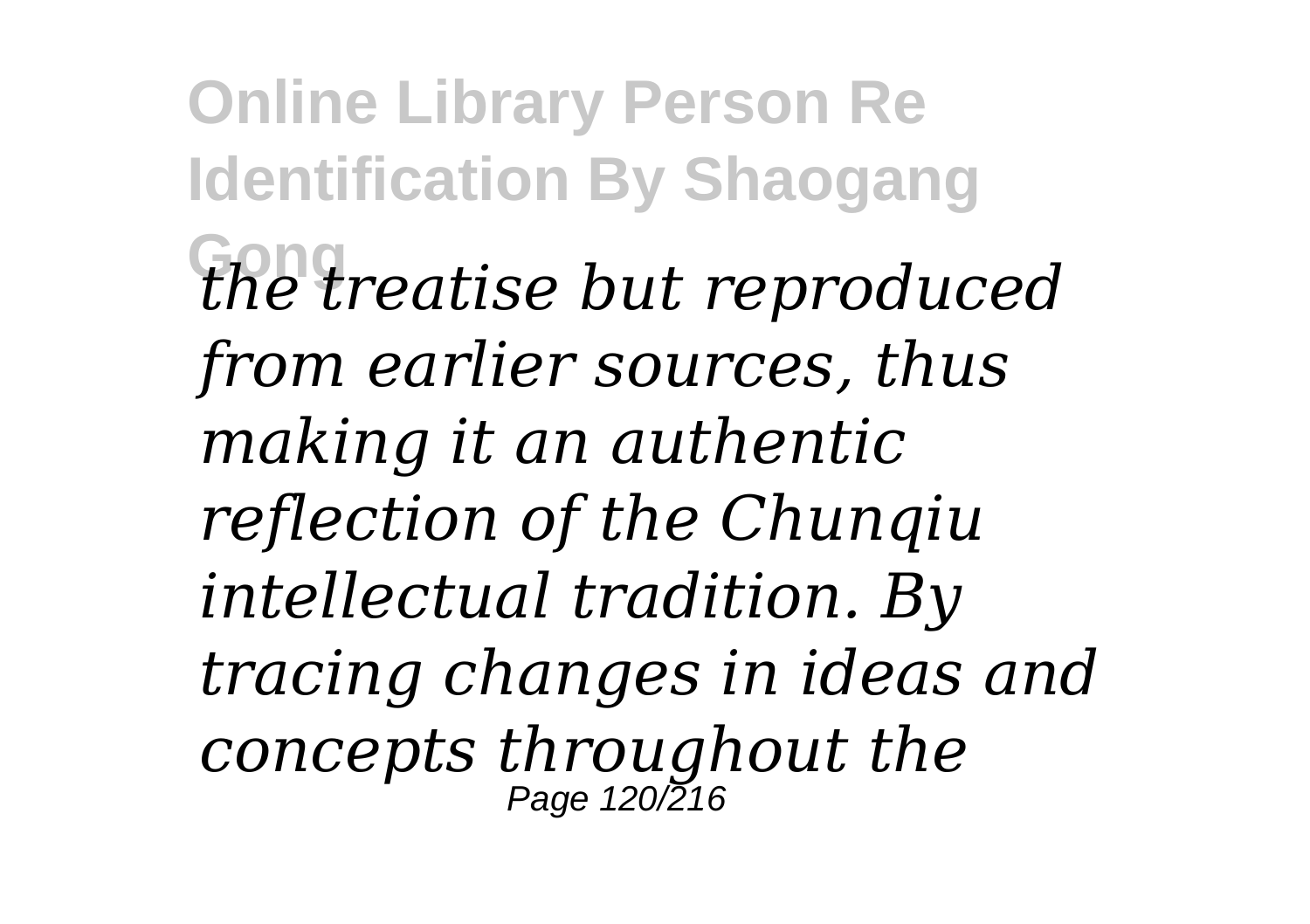**Online Library Person Re Identification By Shaogang Gong** *Chunqiu period, Pines reconstructs the dynamics of contemporary political and ethical discourse, distilling major intellectual impulses that Chunqiu thinkers bequeathed to their* Page 121/216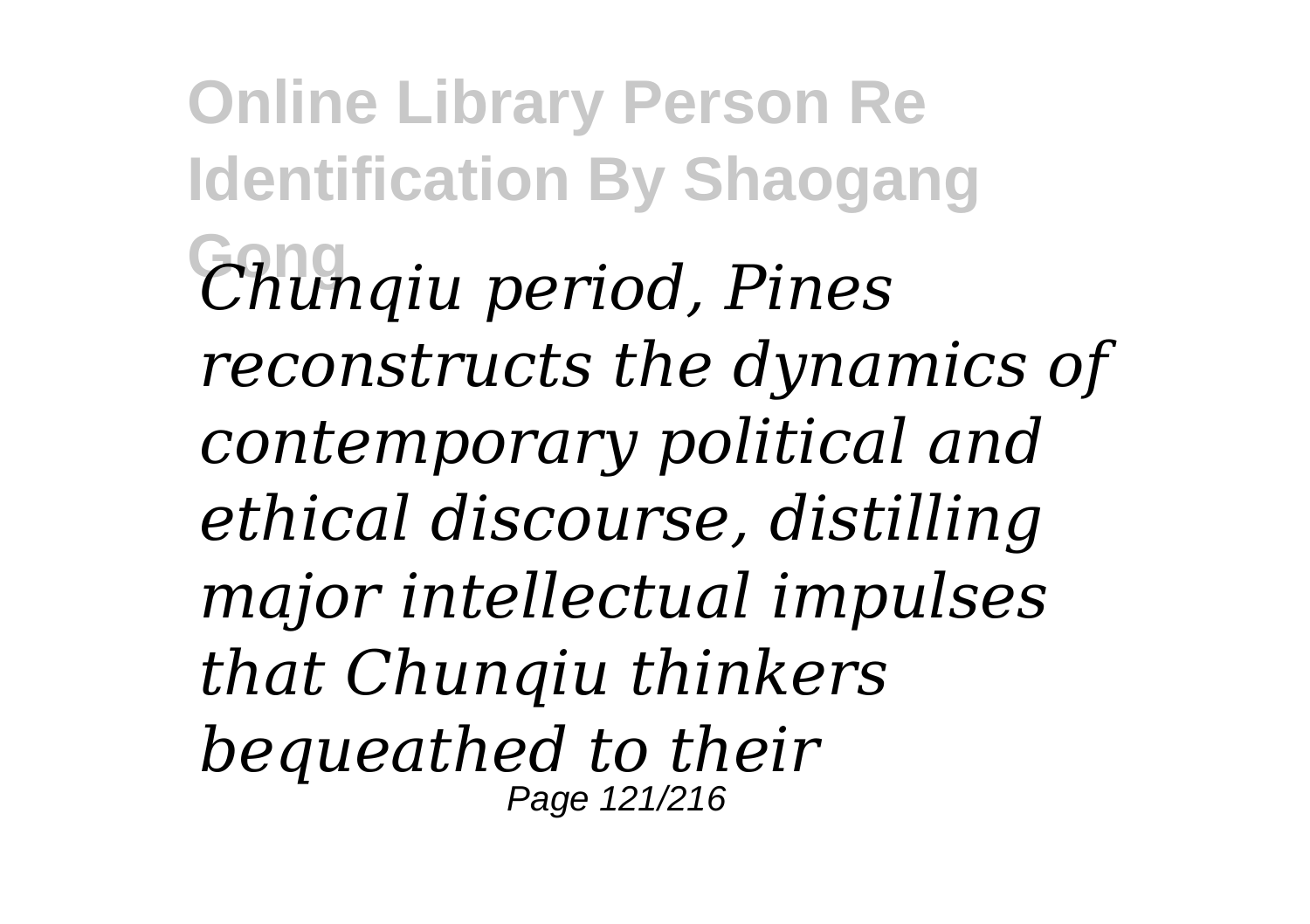**Online Library Person Re Identification By Shaogang Gong** *Zhanguo descendants. Person Re-IdentificationSpringer Science & Business Media Translations of the Yi jing into western languages have been biased towards the yili* Page 122/216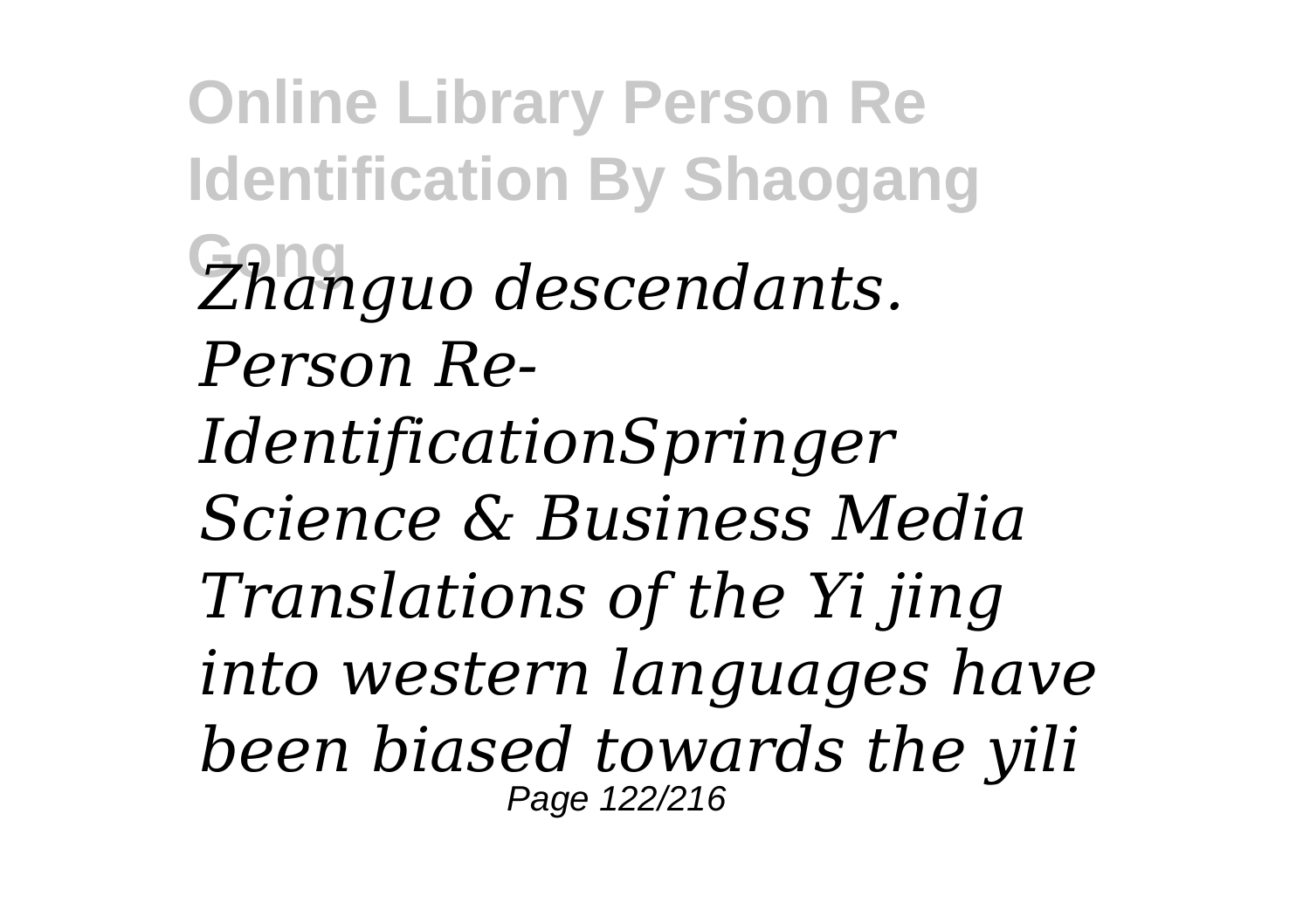**Online Library Person Re Identification By Shaogang Gong** *('meaning and pattern') tradition, whereas studies of the xiangshu ('image and number') tradition - which takes as its point of departure the imagery and numerology associated with* Page 123/216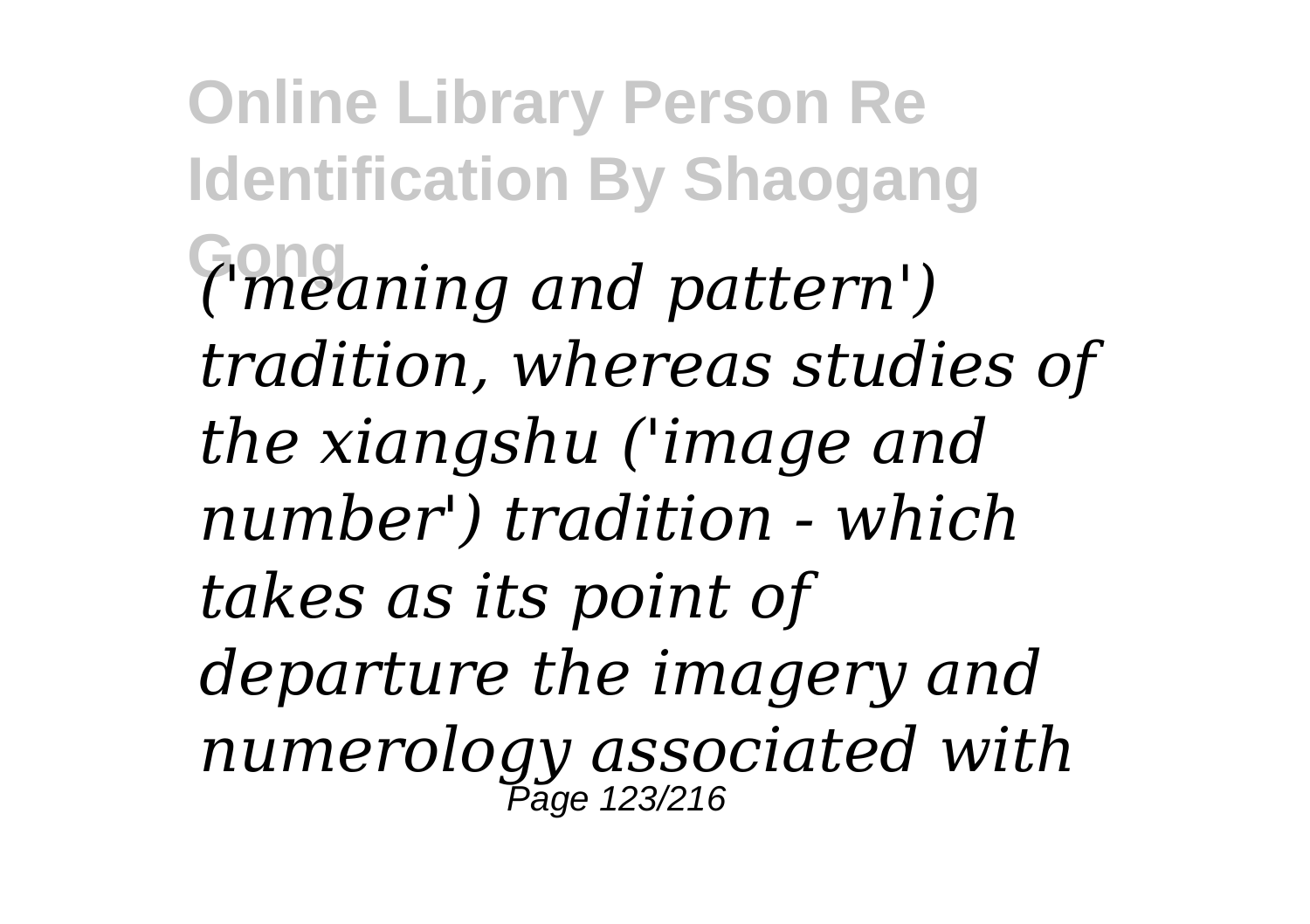**Online Library Person Re Identification By Shaogang Gong** *divination and its hexagrams, trigrams, lines, and related charts and diagrams - has remained relatively unexplored. This major new reference work is organised as a Chinese-*Page 124/216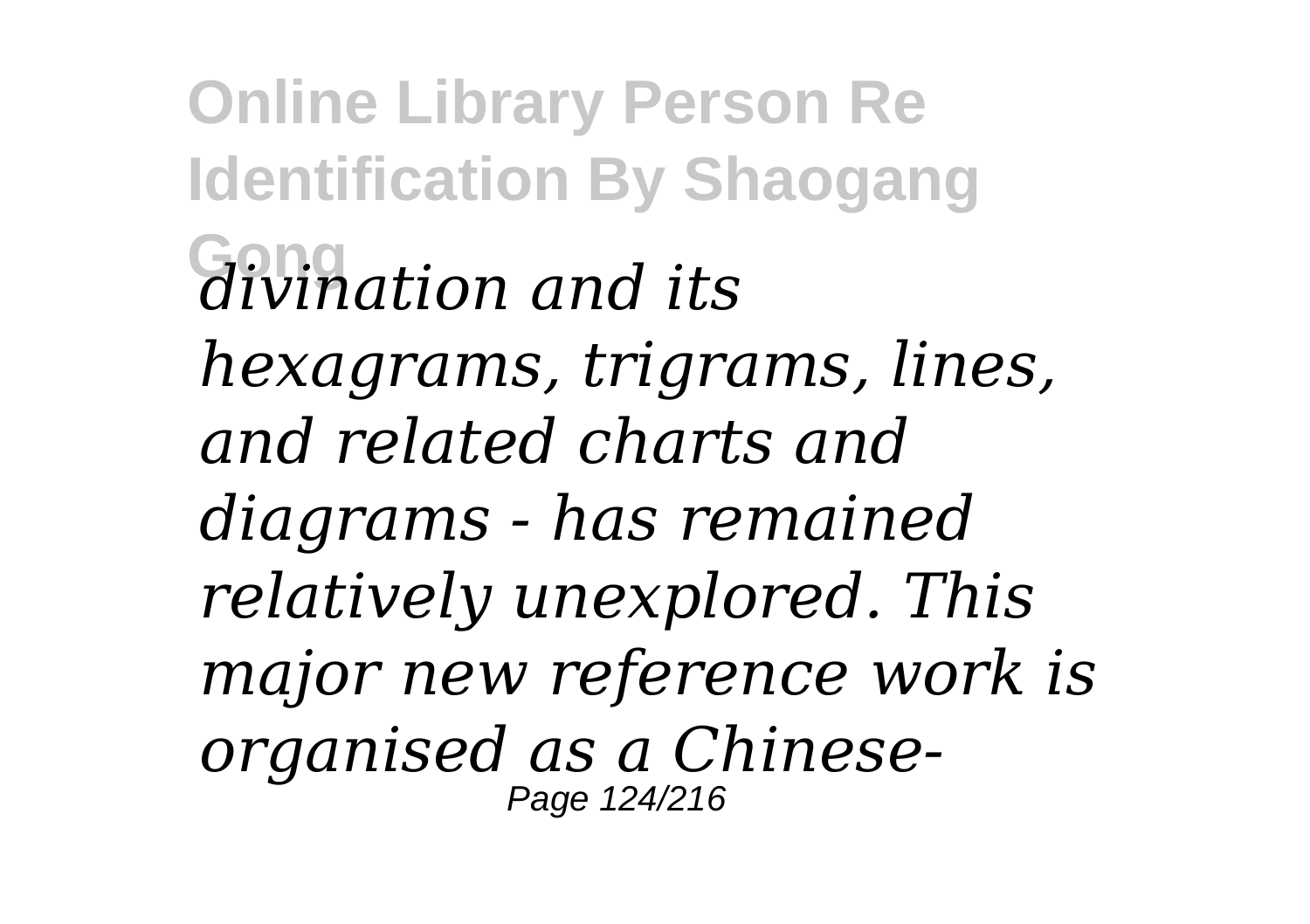**Online Library Person Re Identification By Shaogang Gong** *English encyclopedia, arranged alphabetically according to the pinyin romanisation, with Chinese characters appended. A character index as well as an English index is included.* Page 125/216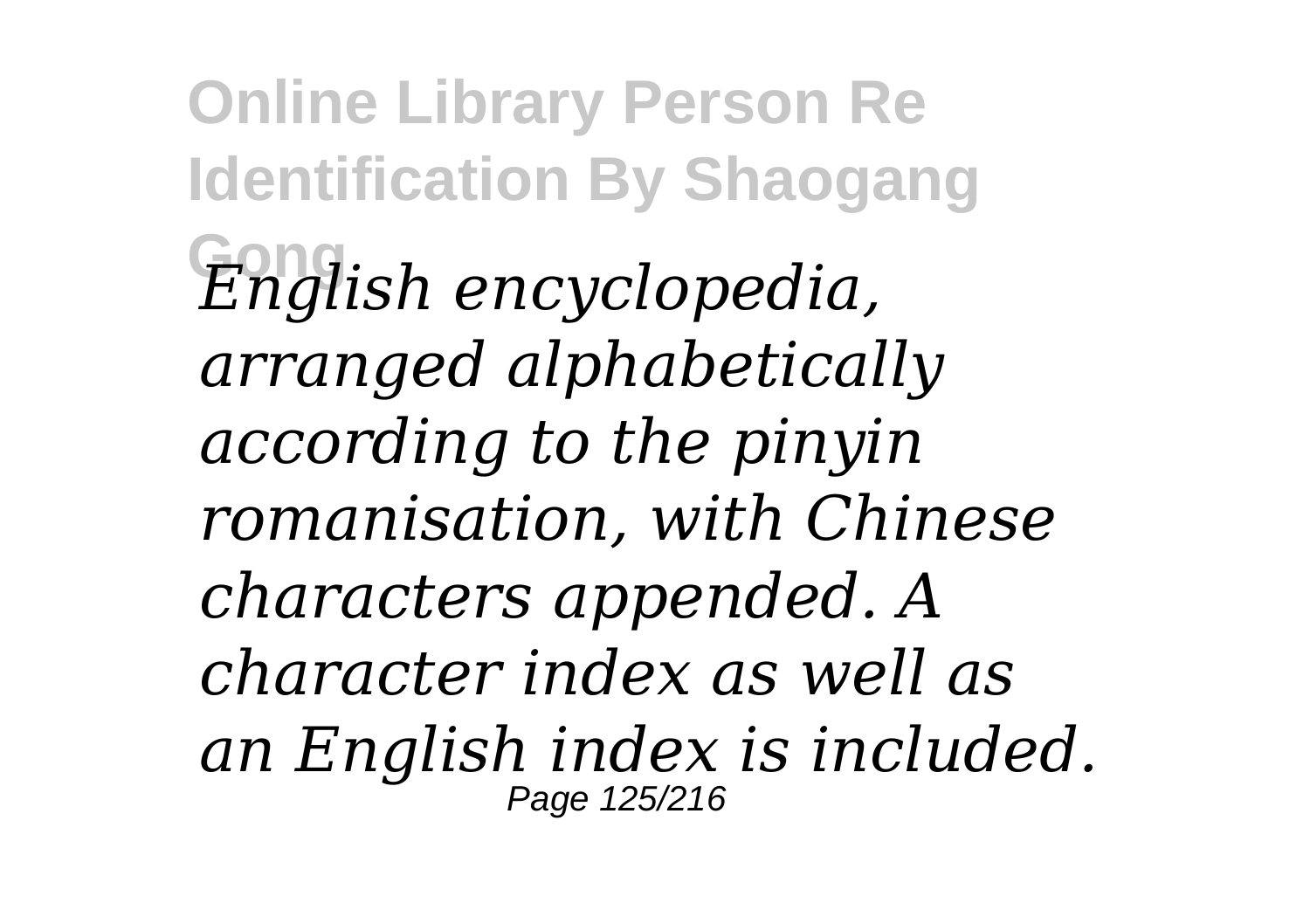**Online Library Person Re Identification By Shaogang Gong** *The entries are of two kinds: technical terms and various other concepts related to the 'image and number' tradition, and biobibliographical information on Chinese Yi jing scholars.* Page 126/216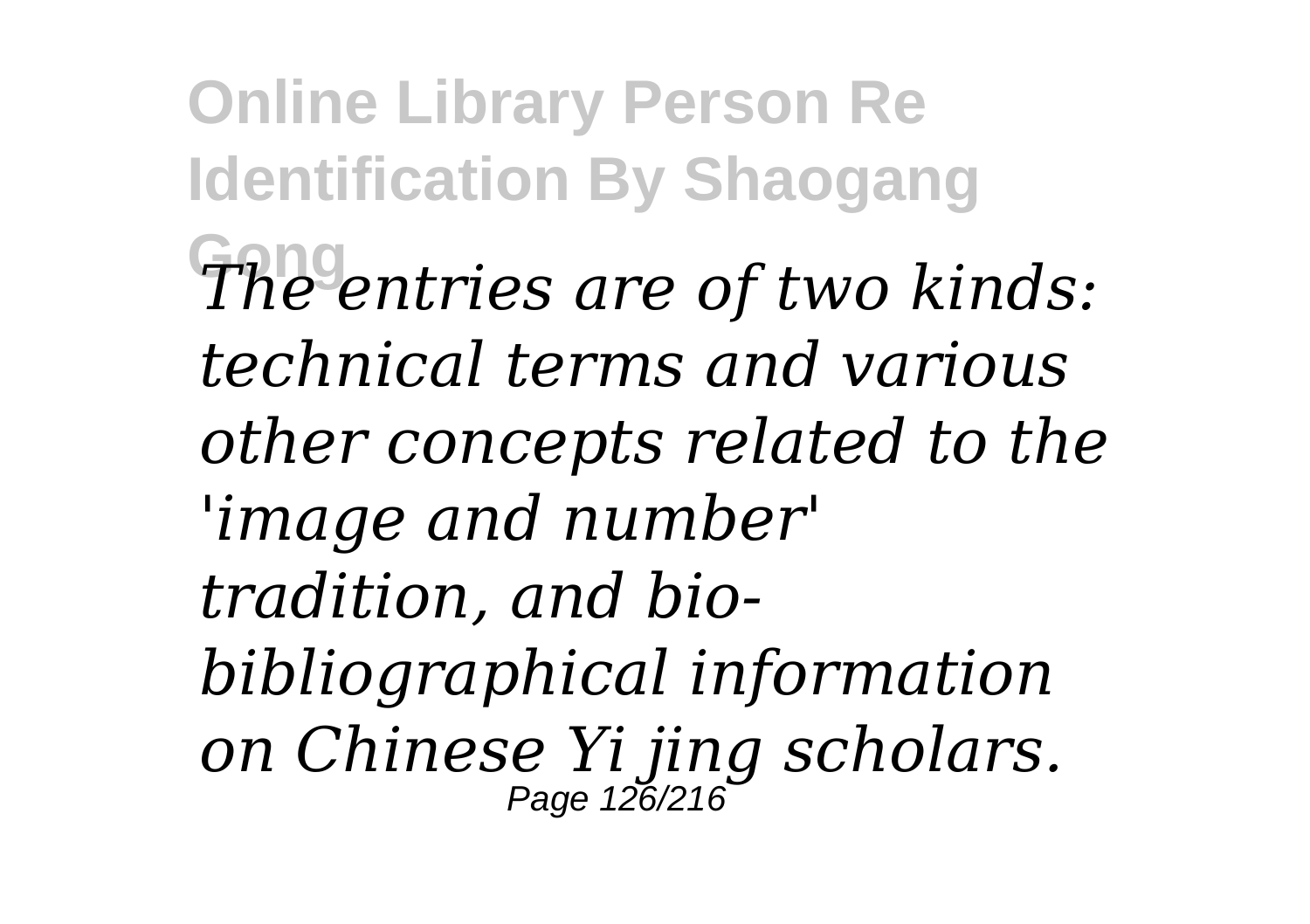**Online Library Person Re Identification By Shaogang Gong** *Each entry in the former category has a brief explanation that includes references to the origins of the term, cross-references, and a reference to an entry giving a more* Page 127/216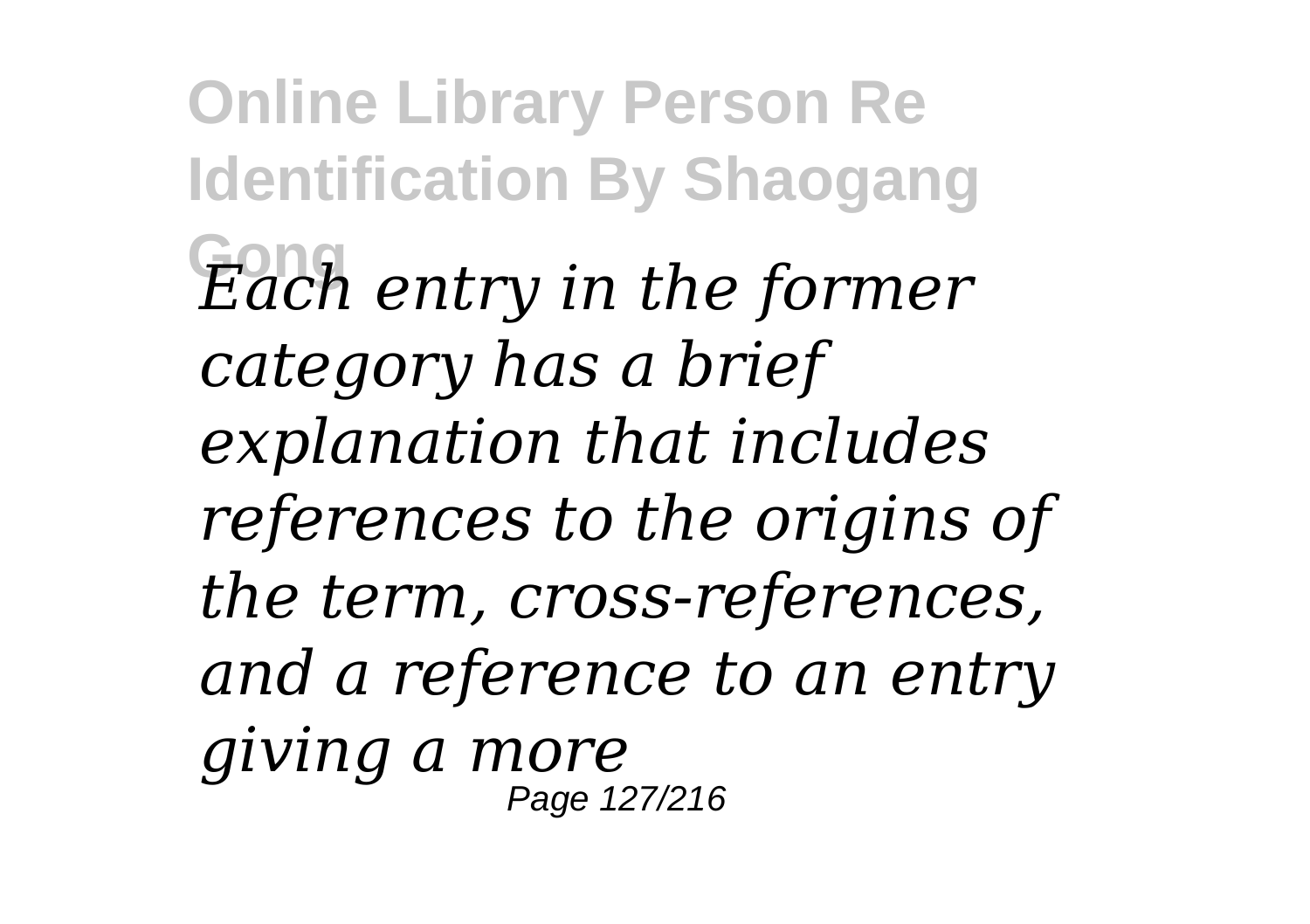**Online Library Person Re Identification By Shaogang Gong** *comprehensive treatment of the subject. Artificial Intelligence continues to be one of the most exciting and fastdeveloping fields of computer science. This book* Page 128/216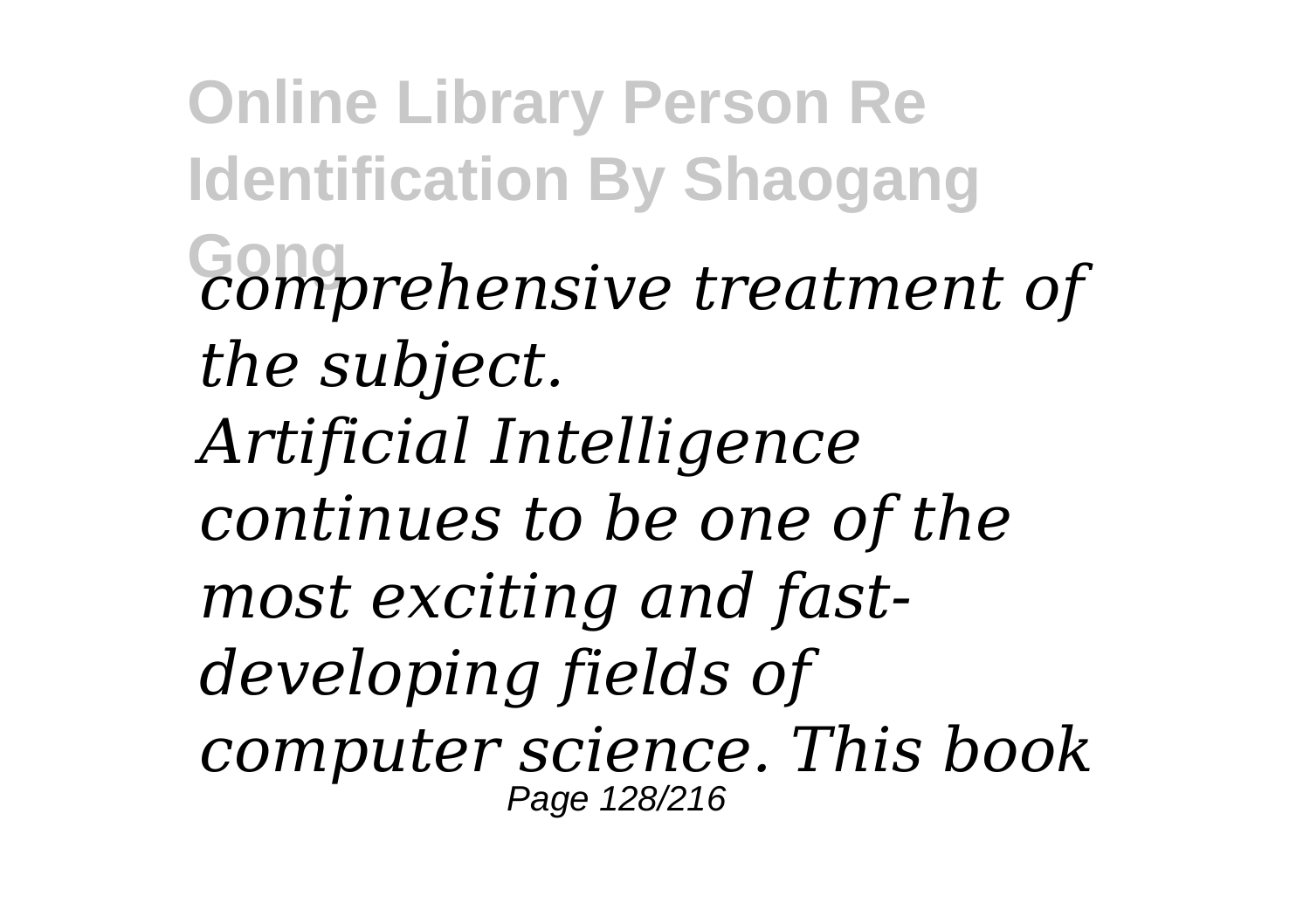**Online Library Person Re Identification By Shaogang Gong** *presents the 177 long papers and 123 short papers accepted for ECAI 2016, the latest edition of the biennial European Conference on Artificial Intelligence, Europe's premier venue for* Page 129/216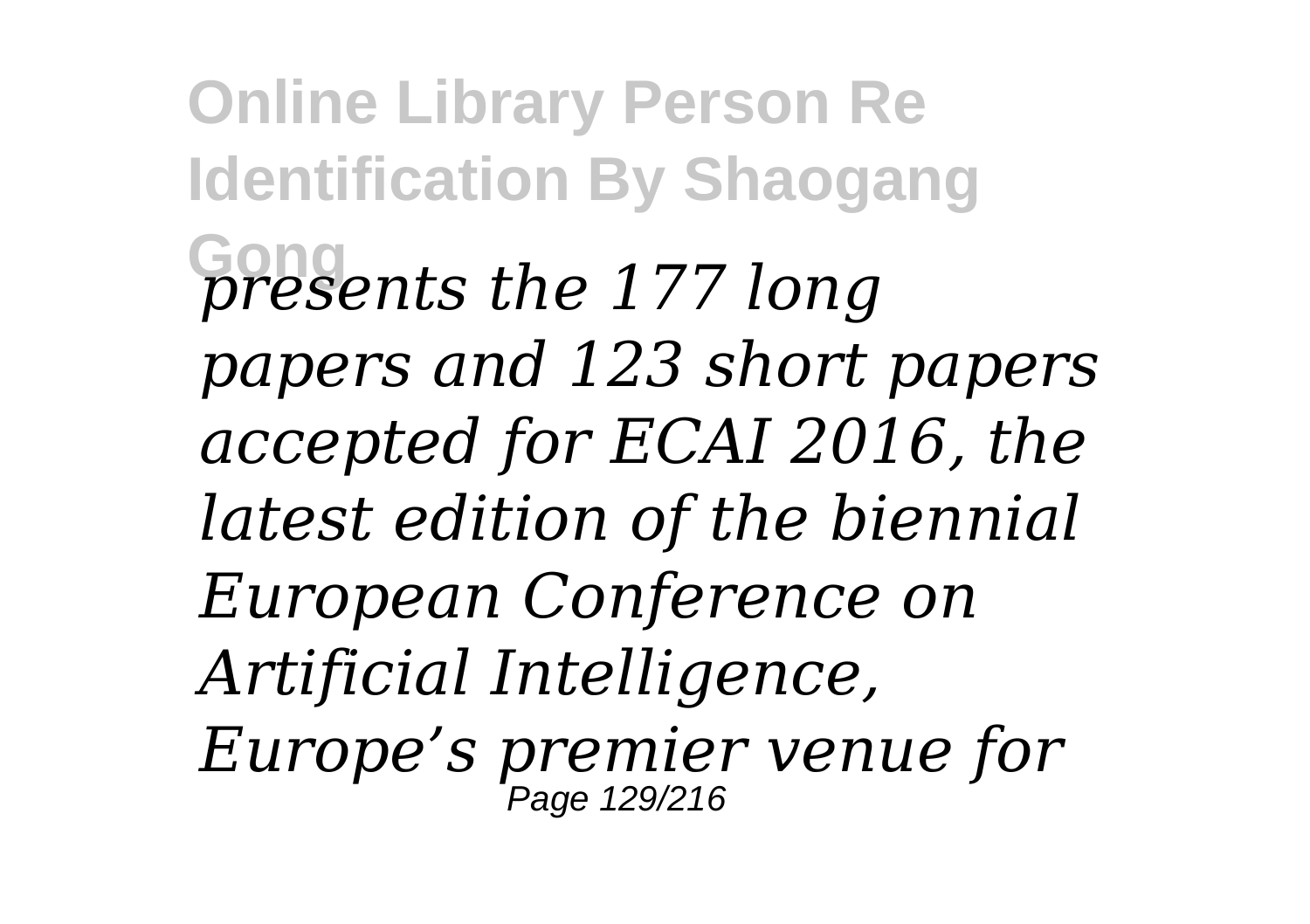**Online Library Person Re Identification By Shaogang Gong** *presenting scientific results in AI. The conference was held in The Hague, the Netherlands, from August 29 to September 2, 2016. ECAI 2016 also incorporated the conference on* Page 130/216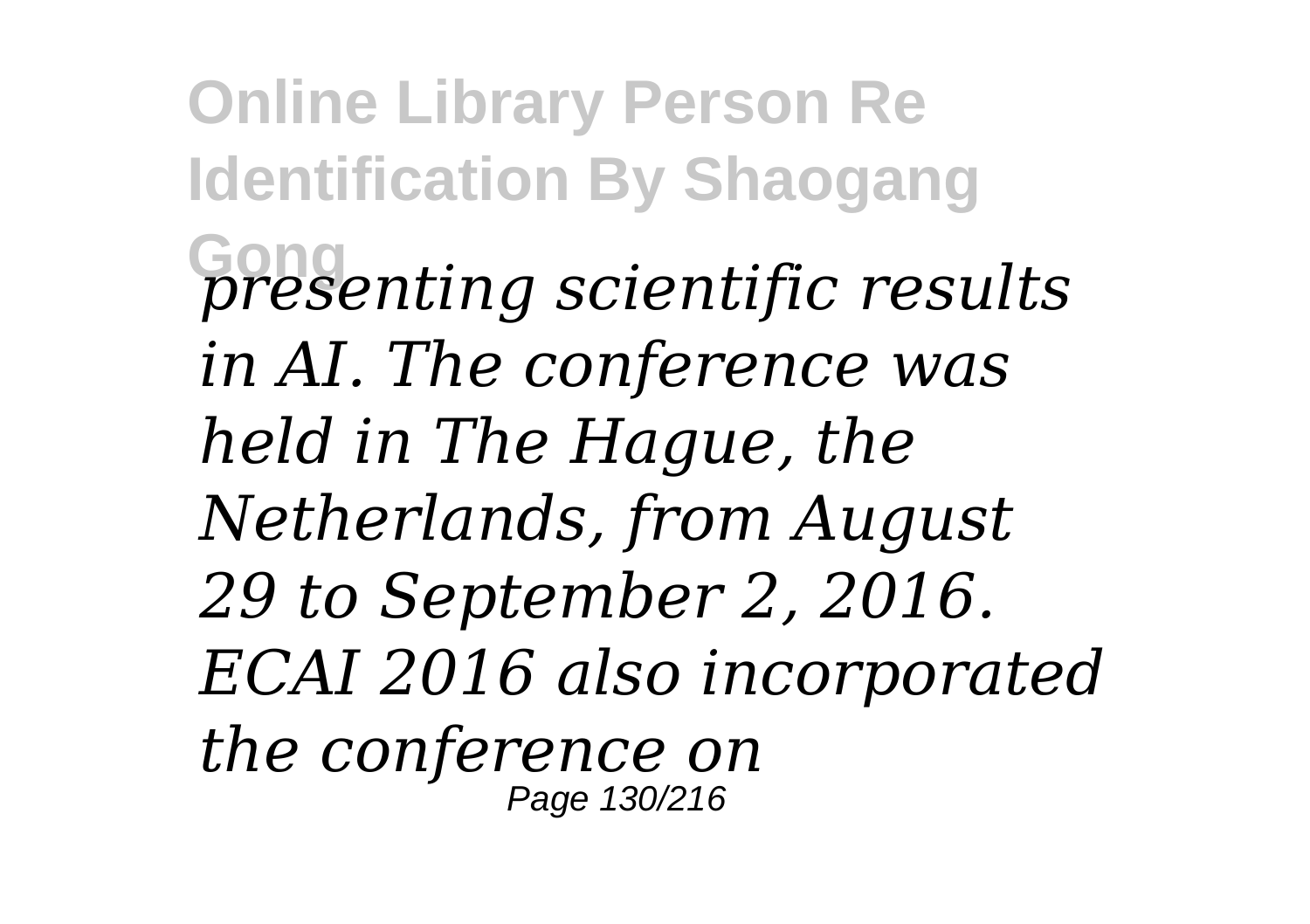**Online Library Person Re Identification By Shaogang Gong** *Prestigious Applications of Intelligent Systems (PAIS) 2016, and the Starting AI Researcher Symposium (STAIRS). The papers from PAIS are included in this volume; the papers from* Page 131/216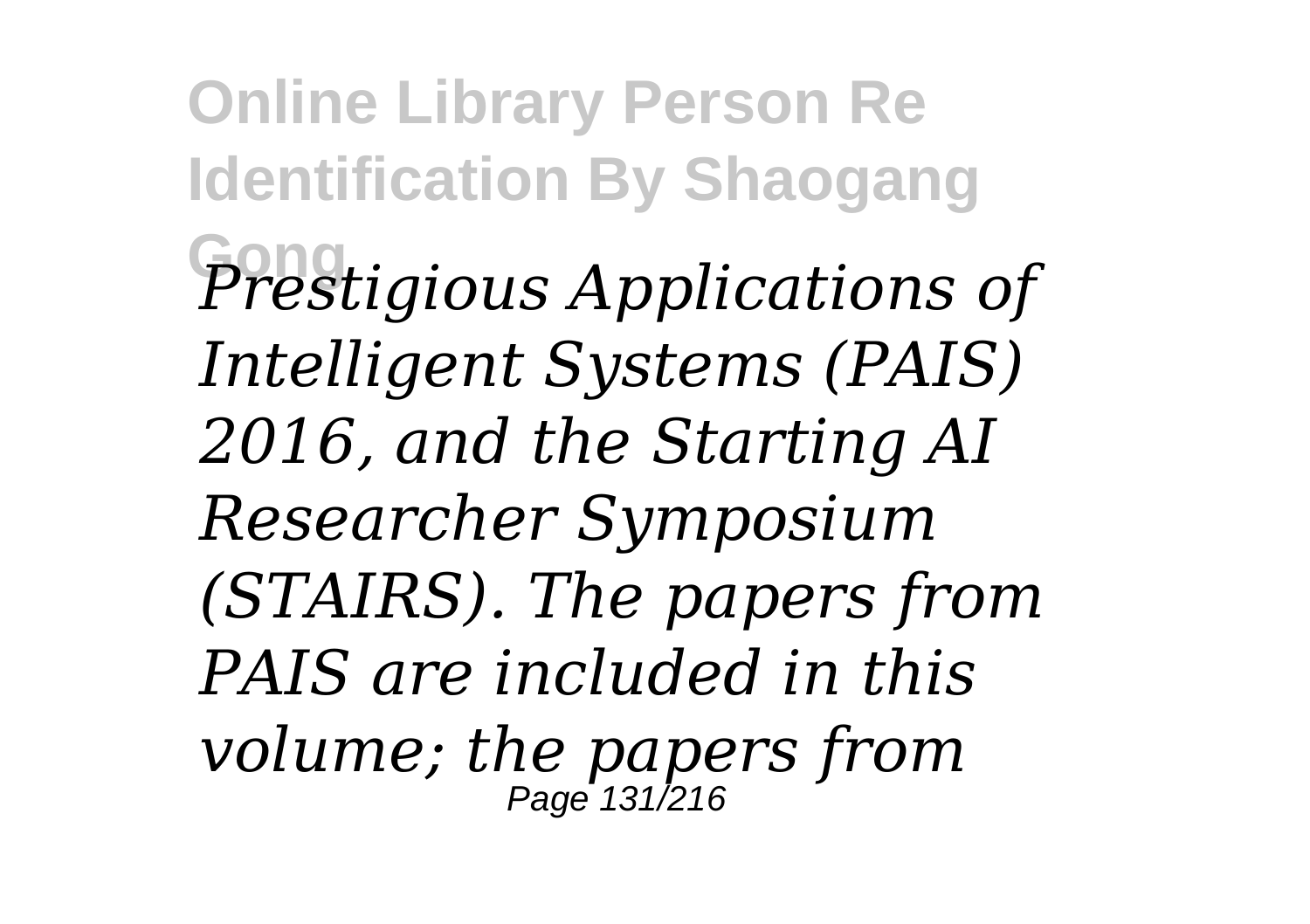**Online Library Person Re Identification By Shaogang STAIRS** are published in a *separate volume in the Frontiers in Artificial Intelligence and Applications (FAIA) series. Organized by the European Association for Artificial* Page 132/216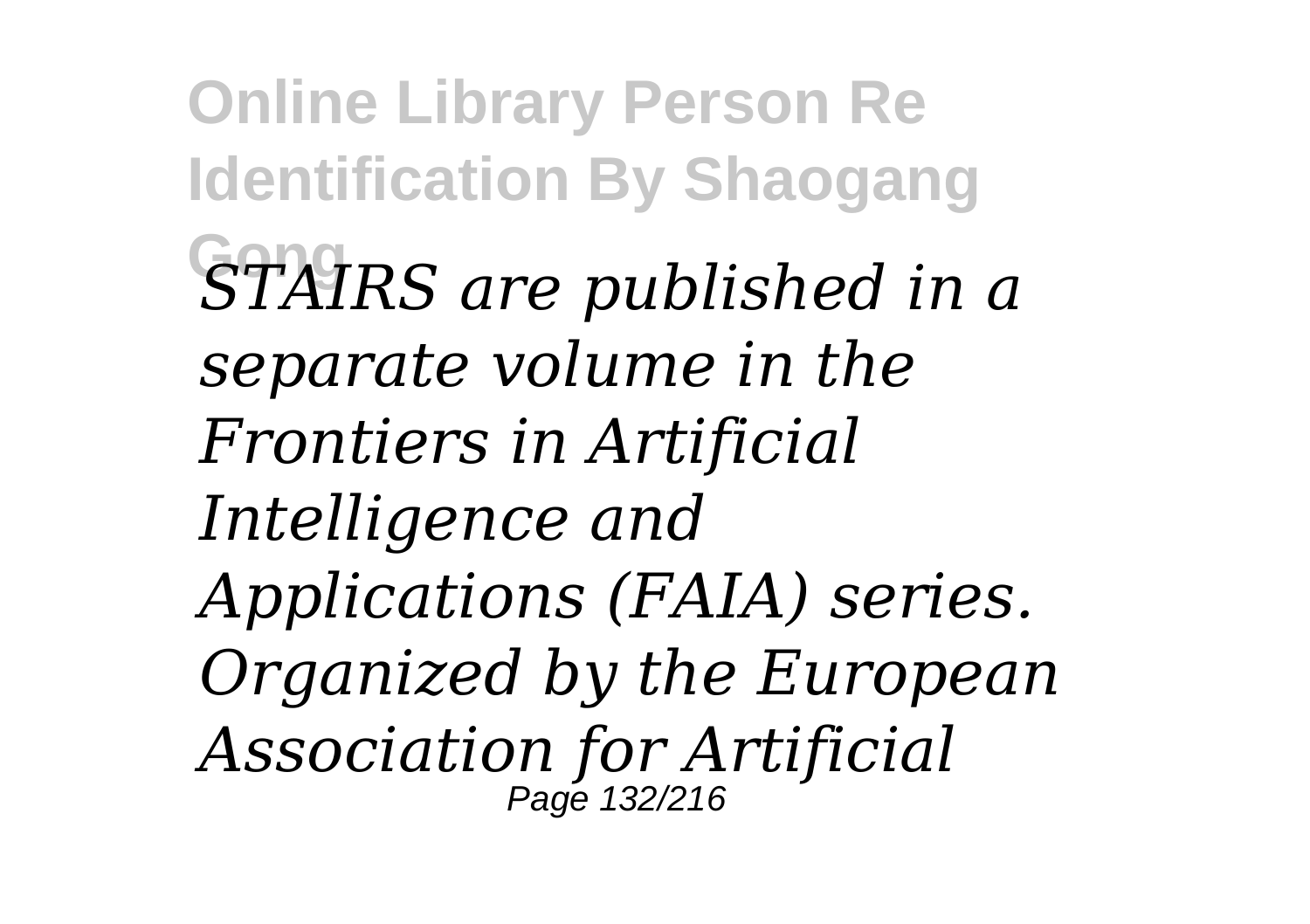**Online Library Person Re Identification By Shaogang Gong** *Intelligence (EurAI) and the Benelux Association for Artificial Intelligence (BNVKI), the ECAI conference provides an opportunity for researchers to present and hear about* Page 133/216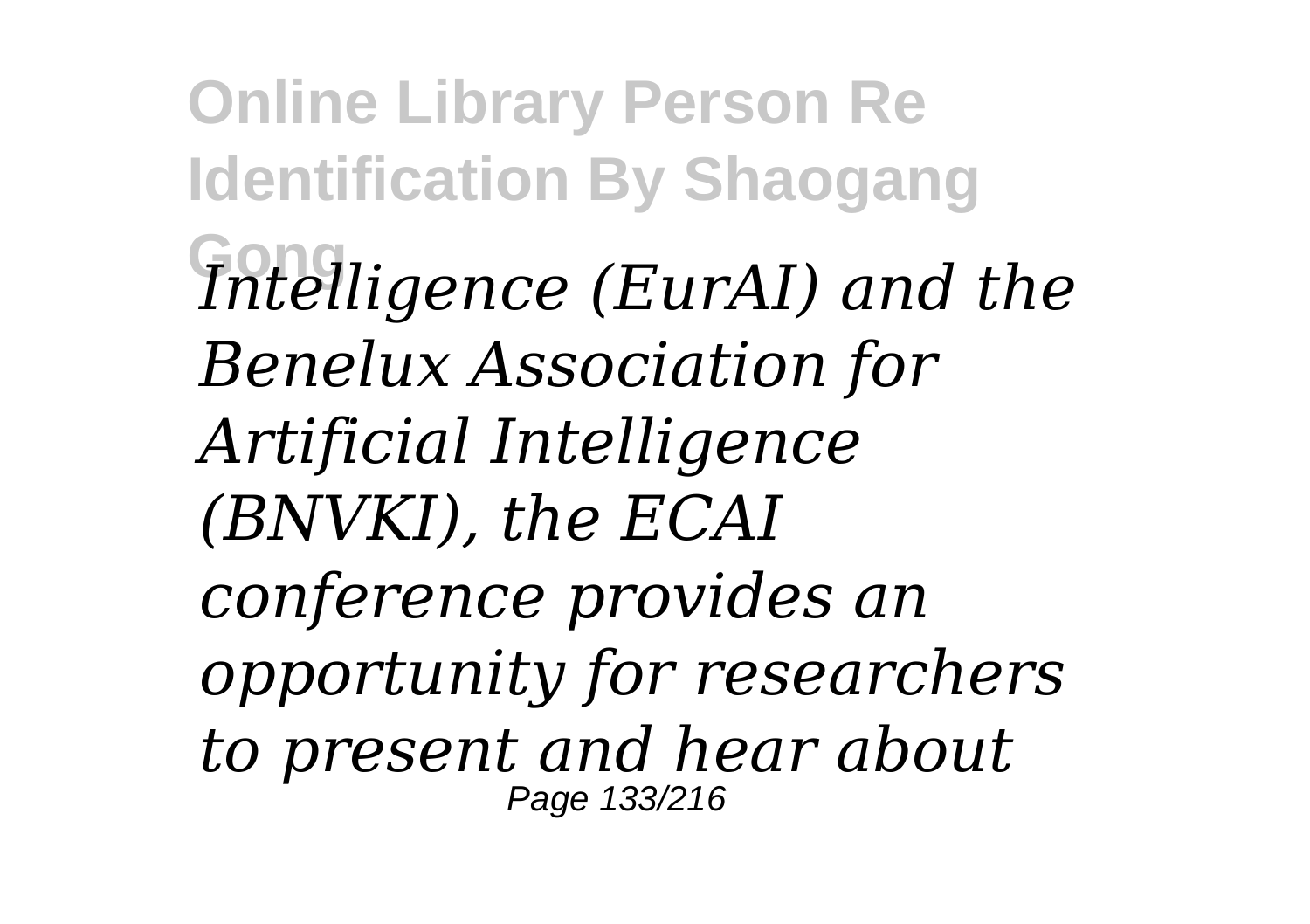**Online Library Person Re Identification By Shaogang Gong** *the very best research in contemporary AI. This proceedings will be of interest to all those seeking an overview of the very latest innovations and developments in this field.* Page 134/216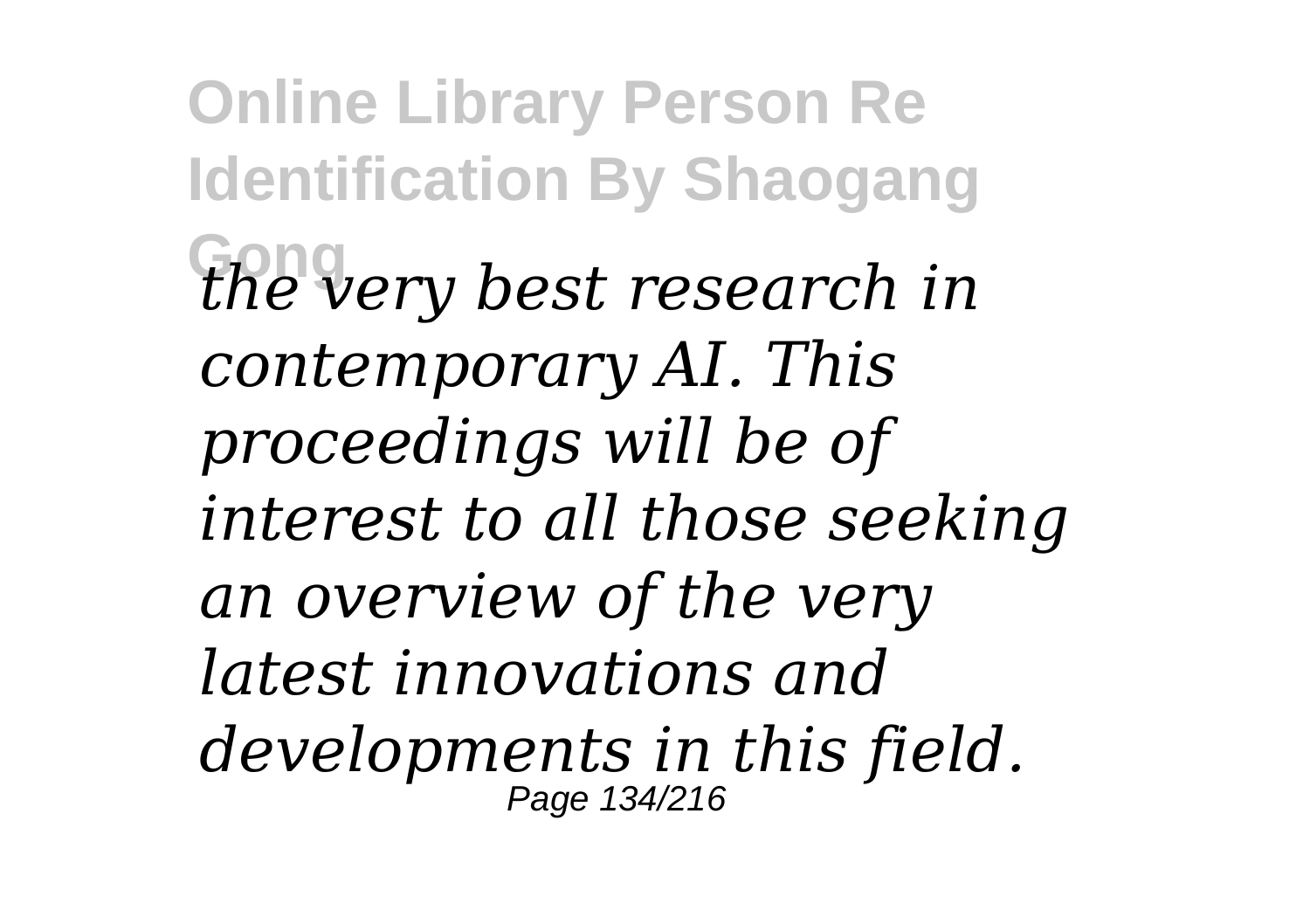**Online Library Person Re Identification By Shaogang Gong** *Video Analytics for Business Intelligence Florence, Italy, October 7-13, 2012, Proceedings, Part I Deep Biometrics Looking at People* Page 135/216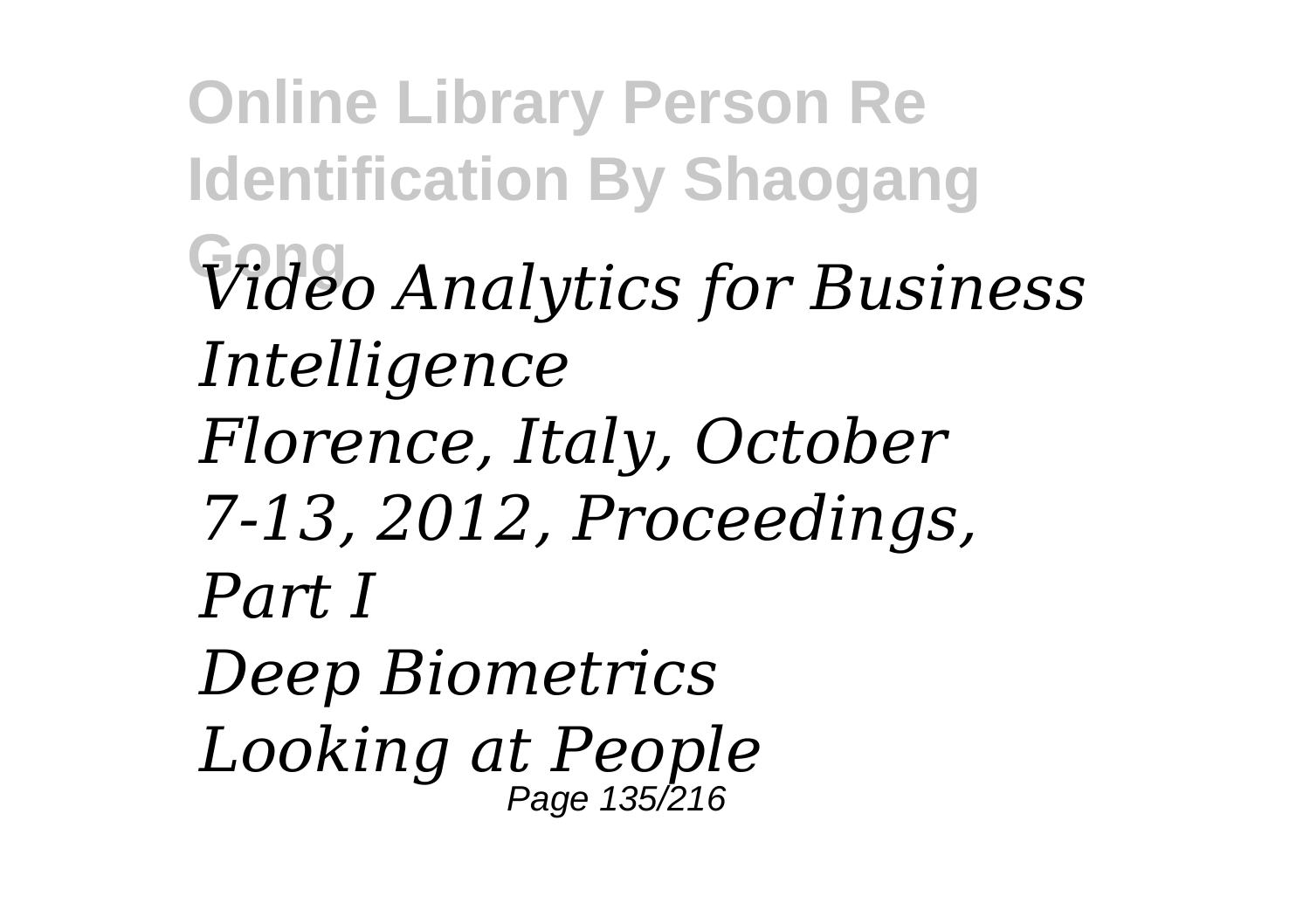**Online Library Person Re Identification By Shaogang Gong** *9th International Conference, IScIDE 2019, Nanjing, China, October 17–20, 2019, Proceedings, Part I Metric Learning Multimodal Biometric* Page 136/216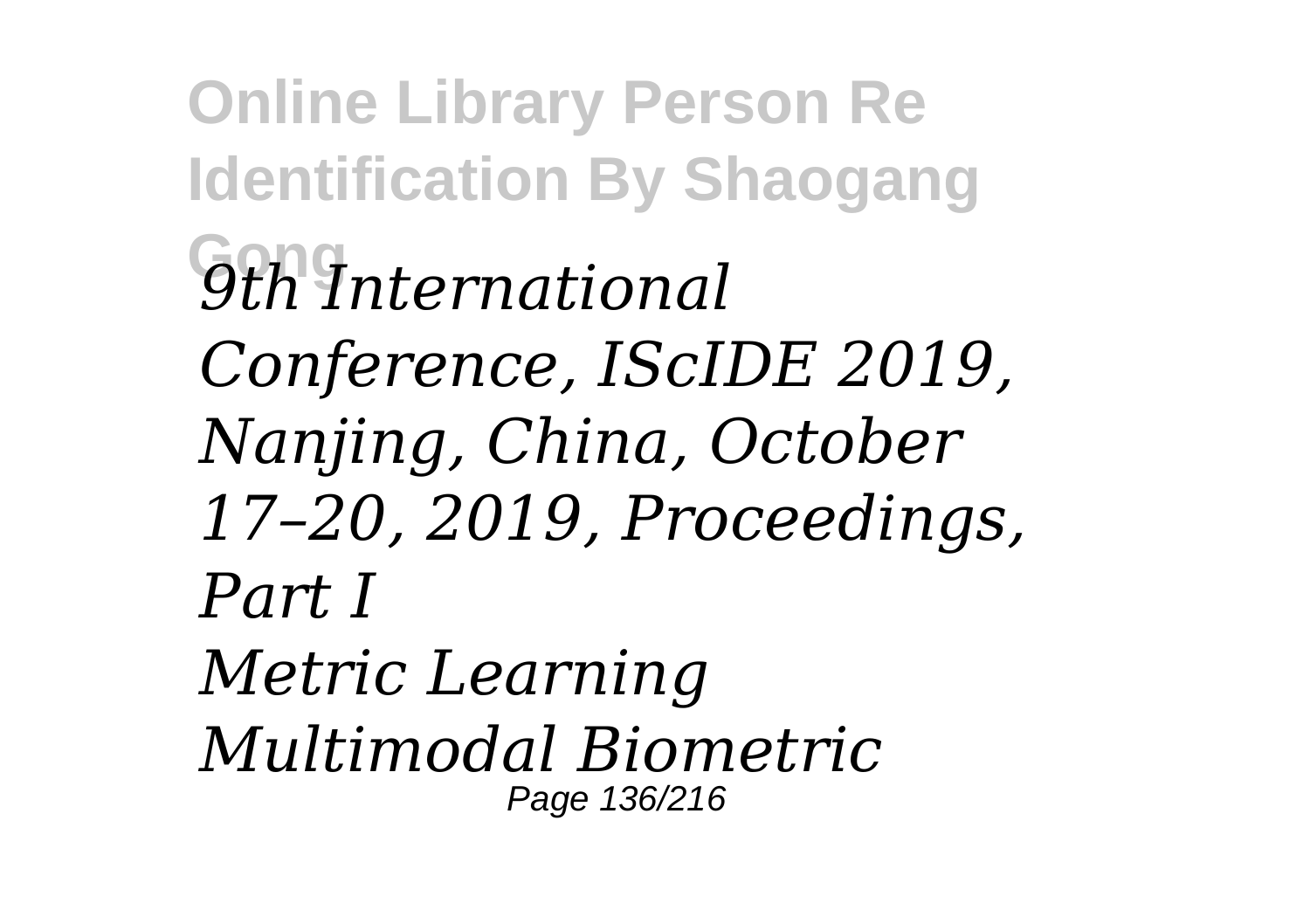**Online Library Person Re Identification By Shaogang Gong** *Systems* **This is the first book on synthetic data for deep learning, and its breadth of coverage may render this book as the default reference on synthetic data for years to come. The book can also serve as an introduction to several other** Page 137/216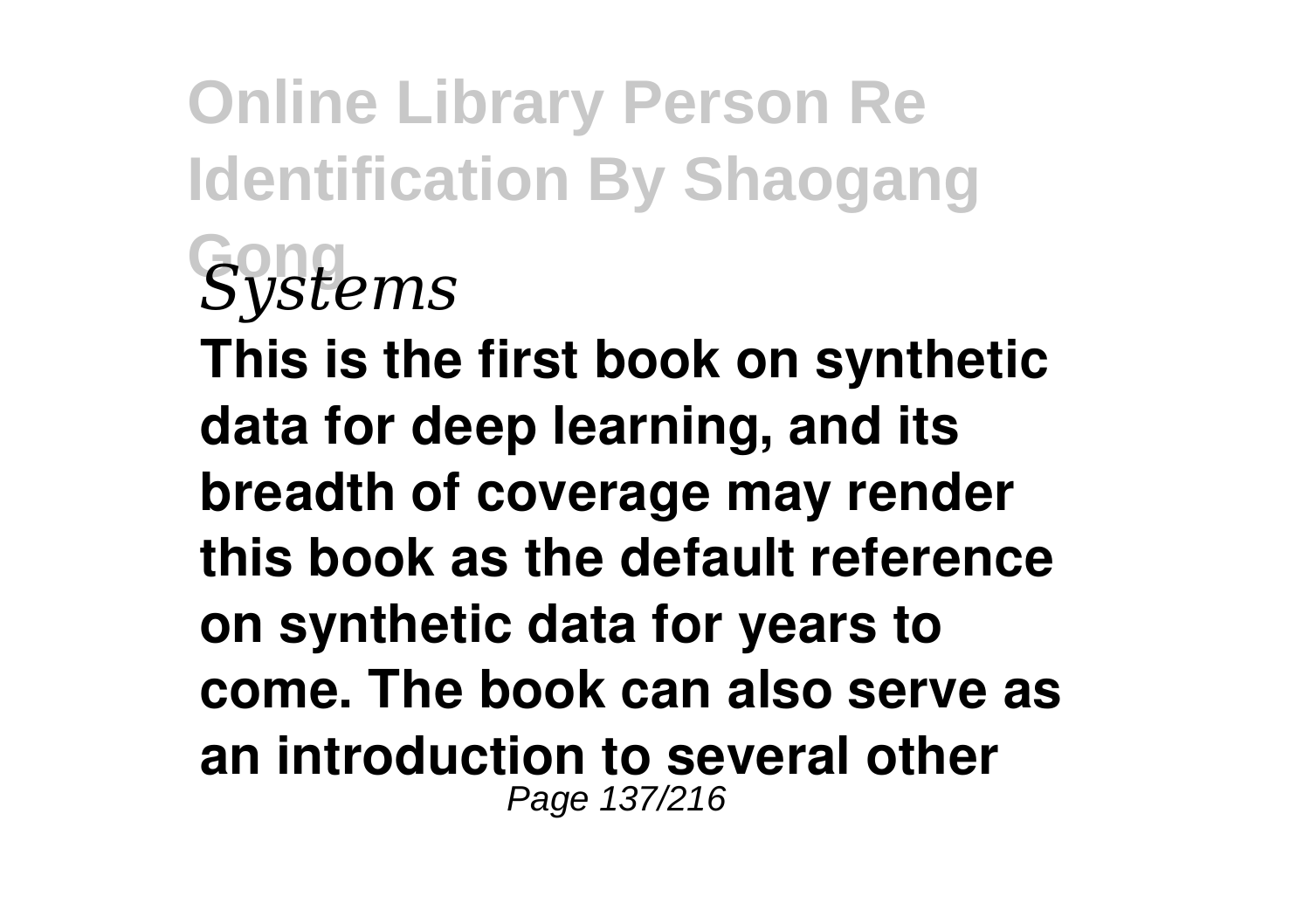**Online Library Person Re Identification By Shaogang Gong important subfields of machine learning that are seldom touched upon in other books. Machine learning as a discipline would not be possible without the inner workings of optimization at hand. The book includes the necessary sinews of optimization though the** Page 138/216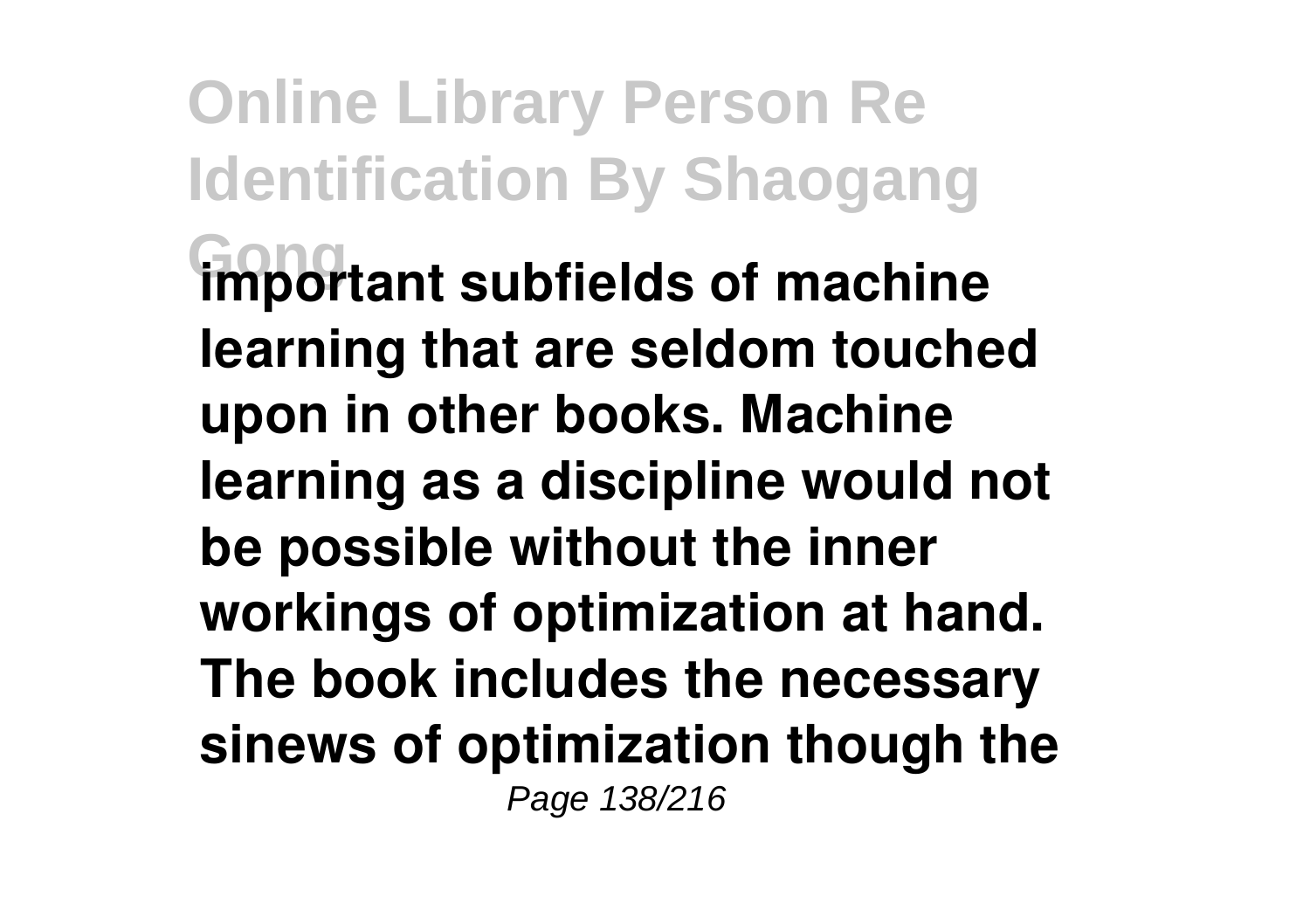**Online Library Person Re Identification By Shaogang Gong crux of the discussion centers on the increasingly popular tool for training deep learning models, namely synthetic data. It is expected that the field of synthetic data will undergo exponential growth in the near future. This book serves as a comprehensive survey** Page 139/216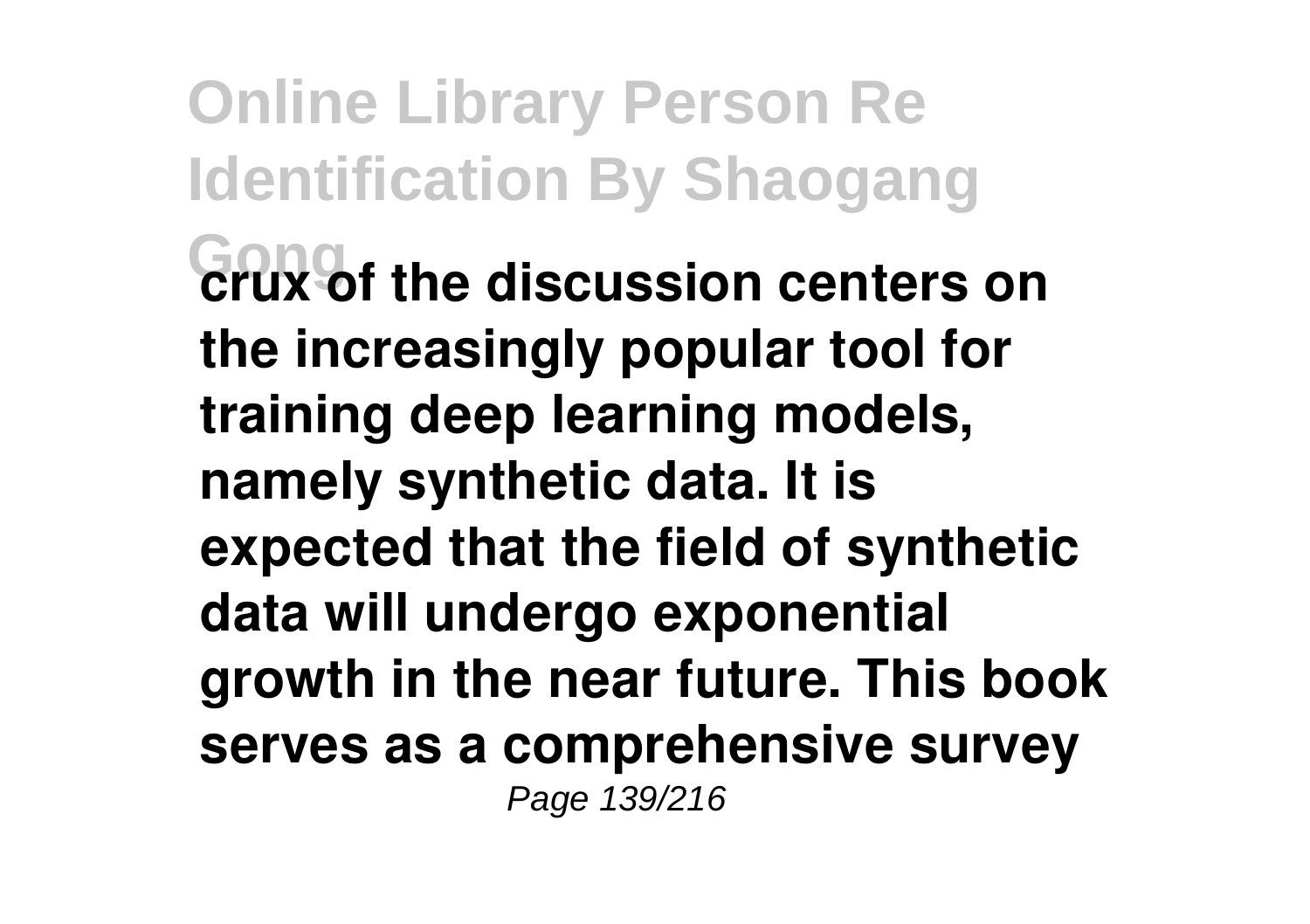**Online Library Person Re Identification By Shaogang of the field. In the simplest case, synthetic data refers to computergenerated graphics used to train computer vision models. There are many more facets of synthetic data to consider. In the section on basic computer vision, the book discusses fundamental computer** Page 140/216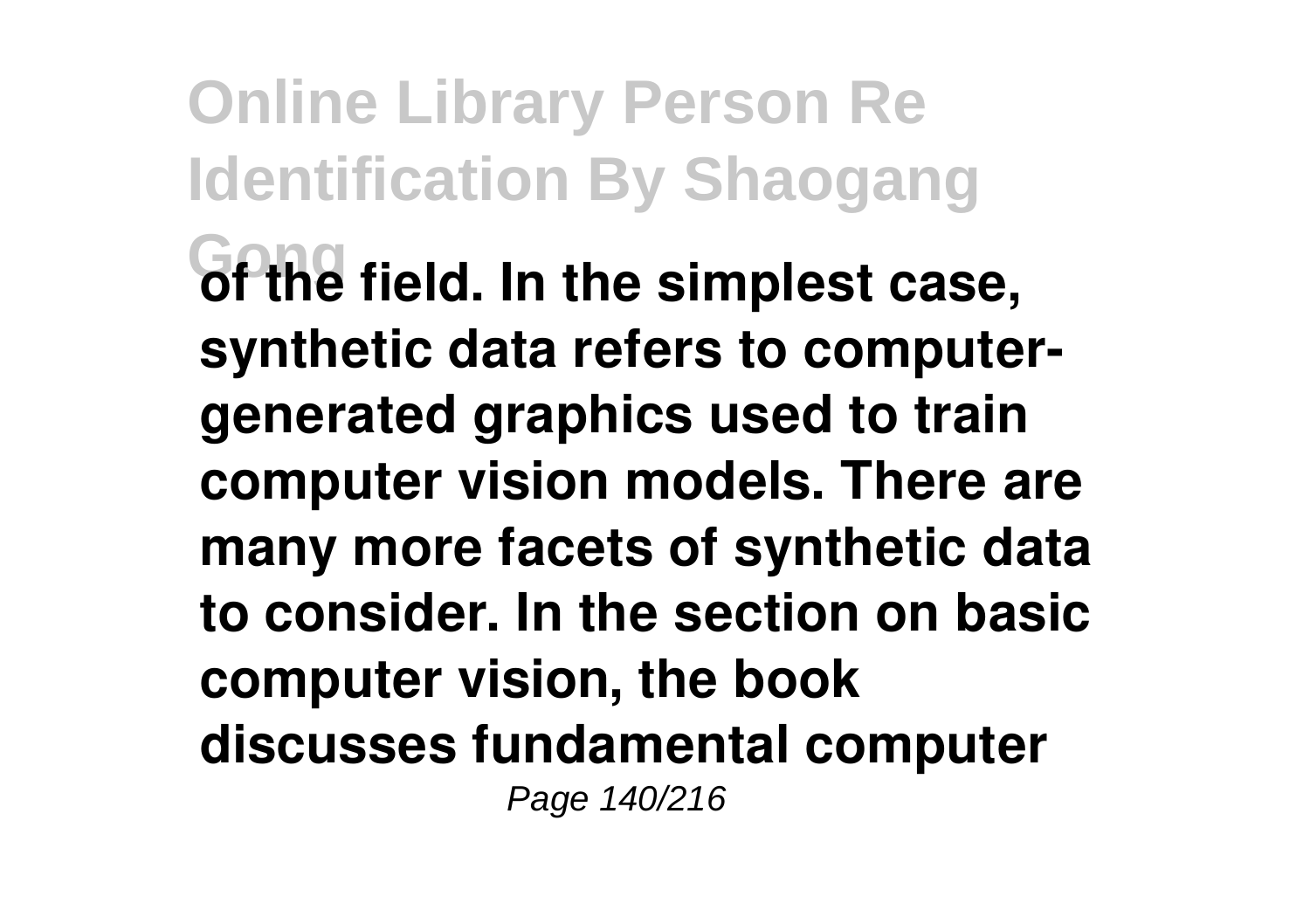**Online Library Person Re Identification By Shaogang Gong vision problems, both low-level (e.g., optical flow estimation) and high-level (e.g., object detection and semantic segmentation), synthetic environments and datasets for outdoor and urban scenes (autonomous driving), indoor scenes (indoor navigation),** Page 141/216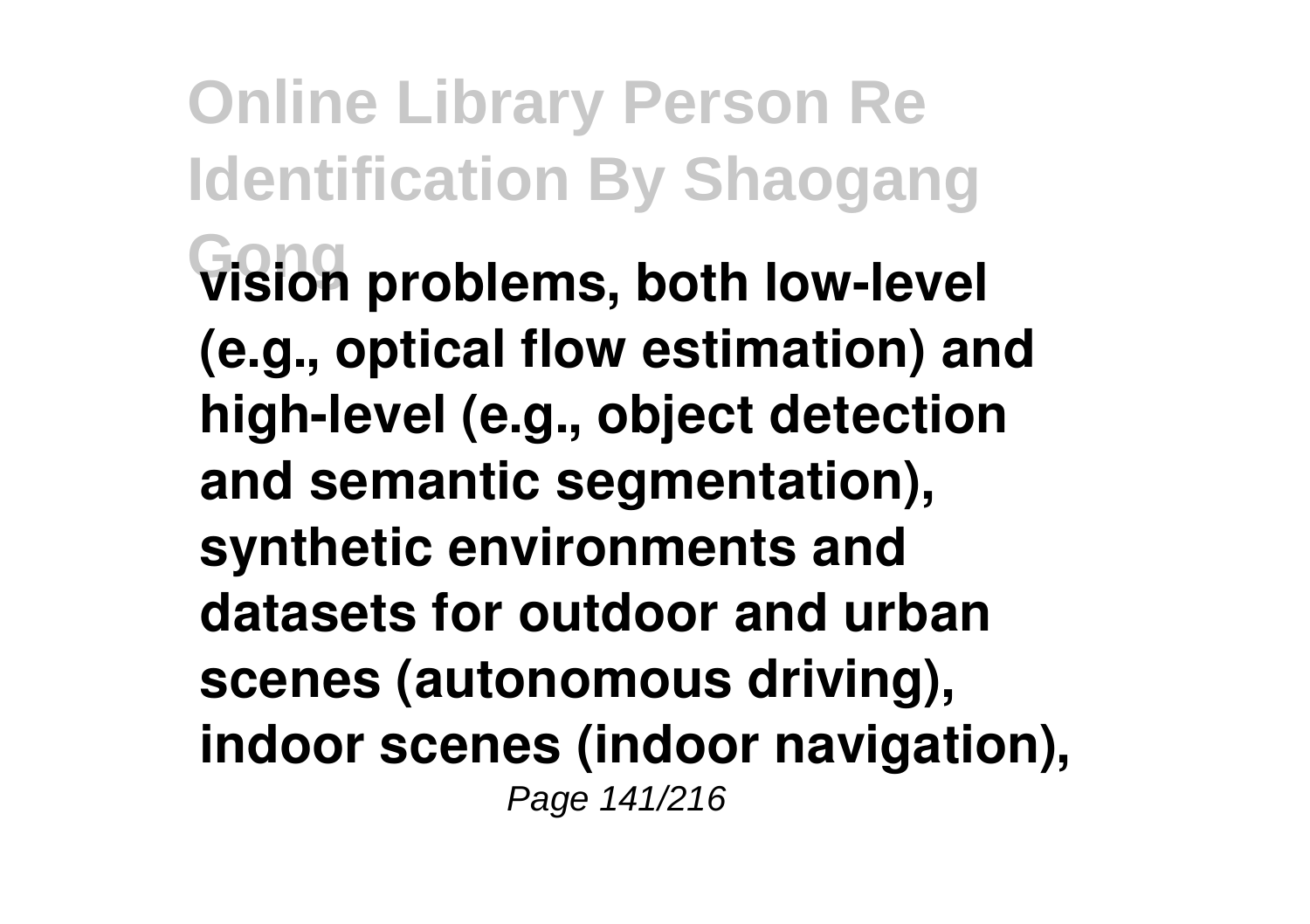**Online Library Person Re Identification By Shaogang Gong aerial navigation, and simulation environments for robotics. Additionally, it touches upon applications of synthetic data outside computer vision (in neural programming, bioinformatics, NLP, and more). It also surveys the work on improving synthetic data** Page 142/216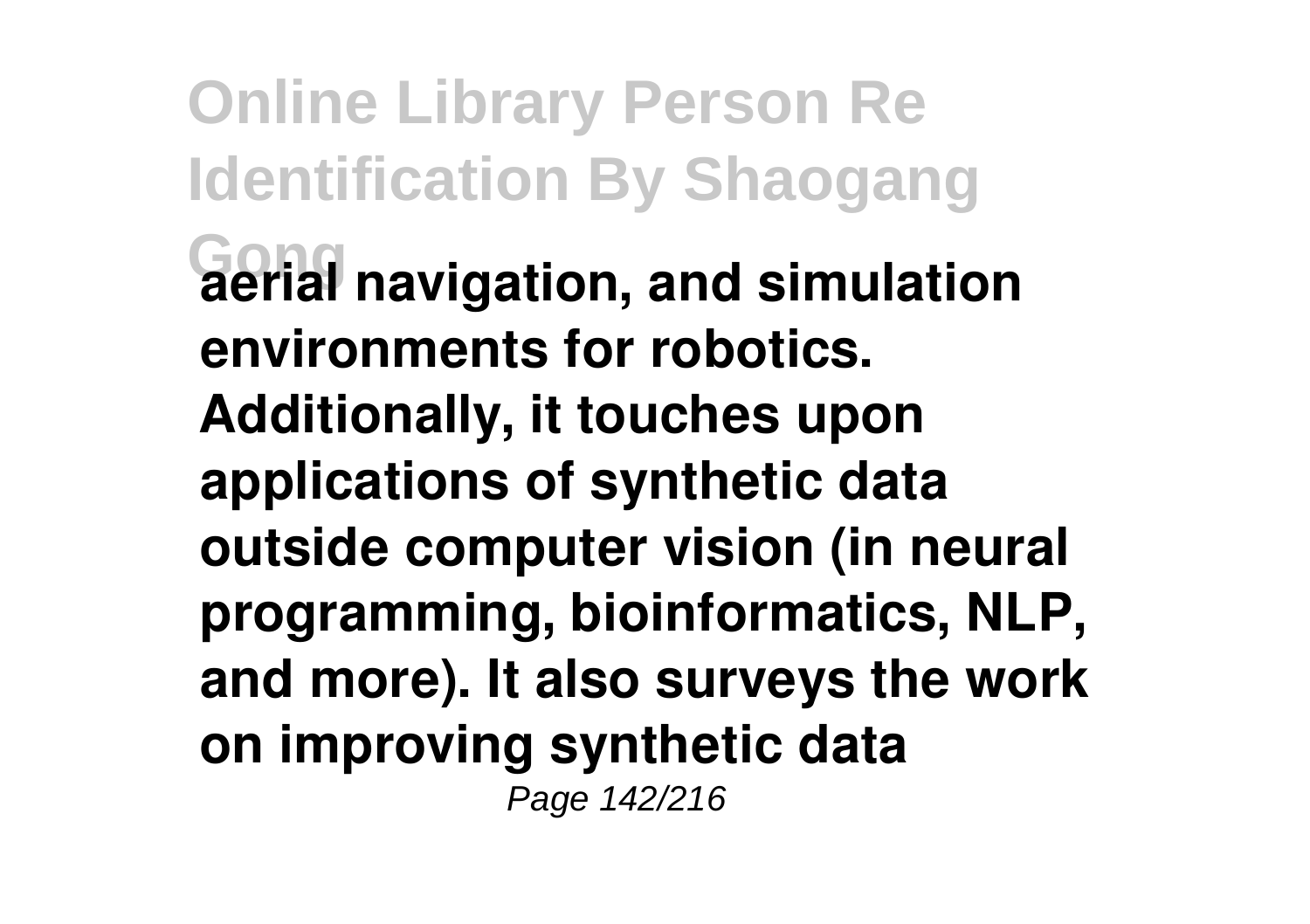**Online Library Person Re Identification By Shaogang Gong development and alternative ways to produce it such as GANs. The book introduces and reviews several different approaches to synthetic data in various domains of machine learning, most notably the following fields: domain adaptation for making synthetic** Page 143/216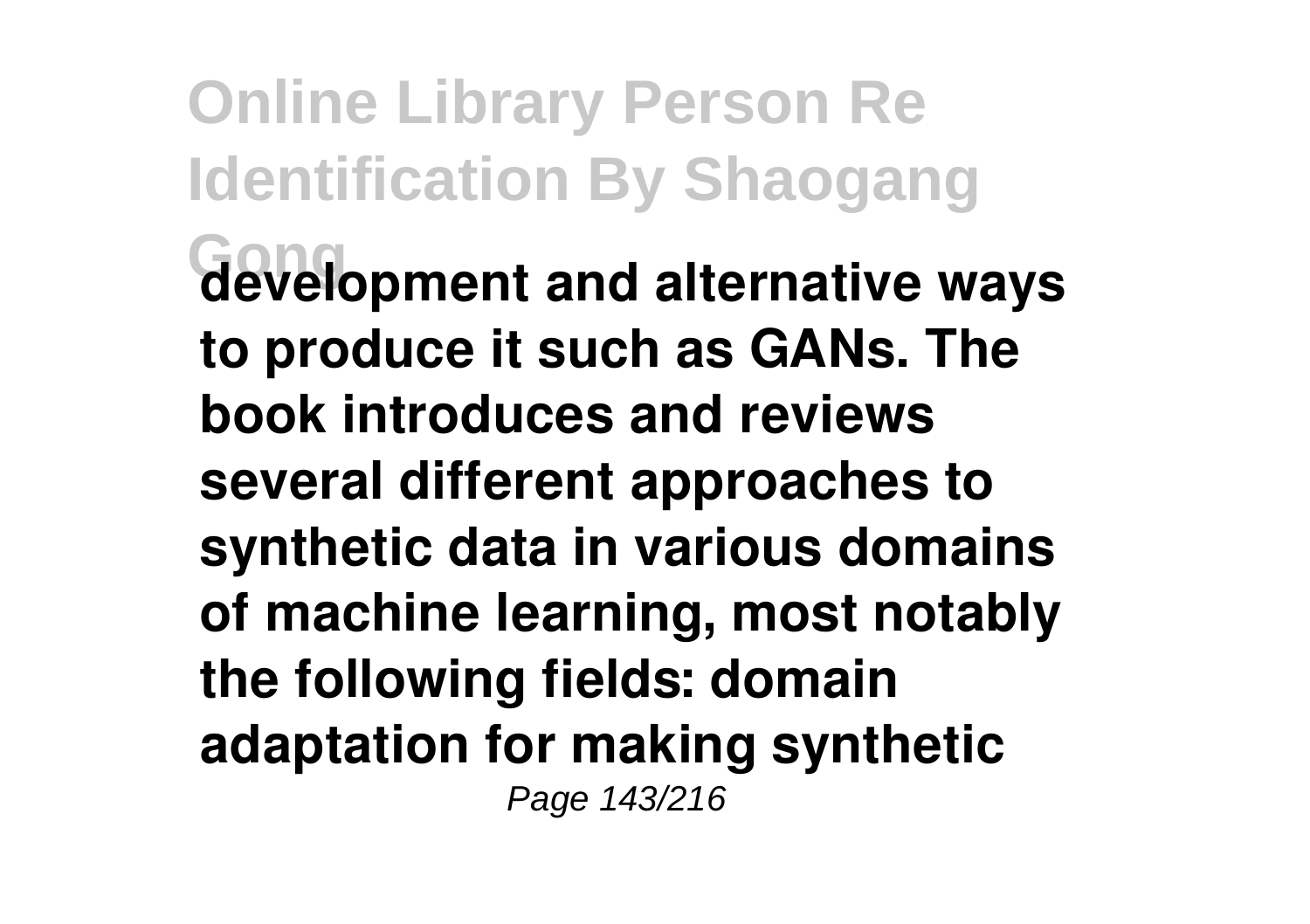**Online Library Person Re Identification By Shaogang Gong data more realistic and/or adapting the models to be trained on synthetic data and differential privacy for generating synthetic data with privacy guarantees. This discussion is accompanied by an introduction into generative adversarial networks (GAN) and an** Page 144/216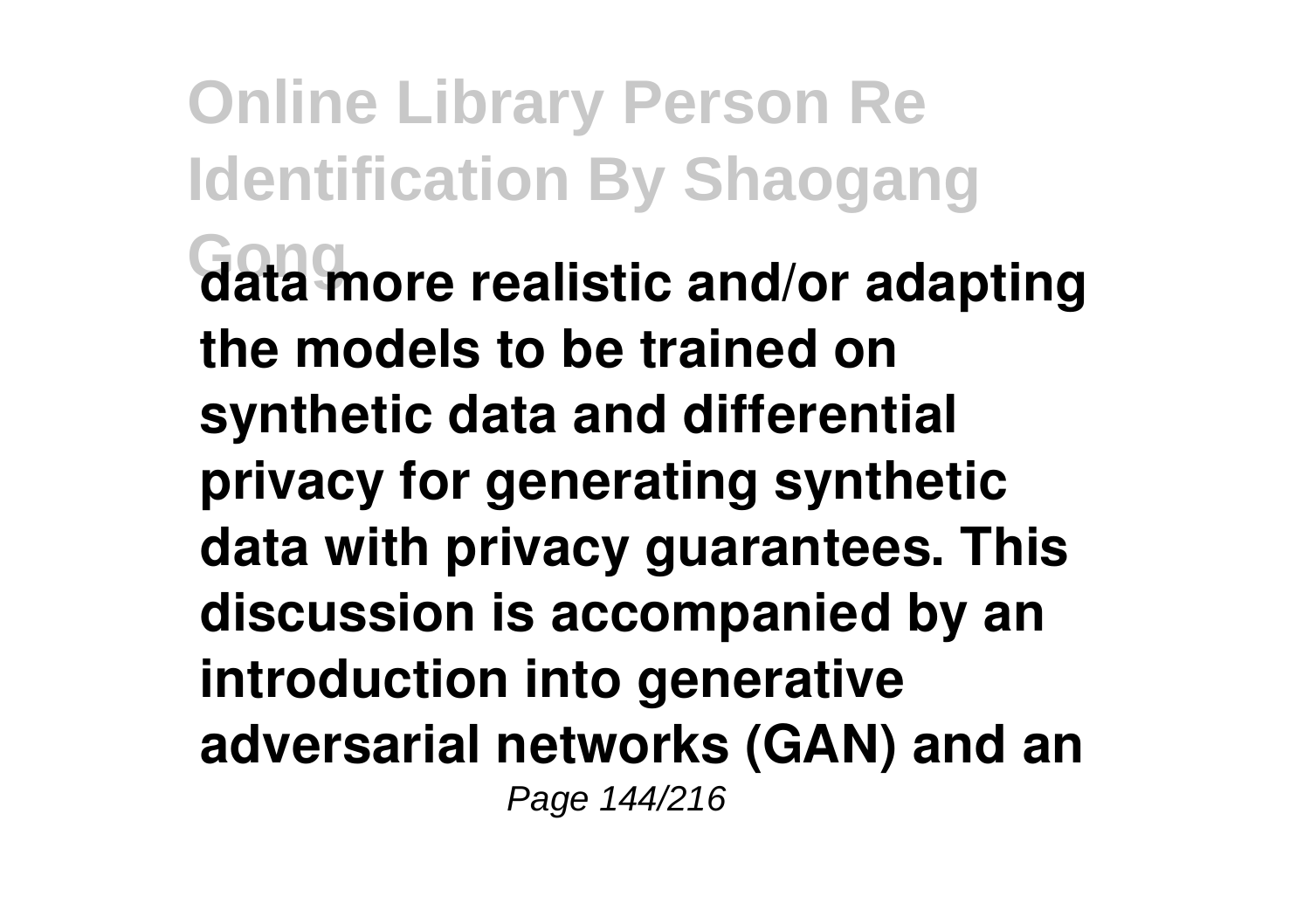**Online Library Person Re Identification By Shaogang Gong introduction to differential privacy. Face recognition is a task that the human vision system seems to perform almost effortlessly, yet the goal of building computer-based systems with comparable capabilities has proven to be difficult. The task implicitly requires** Page 145/216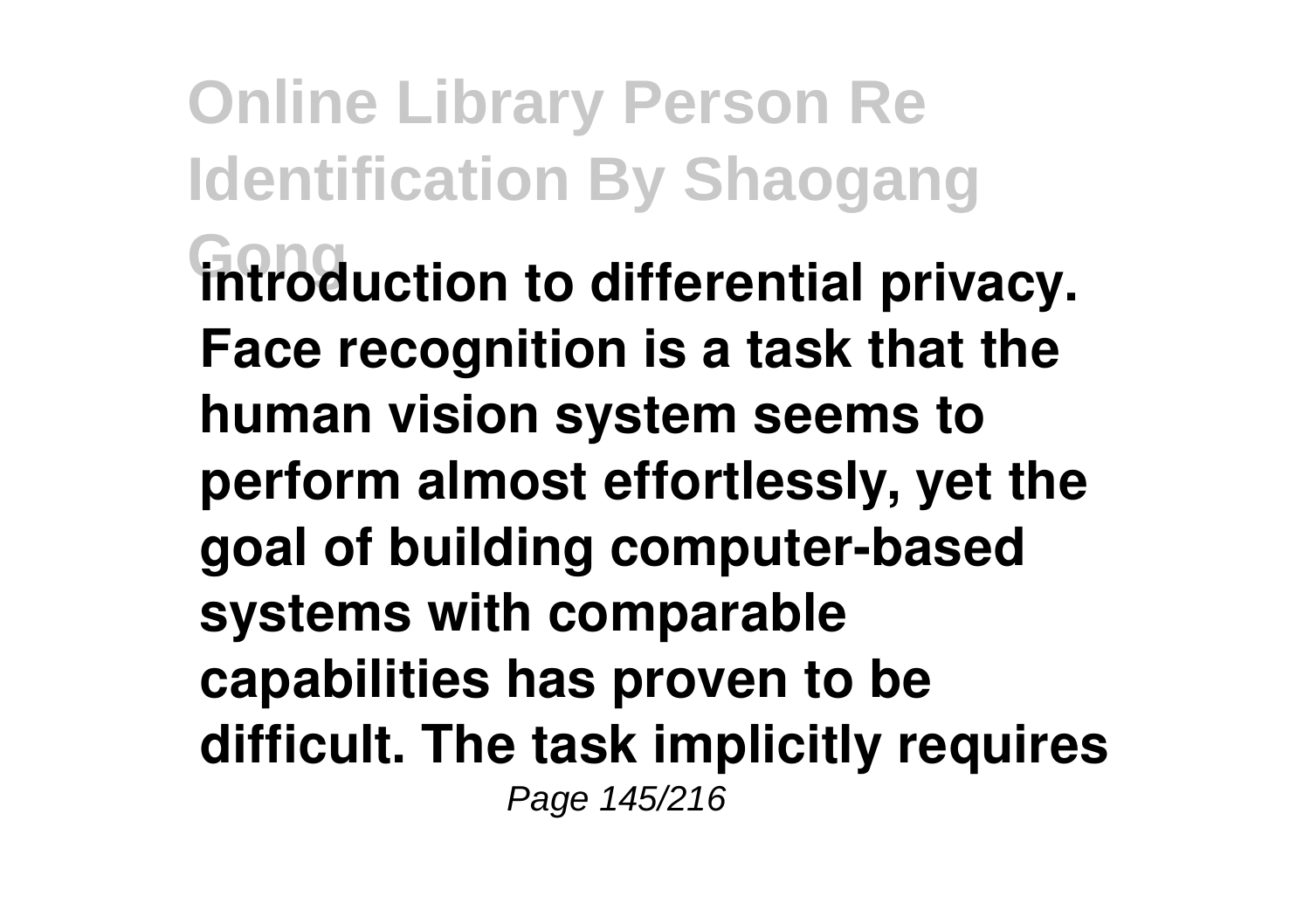**Online Library Person Re Identification By Shaogang Gong the ability to locate and track faces through often complex and dynamic scenes. Recognition is difficult because of variations in factors such as lighting conditions, viewpoint, body movement and facial expression. Although evidence from psychophysical and** Page 146/216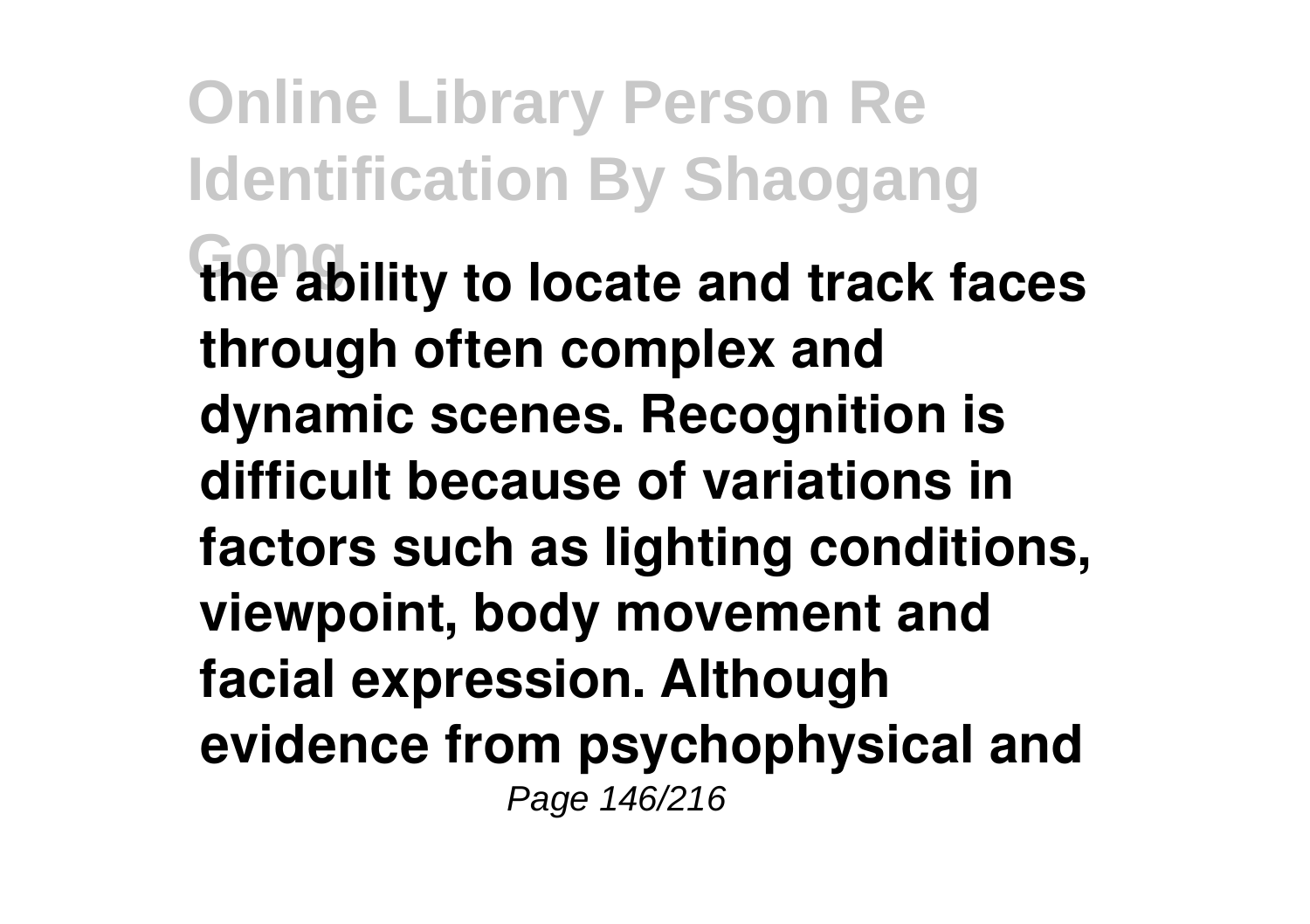**Online Library Person Re Identification By Shaogang Gong neurobiological experiments provides intriguing insights into how we might code and recognise faces, its bearings on computational and engineering solutions are far from clear. The study of face recognition has had an almost unique impact on** Page 147/216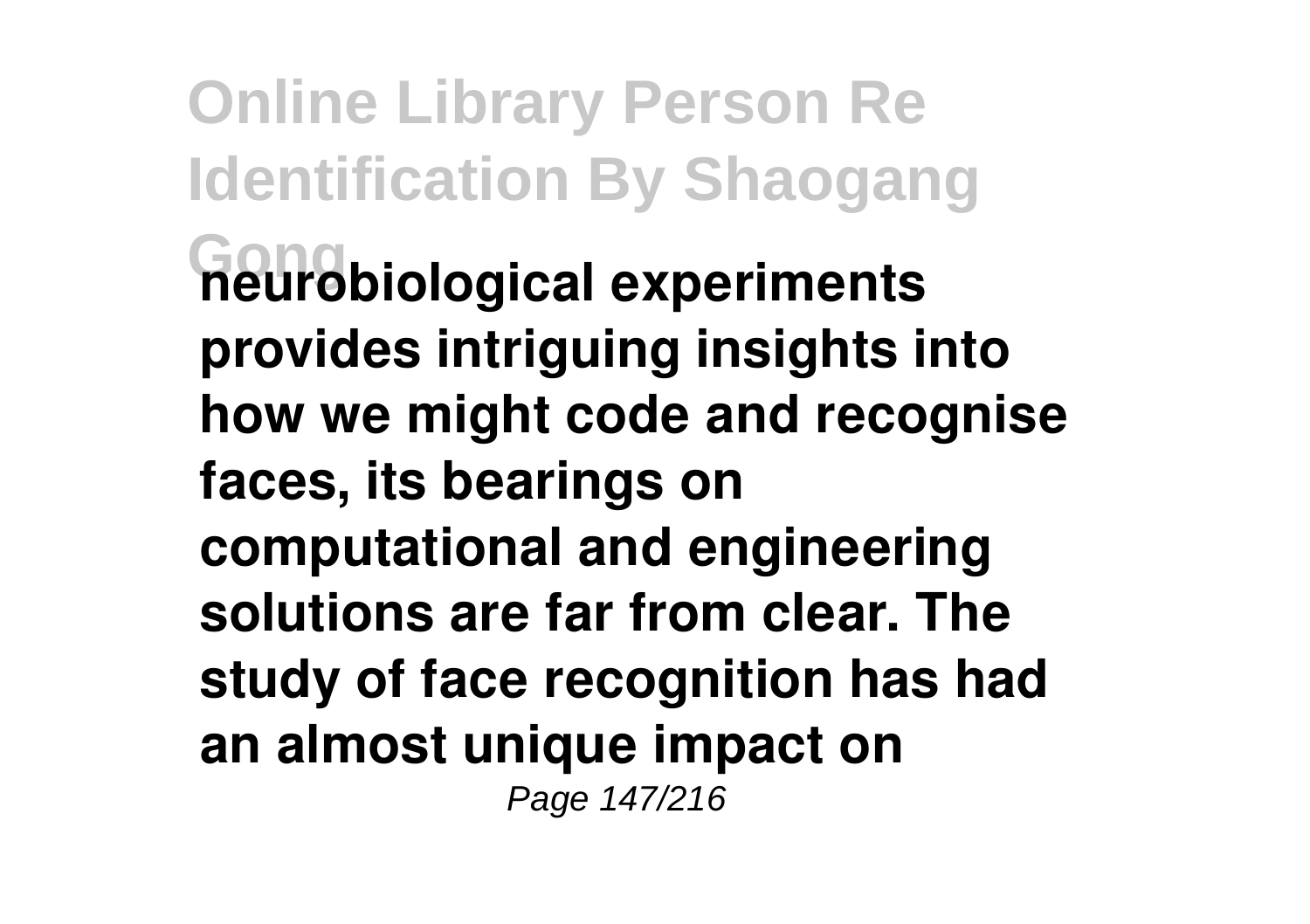**Online Library Person Re Identification By Shaogang Gong computer vision and machine learning research at large. It raises many challenging issues and provides a good vehicle for examining some difficult problems in vision and learning. Many of the issues raised are relevant to object recognition in general.This book** Page 148/216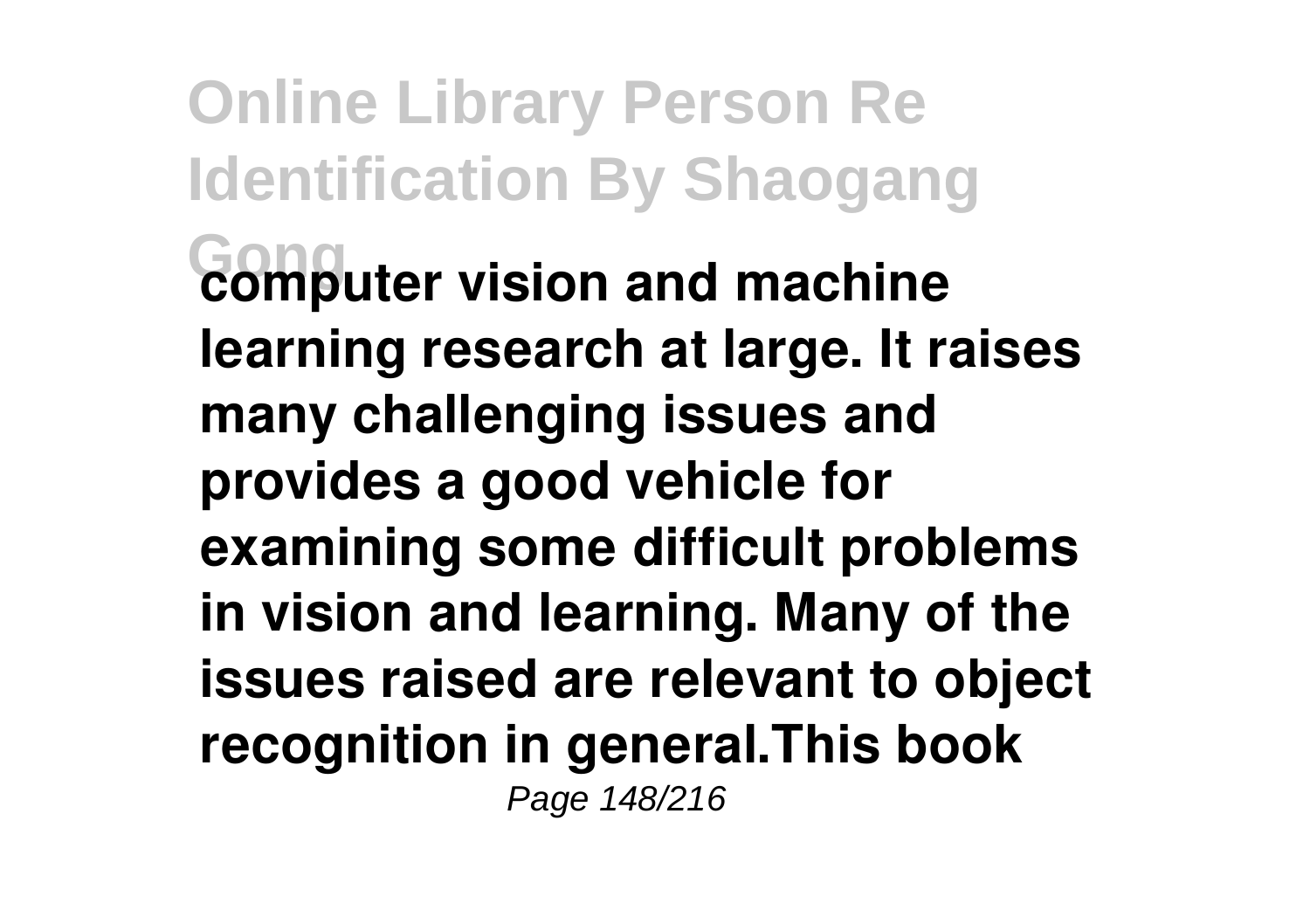**Online Library Person Re Identification By Shaogang Gong describes the latest models and algorithms that are capable of performing face recognition in a dynamic setting. The key question is how to design computer vision and machine learning algorithms that can operate robustly and quickly under poorly controlled and** Page 149/216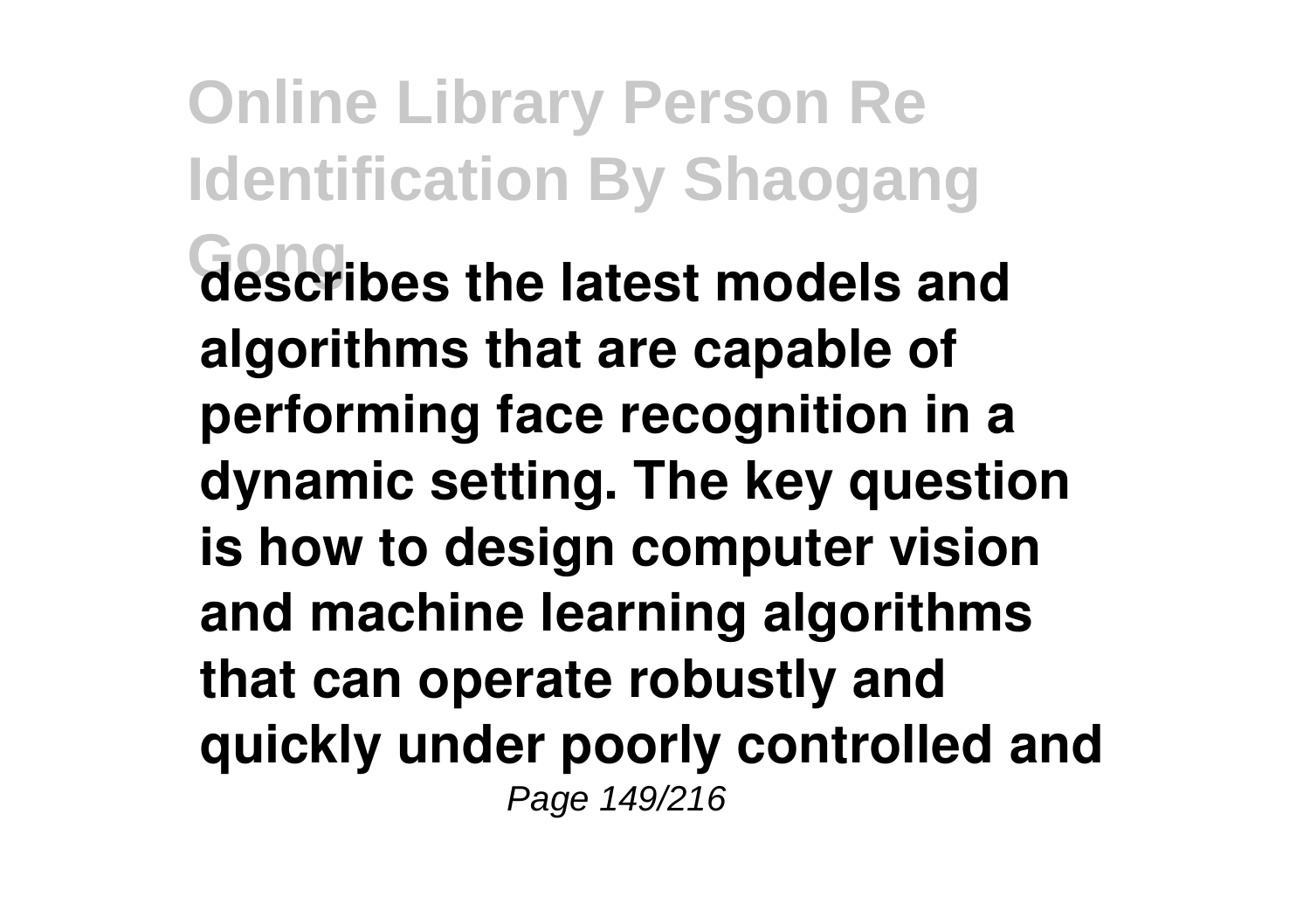**Online Library Person Re Identification By Shaogang Gong changing conditions. Consideration of face recognition as a problem in dynamic vision is perhaps both novel and important. The algorithms described have numerous potential applications in areas such as visual surveillance, verification, access control, video-**Page 150/216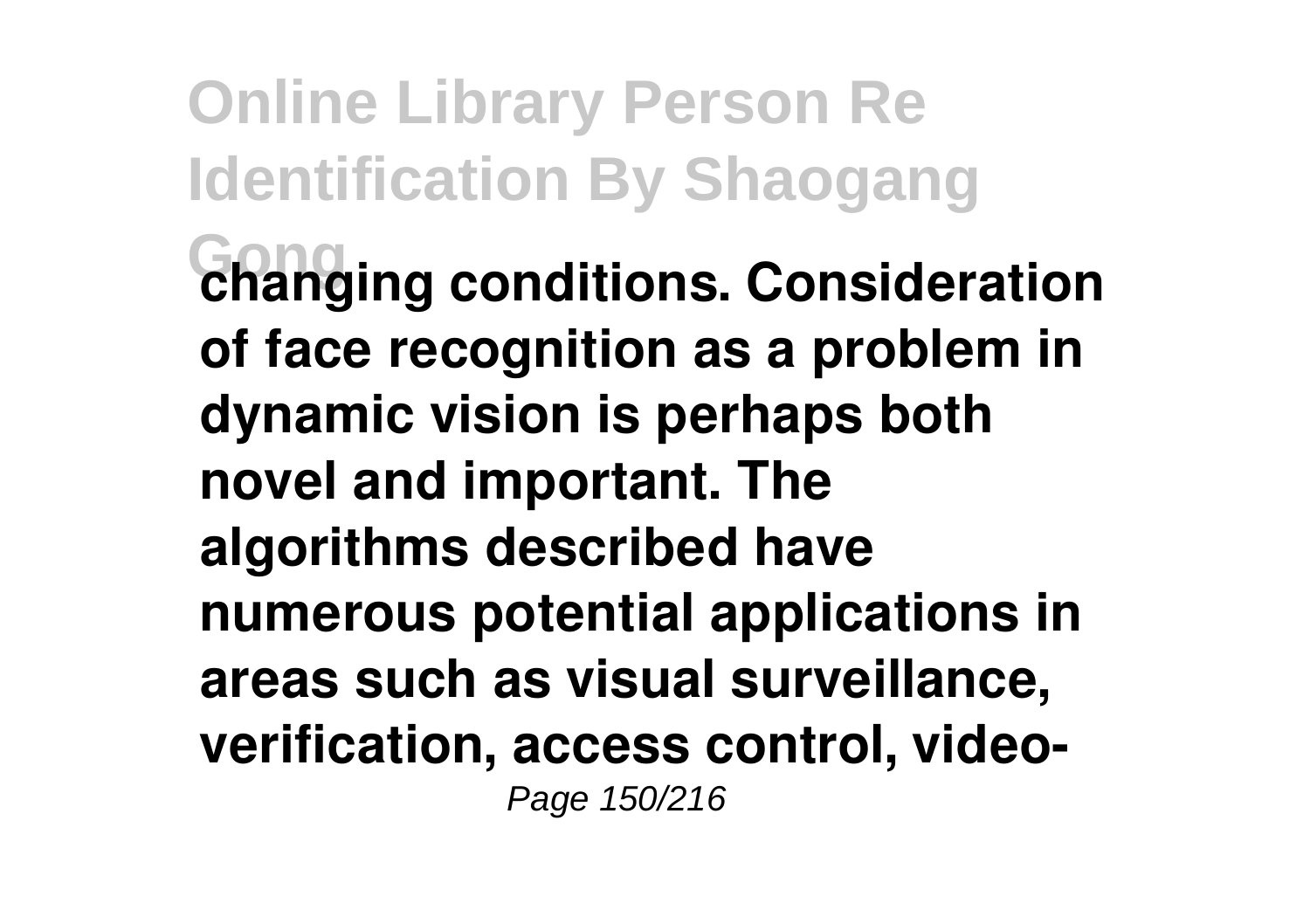**Online Library Person Re Identification By Shaogang Conferencing, multimedia and visually mediated interaction.The book will be of special interest to researchers and academics involved in machine vision, visual recognition and machine learning. It should also be of interest to industrial research scientists and** Page 151/216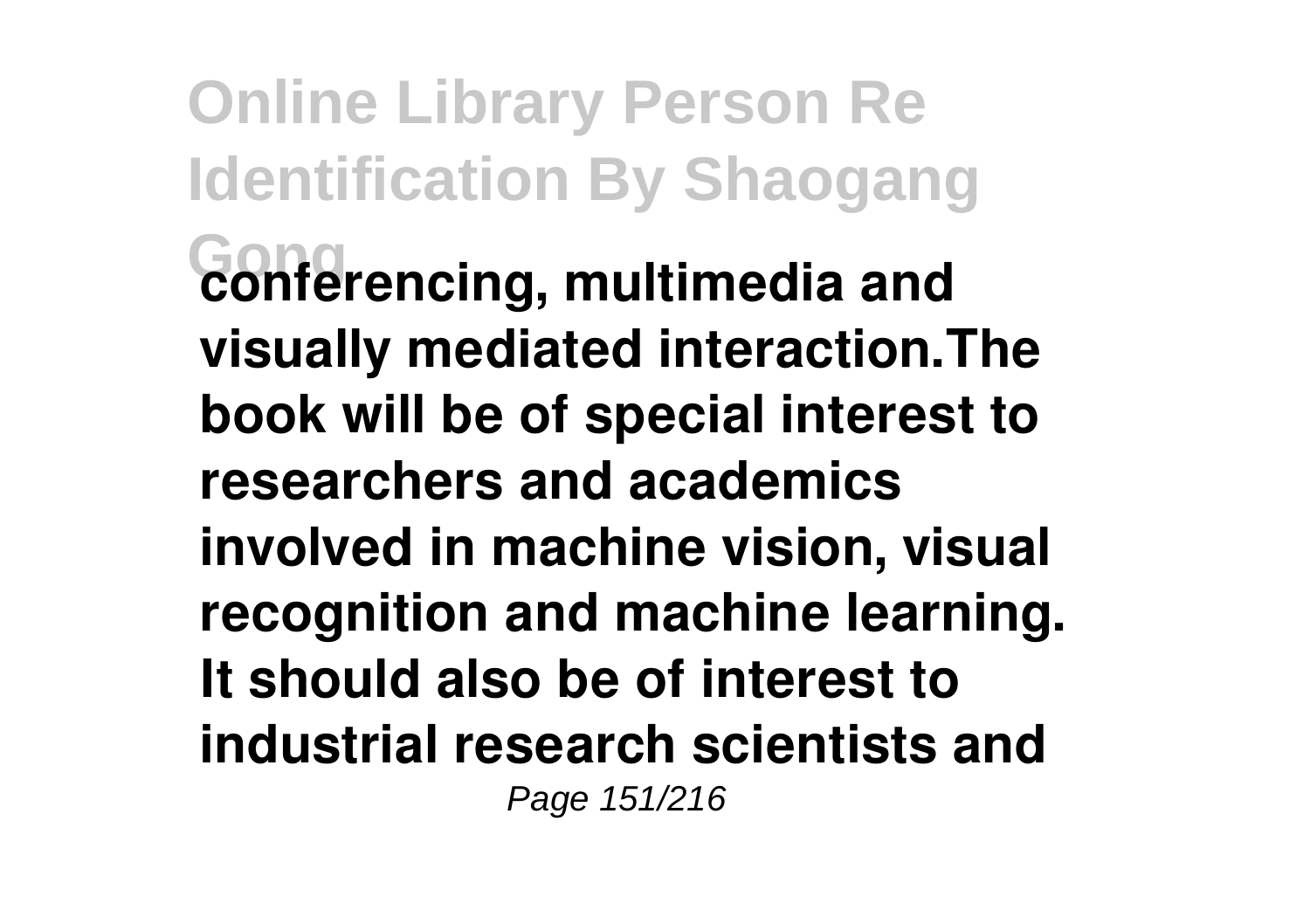**Online Library Person Re Identification By Shaogang Managers keen to exploit this emerging technology and develop automated face and human recognition systems. It is also useful to postgraduate students studying computer science, electronic engineering, information or systems engineering, and** Page 152/216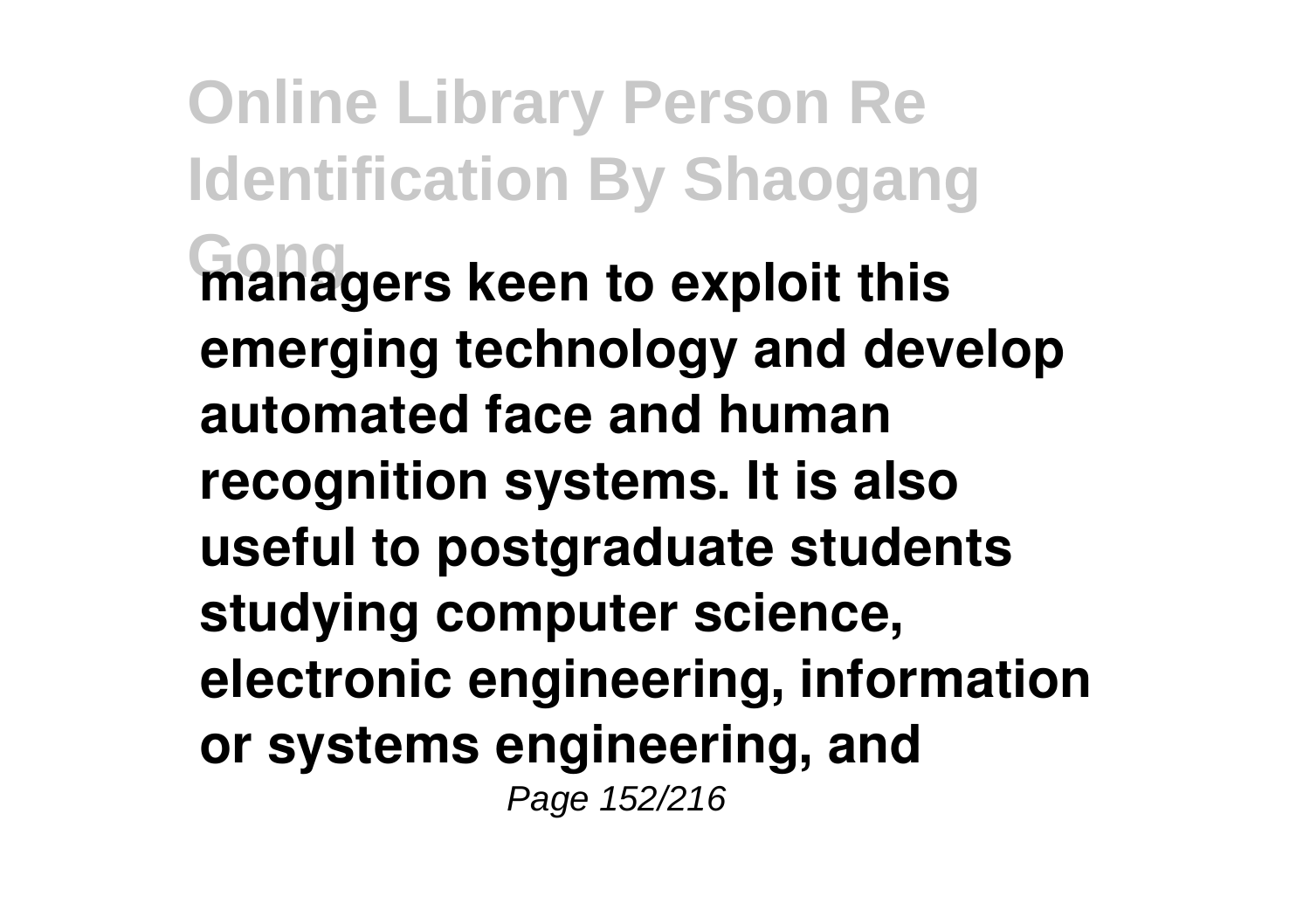**Online Library Person Re Identification By Shaogang Gong cognitive psychology. The four-volume set LNCS 8925, 8926, 8927 and 8928 comprises the thoroughly refereed post-workshop proceedings of the Workshops that took place in conjunction with the 13th European Conference on Computer Vision, ECCV 2014, held** Page 153/216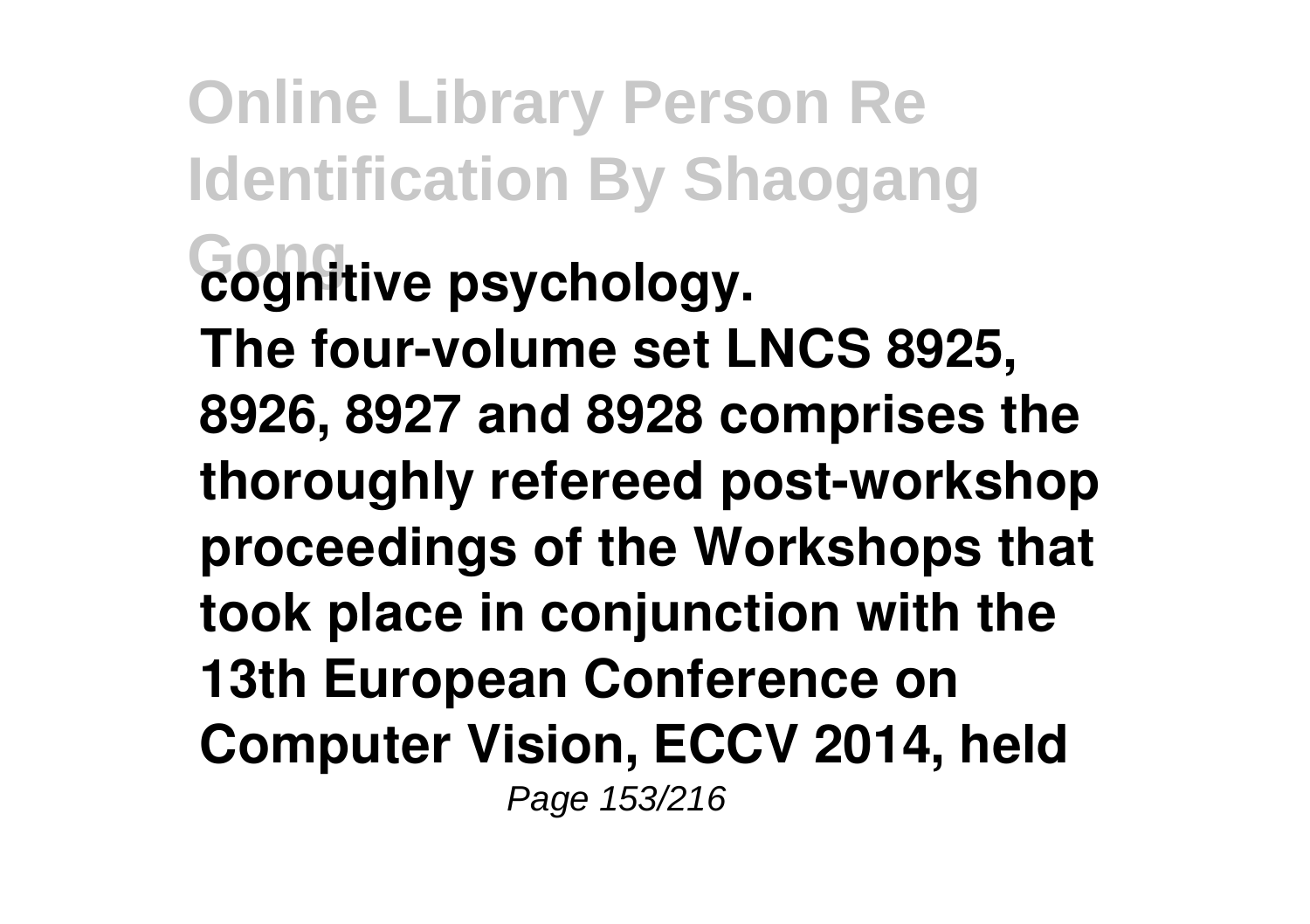**Online Library Person Re Identification By Shaogang Gong in Zurich, Switzerland, in September 2014. The 203 workshop papers were carefully reviewed and selected for inclusion in the proceedings. They where presented at workshops with the following themes: where computer vision meets art; computer vision in** Page 154/216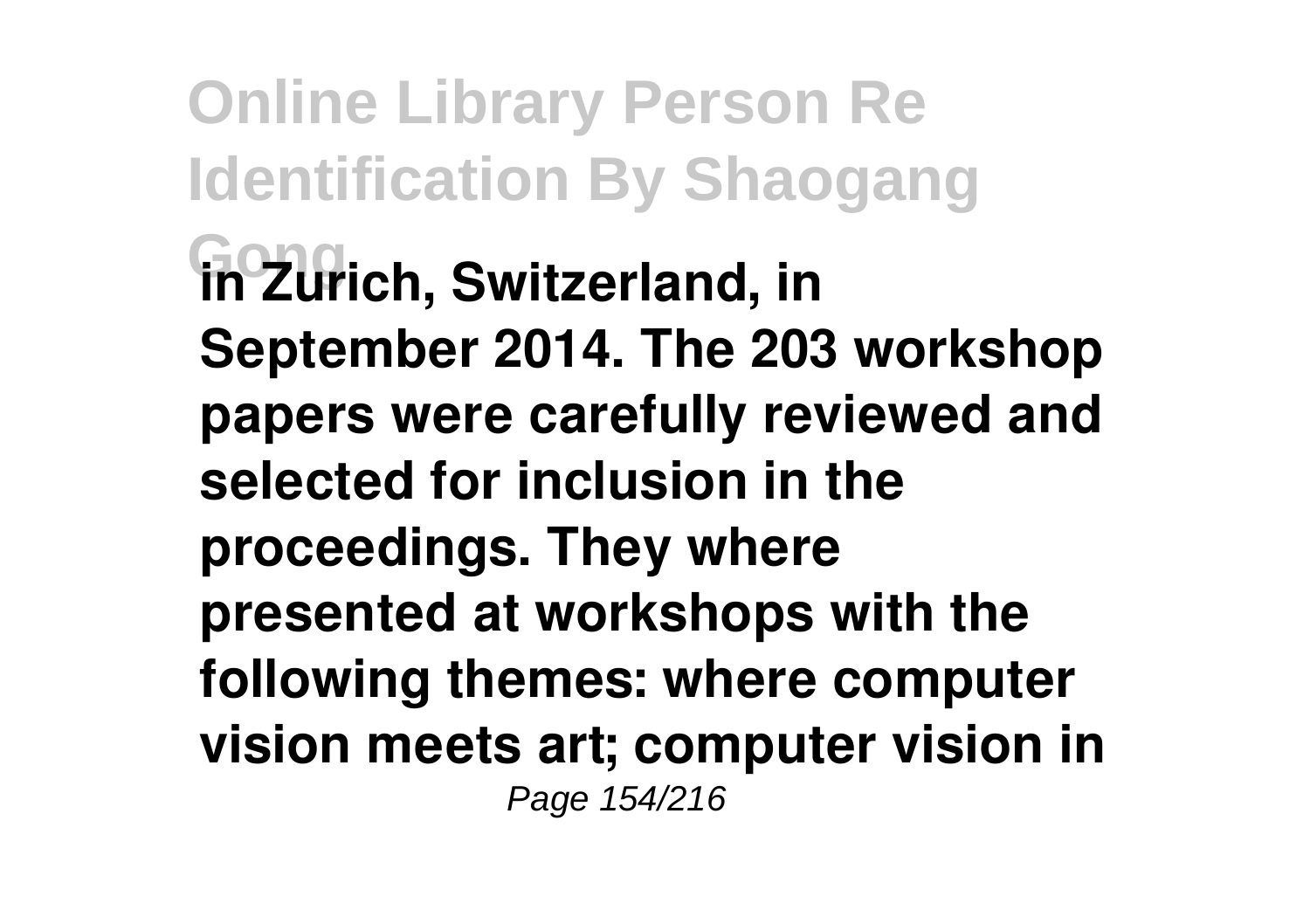**Online Library Person Re Identification By Shaogang Gong vehicle technology; spontaneous facial behavior analysis; consumer depth cameras for computer vision; "chalearn" looking at people: pose, recovery, action/interaction, gesture recognition; video event categorization, tagging and retrieval towards big data;** Page 155/216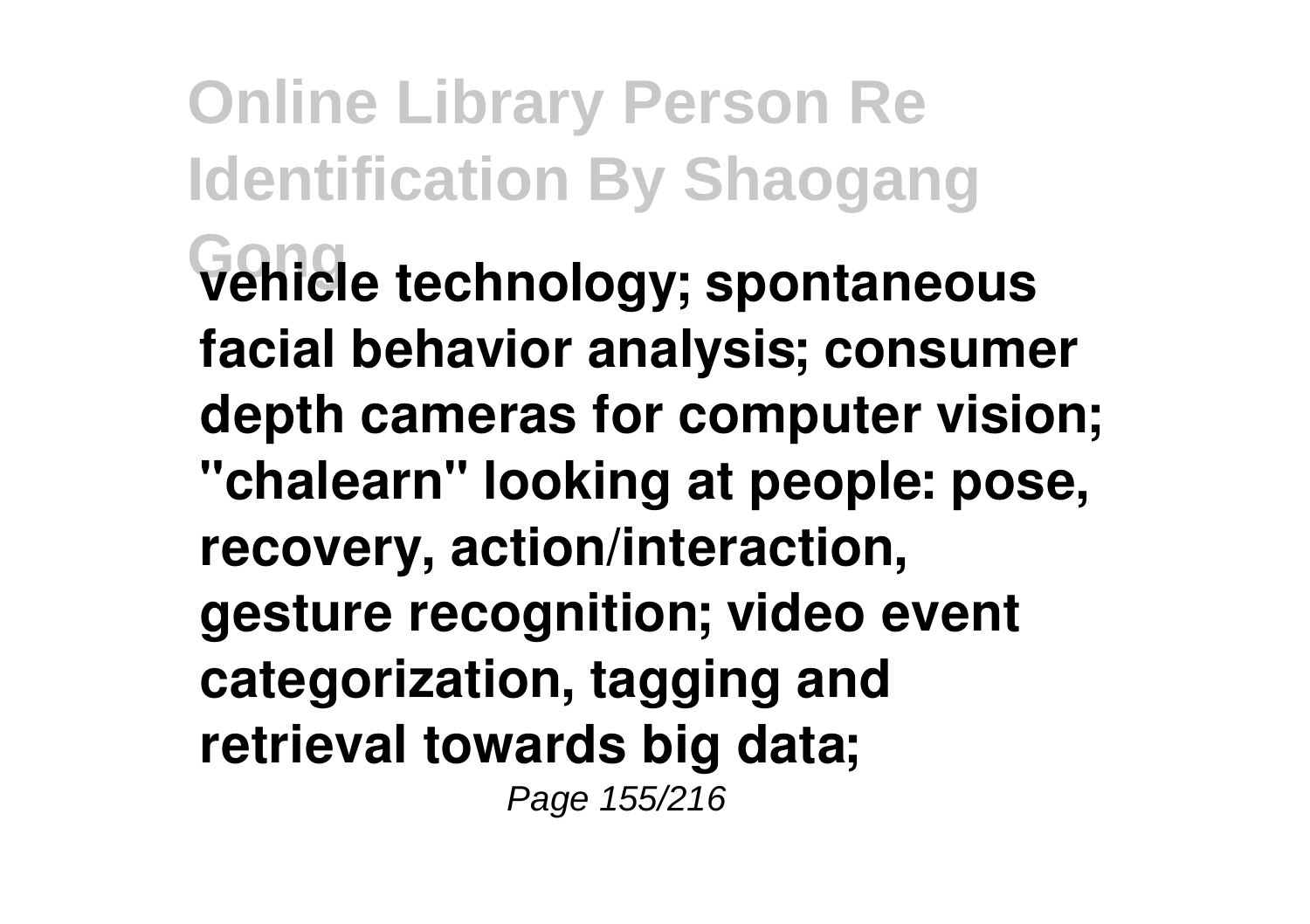**Online Library Person Re Identification By Shaogang Gong computer vision with local binary pattern variants; visual object tracking challenge; computer vision + ontology applies crossdisciplinary technologies; visual perception of affordance and functional visual primitives for scene analysis; graphical models in** Page 156/216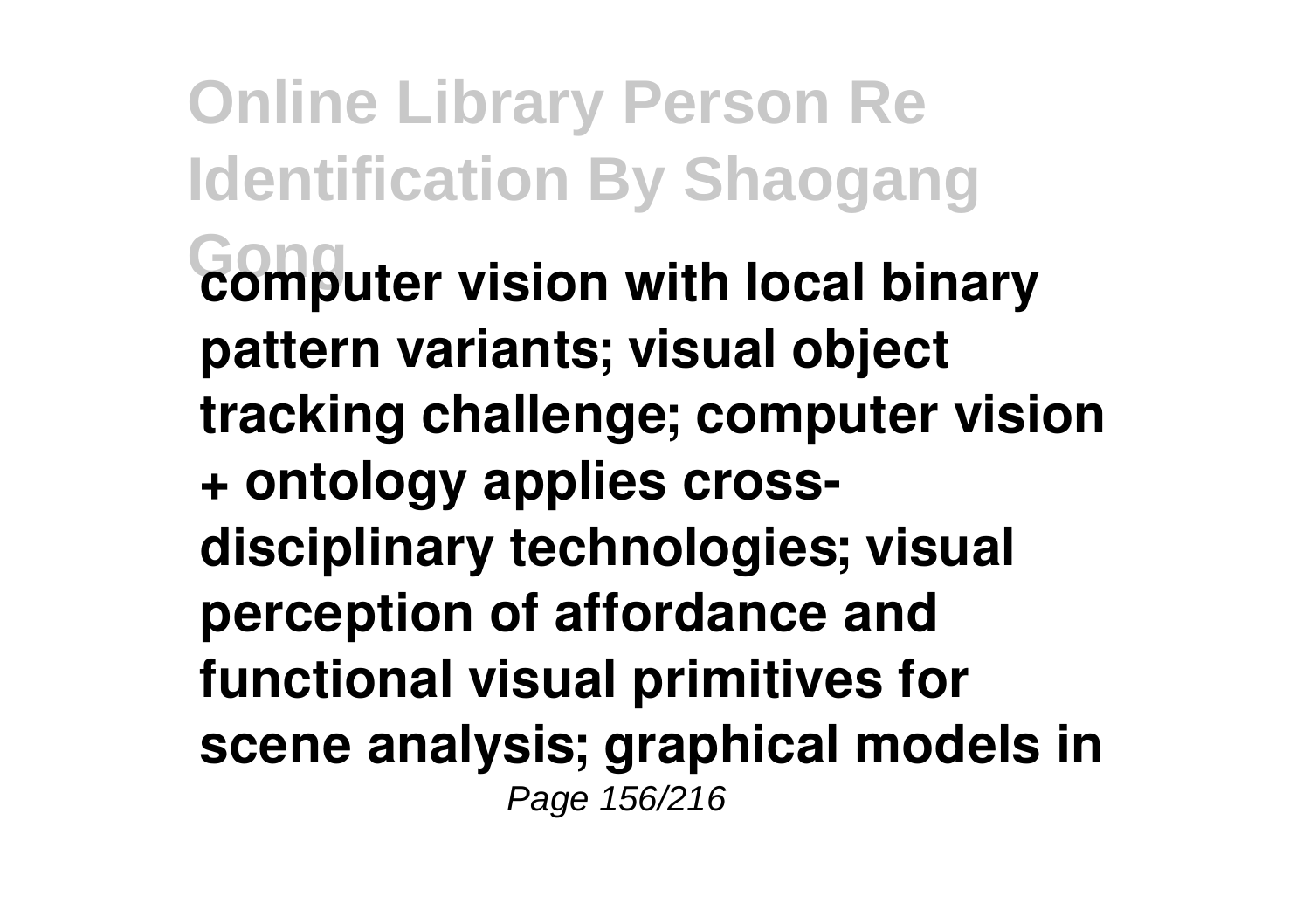**Online Library Person Re Identification By Shaogang Gong computer vision; light fields for computer vision; computer vision for road scene understanding and autonomous driving; soft biometrics; transferring and adapting source knowledge in computer vision; surveillance and re-identification; color and** Page 157/216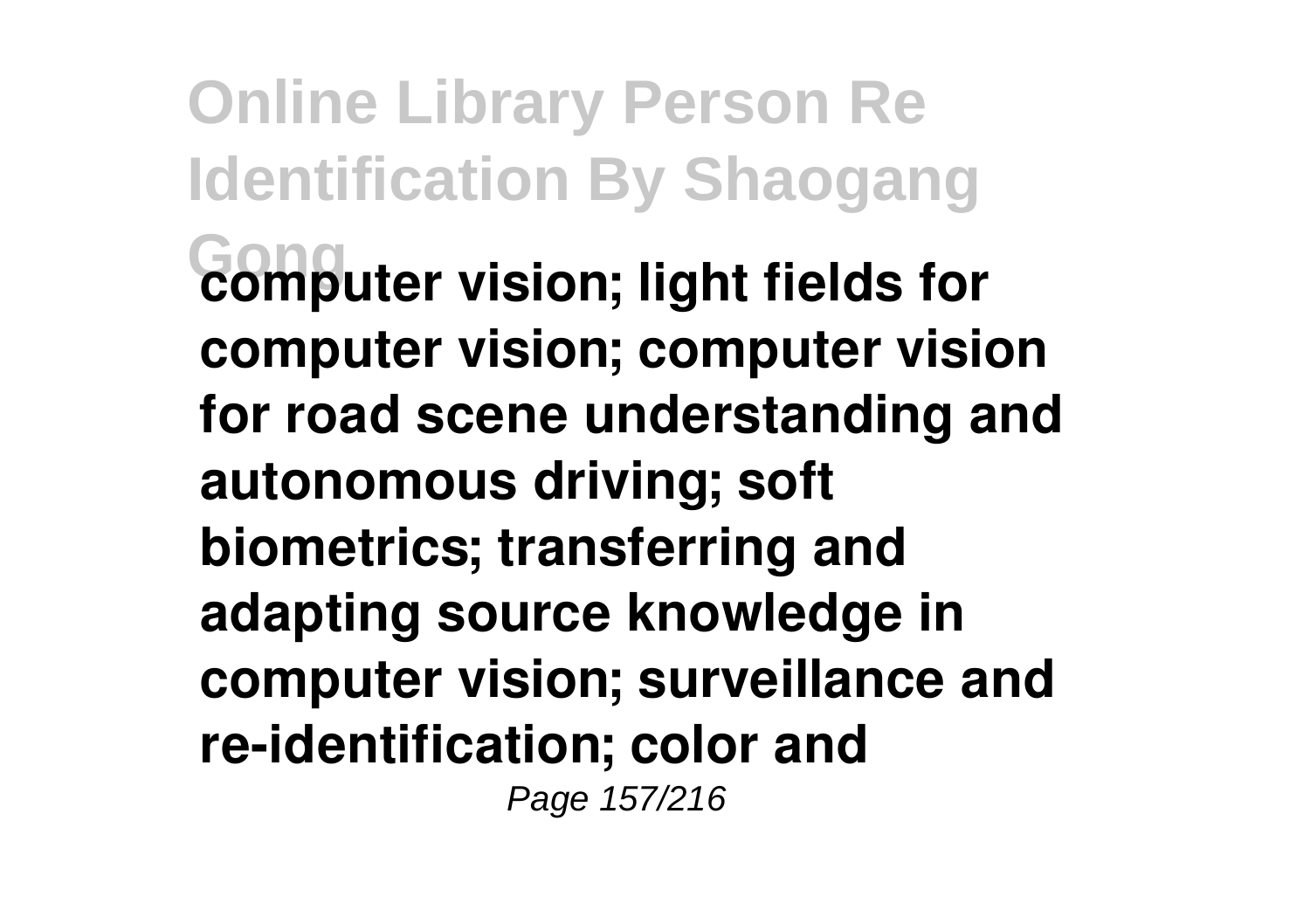**Online Library Person Re Identification By Shaogang Gong photometry in computer vision; assistive computer vision and robotics; computer vision problems in plant phenotyping; and non-rigid shape analysis and deformable image alignment. Additionally, a panel discussion on video segmentation is included.** Page 158/216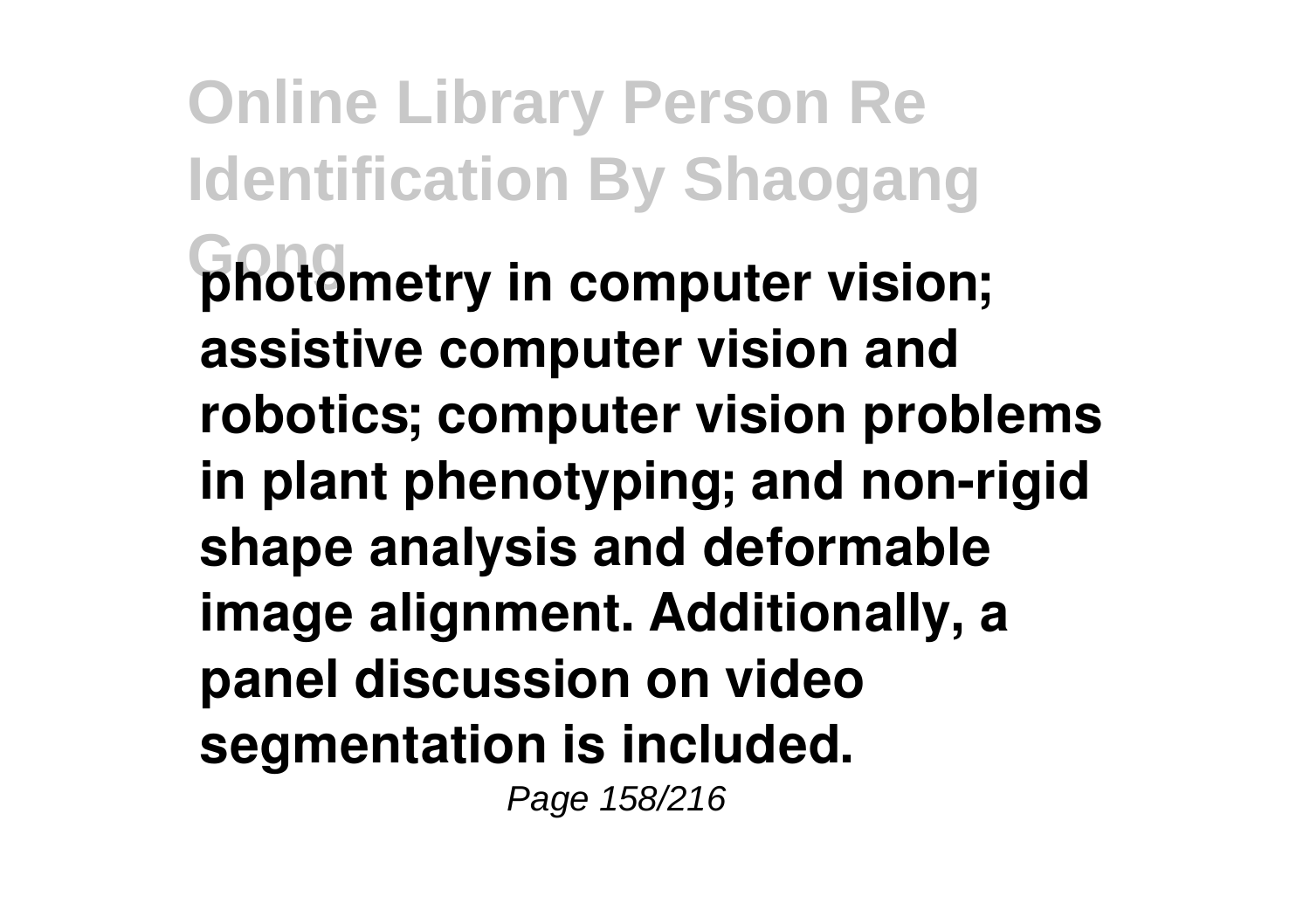**Online Library Person Re Identification By Shaogang Many governments around the world are calling for the use of biometric systems to provide crucial societal functions, consequently making it an urgent area for action. The current performance of some biometric systems in terms of their error** Page 159/216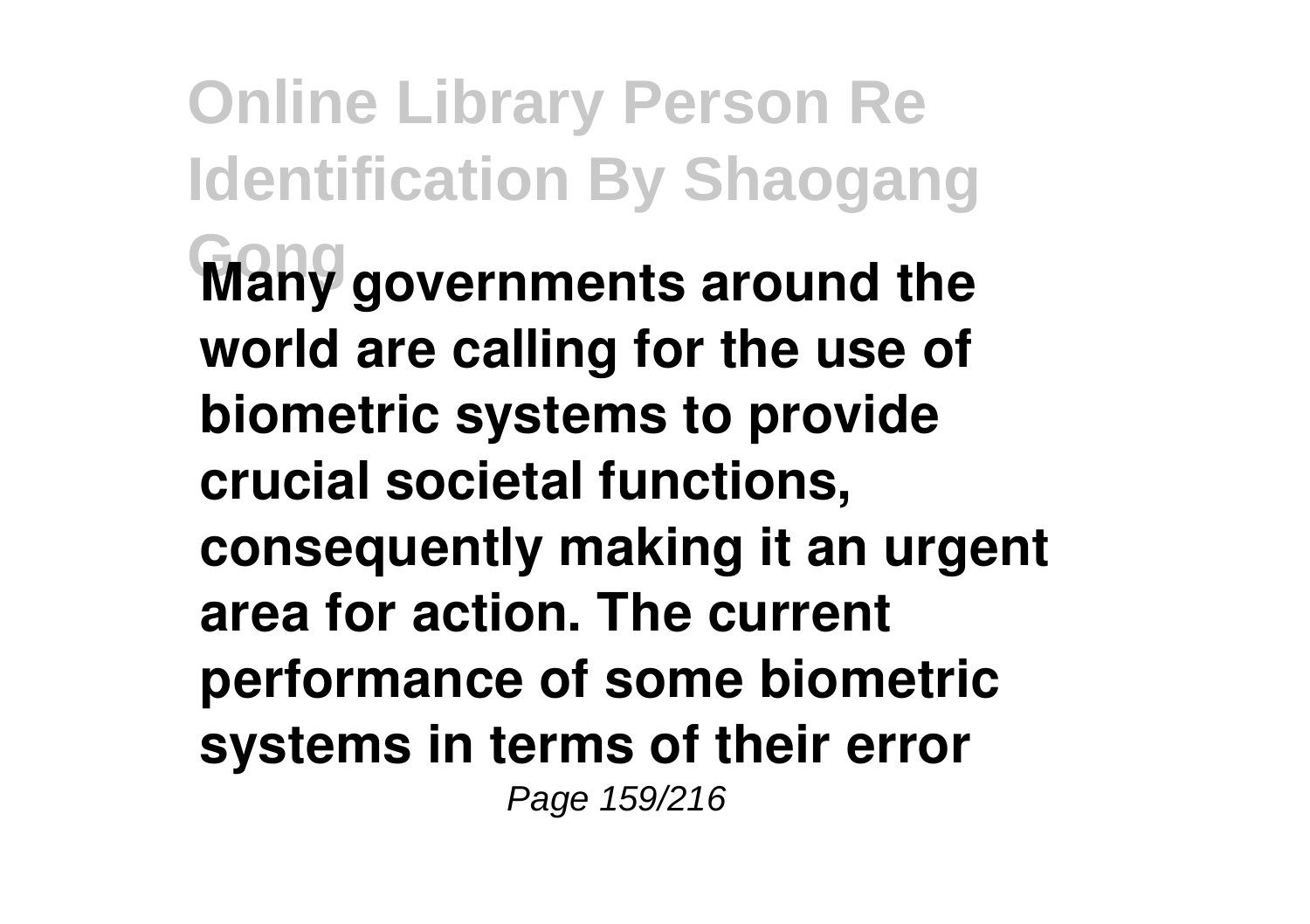**Online Library Person Re Identification By Shaogang Gong rates, robustness, and system security may prove to be inadequate for large-scale applications to process millions of users at a high rate of throughput. This book focuses on fusion in biometric systems. It discusses the present level, the limitations, and** Page 160/216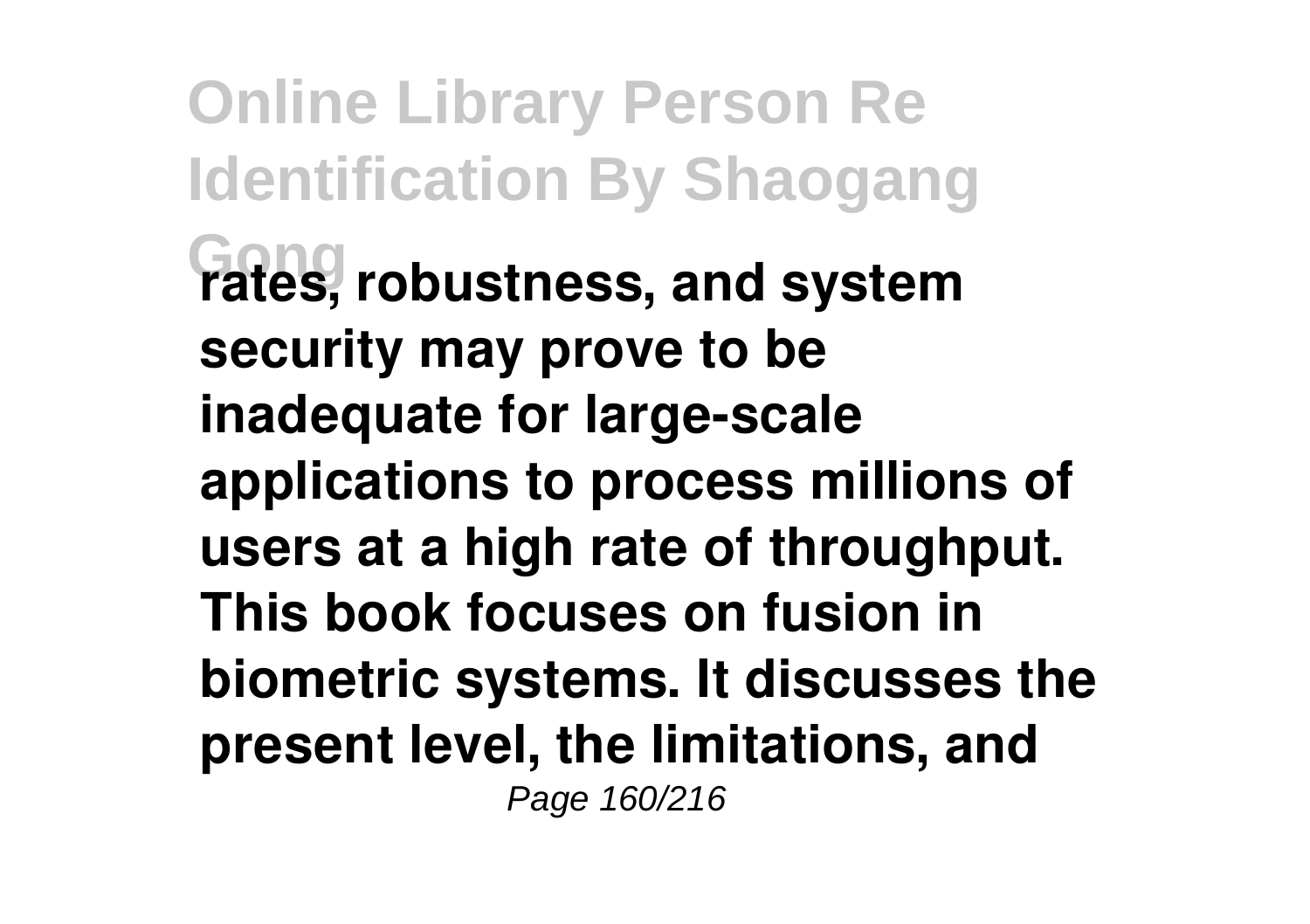**Online Library Person Re Identification By Shaogang Gong proposed methods to improve performance. It describes the fundamental concepts, current research, and security-related issues. The book will present a computational perspective, identify challenges, and cover new problemsolving strategies, offering solved** Page 161/216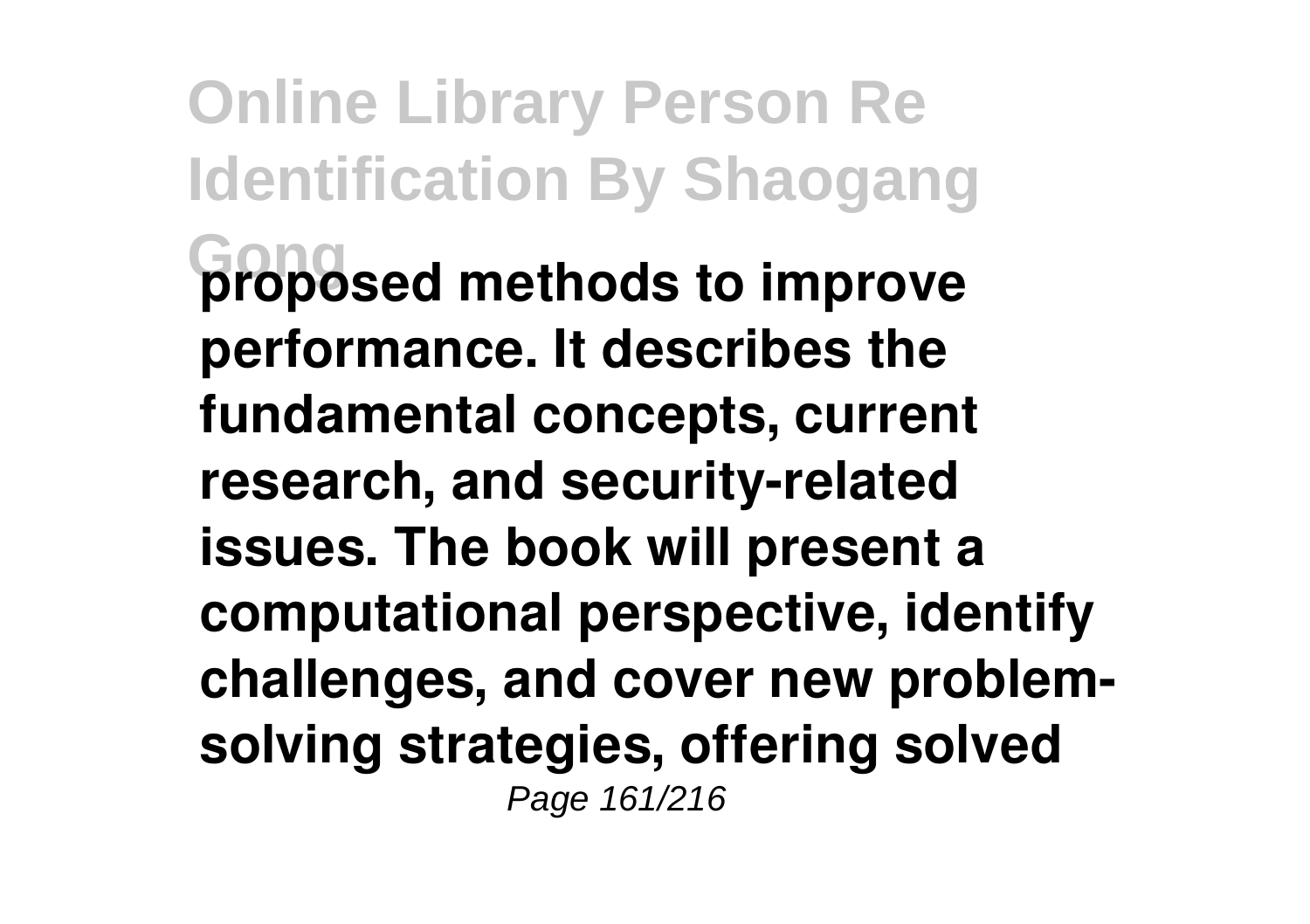**Online Library Person Re Identification By Shaogang Gong problems and case studies to help with reader comprehension and deep understanding. This book is written for researchers, practitioners, both undergraduate and post-graduate students, and those working in various engineering fields such as Systems** Page 162/216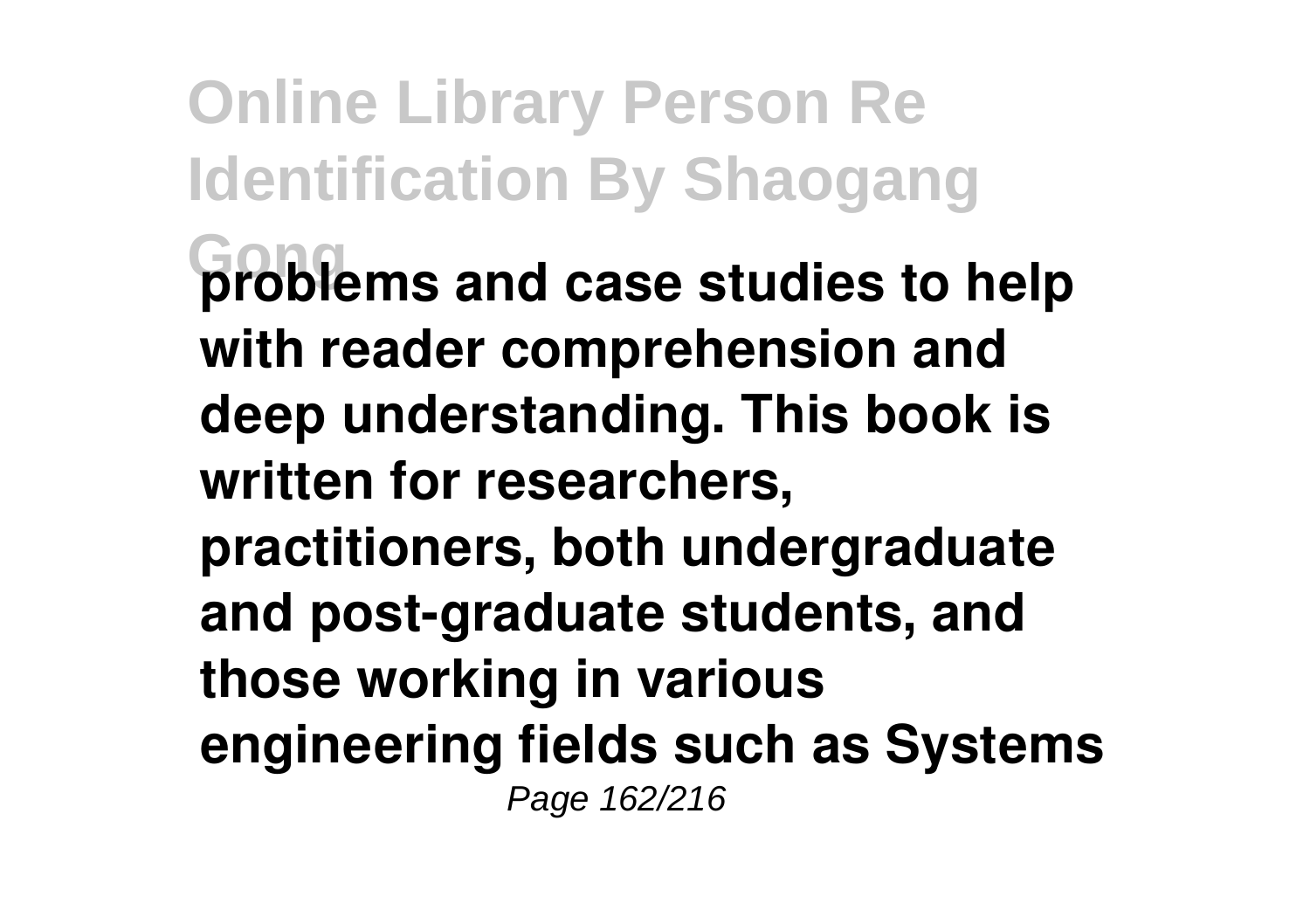**Online Library Person Re Identification By Shaogang Gong Engineering, Computer Science, Information Technology, Electronics, and Communications. Advanced Image and Video Processing Using MATLAB**

## **Multi-Camera Networks 19th International Conference,** Page 163/216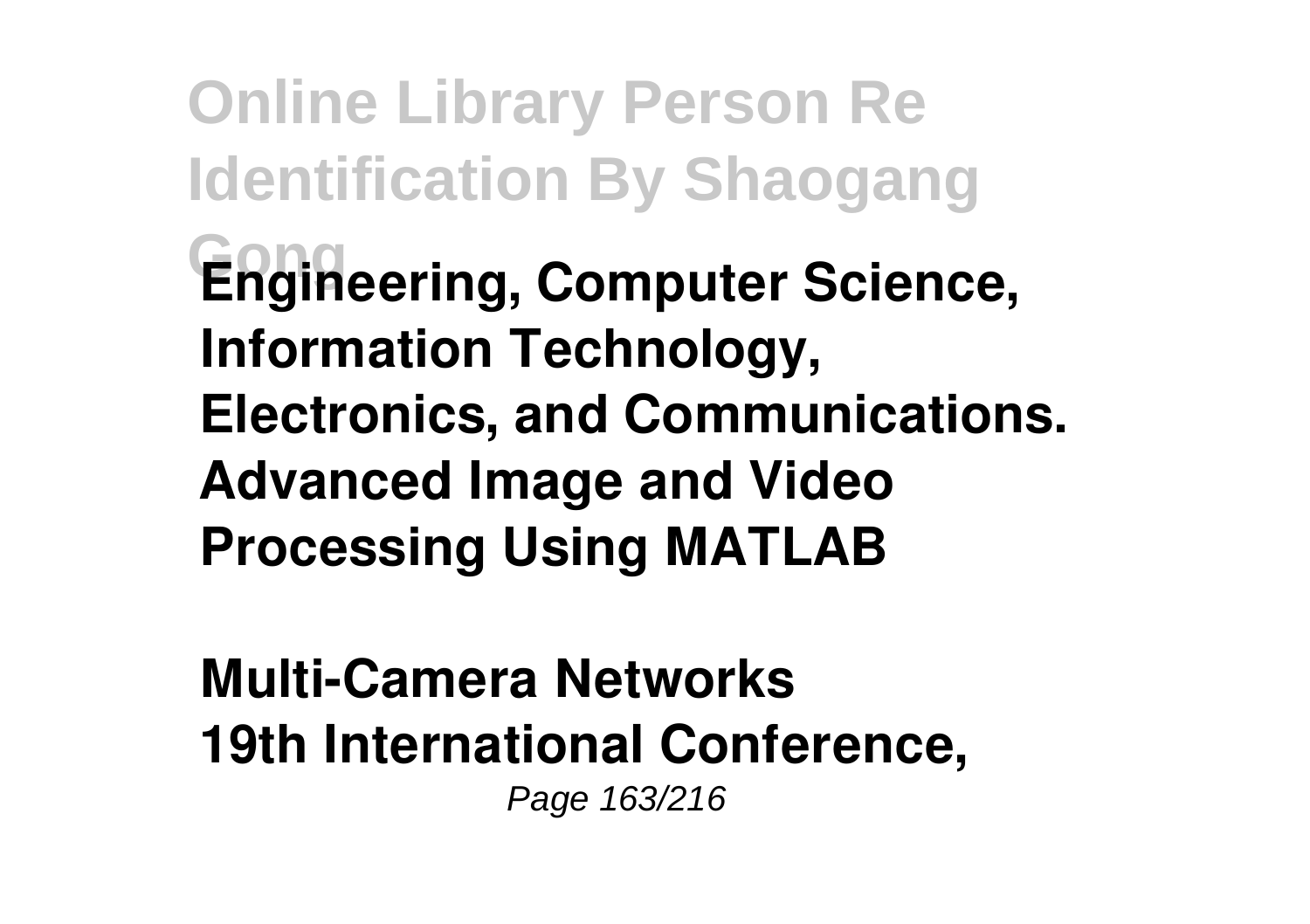**Online Library Person Re Identification By Shaogang Gong MMM 2013, Huangshan, China, January 7-9, 2013, Proceedings, Part I Group and Crowd Behavior for Computer Vision Dynamic Vision: From Images To Face Recognition Computer Vision - ECCV 2014** Page 164/216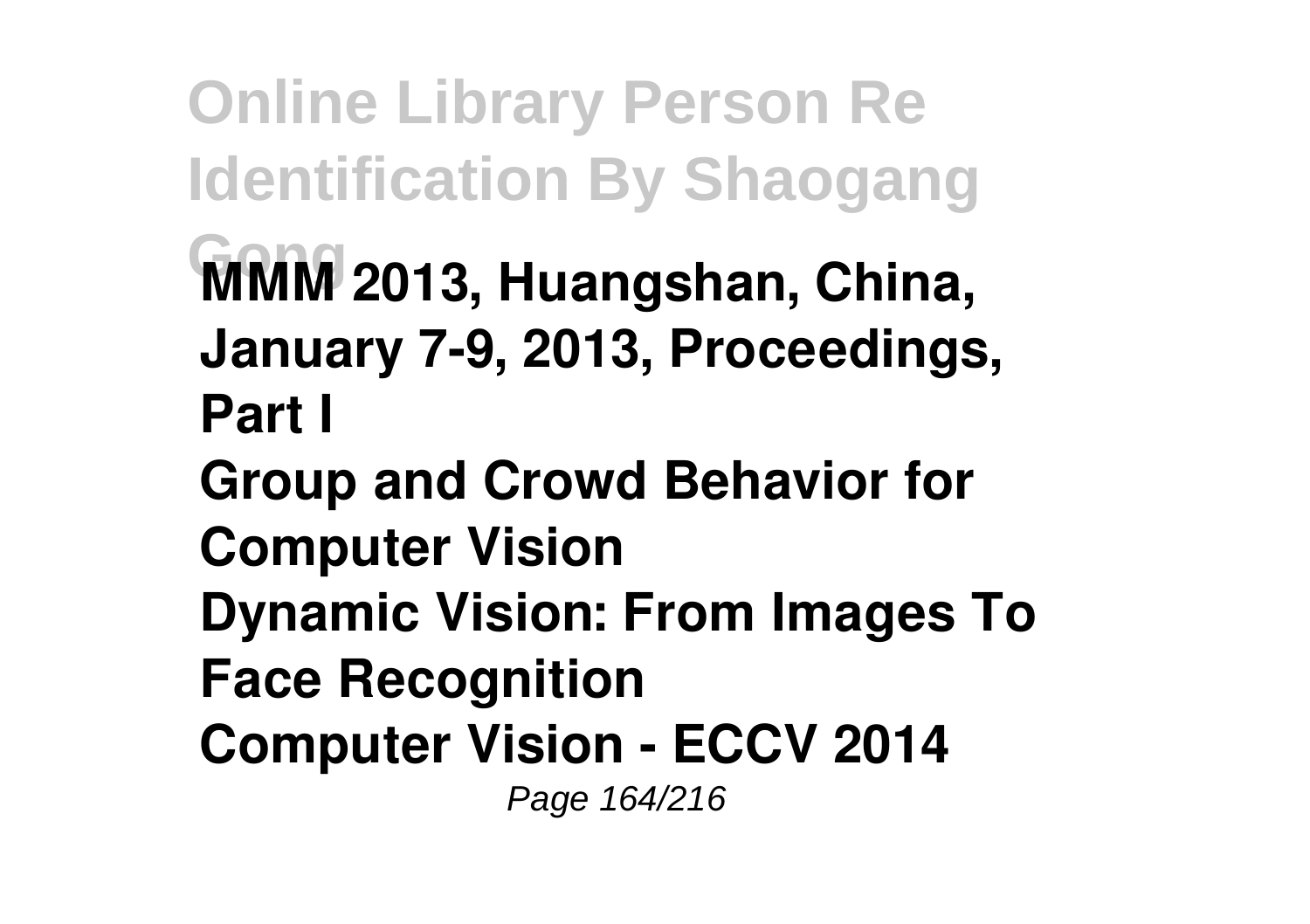## **Online Library Person Re Identification By Shaogang Workshops** The 30-volume set, comprising the LNCS books 12346 until 12375, constitutes the refereed proceedings of the 16th European Conference on Computer Vision, ECCV 2020, which was planned to be held in Glasgow,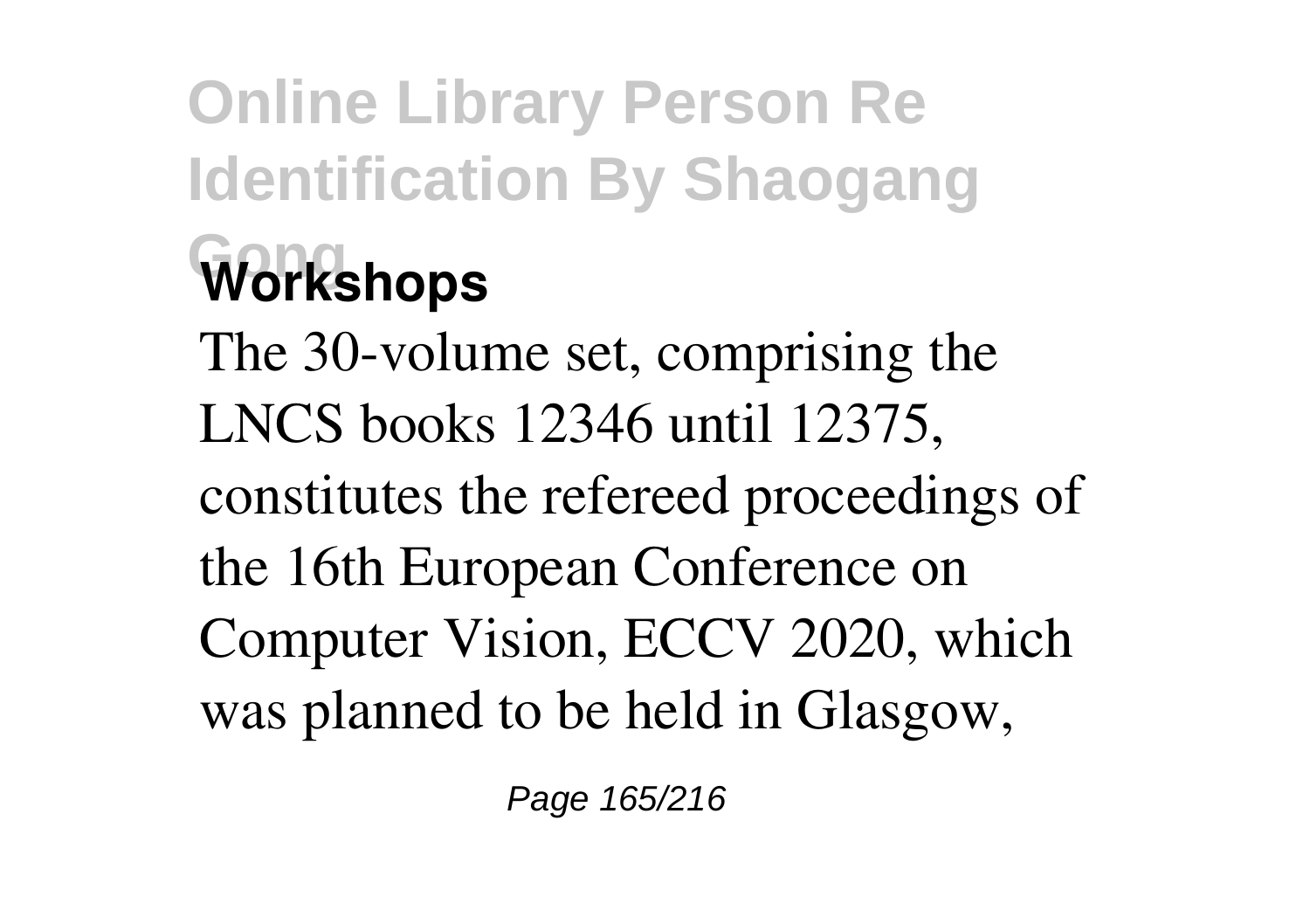**Online Library Person Re Identification By Shaogang** UK, during August 23-28, 2020. The conference was held virtually due to the COVID-19 pandemic. The 1360 revised papers presented in these proceedings were carefully reviewed and selected from a total of 5025 submissions. The papers deal with

Page 166/216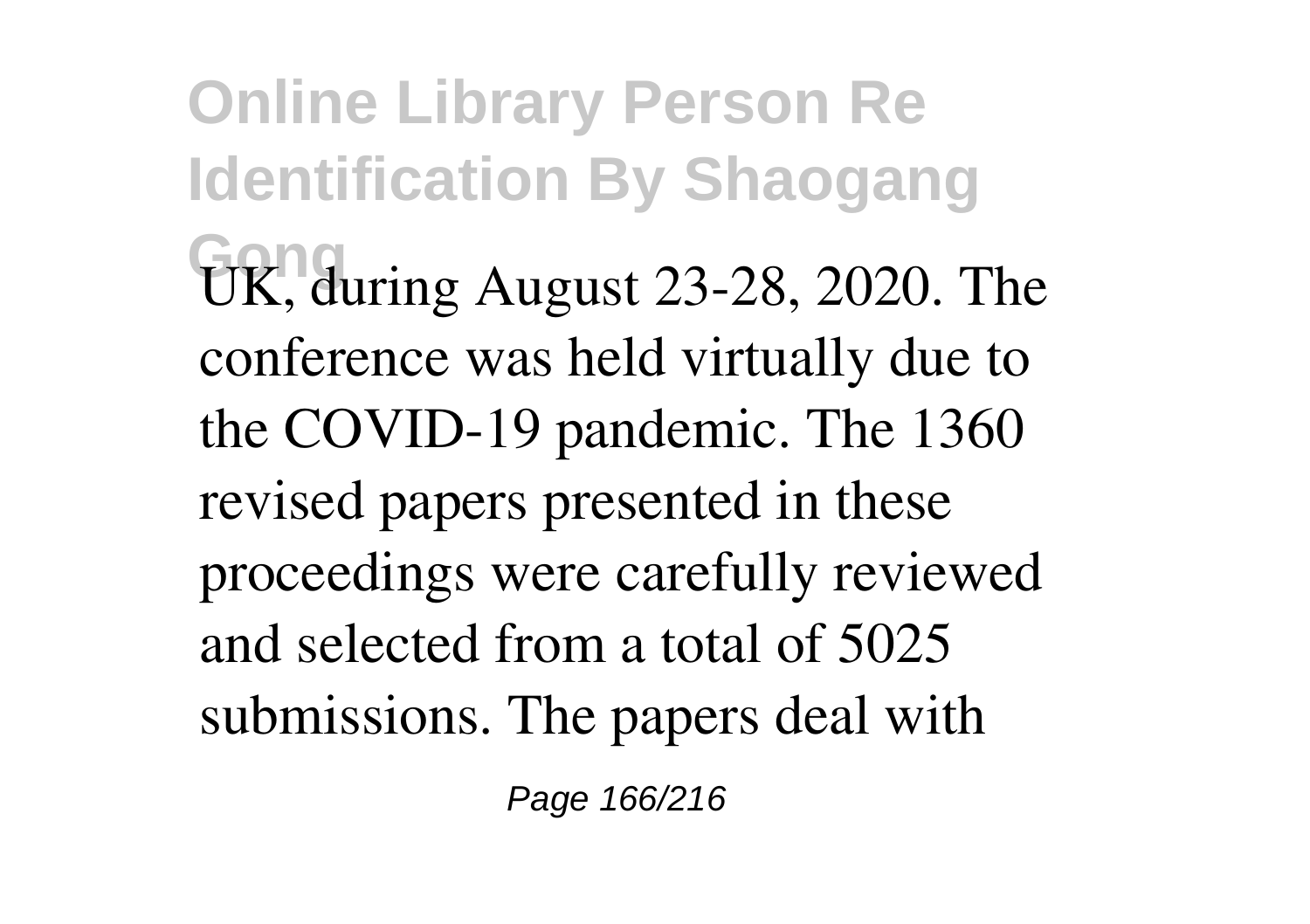**Online Library Person Re Identification By Shaogang Gong** topics such as computer vision; machine learning; deep neural networks; reinforcement learning; object recognition; image classification; image processing; object detection; semantic segmentation; human pose estimation; 3d

Page 167/216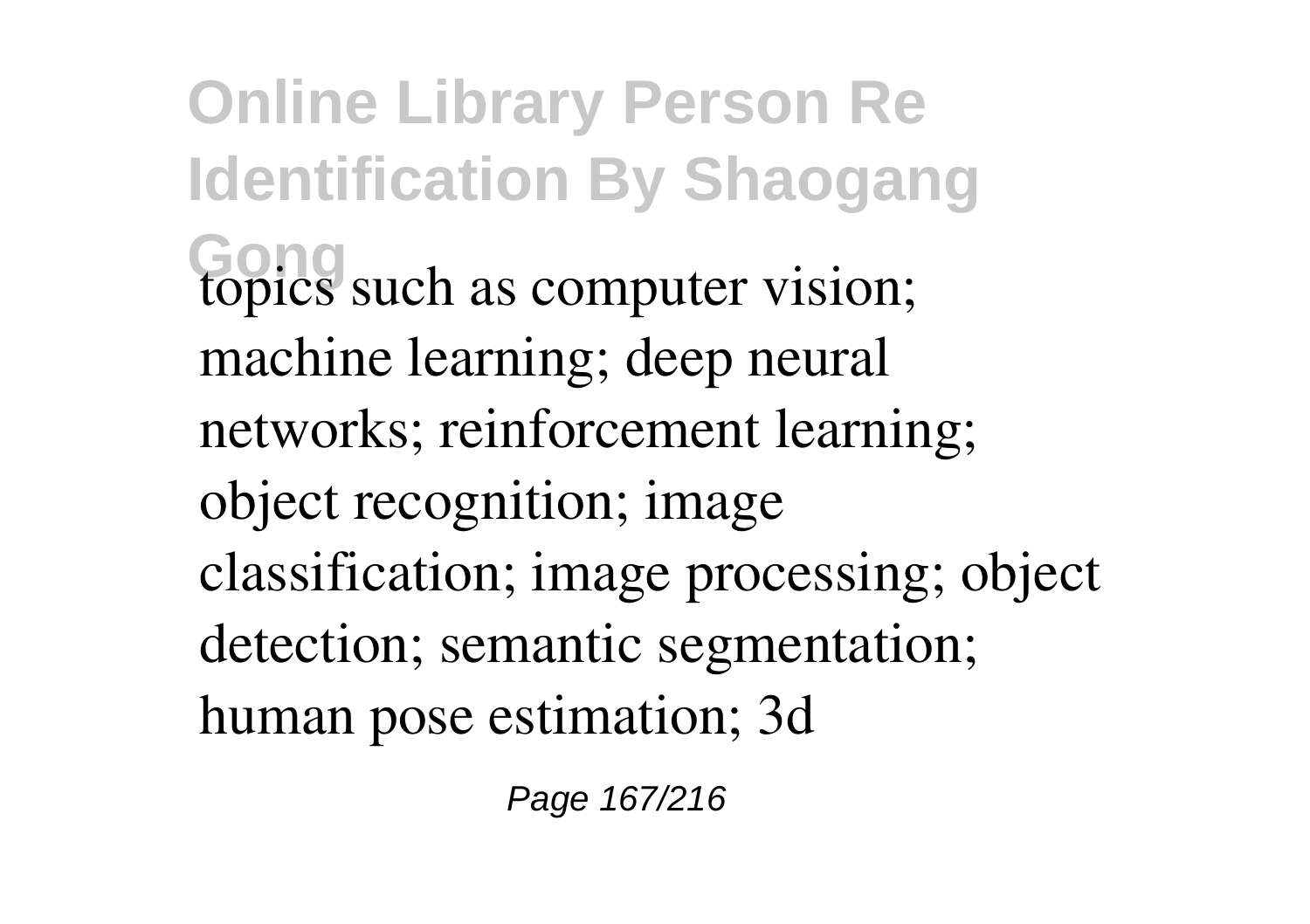**Online Library Person Re Identification By Shaogang Gong** reconstruction; stereo vision; computational photography; neural networks; image coding; image reconstruction; object recognition; motion estimation. The first book, by the leading experts,

on this rapidly developing field with

Page 168/216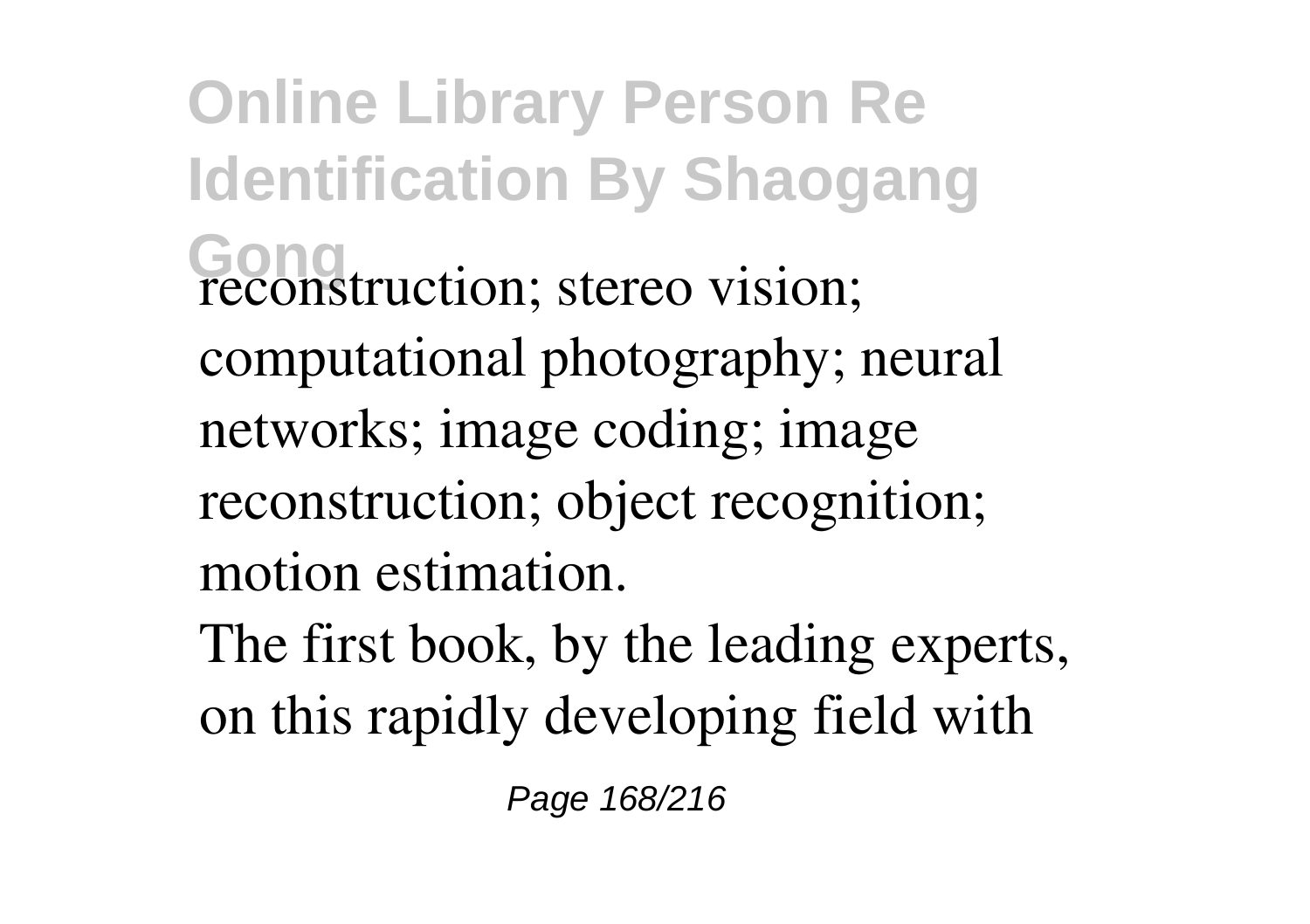**Online Library Person Re Identification By Shaogang Gong** applications to security, smart homes, multimedia, and environmental monitoring Comprehensive coverage of fundamentals, algorithms, design methodologies, system implementation issues, architectures, and applications Presents in detail the latest

Page 169/216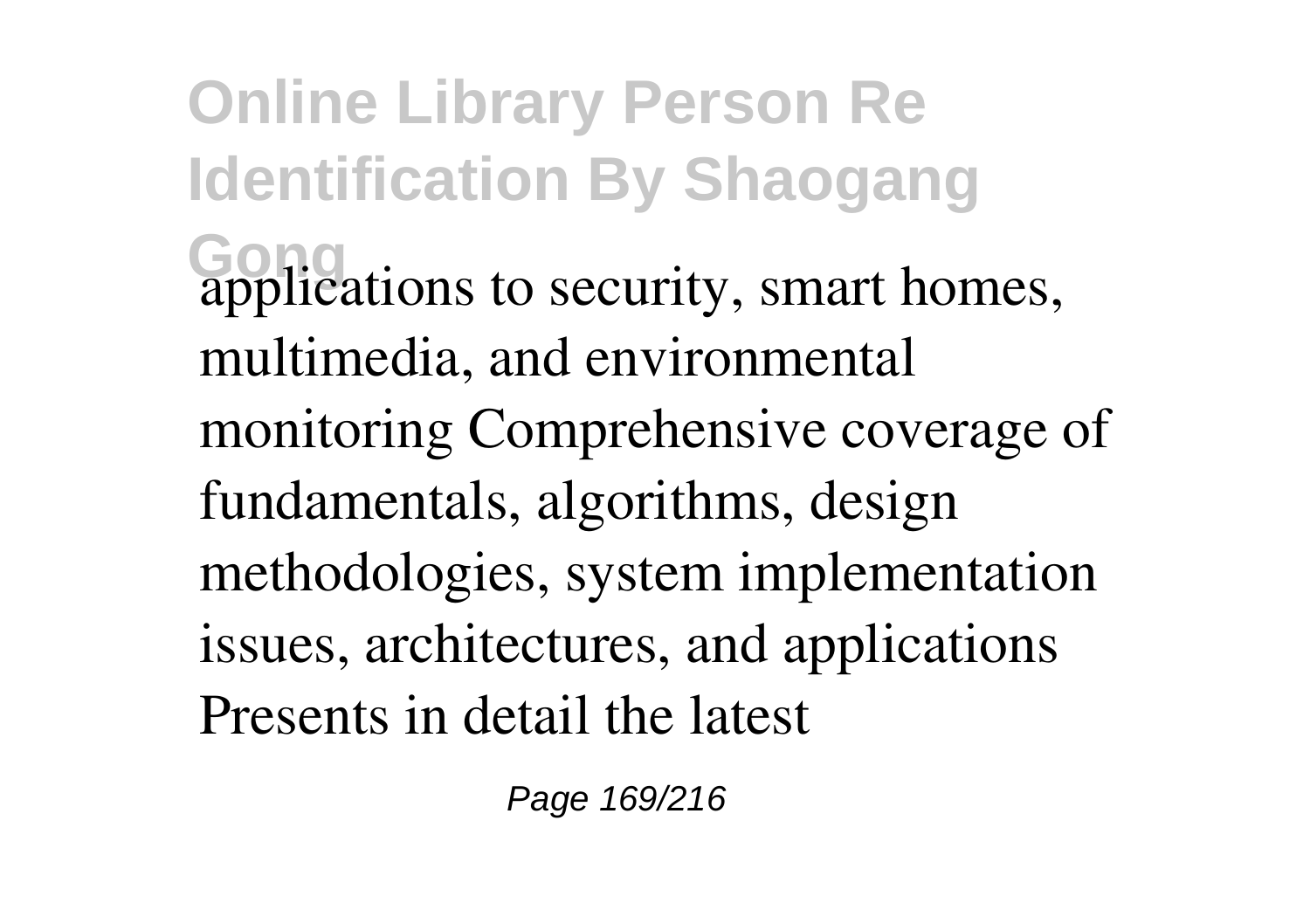**Online Library Person Re Identification By Shaogang Gong** developments in multi-camera calibration, active and heterogeneous camera networks, multi-camera object and event detection, tracking, coding, smart camera architecture and middleware This book is the definitive reference in multi-camera networks. It

Page 170/216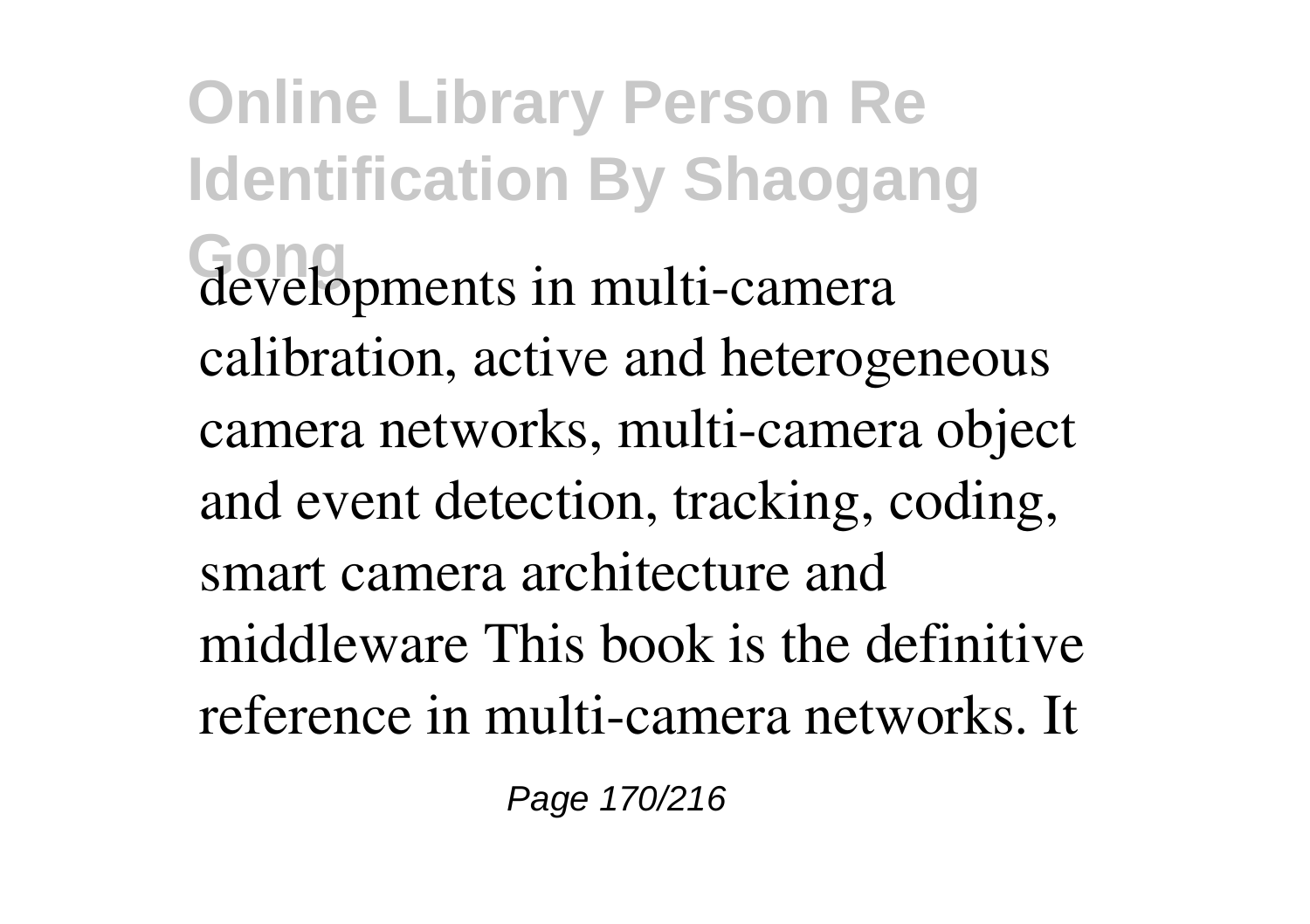**Online Library Person Re Identification By Shaogang** Gong<sub>l</sub> experience on the conceptual and implementation issues involved in the design and operation of multicamera networks, as well as presenting the state-of-the-art in hardware, algorithms and system development. The book is broad in scope, covering

Page 171/216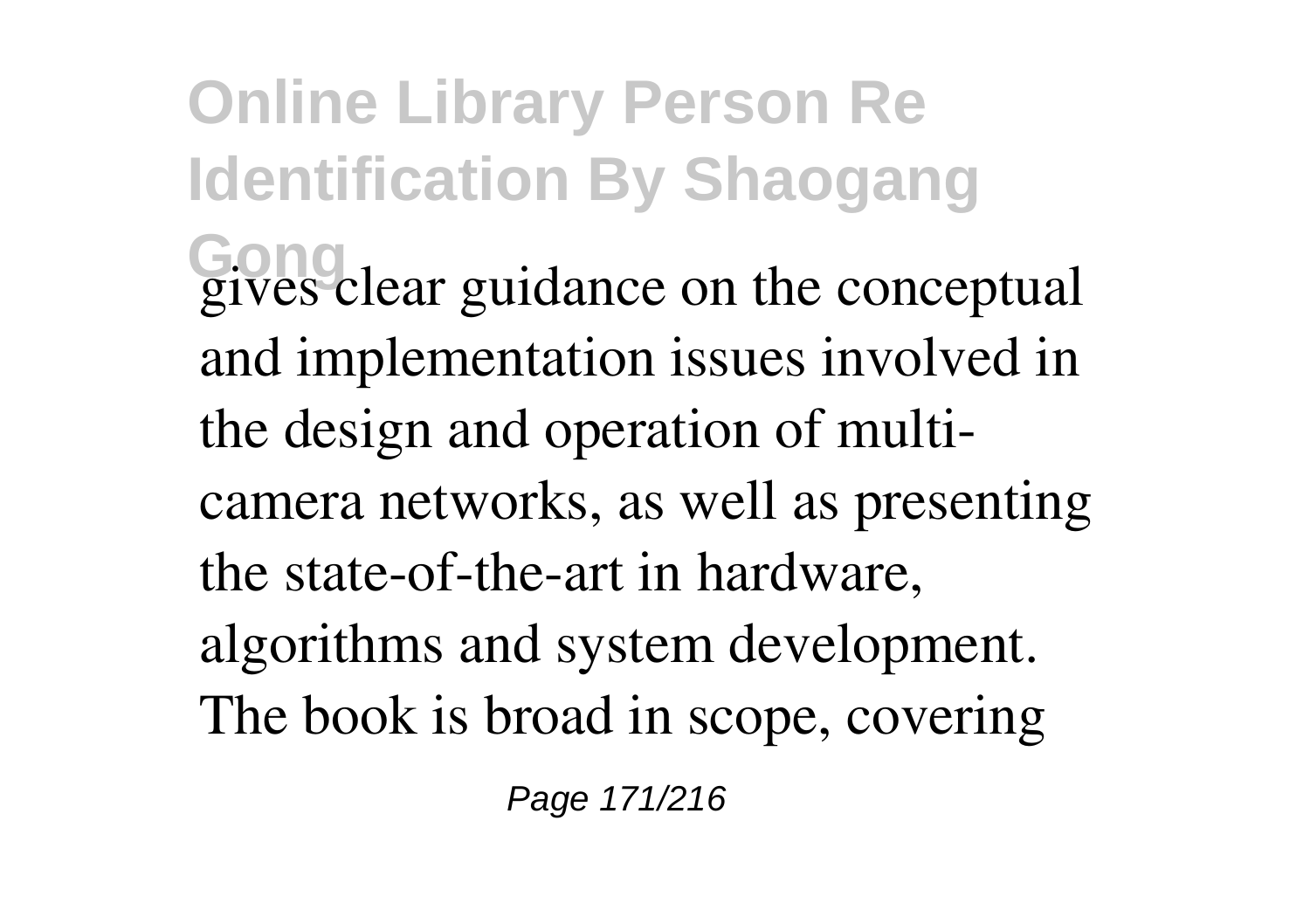**Online Library Person Re Identification By Shaogang Gong** smart camera architectures, embedded processing, sensor fusion and middleware, calibration and topology, network-based detection and tracking, and applications in distributed and collaborative methods in camera networks. This book will be an ideal

Page 172/216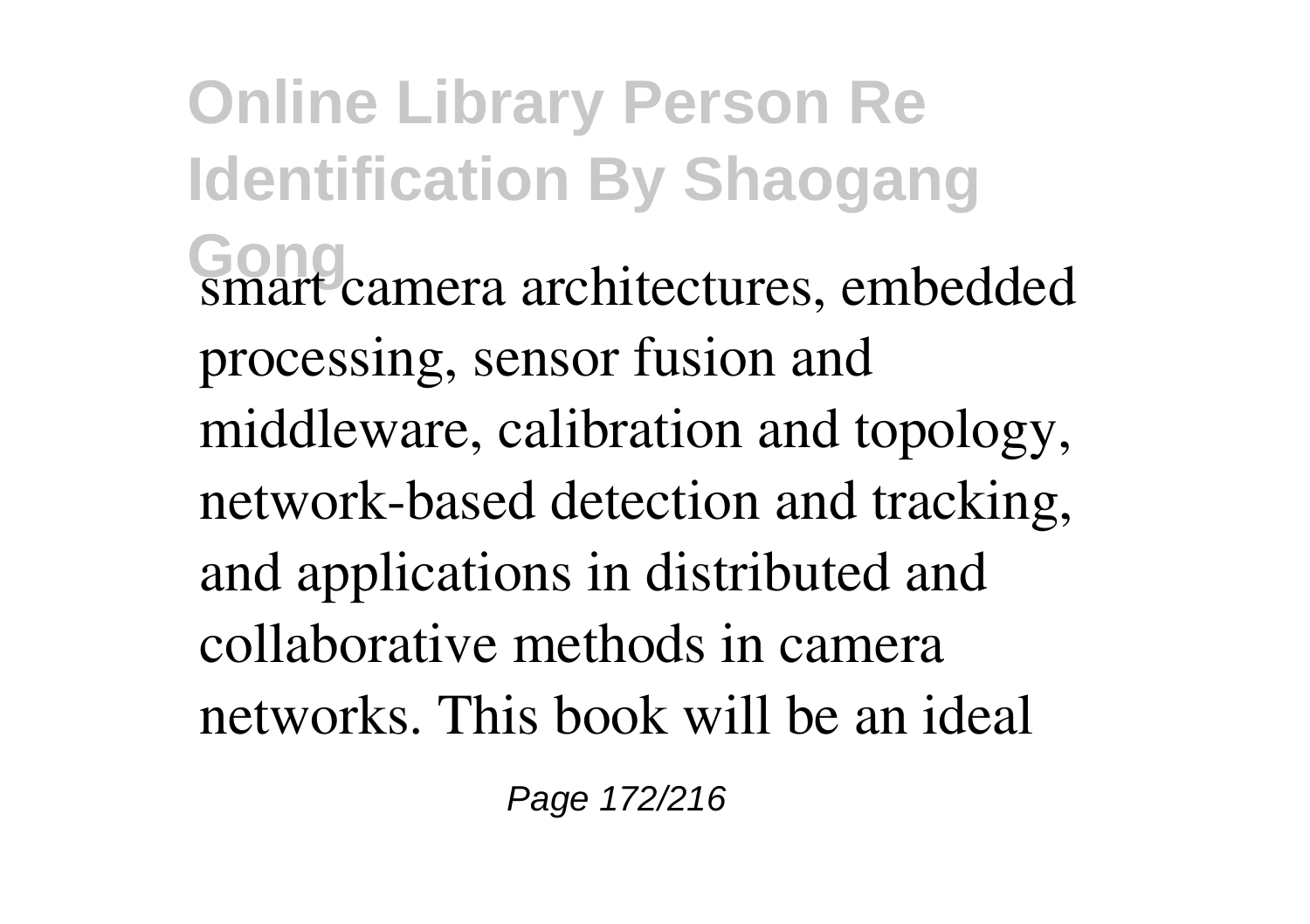**Online Library Person Re Identification By Shaogang Gong** reference for university researchers, R&D engineers, computer engineers, and graduate students working in signal and video processing, computer vision, and sensor networks. Hamid Aghajan is a Professor of Electrical Engineering (consulting) at Stanford University. His

Page 173/216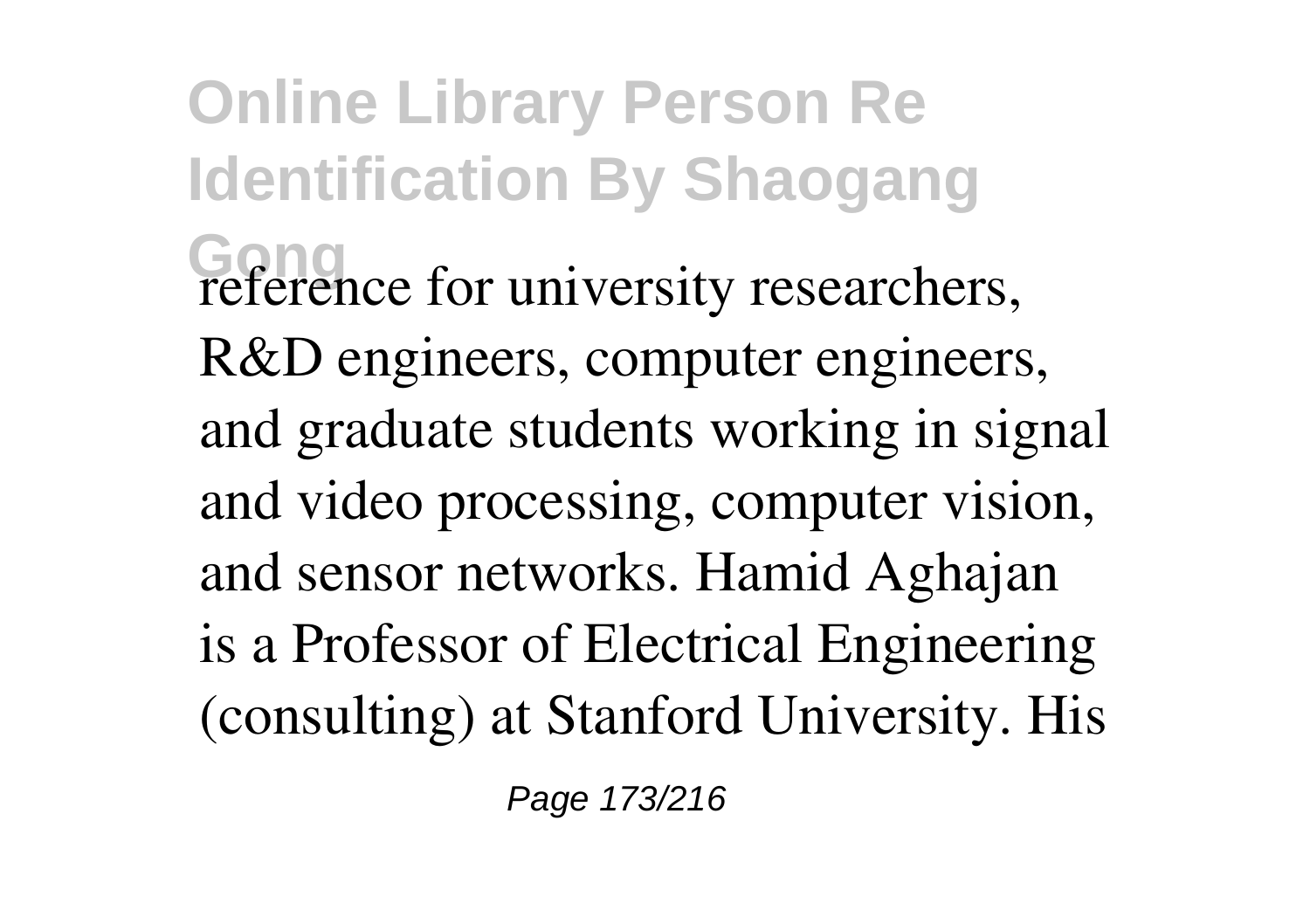**Online Library Person Re Identification By Shaogang Gong** research is on multi-camera networks for smart environments with application to smart homes, assisted living and well being, meeting rooms, and avatar-based communication and social interactions. He is Editor-in-Chief of Journal of Ambient

Page 174/216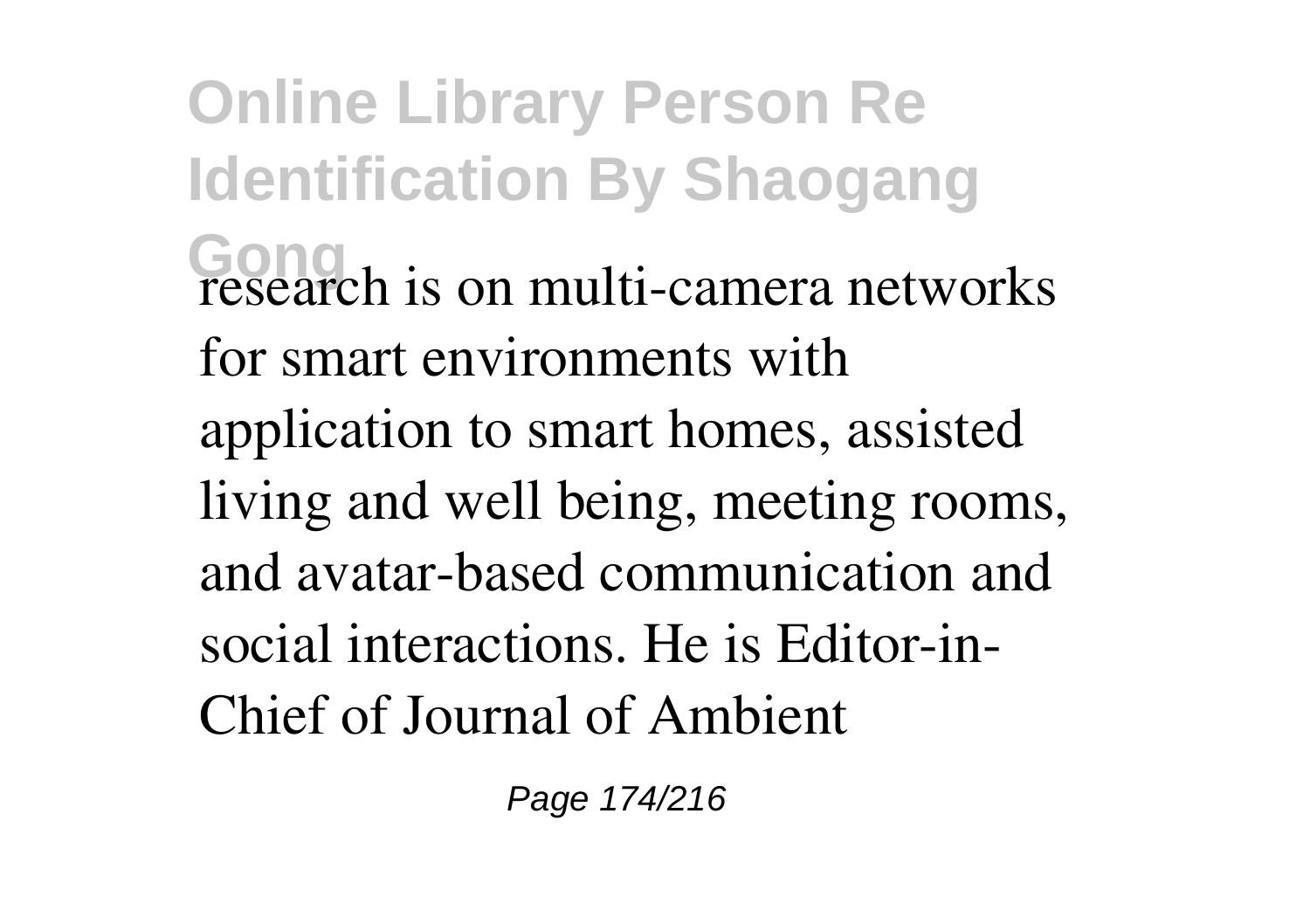**Online Library Person Re Identification By Shaogang** Intelligence and Smart Environments, and was general chair of ACM/IEEE ICDSC 2008. Andrea Cavallaro is Reader (Associate Professor) at Queen Mary, University of London (QMUL). His research is on target tracking and audiovisual content analysis for

Page 175/216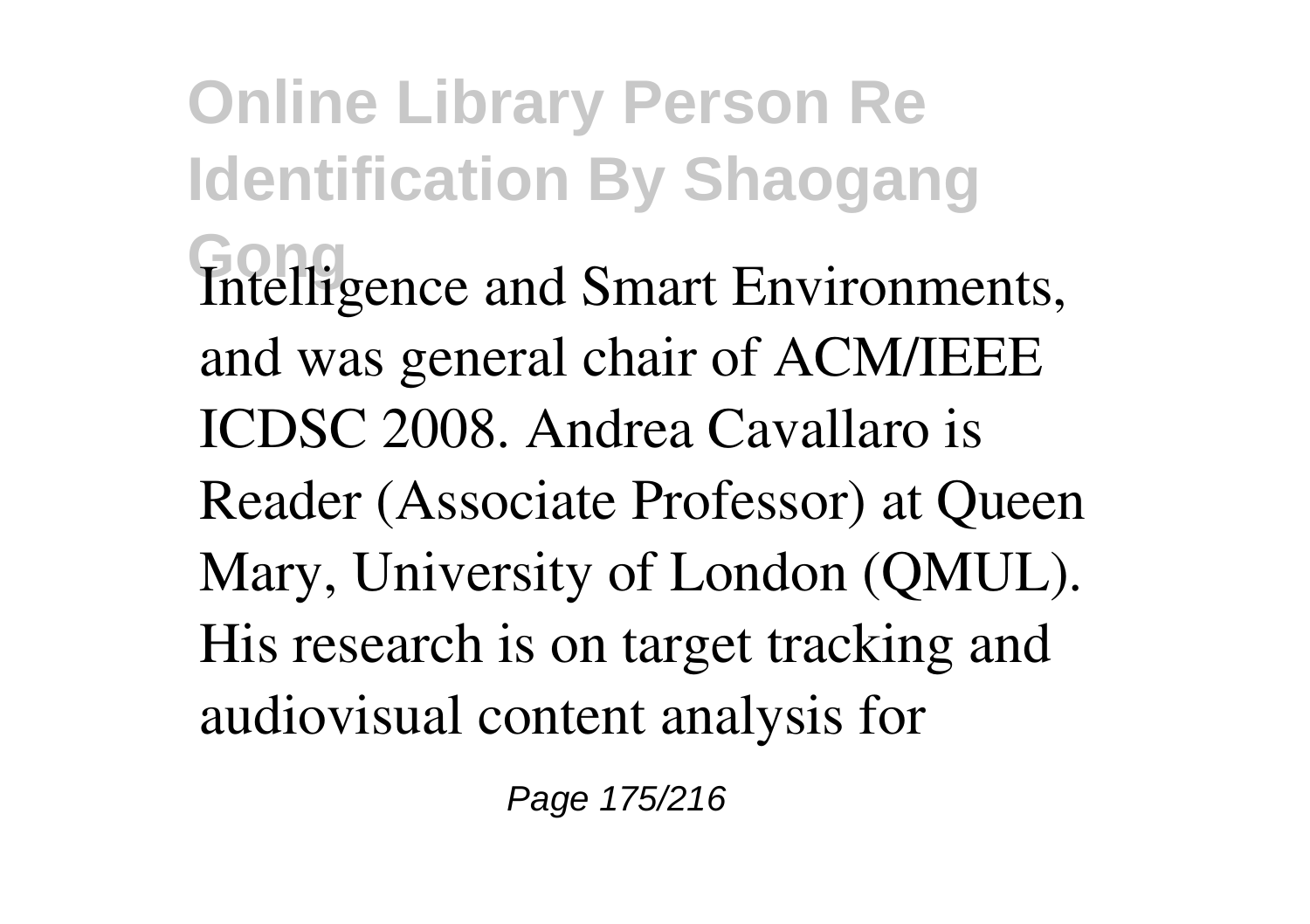**Online Library Person Re Identification By Shaogang Gong** advanced surveillance and multi-sensor systems. He serves as Associate Editor of the IEEE Signal Processing Magazine and the IEEE Trans. on Multimedia, and has been general chair of IEEE AVSS 2007, ACM/IEEE ICDSC 2009 and BMVC 2009. The

Page 176/216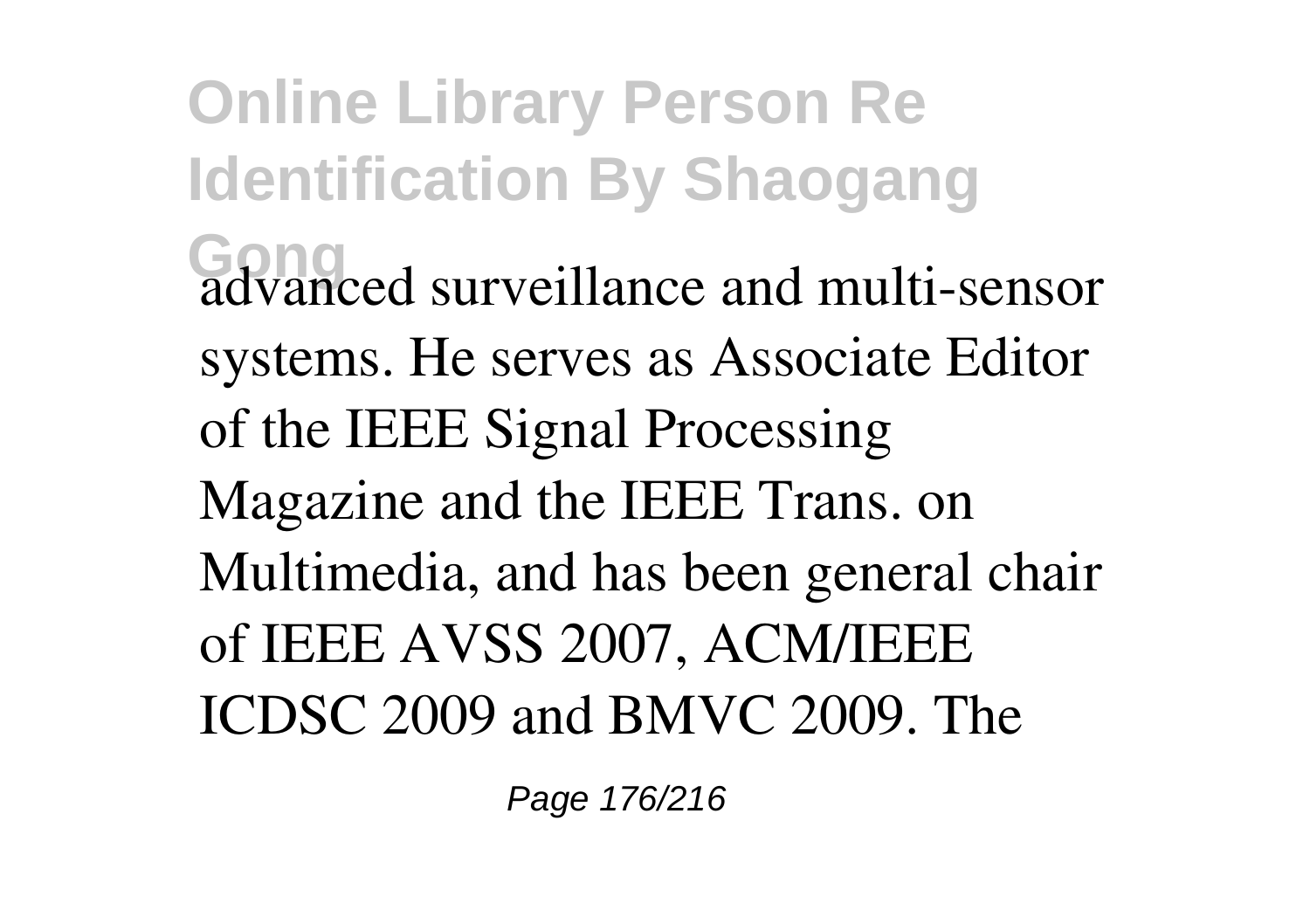**Online Library Person Re Identification By Shaogang** first book, by the leading experts, on this rapidly developing field with applications to security, smart homes, multimedia, and environmental monitoring Comprehensive coverage of fundamentals, algorithms, design methodologies, system implementation

Page 177/216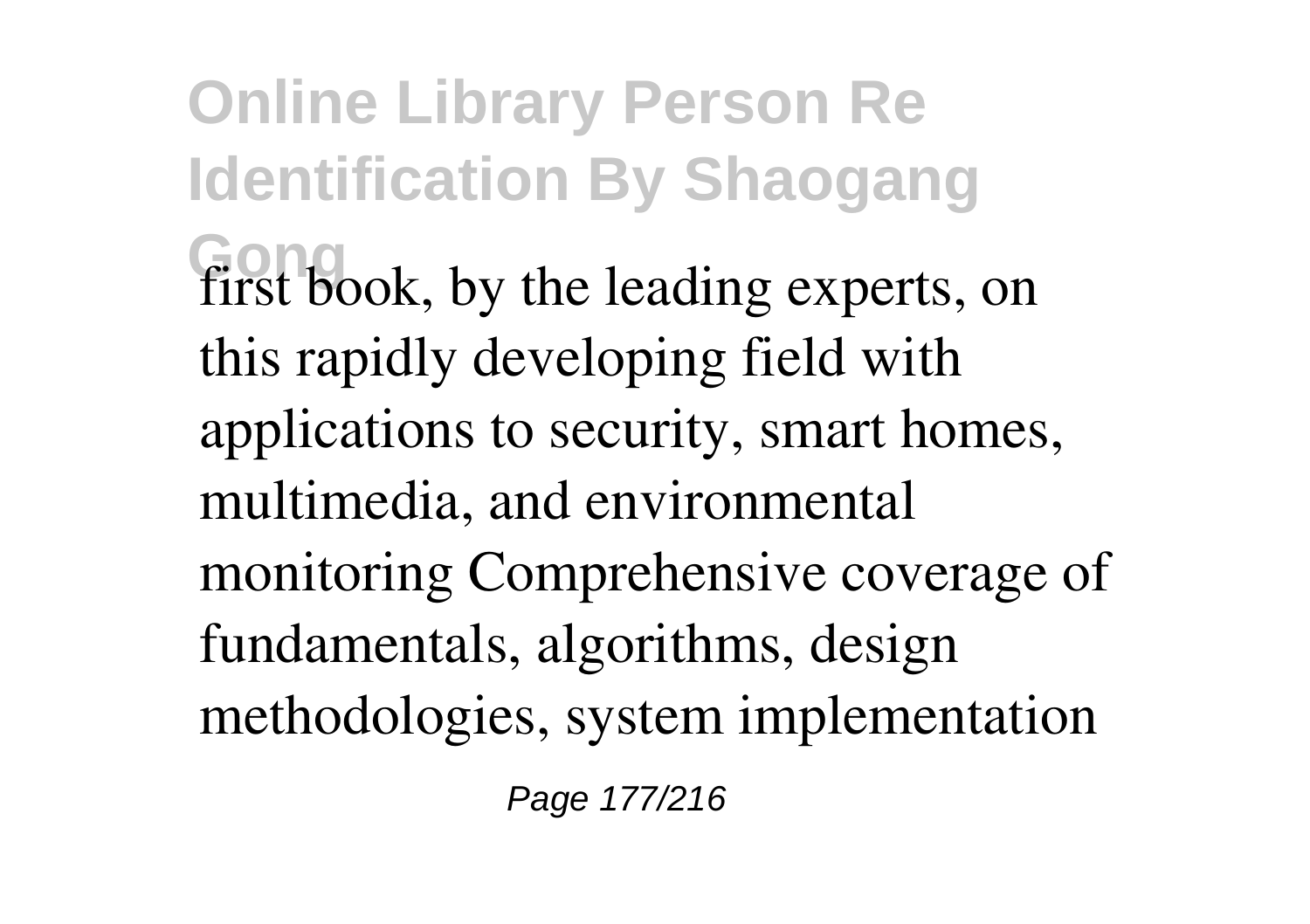**Online Library Person Re Identification By Shaogang Gong** issues, architectures, and applications Presents in detail the latest developments in multi-camera calibration, active and heterogeneous camera networks, multi-camera object and event detection, tracking, coding, smart camera architecture and

Page 178/216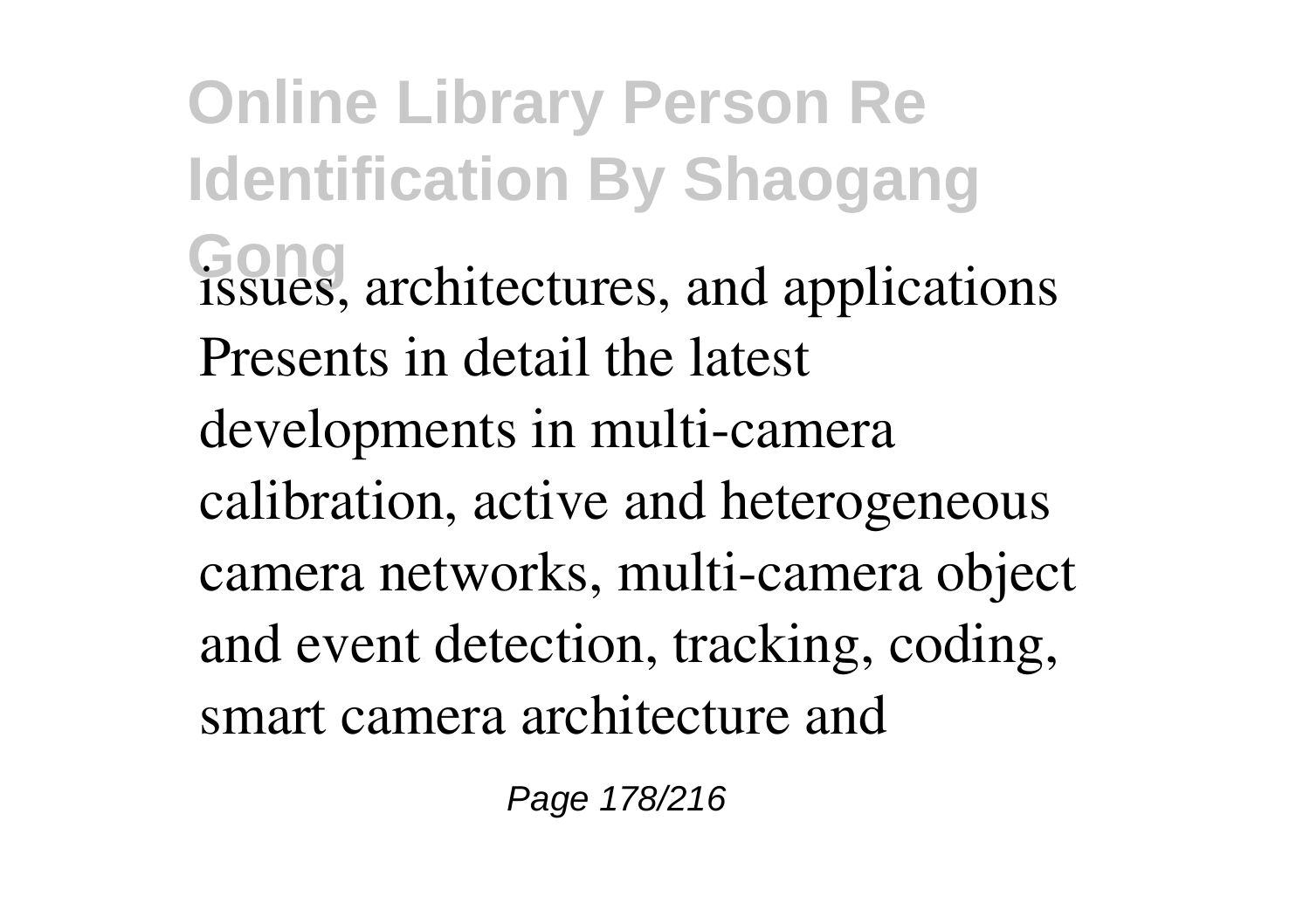**Online Library Person Re Identification By Shaogang Gond**<br> **Good**<br> **Good** Closed Circuit TeleVision (CCTV) cameras have been increasingly deployed pervasively in public spaces including retail centres and shopping malls. Intelligent video analytics aims to automatically analyze content of

Page 179/216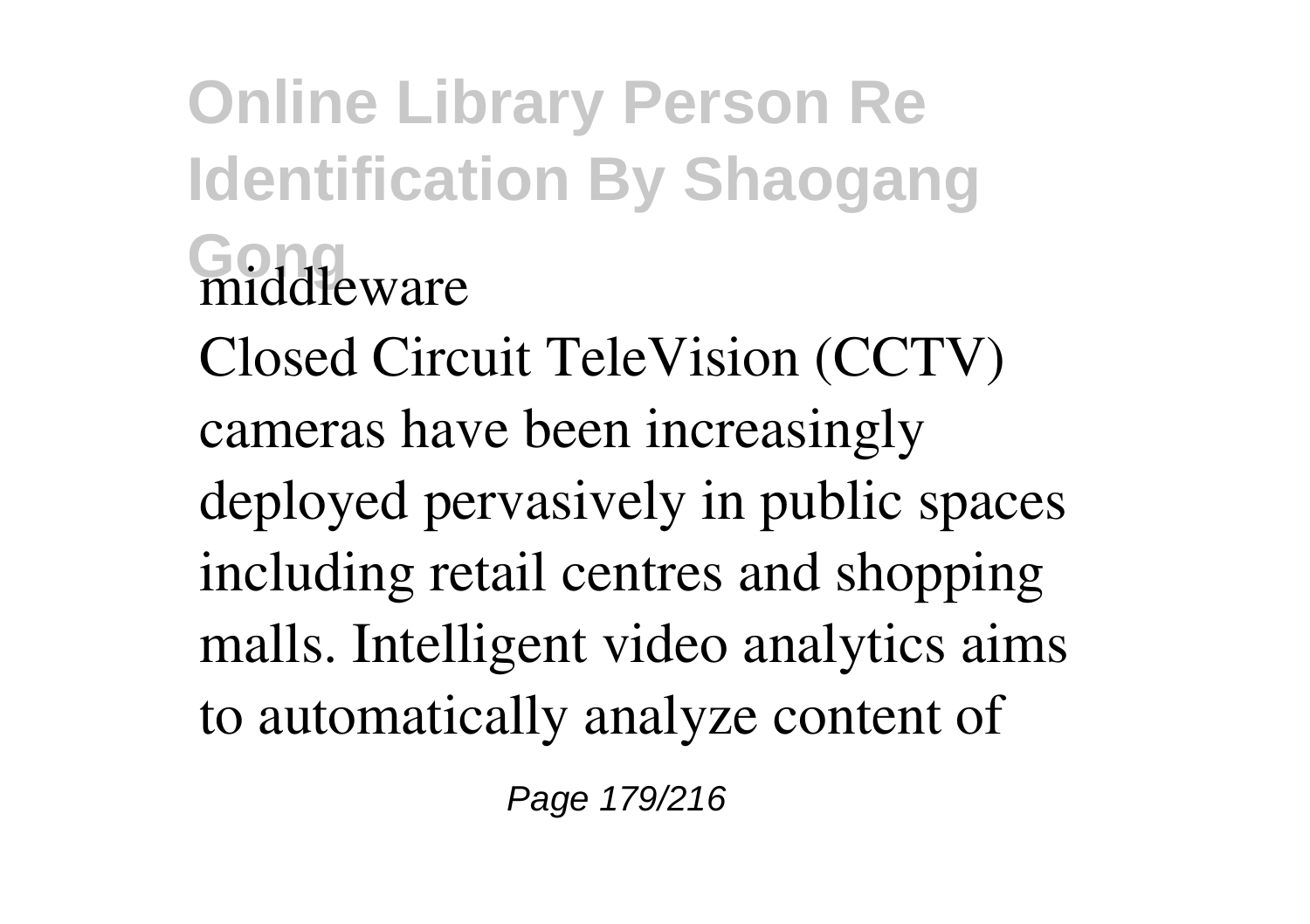**Online Library Person Re Identification By Shaogang Gong** massive amount of public space video data and has been one of the most active areas of computer vision research in the last two decades. Current focus of video analytics research has been largely on detecting alarm events and abnormal behaviours

Page 180/216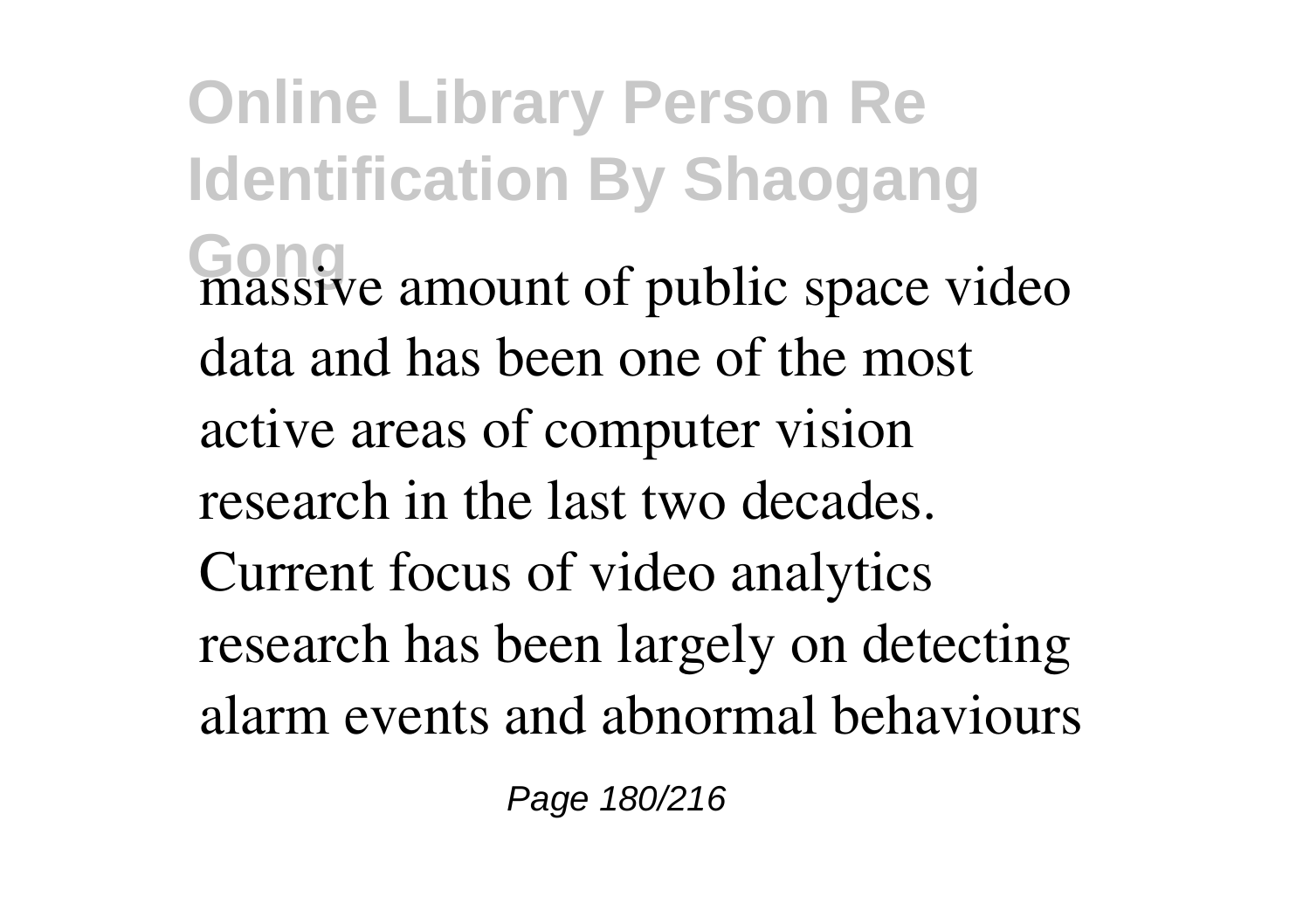**Online Library Person Re Identification By Shaogang Gong** for public safety and security applications. However, increasingly CCTV installations have also been exploited for gathering and analyzing business intelligence information, in order to enhance marketing and operational efficiency. For example, in

Page 181/216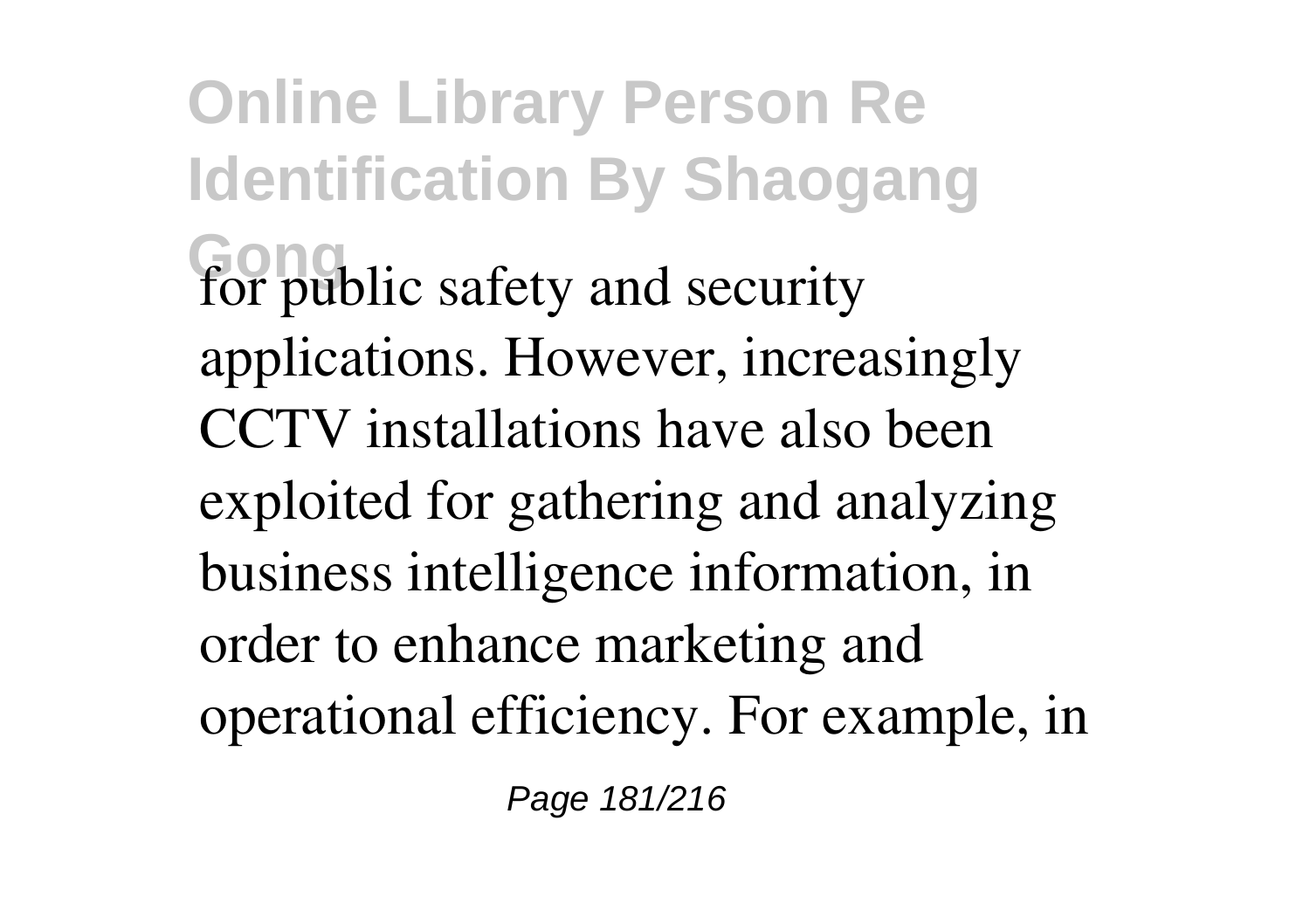**Online Library Person Re Identification By Shaogang Gong** retail environments, surveillance cameras can be utilised to collect statistical information about shopping behaviour and preference for marketing (e.g., how many people entered a shop; how many females/males or which age groups of people showed interests to a

Page 182/216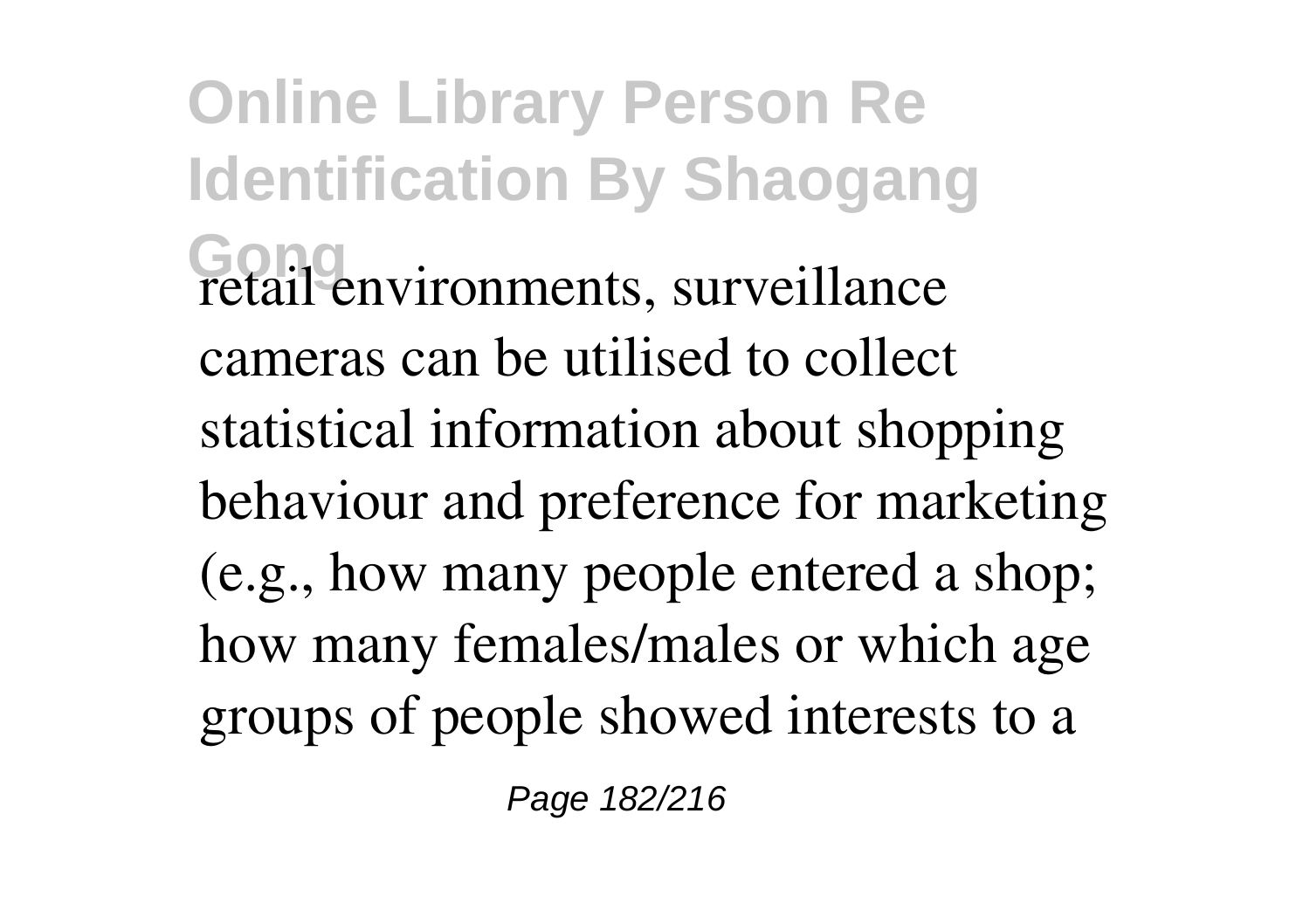**Online Library Person Re Identification By Shaogang Gong** particular product; how long did they stay in the shop; and what are the frequent paths), and to measure operational efficiency for improving customer experience. Video analytics has the enormous potential for nonsecurity oriented commercial

Page 183/216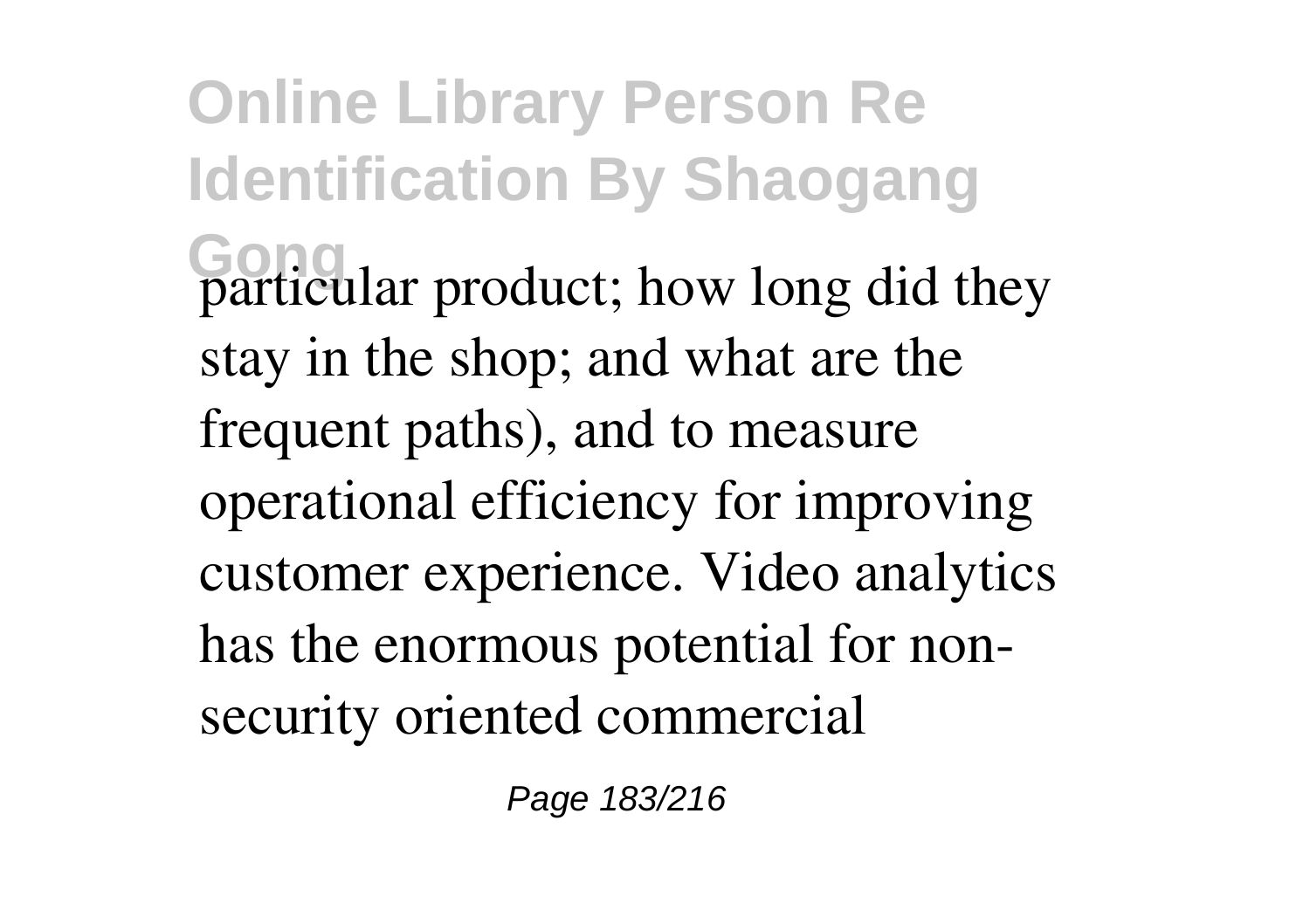**Online Library Person Re Identification By Shaogang Gong** applications. This book presents the latest developments on video analytics for business intelligence applications. It provides both academic and commercial practitioners an understanding of the state-of-the-art and a resource for potential

Page 184/216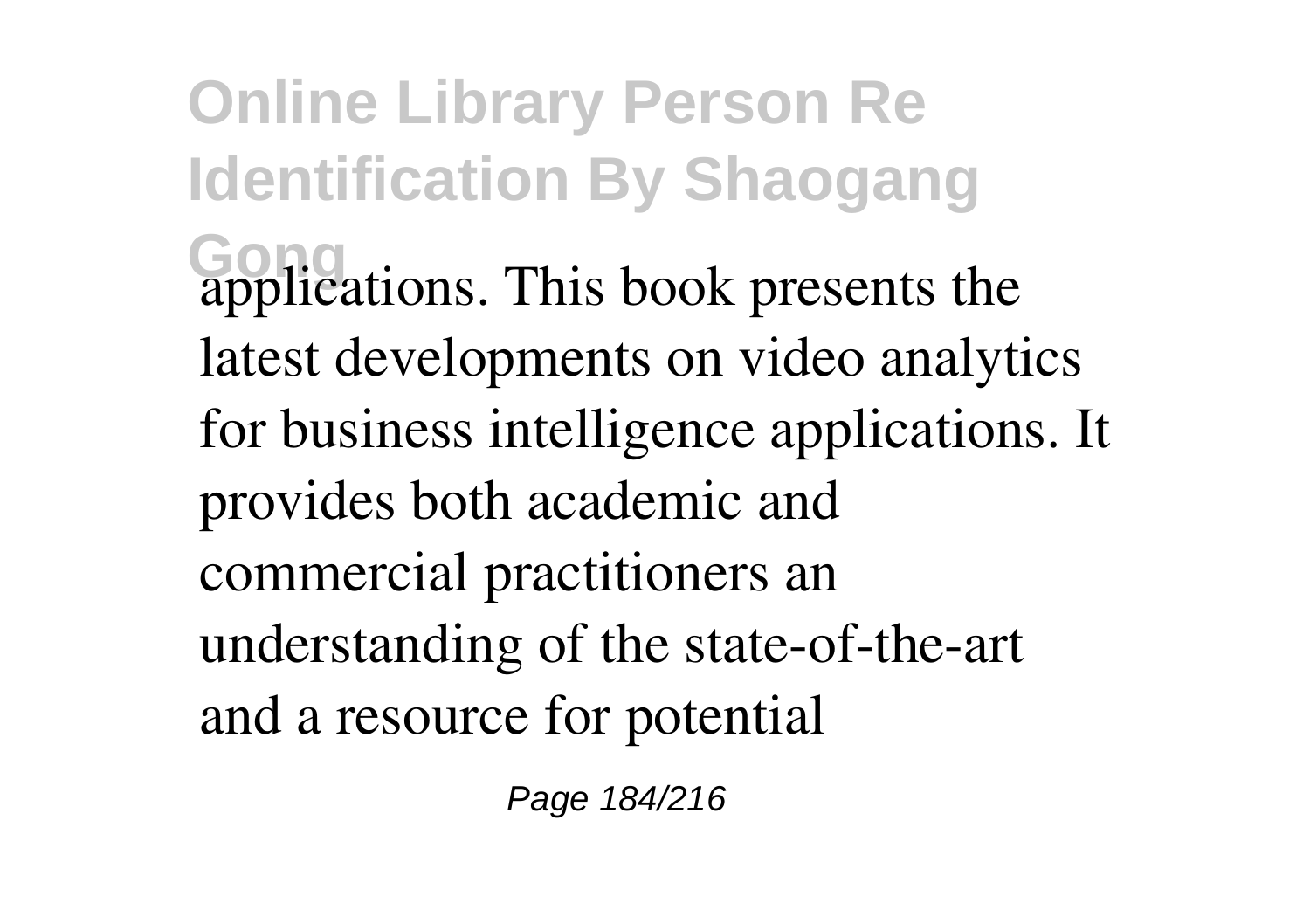**Online Library Person Re Identification By Shaogang** Gonications and successful practice. The seven-volume set comprising LNCS volumes 8689-8695 constitutes the refereed proceedings of the 13th European Conference on Computer Vision, ECCV 2014, held in Zurich, Switzerland, in September 2014. The

Page 185/216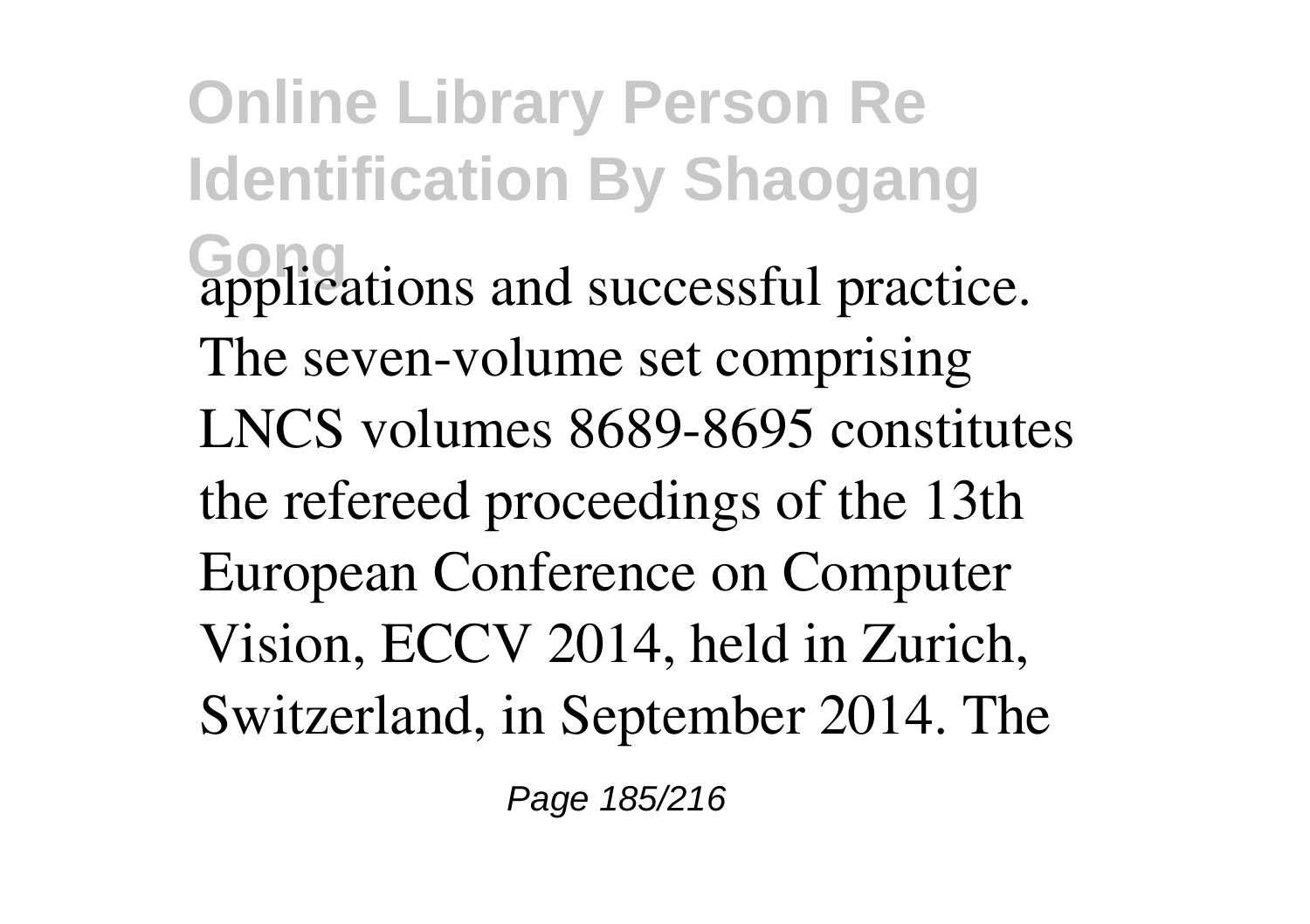**Online Library Person Re Identification By Shaogang Gong** 363 revised papers presented were carefully reviewed and selected from 1444 submissions. The papers are organized in topical sections on tracking and activity recognition; recognition; learning and inference; structure from motion and feature

Page 186/216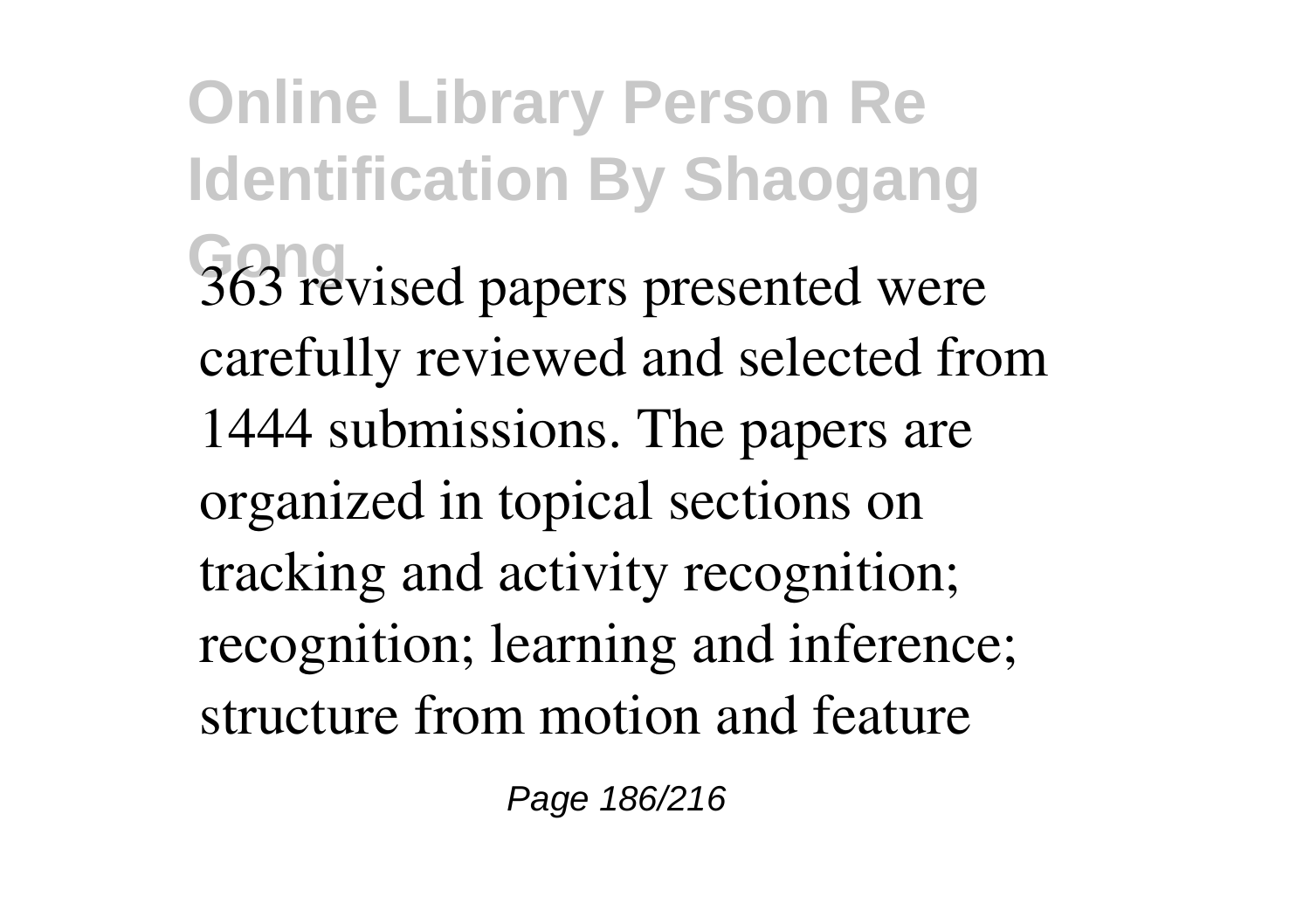**Online Library Person Re Identification By Shaogang Gong** matching; computational photography and low-level vision; vision; segmentation and saliency; context and 3D scenes; motion and 3D scene analysis; and poster sessions. 13th European Conference, Zurich, Switzerland, September 6-12, 2014,

Page 187/216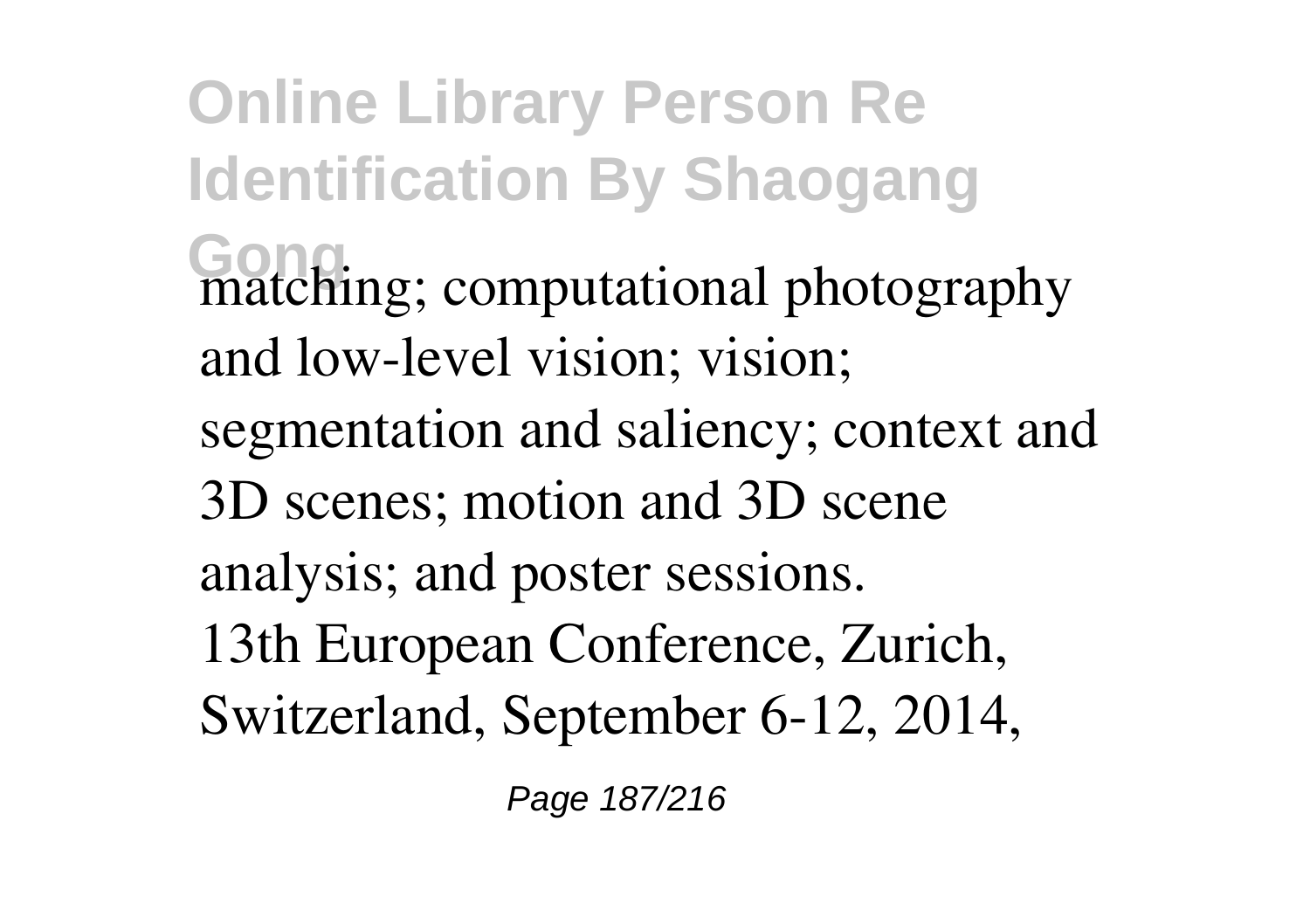**Online Library Person Re Identification By Shaogang** Proceedings, Part IV 40th German Conference, GCPR 2018, Stuttgart, Germany, October 9-12, 2018, Proceedings Visual Analysis of Behaviour Pattern Recognition Security and Applications

Page 188/216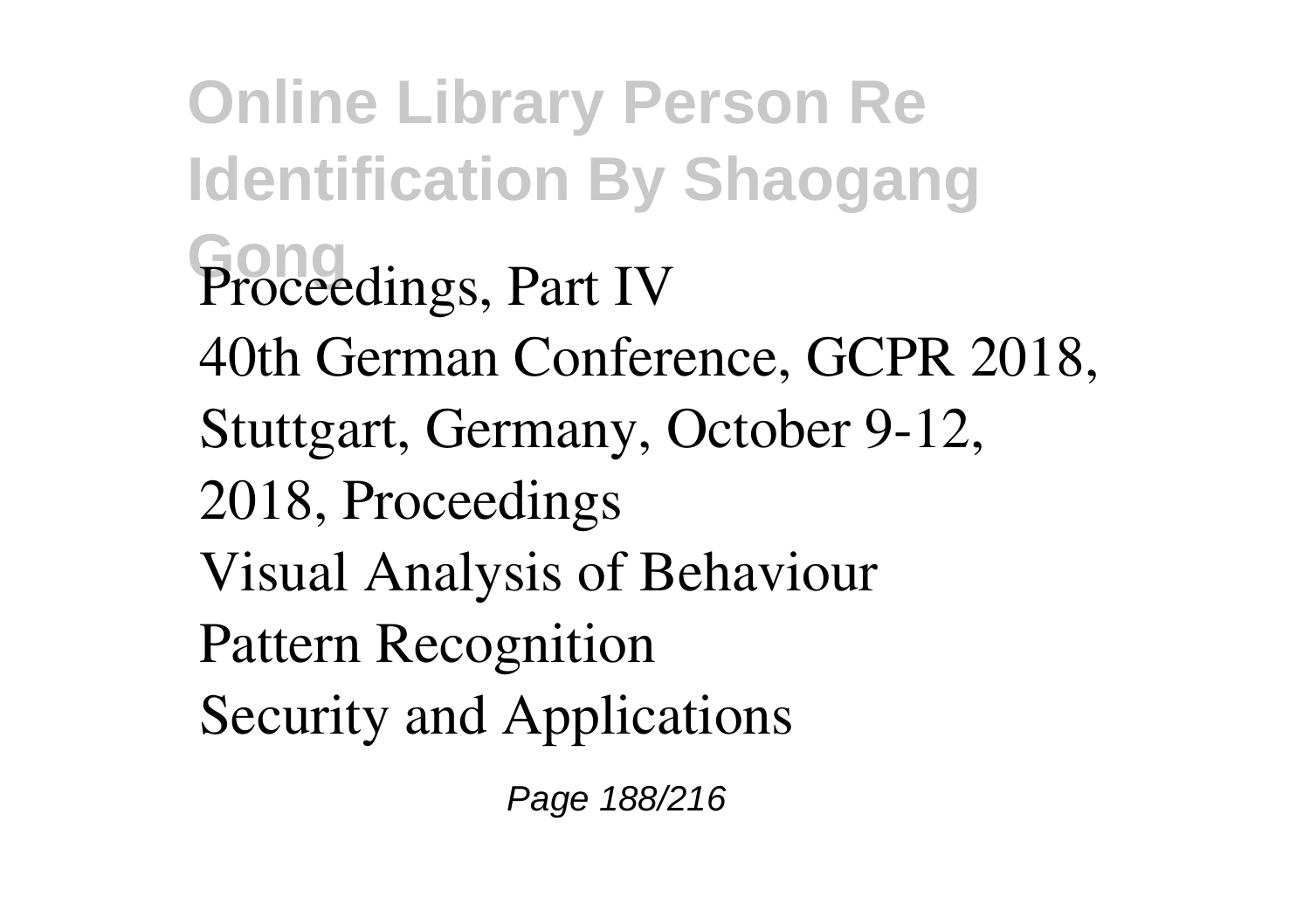**Online Library Person Re Identification By Shaogang Gong** CVIP 2017, Volume 1 Intelligence Science and Big Data Engineering. Visual Data Engineering The eight-volume set comprising LNCS volumes 9905-9912 constitutes the refereed proceedings Page 189/216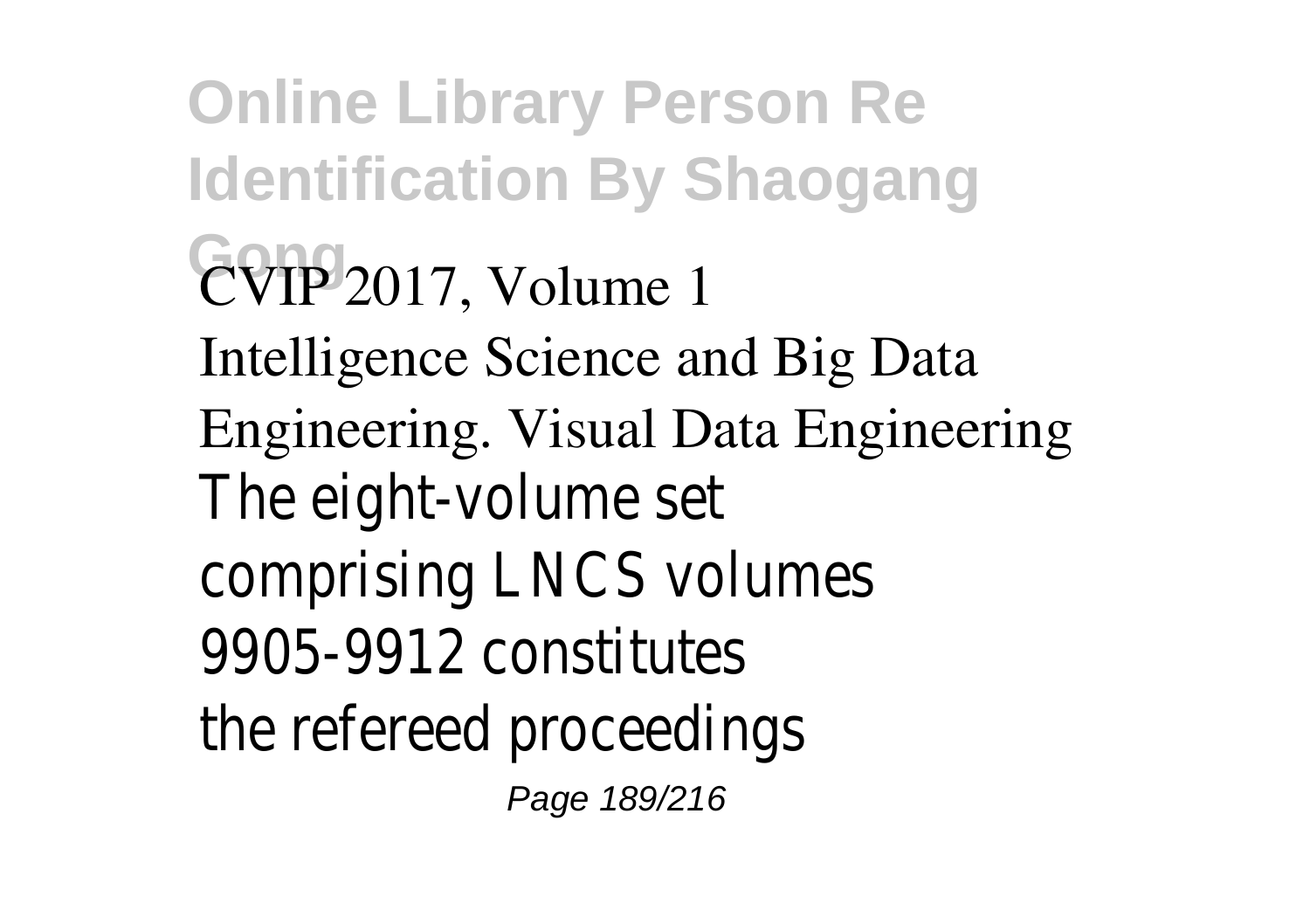**Online Library Person Re Identification By Shaogang GPTHe 14th European** Conference on Computer Vision, ECCV 2016, held in Amsterdam, The Netherlands, in October 2016. The 415 revised papers presented were Page 190/216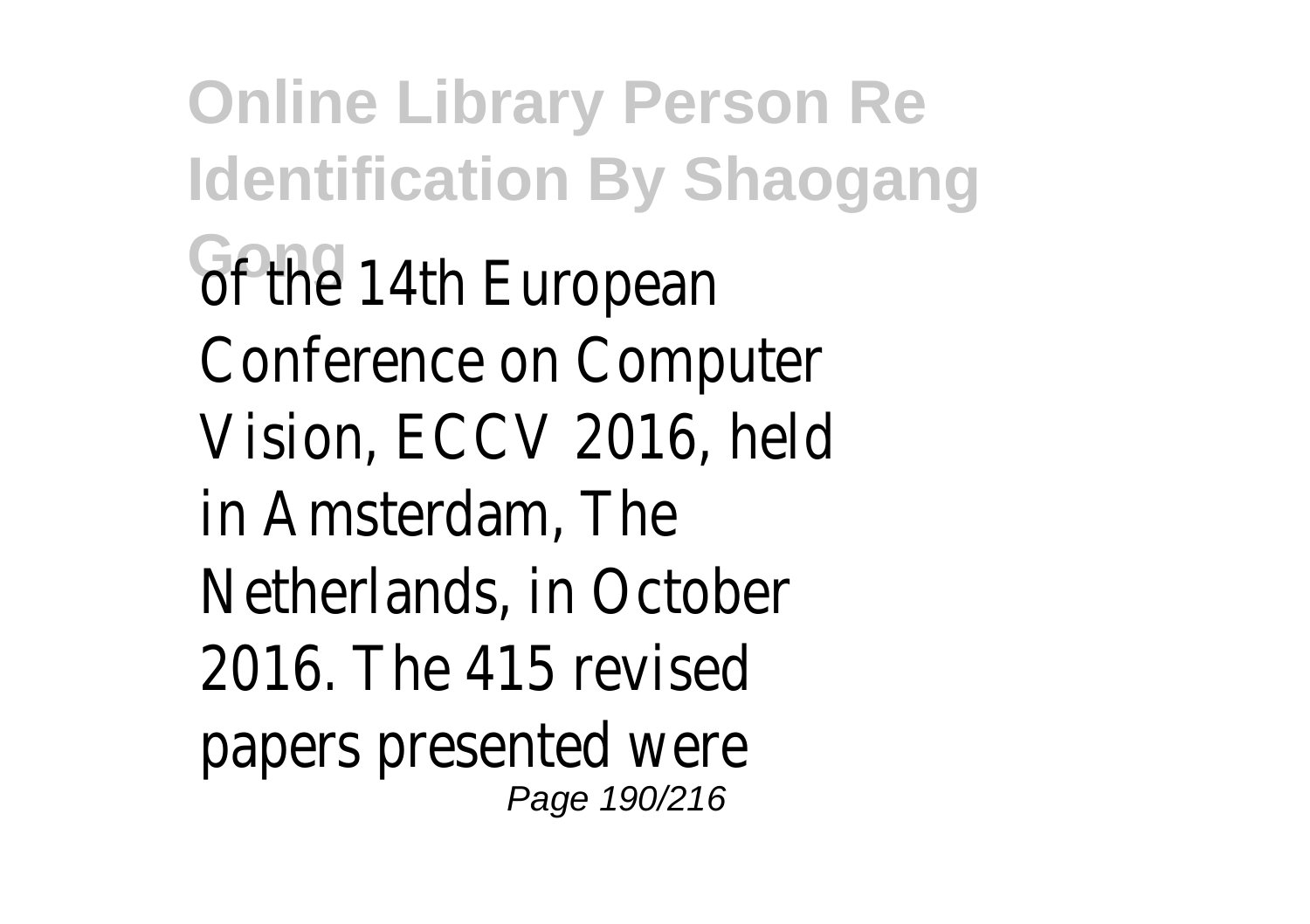**Online Library Person Re Identification By Shaogang Gong** carefully reviewed and selected from 1480 submissions. The papers cover all aspects of computer vision and pattern recognition such as 3D computer vision; Page 191/216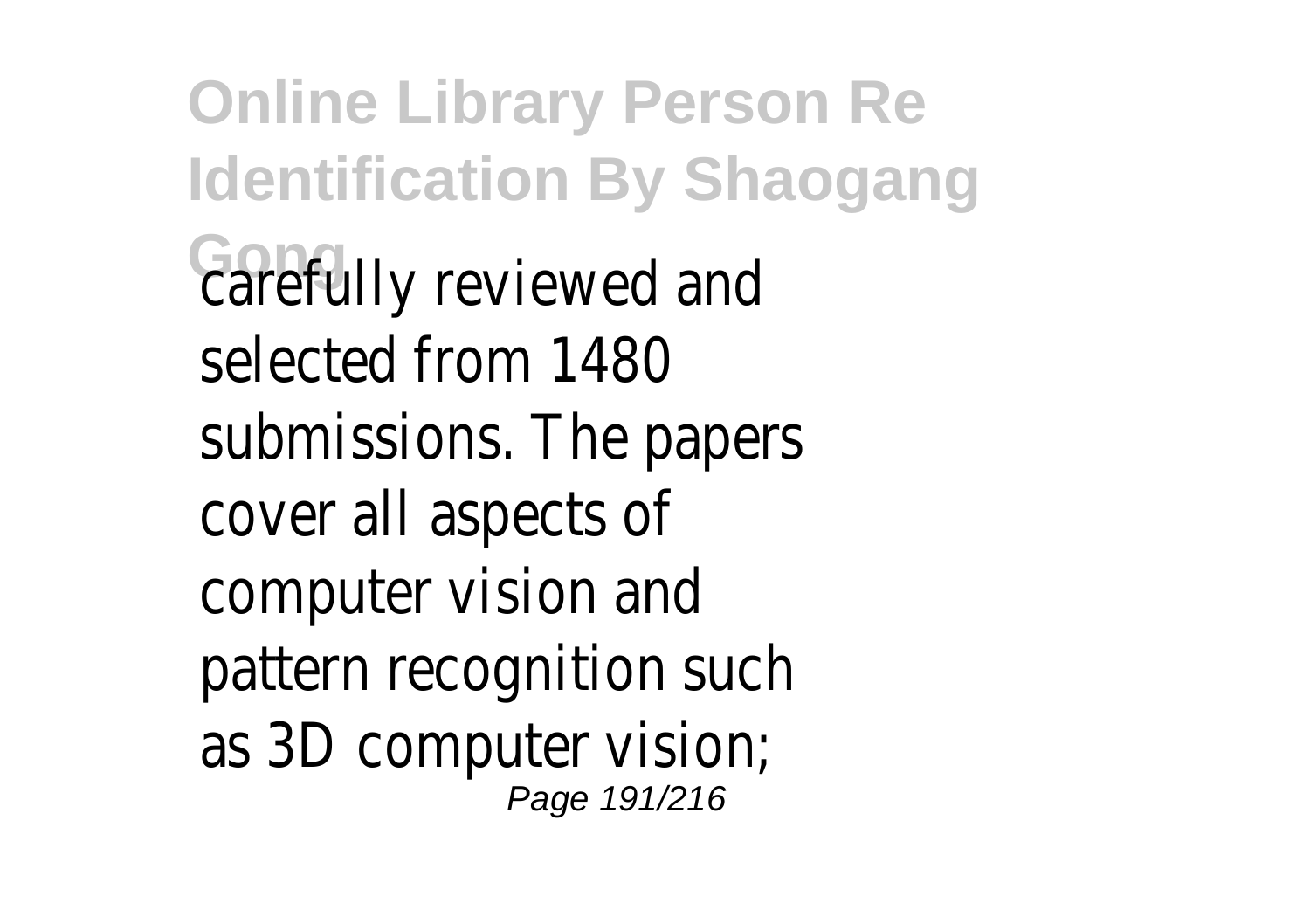**Online Library Person Re Identification By Shaogang Gong** computational photography, sensing and display; face and gesture; low-level vision and image processing; motion and tracking; optimization Page 192/216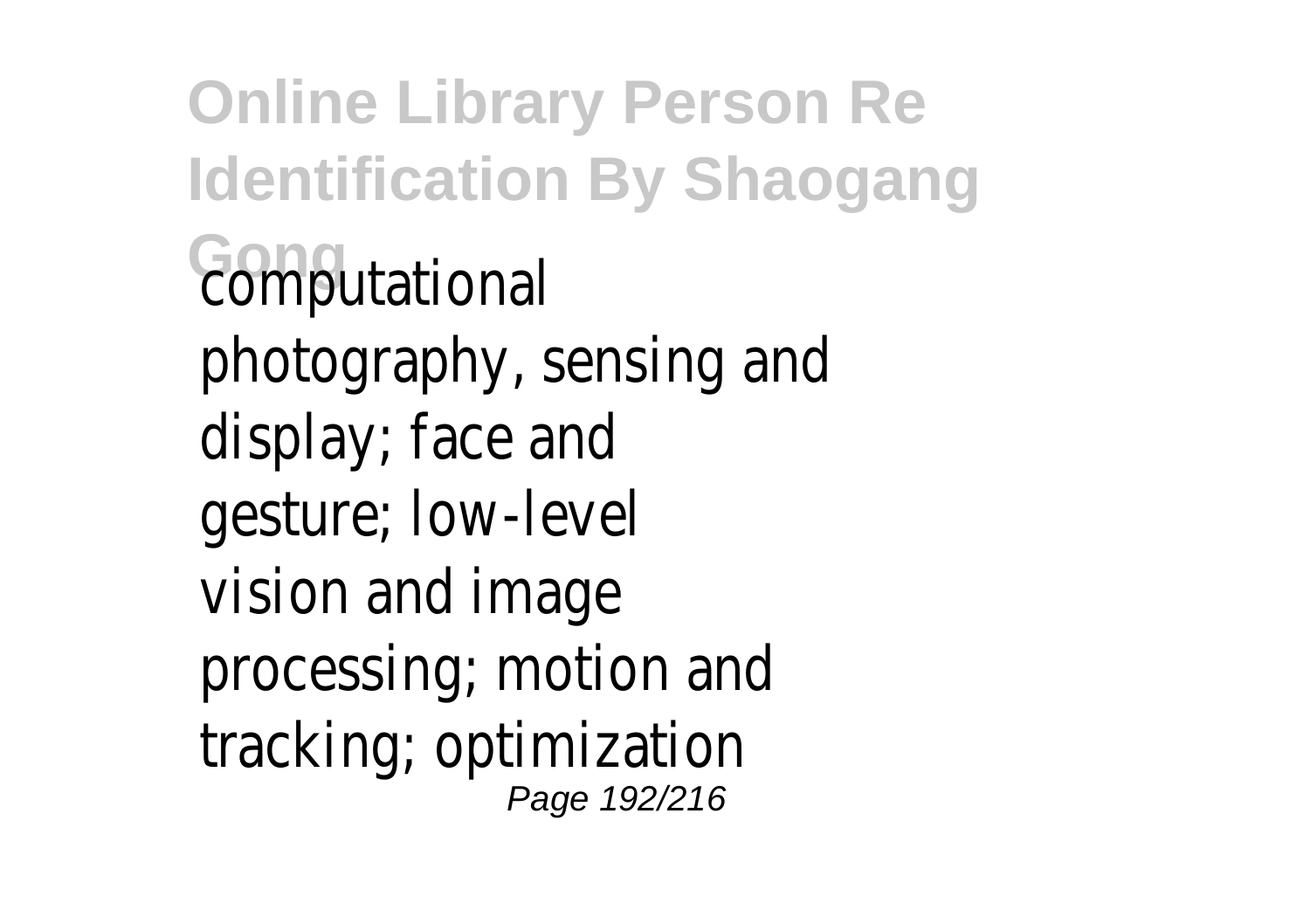**Online Library Person Re Identification By Shaogang Gong** methods; physicsbased vision, photometry and shape-from-X; recognition: detection, categorization, indexing, matching; segmentation, grouping Page 193/216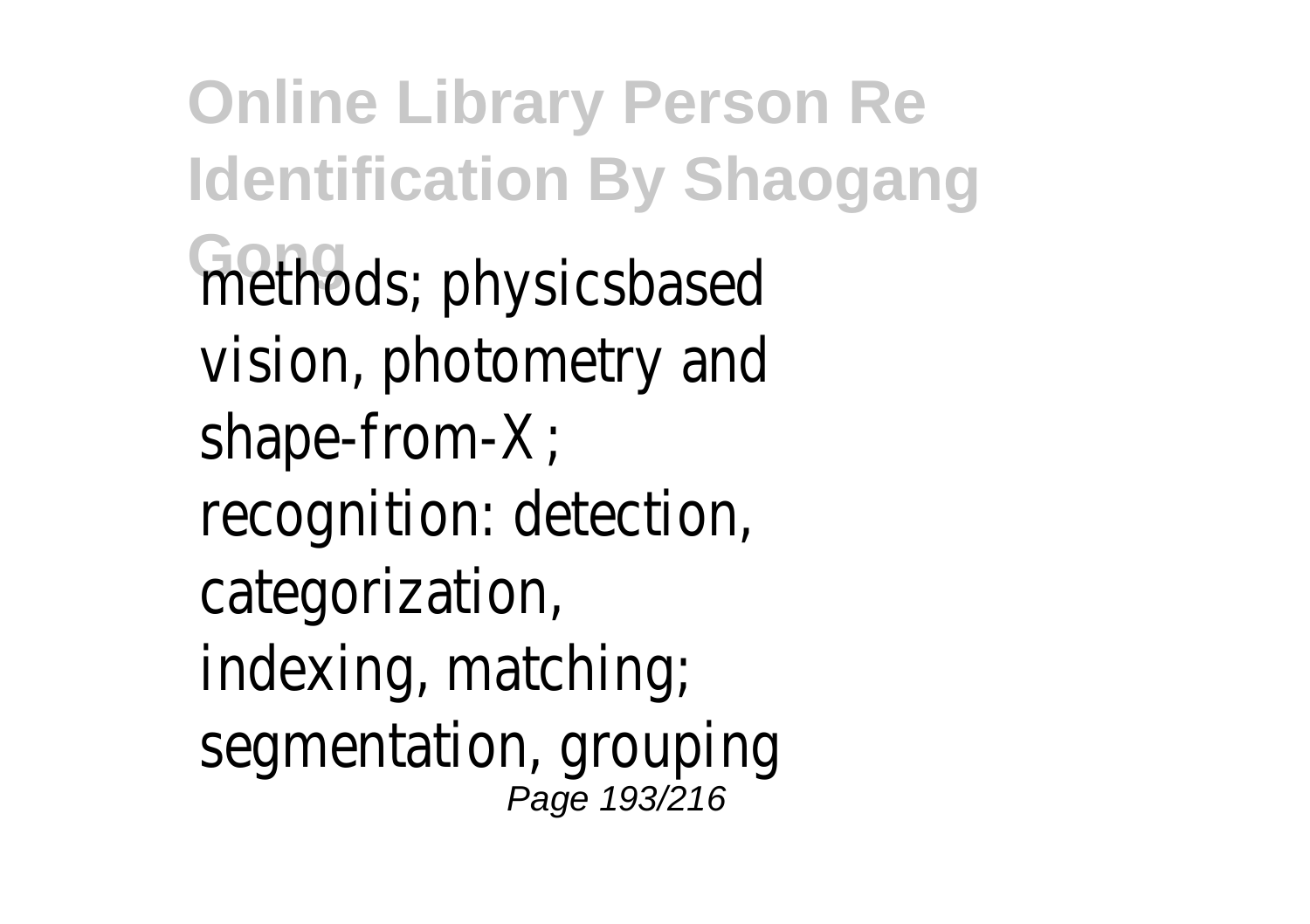**Online Library Person Re Identification By Shaogang Gong** and shape representation; statistical methods and learning; video: events, activities and surveillance; applications. They are Page 194/216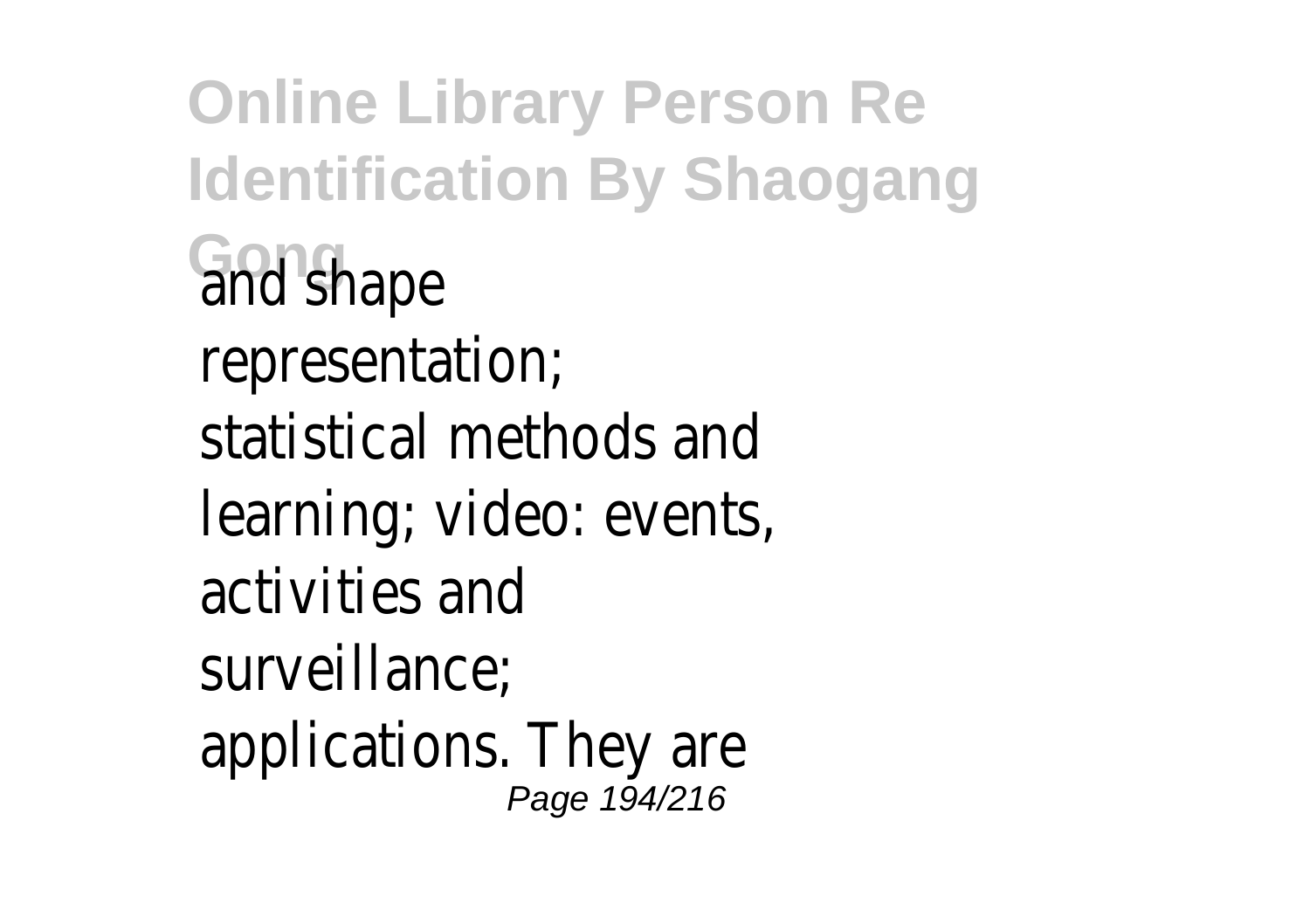**Online Library Person Re Identification By Shaogang Grganized in topical** sections on detection, recognition and retrieval; scene understanding; optimization; image and video processing; Page 195/216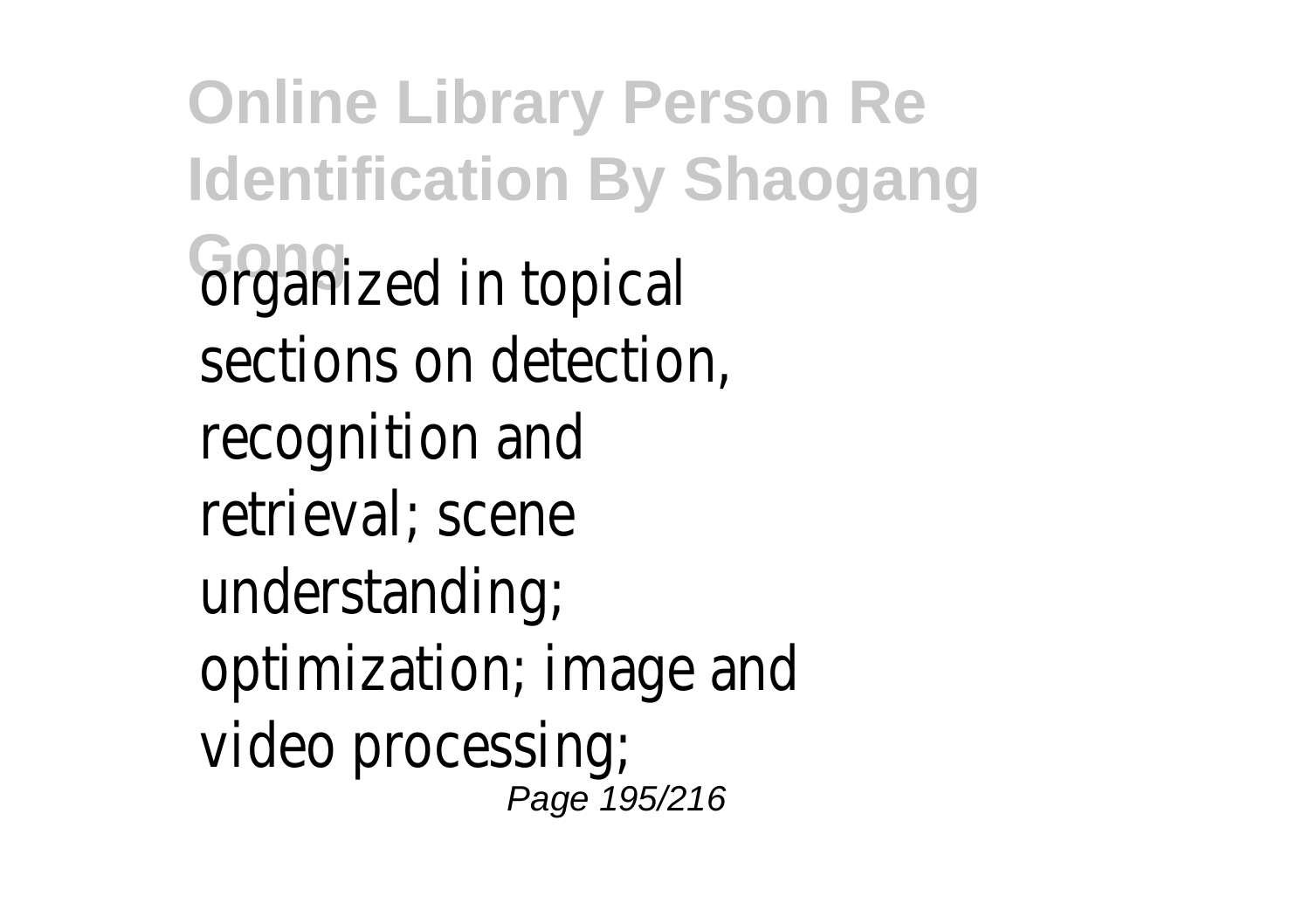**Online Library Person Re Identification By Shaogang Fearning**; action activity and tracking; 3D; and 9 poster sessions. This volume gathers selected, peer-reviewed original contributions Page 196/216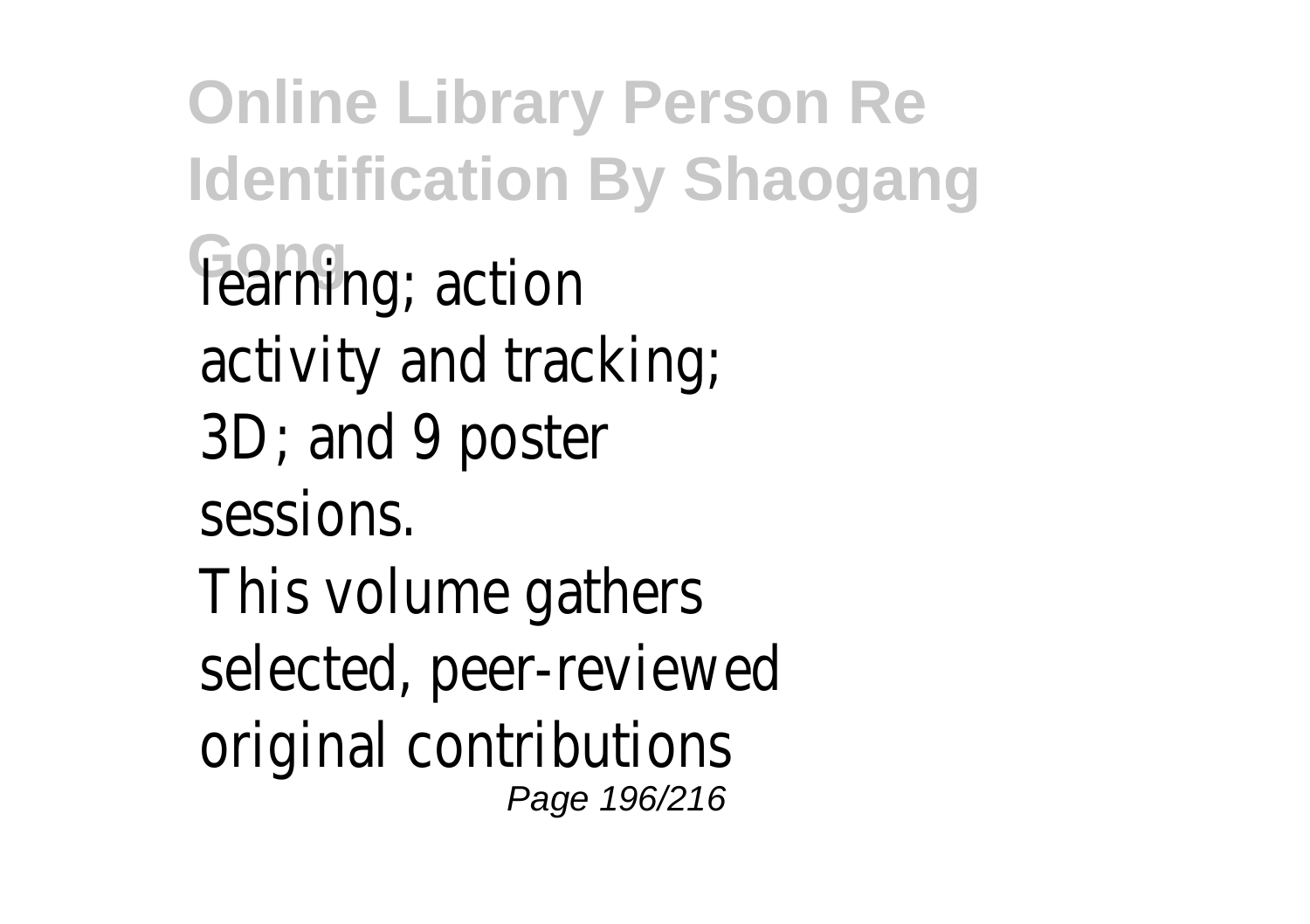**Online Library Person Re Identification By Shaogang Gong** presented at the International Conference on Computational Vision and Bio-inspired Computing (ICCVBIC) conference which was held in Coimbatore, Page 197/216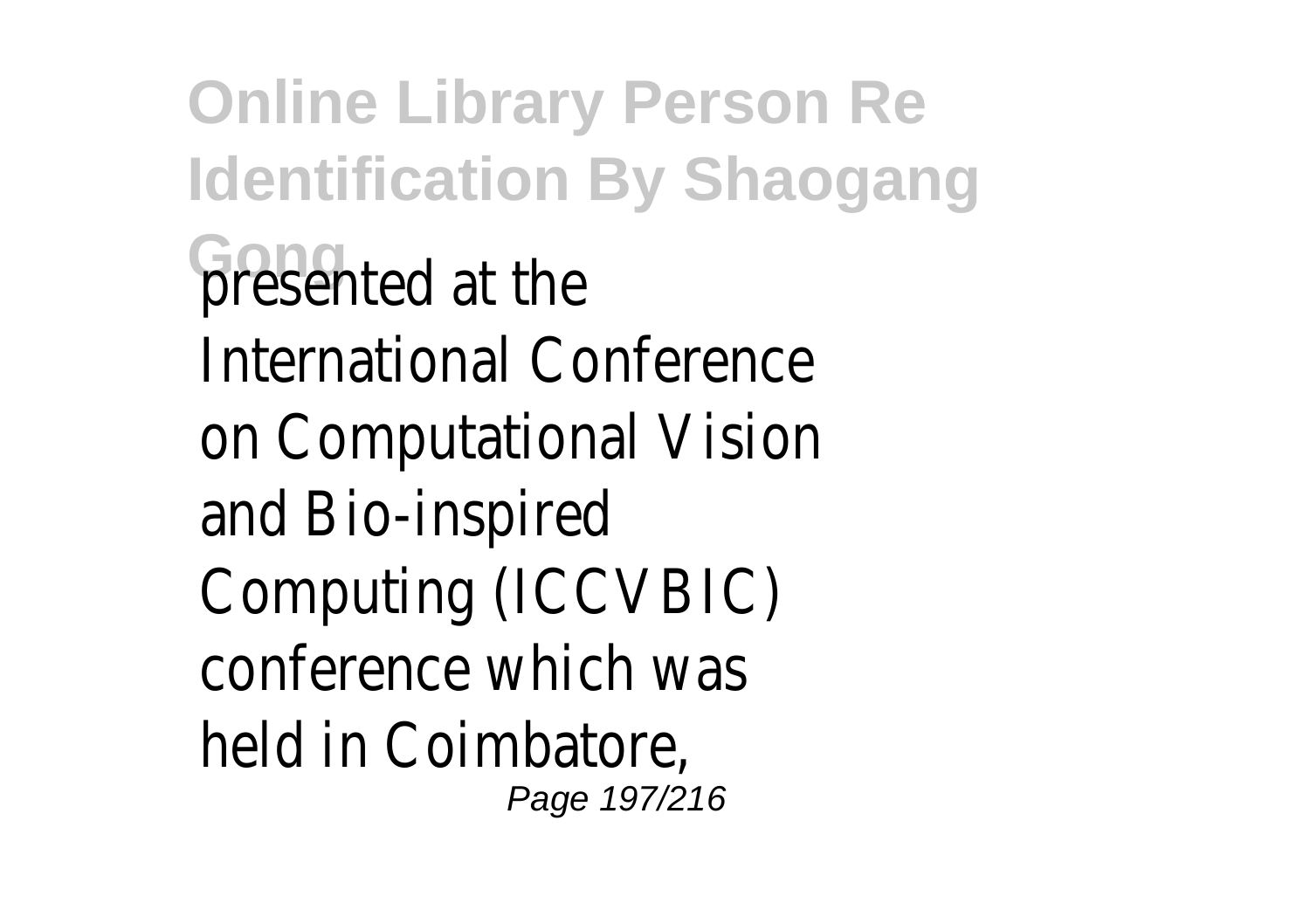**Online Library Person Re Identification By Shaogang India**, on November 29-30, 2018. The works included here offer a rich and diverse sampling of recent developments in the fields of Computational Page 198/216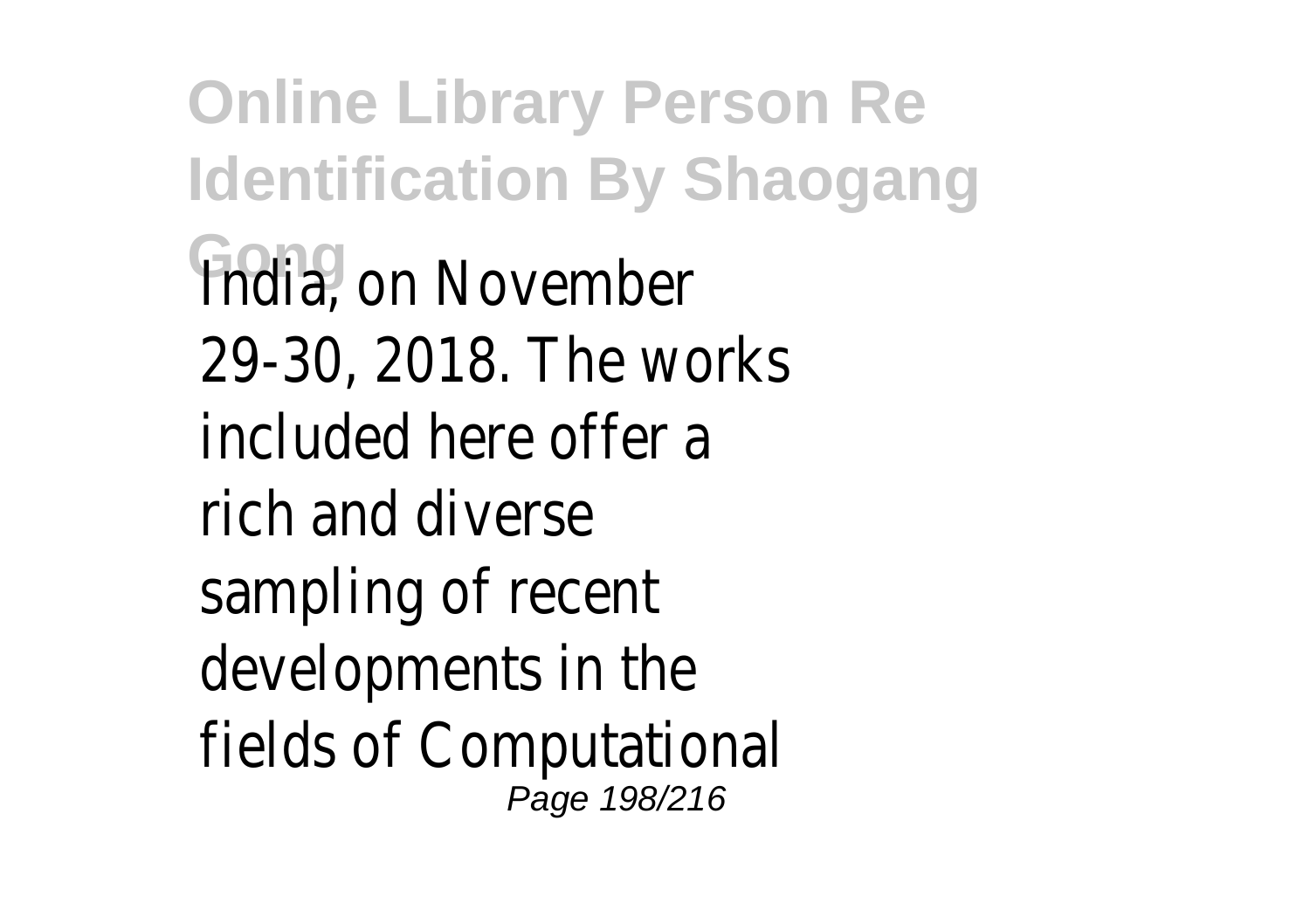**Online Library Person Re Identification By Shaogang Gong** Vision, Fuzzy, Image Processing and Bioinspired Computing. The topics covered include computer vision; cryptography and digital privacy; machine Page 199/216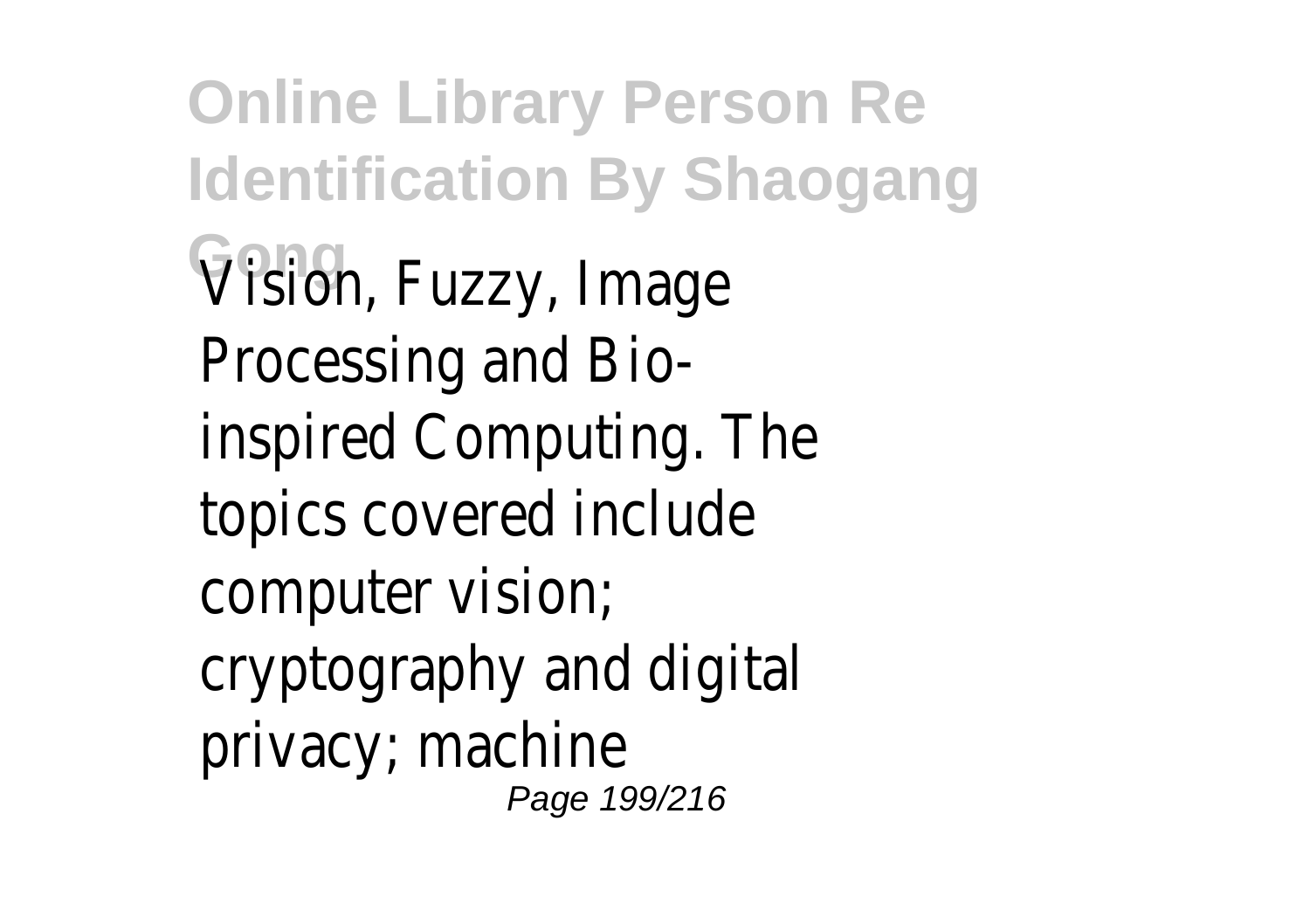**Online Library Person Re Identification By Shaogang Fearning and artificial** neural networks; genetic algorithms and computational intelligence; the Internet of Things; and biometric systems, to Page 200/216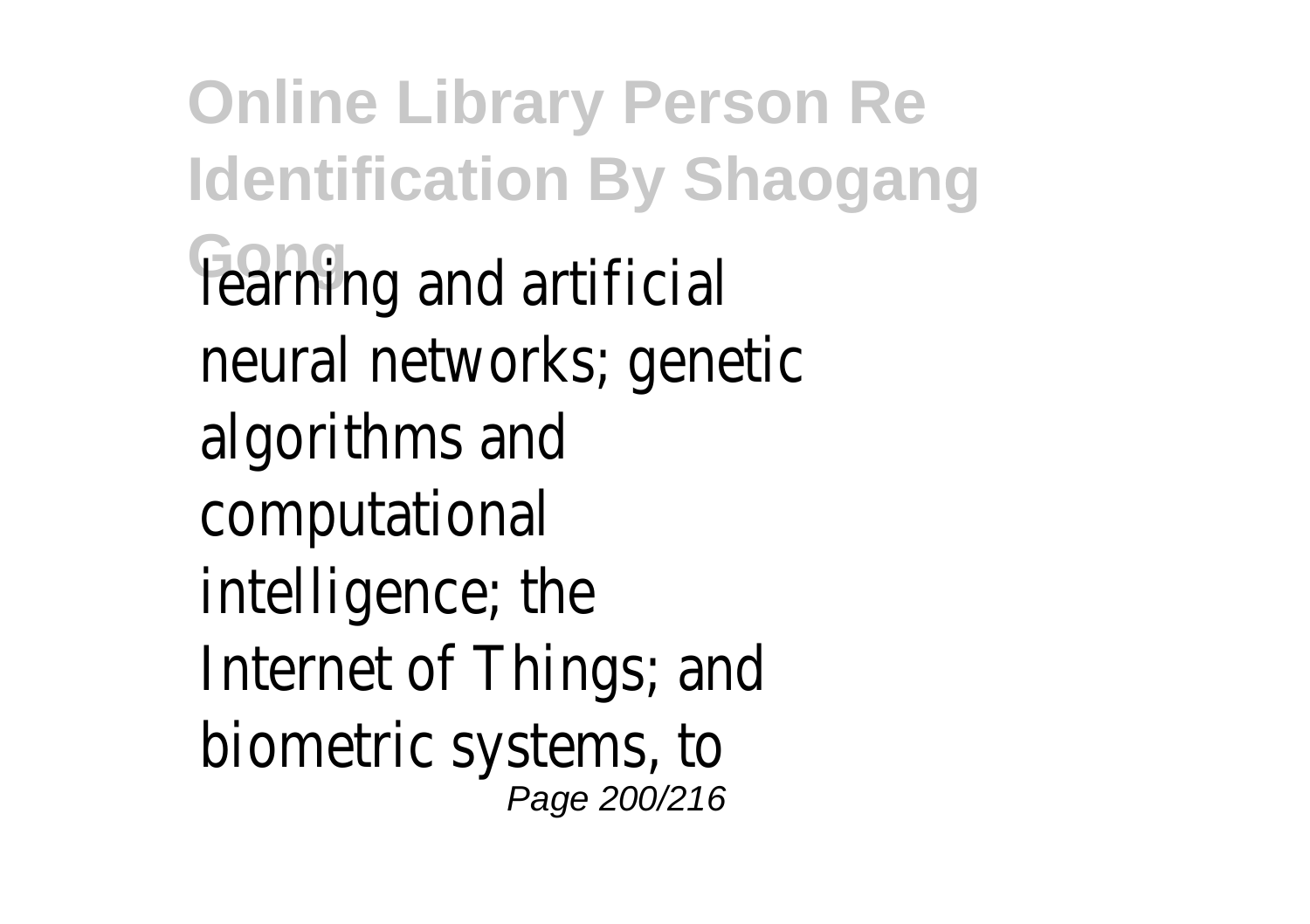**Online Library Person Re Identification By Shaogang Gong** name but a few. The applications discussed range from security, healthcare and epidemic control to urban computing, agriculture and robotics. In this Page 201/216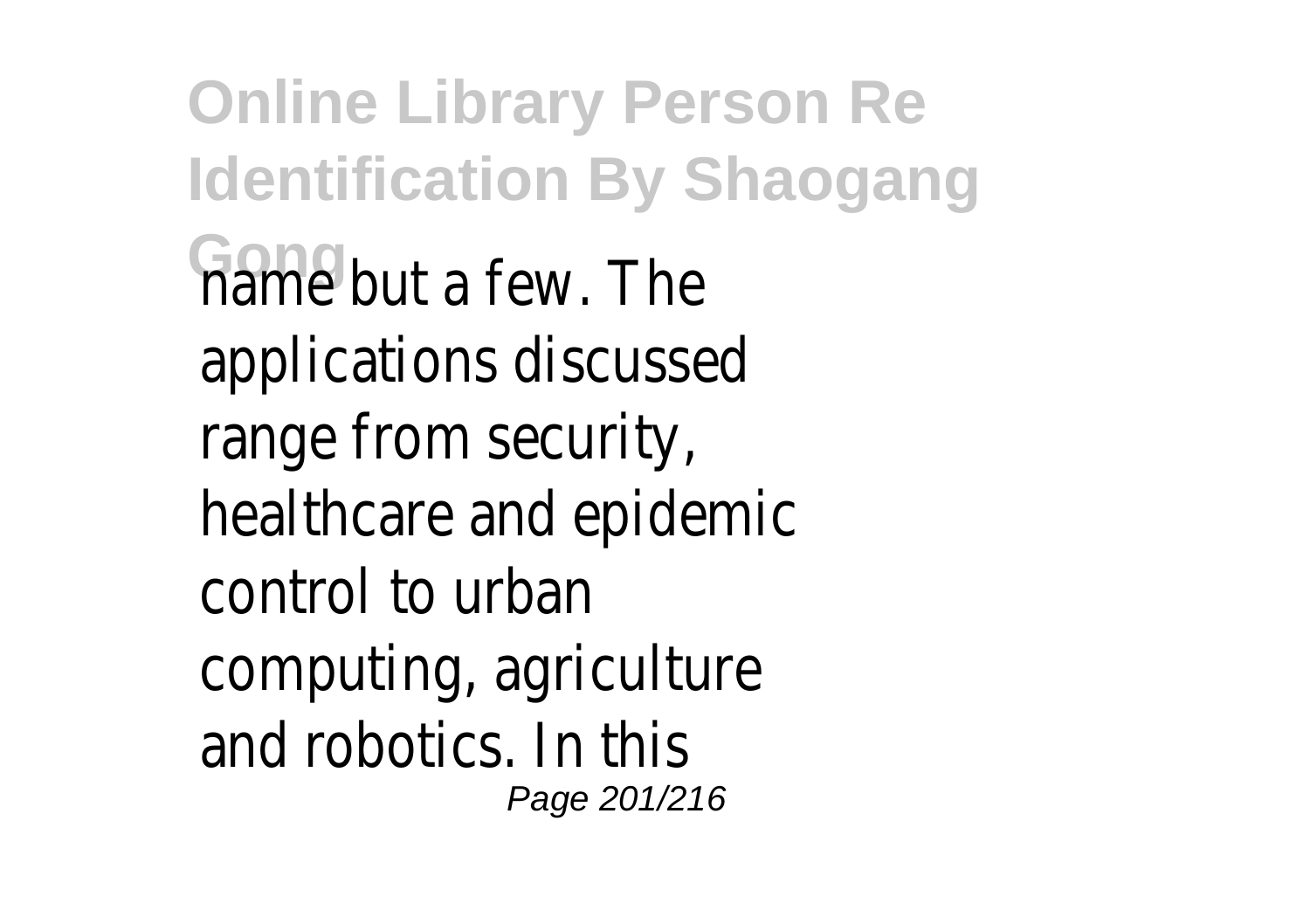**Online Library Person Re Identification By Shaogang book**, researchers, graduate students and professionals will find innovative solutions to real-world problems in industry and society as a whole, together with Page 202/216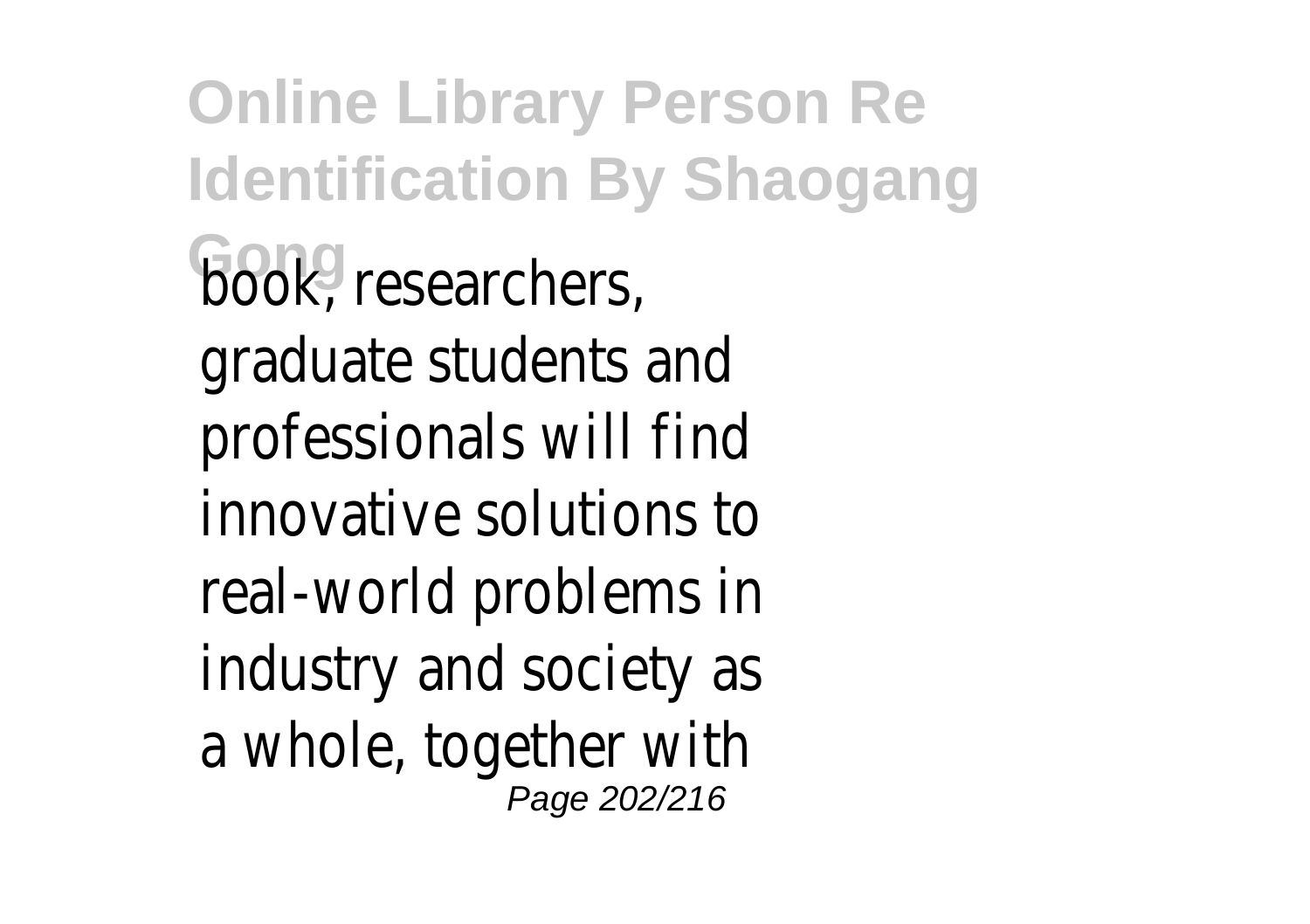**Online Library Person Re Identification By Shaogang Gongrations for further** research. The sixteen-volume set comprising the LNCS volumes 11205-11220 constitutes the refereed proceedings of the 15th Page 203/216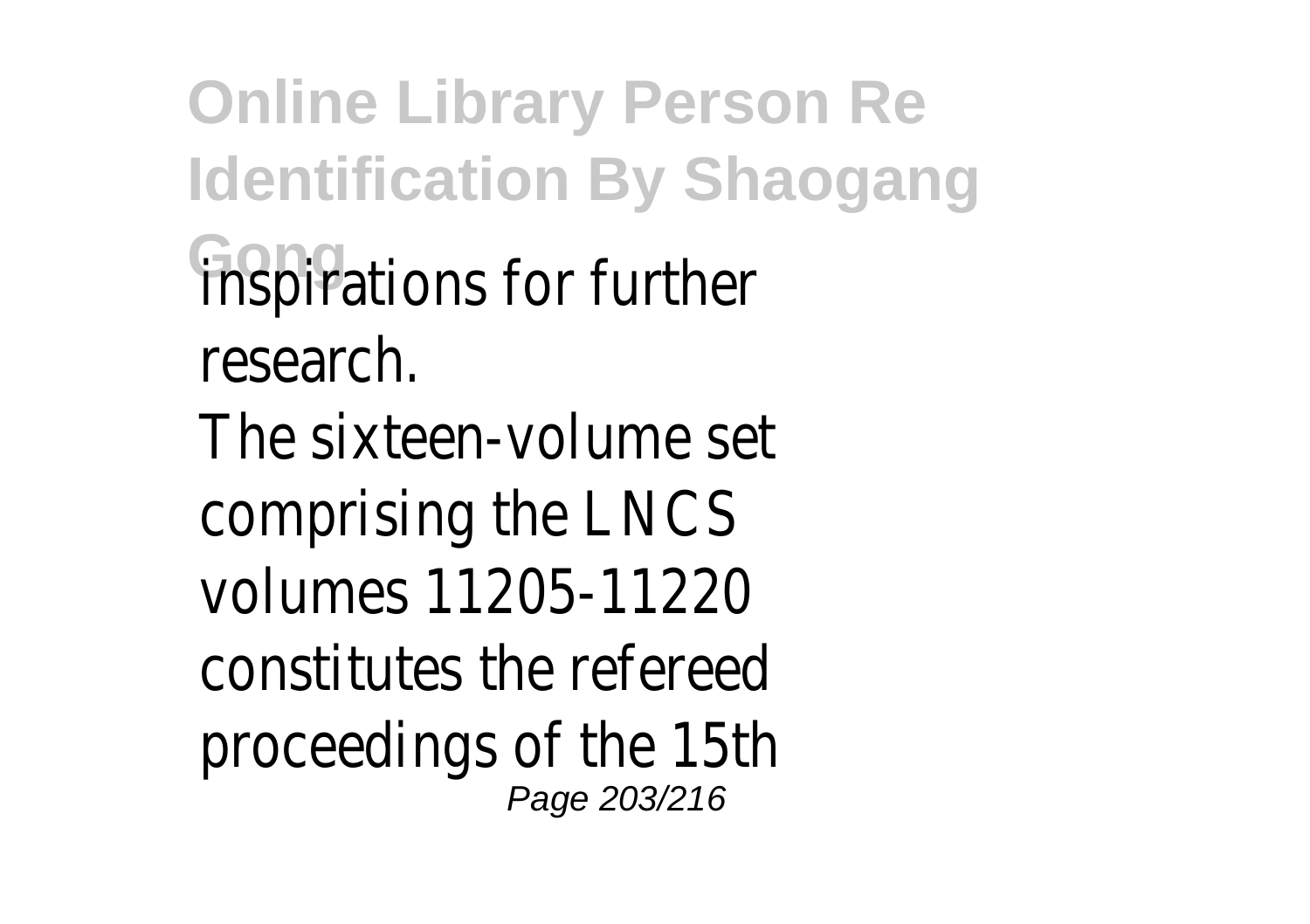**Online Library Person Re Identification By Shaogang** European Conference on Computer Vision, ECCV 2018, held in Munich, Germany, in September 2018.The 776 revised papers presented were carefully reviewed and Page 204/216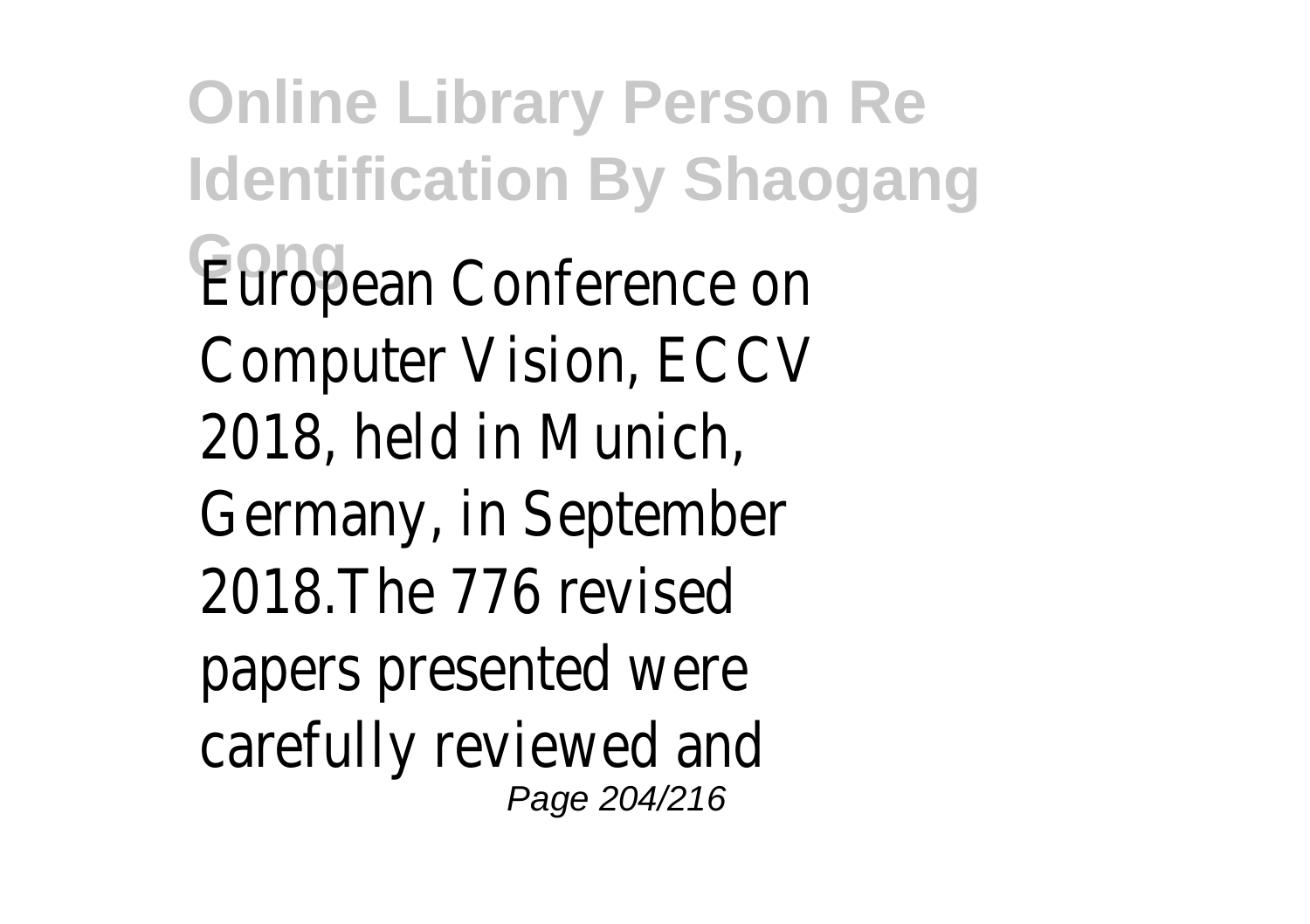**Online Library Person Re Identification By Shaogang** selected from 2439 submissions. The papers are organized in topical sections on learning for vision; computational photography; human analysis; human sensing; Page 205/216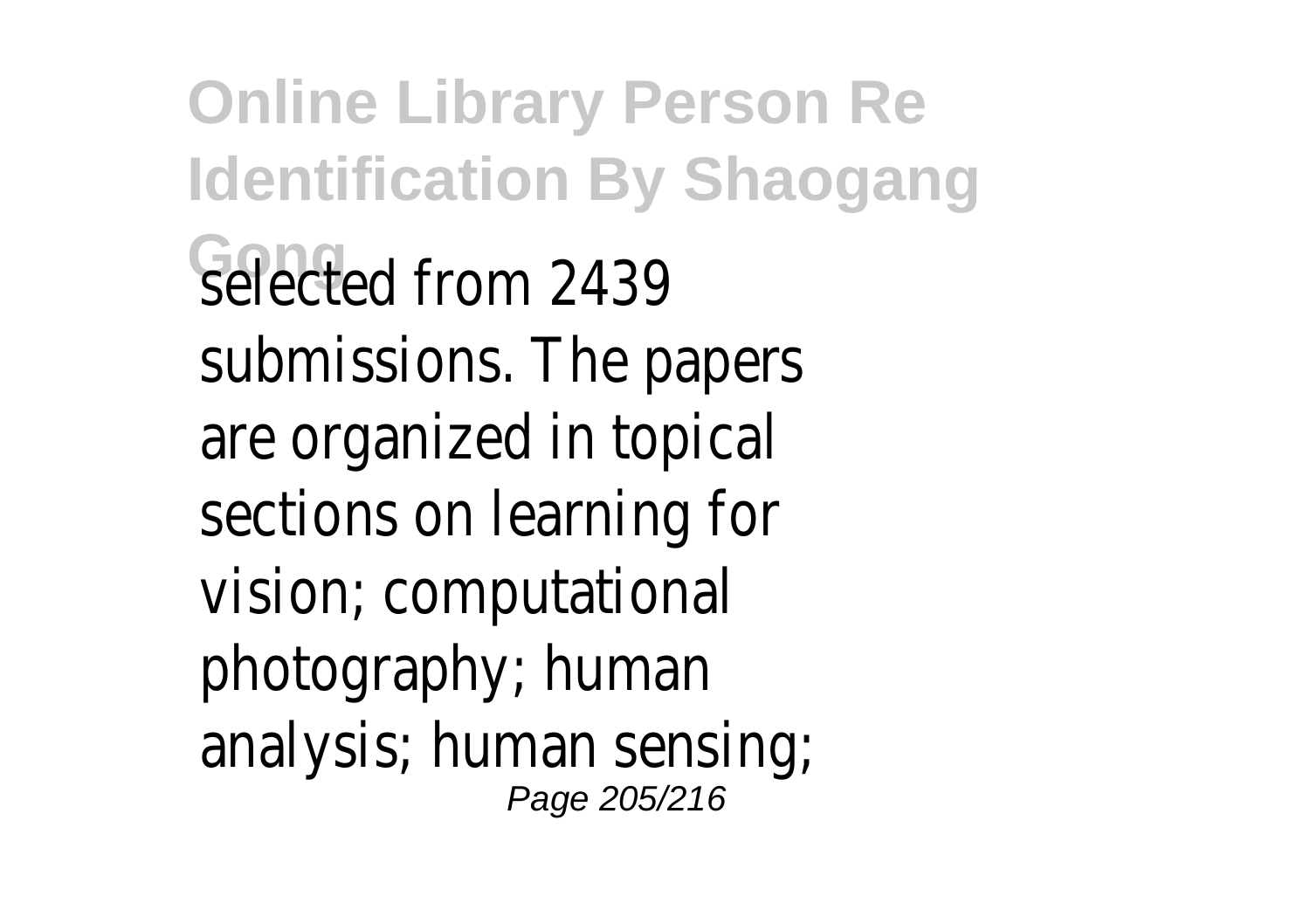**Online Library Person Re Identification By Shaogang Stereo** and reconstruction; optimization; matching and recognition; video attention; and poster sessions. This book highlights new Page 206/216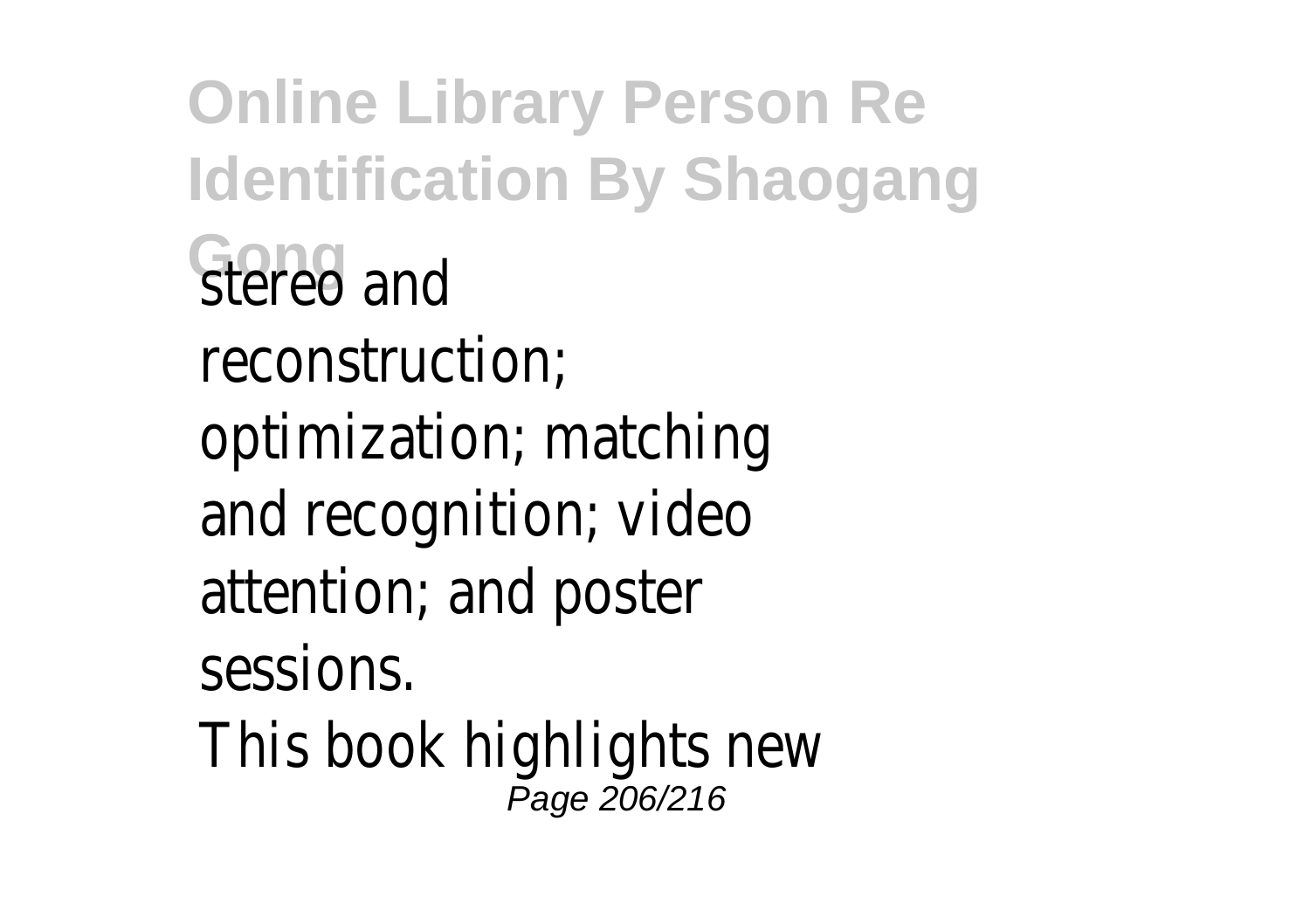**Online Library Person Re Identification By Shaogang Gong** advances in biometrics using deep learning toward deeper and wider background, deeming it "Deep Biometrics". The book aims to highlight recent developments in Page 207/216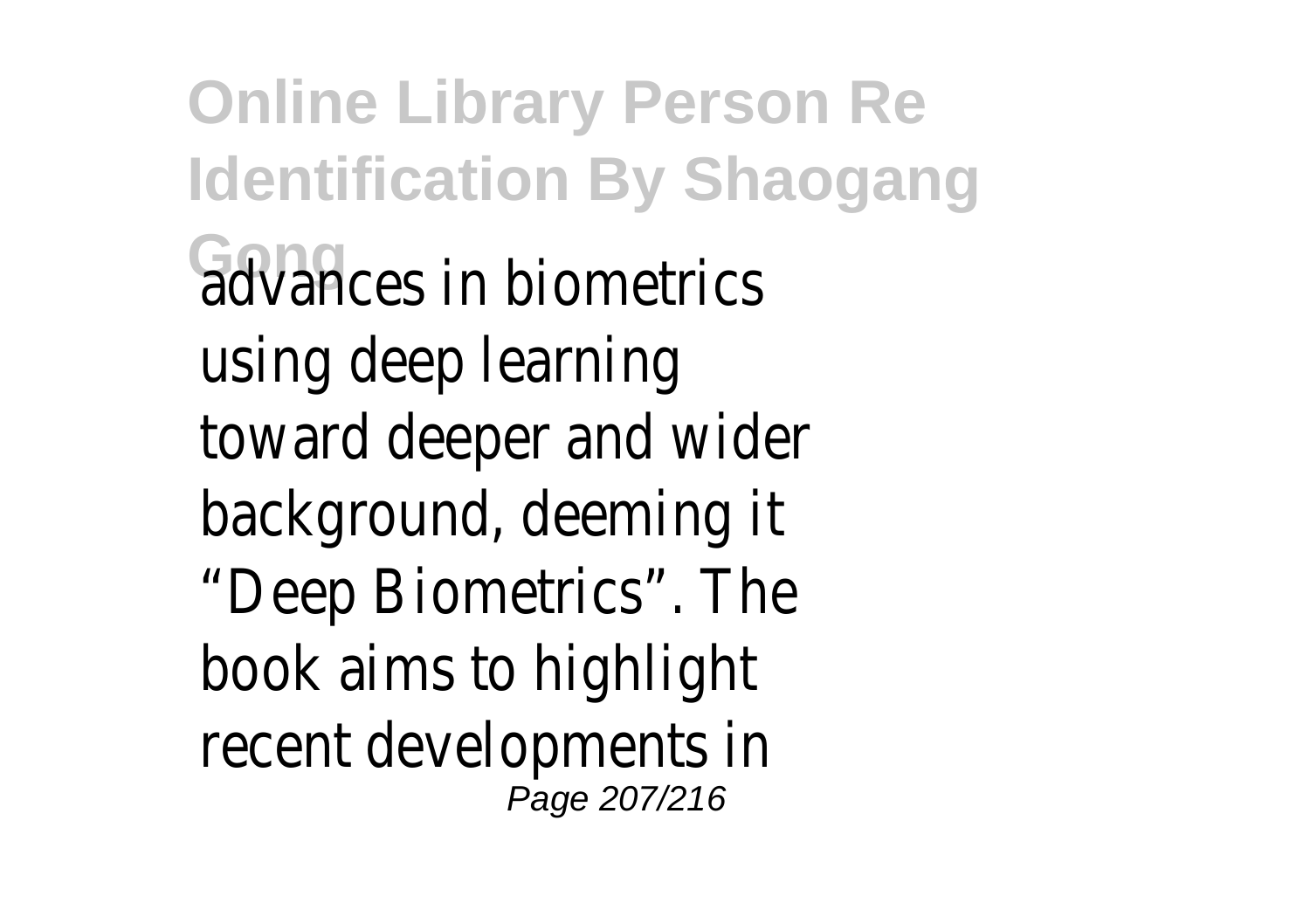**Online Library Person Re Identification By Shaogang Gong** biometrics using semisupervised and unsupervised methods such as Deep Neural Networks, Deep Stacked Autoencoder, Convolutional Neural Page 208/216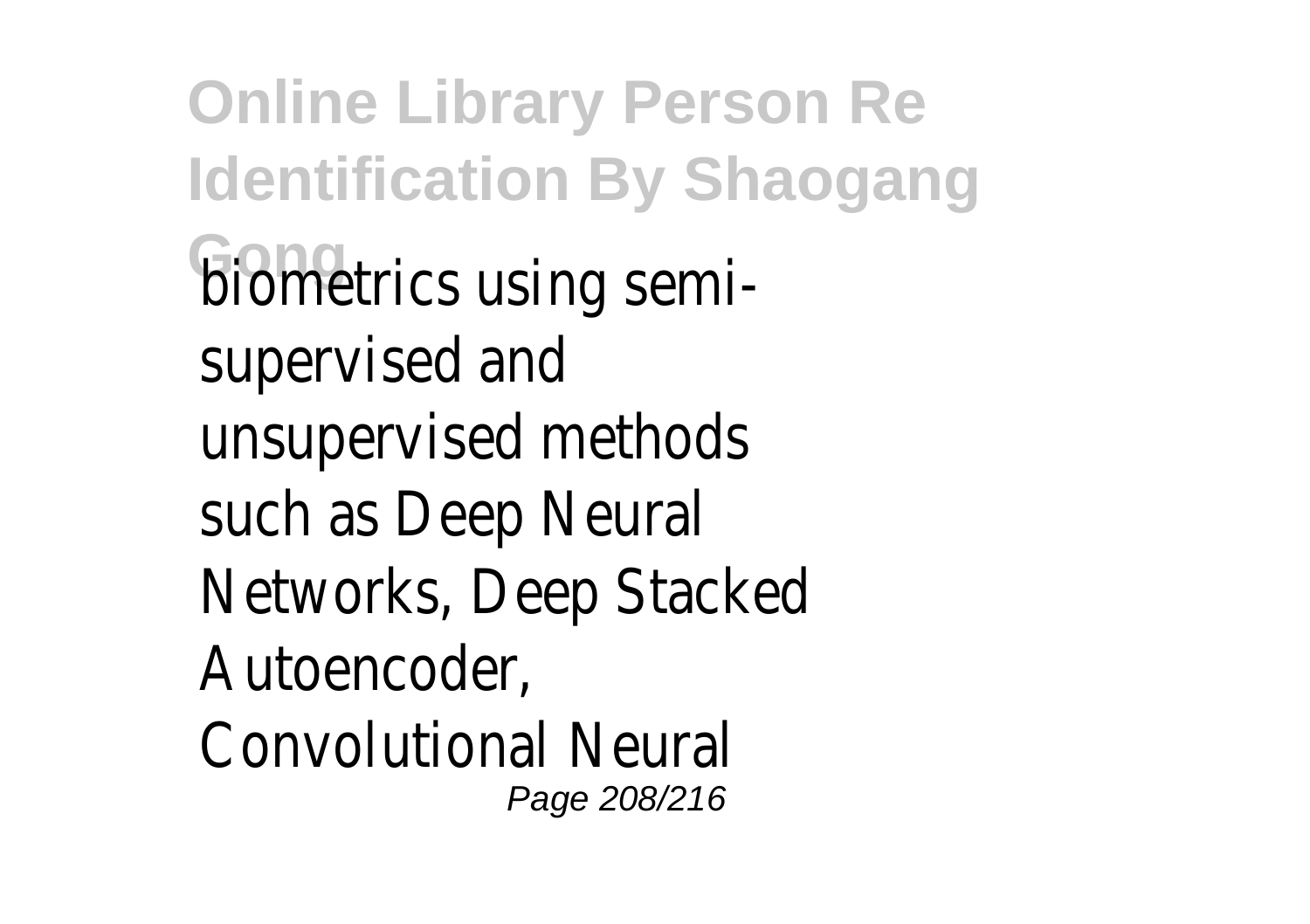**Online Library Person Re Identification By Shaogang Gong** Networks, Generative Adversary Networks, and so on. The contributors demonstrate the power of deep learning techniques in the emerging new areas such as privacy Page 209/216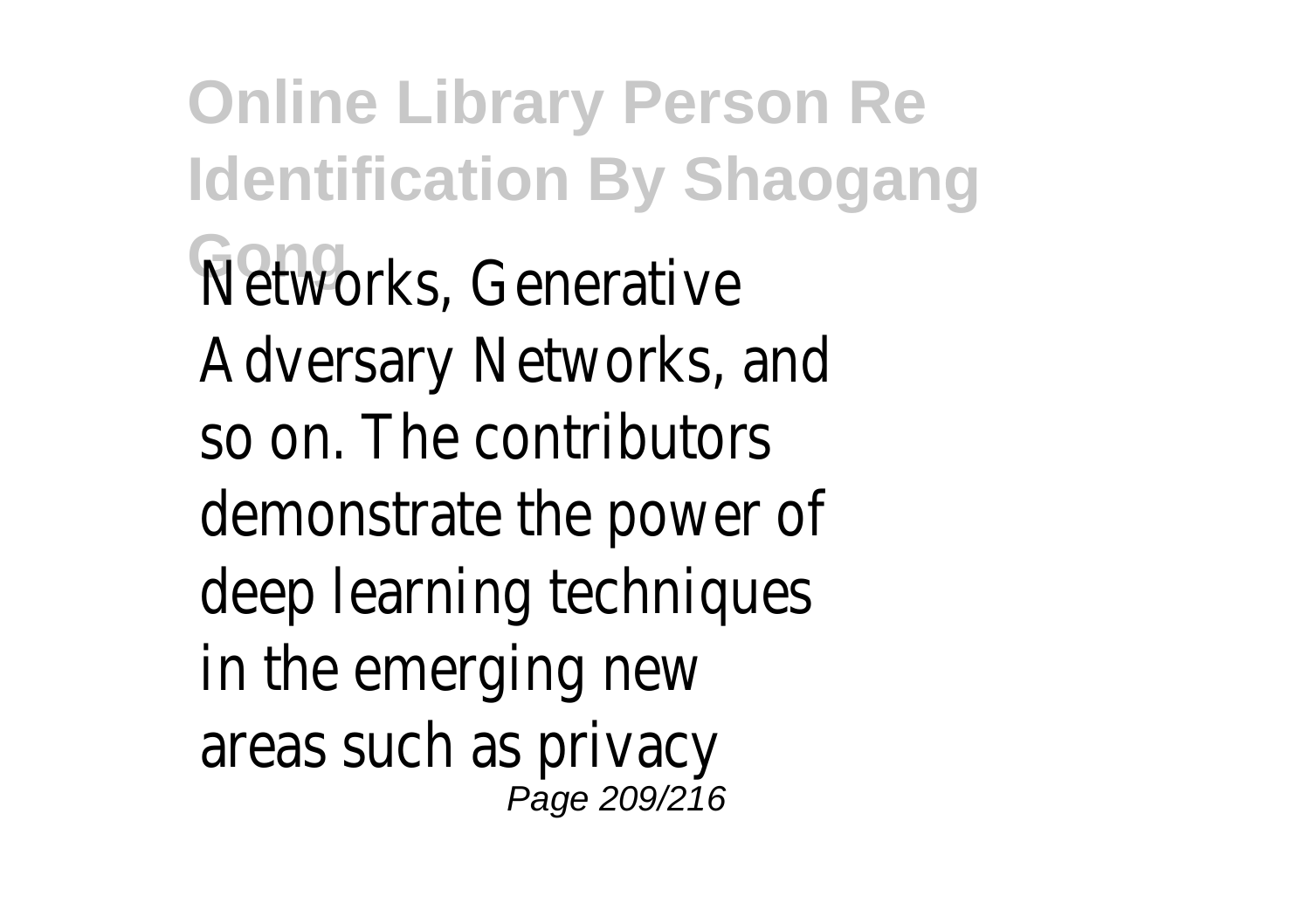**Online Library Person Re Identification By Shaogang Gong** and security issues, cancellable biometrics, soft biometrics, smart cities, big biometric data, biometric banking, medical biometrics, healthcare biometrics, Page 210/216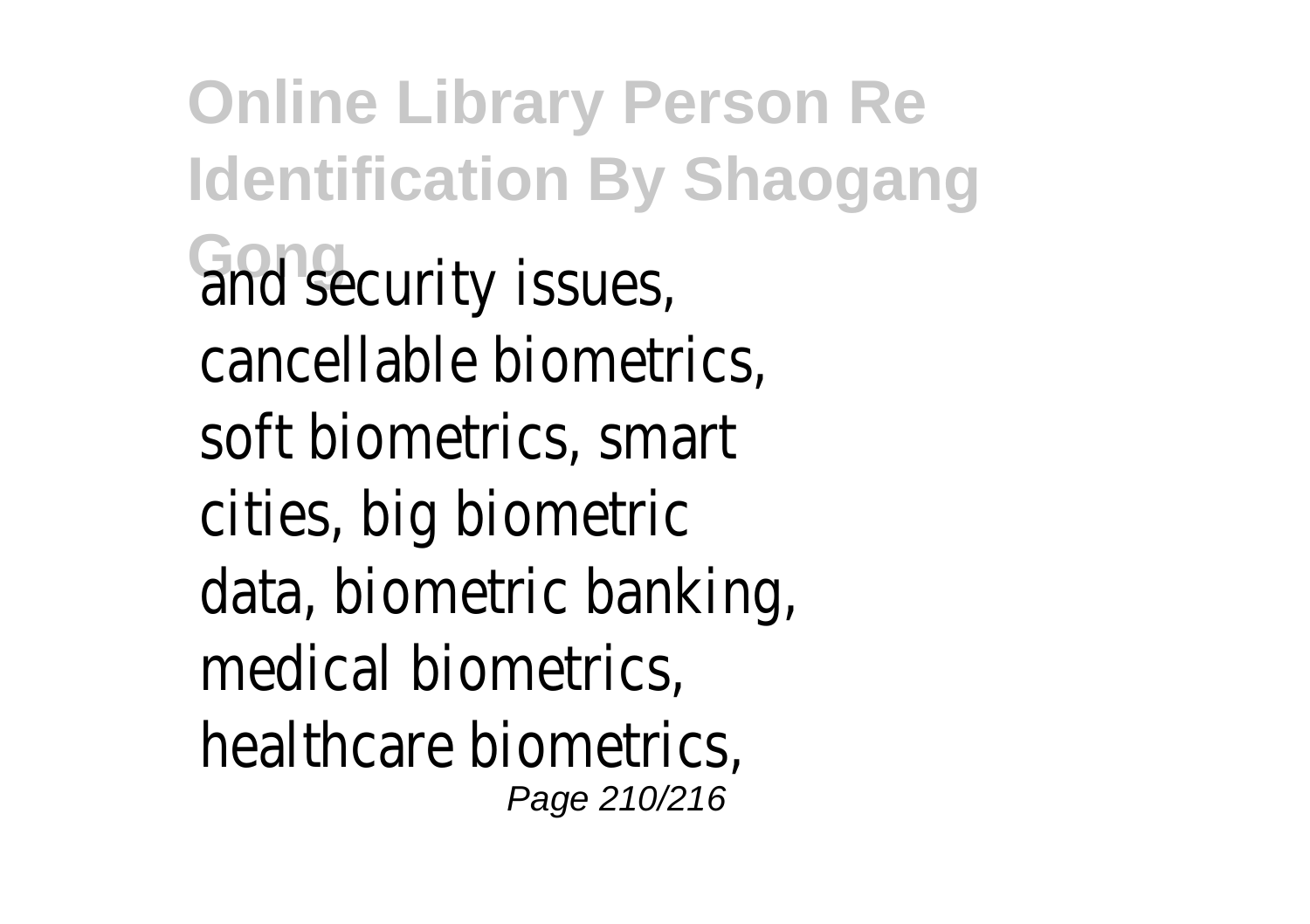**Online Library Person Re Identification By Shaogang Gong** and biometric genetics, etc. The goal of this volume is to summarize the recent advances in using Deep Learning in the area of biometric security and privacy Page 211/216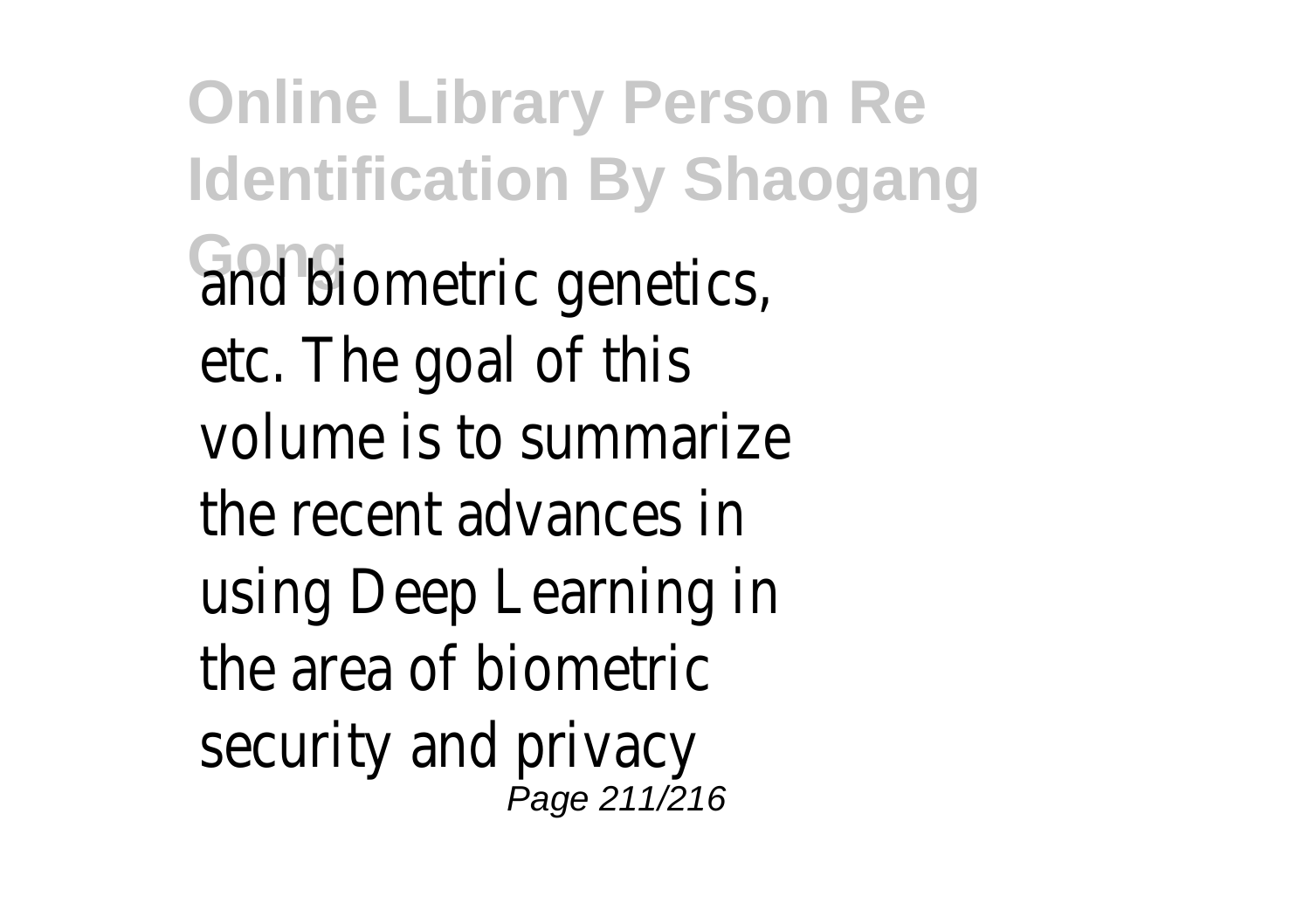**Online Library Person Re Identification By Shaogang** foward deeper and wider applications. Highlights the impact of deep learning over the field of biometrics in a wide area; Exploits the deeper and wider Page 212/216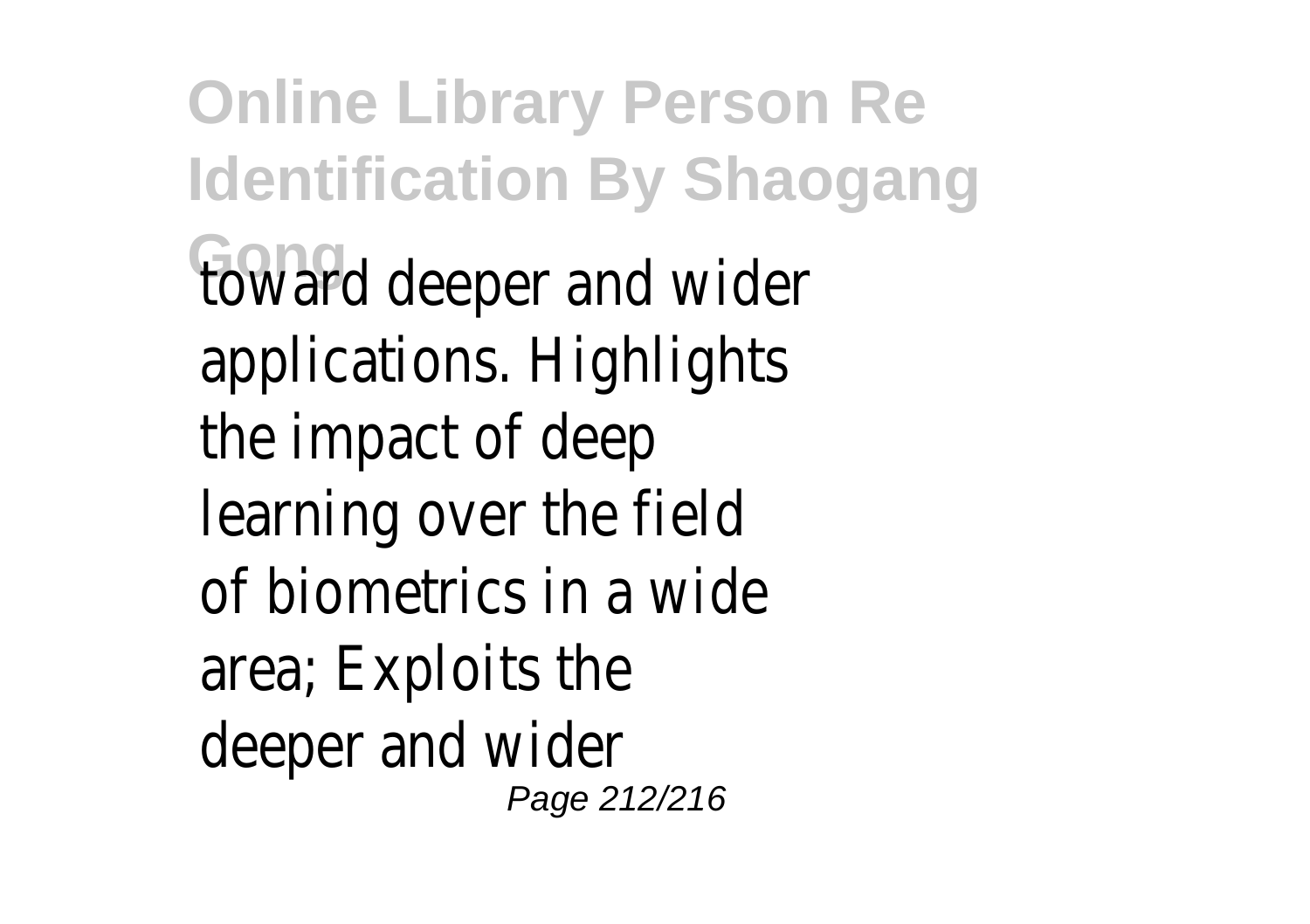**Online Library Person Re Identification By Shaogang background of** biometrics, such as privacy versus security, biometric big data, biometric genetics, and biometric diagnosis, etc.; Introduces new Page 213/216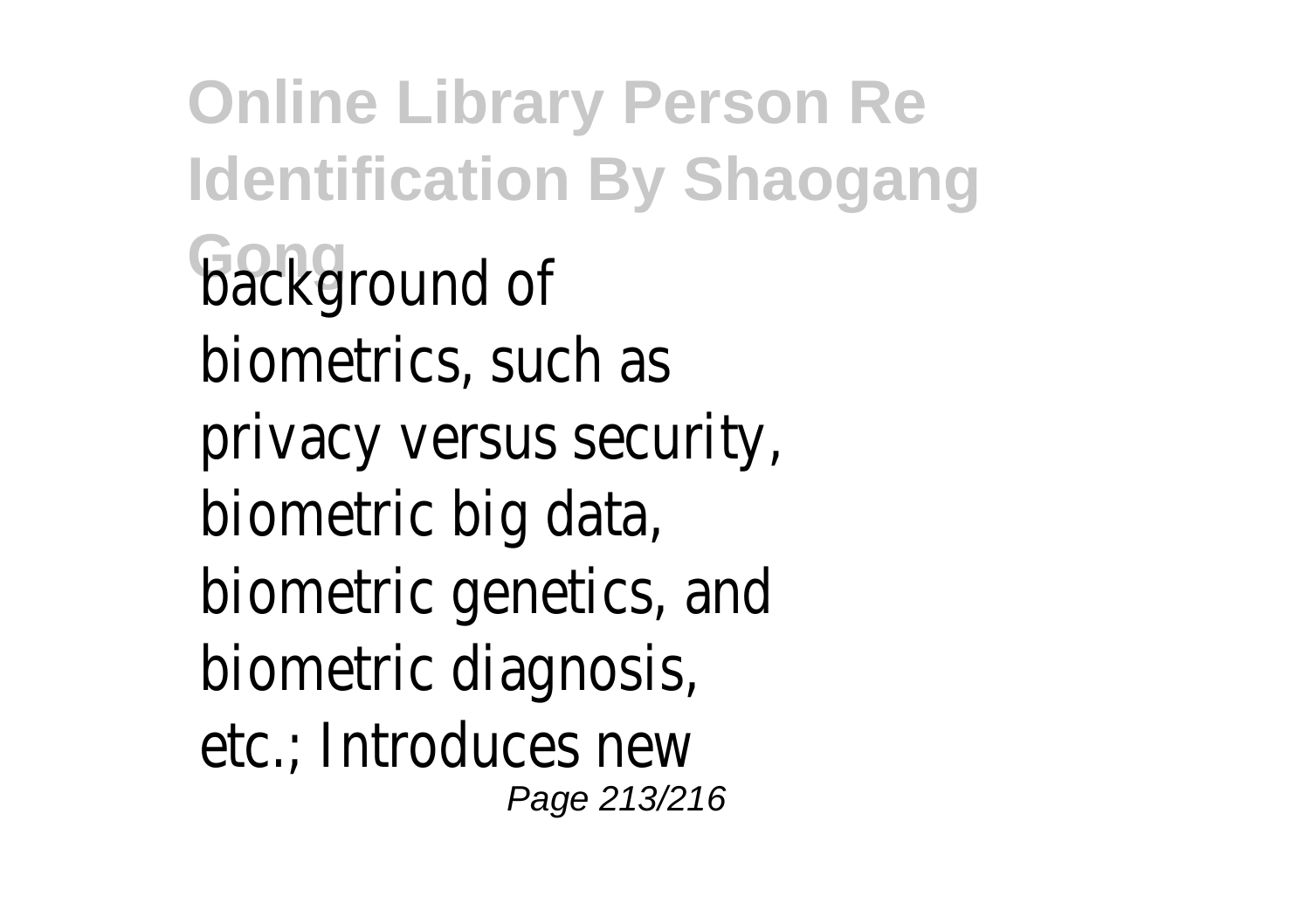**Online Library Person Re Identification By Shaogang Gometric applications** such as biometric banking, internet of things, cloud computing, and medical biometrics. Human Re-Identification Computer Vision -- ECCV Page 214/216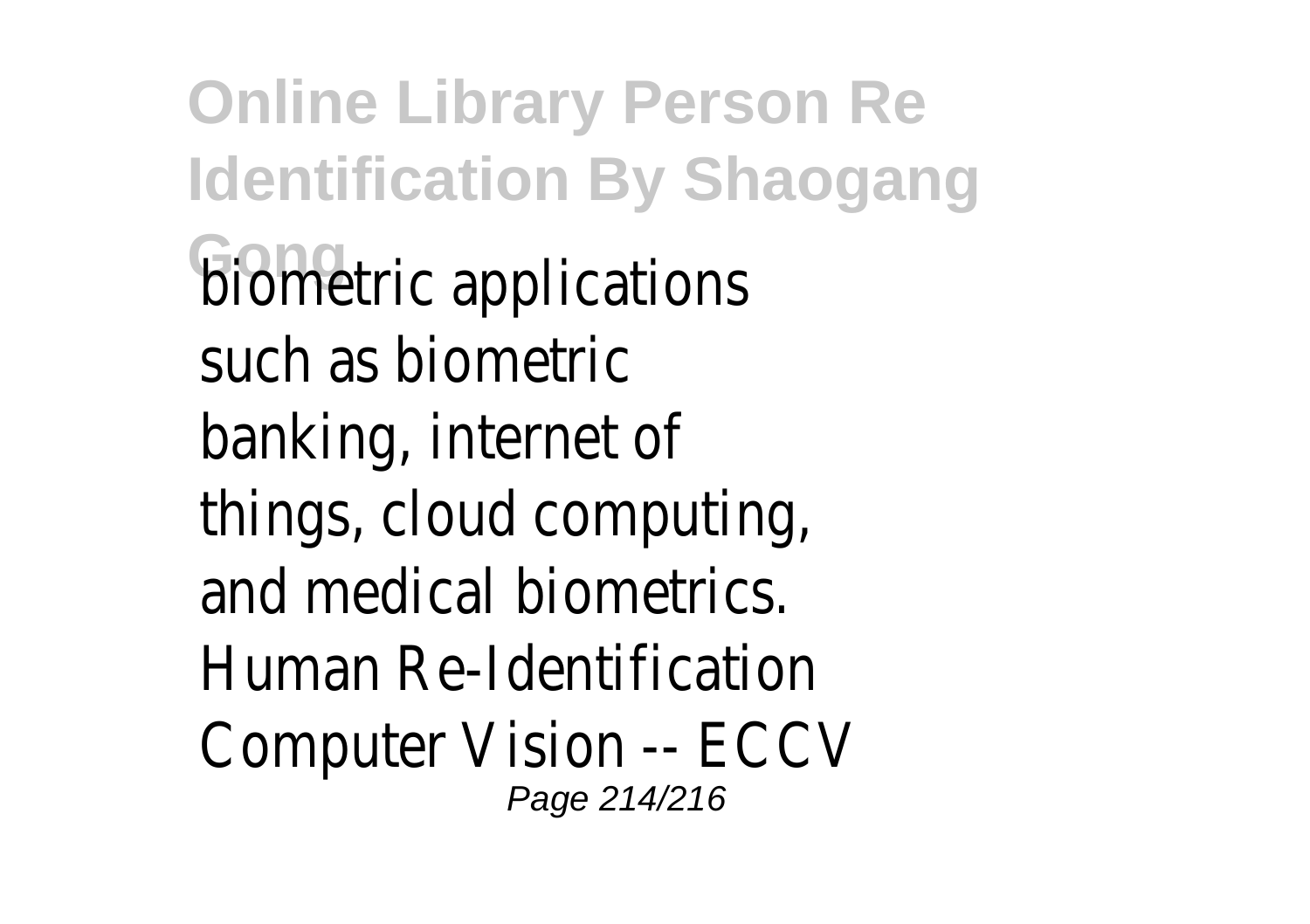**Online Library Person Re Identification By Shaogang Gong** 2012. Workshops and Demonstrations Visual Analysis of Humans The Fourth Estate New Trends in Computational Vision and Page 215/216